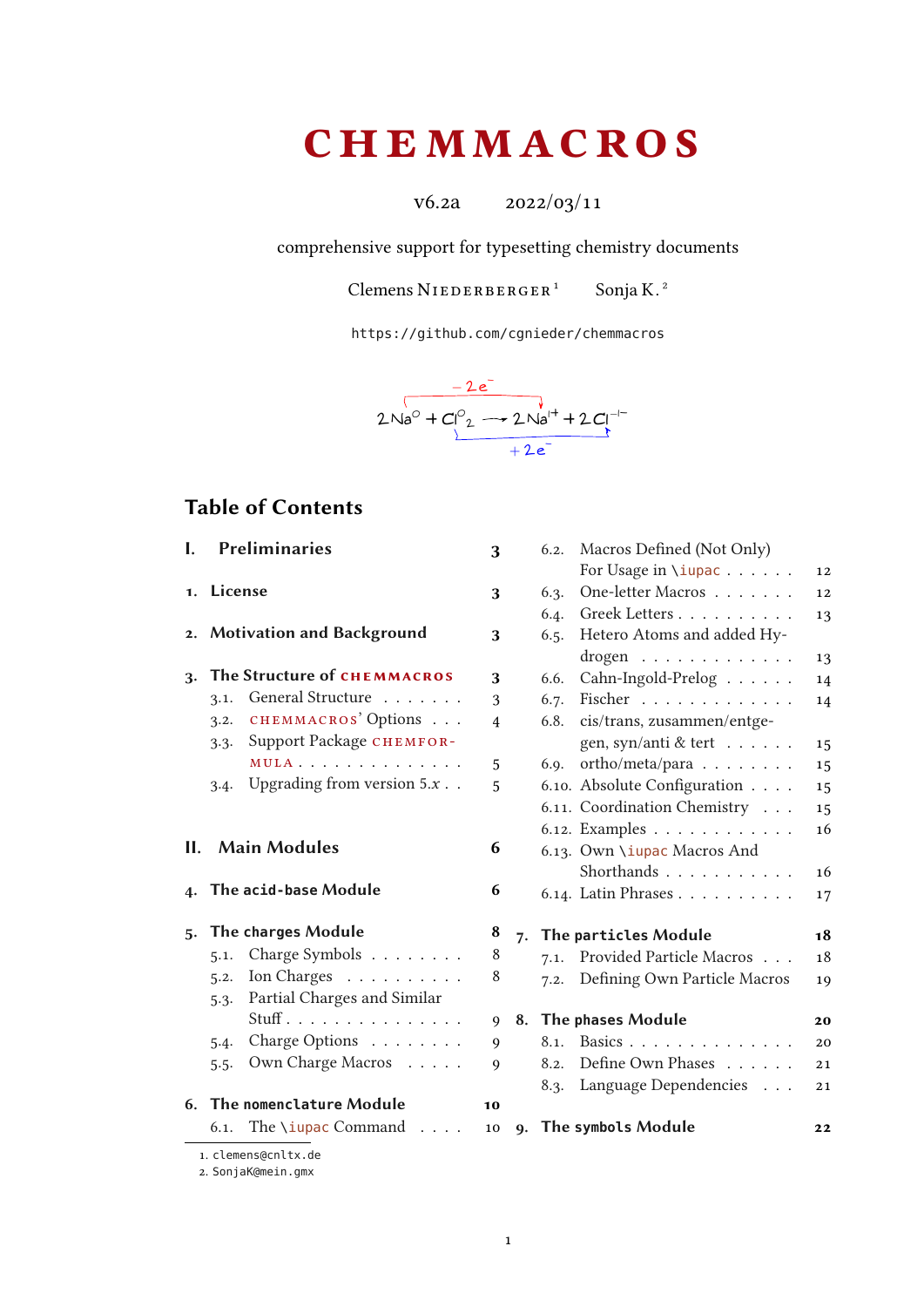| 10. The formula Module              | 22 |
|-------------------------------------|----|
| 10.1. For Users                     | 22 |
| 10.2. Using the chemformula Package | 23 |
| 10.3. Using the mhchem Package      | 23 |
| 10.4. Using the chemfig Package     | 23 |
| 10.5. Using the chemist Package     | 24 |
| 10.6. For Module Writers            | 24 |
|                                     |    |
| 11. The greek Module                | 24 |
|                                     |    |
| <b>III. Additional Modules</b>      | 25 |
| 12. The isotopes Module             | 25 |
| 13. The mechanisms Module           | 26 |
| 14. The newman Module               | 27 |
| 15. The orbital Module              | 28 |
| 16. The polymers Module             | 30 |
| 16.1. Nomenclature                  | 30 |
| 16.2. Copolymers                    | 30 |
| 16.3. Non-linear (Co) Polymers and  |    |
| Polymer Assemblies                  | 31 |
| 16.4. Polymer Denotations in        |    |
| chemfig's Molecules                 | 31 |
| 17. The reactions Module            | 32 |
| 17.1. Predefined Environments       | 32 |
| 17.2. Cross-Referencing             | 34 |
| 17.3. Own Reactions                 | 35 |
| 17.4. List of Reactions             | 36 |
|                                     |    |
| 18. The reactants Module            | 37 |
| 18.1. Idea and Getting Started      | 37 |
| 18.2. Basic Commands                | 38 |
| 18.3. Options                       | 39 |
| 18.3.1. Data and Units              | 39 |
| 18.3.2. Output Styles               | 41 |
| 18.4. Use in Section Headings       | 42 |
| 18.5. Acronyms as Reactant/Sol-     |    |
| vent Names                          | 43 |
| 18.6. List of Reactants             | 44 |
| 19. The redox Module                | 44 |
| 19.1. Oxidation Numbers             | 44 |
| 19.2. Redox Reactions               | 46 |
| 19.3. Examples                      | 48 |
| 20. The scheme Module               | 49 |

| L             | 21. The spectroscopy Module             | 50 |
|---------------|-----------------------------------------|----|
| Ż             | 21.1. The $\NMR$ Command                | 50 |
| 3             | 21.2. Short Cuts                        | 51 |
| 3             | 21.3. An Environment to Typeset         |    |
| 3             | Experimental Data                       | 51 |
| į             | 21.4. Customization                     | 52 |
| į             | 21.5. An Example                        | 54 |
|               | 21.6. Nearly Standard                   | 55 |
| ŀ             | 21.7. Formatted List                    | 55 |
|               | 21.8. Crazy                             | 56 |
|               |                                         |    |
| j             | 22. The thermodynamics Module           | 56 |
| 5             | 22.1. The \state Macro                  | 57 |
|               | 22.2. Thermodynamic Variables           | 57 |
| 5             | 22.3. Create New Variables or Re-       |    |
|               | define Existing Ones                    | 59 |
| 7             | 23. The units Module                    | 60 |
| }             |                                         |    |
|               |                                         |    |
| $\mathbf{I}$  | <b>IV.</b> Core Modules                 | 62 |
| $\mathbf{)}$  |                                         |    |
| $\mathbf{z}$  | 24. The base Module                     | 62 |
|               |                                         |    |
| Ĺ             | 25. The errorcheck Module               | 64 |
|               | 26. The lang and translations           |    |
|               | <b>Modules</b>                          | 64 |
| L             | 26.1. Information For Users             | 64 |
| Z             | 26.2. Available Translation Keys        | 64 |
| į             | 26.3. Information For Module            |    |
|               | Writers                                 | 67 |
| 5<br>5        |                                         |    |
|               | 27. The tikz Module                     | 67 |
| 7             | 27.1. For Users                         | 67 |
| 7             | 27.2. For Module Writers                | 68 |
| š             |                                         |    |
| )             | 28. The xfrac Module                    | 68 |
| $\mathfrak z$ |                                         |    |
| Ĺ             | V. Appendix                             | 69 |
| 2             |                                         |    |
|               | A. Own Modules Called Styles            | 69 |
| 3             | A.1. How To                             | 69 |
| į             | A.2. Submitting a Module                | 71 |
| ŀ             |                                         |    |
| į             | <b>B. Support, Suggestions and Bug</b>  |    |
| ć             | <b>Reports</b>                          | 71 |
| ś             | B.1.<br>Support                         | 71 |
|               | B.2. Suggestions $\ldots \ldots \ldots$ | 71 |
| )             | B.3. Bug reports $\ldots \ldots \ldots$ | 71 |
|               |                                         |    |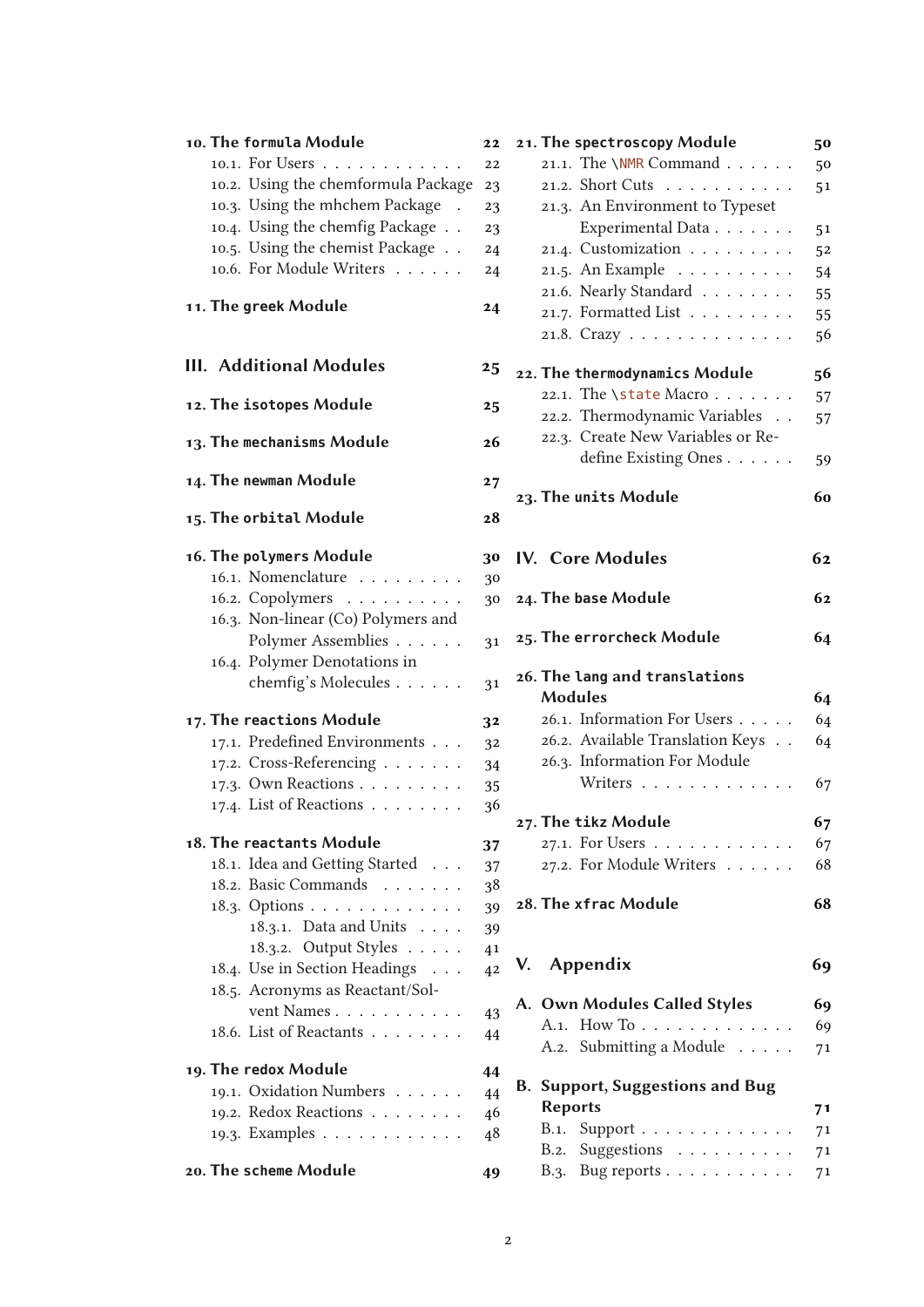## <span id="page-2-0"></span>Part I. Preliminaries

## <span id="page-2-1"></span>1. License

Permission is granted to copy, distribute and/or modify this software under the terms of the LATEX Project Public License (LPPL), version 1.3c or later ([http://www.latex-project.org/](http://www.latex-project.org/lppl.txt) [lppl.txt](http://www.latex-project.org/lppl.txt)). The software has the status "maintained."

## <span id="page-2-2"></span>2. Motivation and Background

This package grew from a small collection of personal helper macros back in 2010 into a rather big package supporting various different chemical typesetting tasks. I hope I have achieved the following points with this package:

- Intuitive usage as far as the syntax of the commands is concerned.
- A comprehensive set of macros! If there are any needs you might have with respect to typesetting of chemistry which is not supported by this package<sup>3</sup> then let me know so CHEMMACROS can be extended.
- The commands shall not only make typesetting easier and faster but also the document source more readable with respect to semantics (\ortho-dichlorobenzene is easier to read and understand than \textit{o}-dichlorobenzene); the first variant in my opinion also is more in the spirit of  $\mathbb{A}$ T<sub>F</sub>X  $2\varepsilon$ .
- As much customizability as I could think of so every user can adapt the commands to his or her own wishes. Every now and then users have wishes which can't be solved with the available options. Almost always I'll add options then. If you find something please contact me, see section [B starting on page 71.](#page-70-1)
- Default settings that are compliant with the recommendations of the INTERNATIONAL UNION OF PURE AND APPLIED CHEMISTRY (IUPAC).

Especially the last point in the past needed some pushing from users to get things right in many places. If you find anything not compliant with IUPAC recommendations please contact me, see section [B starting on page 71.](#page-70-1) Don't forget to add references for the corresponding IUPAC recommendation.

## <span id="page-2-3"></span>3. The Structure of chemmacros

## <span id="page-2-4"></span>3.1. General Structure

in version 5.0  $(2015/09/11)$ 

Introduced Since version 5.0 the CHEMMACROS package has a strictly modular structure. On the one hand this eases maintenance but it will also allow for easy and quick extension in the future. In a

<span id="page-2-5"></span><sup>3.</sup> Not including needs already solved by other packages such as chemnum or chemfig.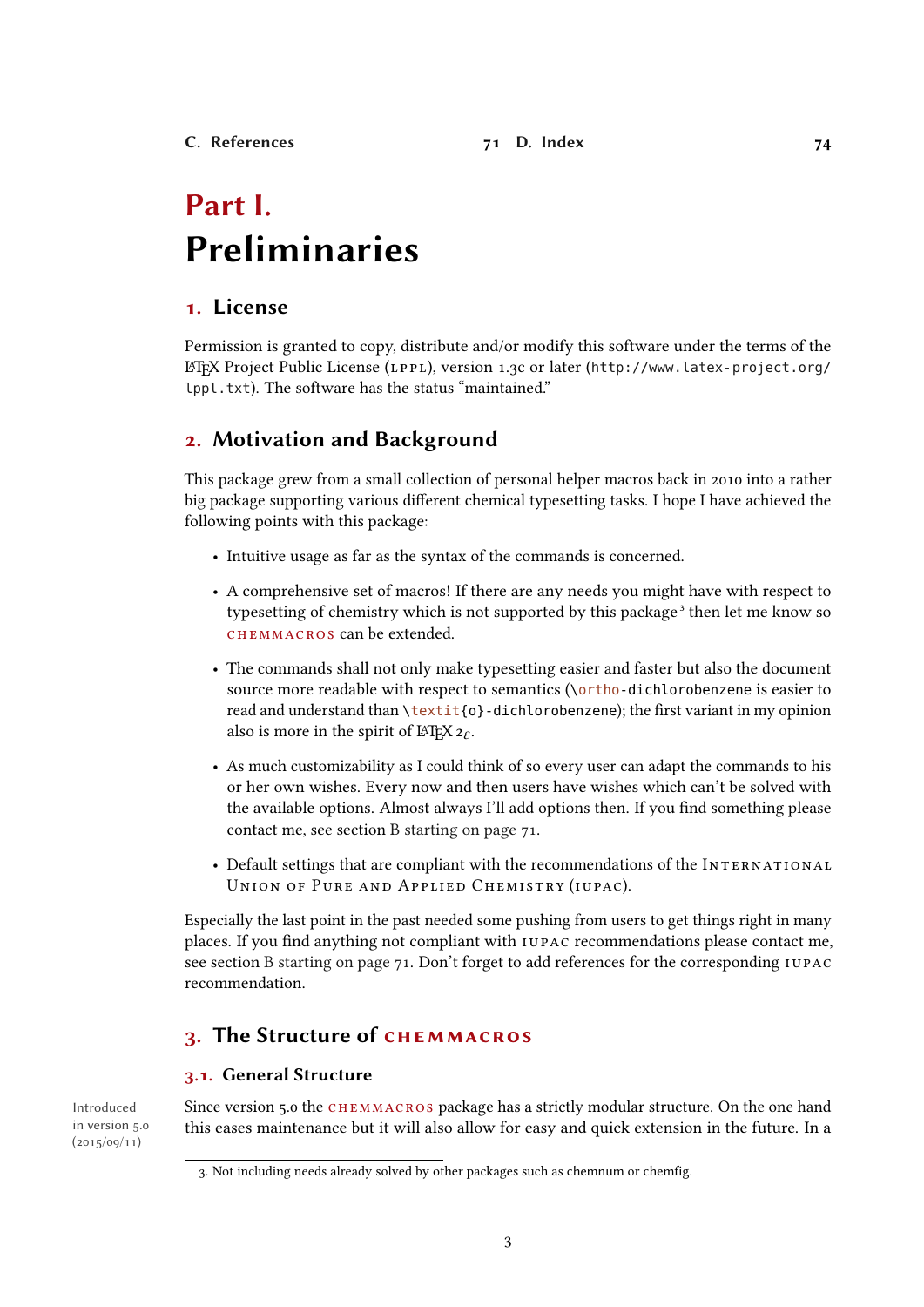way it is a logical consequence from CHEMMACROS' history: since version 2.0, *i.e.*, since the fall of 2011 CHEMMACROS already had modular options.

Since version 6.0 the different modules of CHEMMACROS are divided into three groups:

- 1. Core modules which provide underlying functionality or basic functionality and which are not of direct interest from a user perspective but might be if you plan to write a module yourself (see section [A](#page-68-1) for details). These modules are described in part [IV](#page-61-0) of this manual.
- 2. Main modules which provide all the stuff for typesetting and which are always loaded. These modules are described in part [II](#page-5-0) of this manual.
- 3. Additional modules which are also loaded in the default setup. They are not loaded if chemmacros is loaded with the minimal setup: \usepackage[minimal]{chemmacros}. These modules are described in part [III](#page-24-0) of this manual.

#### <span id="page-3-0"></span>3.2. chemmacros' Options

Prior to v5.0 CHEMMACROS had quite a number of load-time options. CHEMMACROS v6.0 has only two:

| minimal = true false                                                | Default: false    |
|---------------------------------------------------------------------|-------------------|
| Loads CHEMMACROS with the basic preset of modules.                  |                   |
| modules = { $\{command\}$ s { $\{command\}$                         | (initially empty) |
| When minimal is used this option allows to load additional modules. |                   |

These options only can be used in the optional argument of  $\iota$ usepackage. All other of CHEMmacros' options are set using the command

\chemsetup[⟨module⟩]{⟨option list⟩} chemmacros' setup command.

When an option is described then in the left margin the module the option belongs to is denoted. This looks something like this:

#### $\text{module} \rightarrow \text{option} = \{\langle value \rangle\}$  (initially empty)

Description of option. The module is printed in the left margin. The default value to the right is the setting the option has when CHEMMACROS is loaded. This can be an explicit setting but the option can also be empty.

#### module » choice-option = list|of|choices extending the control of the Default: list

Description of choice-option. A choice option can only be used with a predefined list of values. If one of the values is underlined it means that the option can be used without value in which case the underlined value is chosen. If no value is underlined then a value has to be given by the user.

#### module » boolean-option = true|false Note and Default: true Default: true

Description of boolean-option. A boolean option is a choice option with exactly the two values true and false. If the option is called without value then the underlined value is chosen (which is always true for a boolean option).

An option or list of options belonging to a module module can be set in two ways: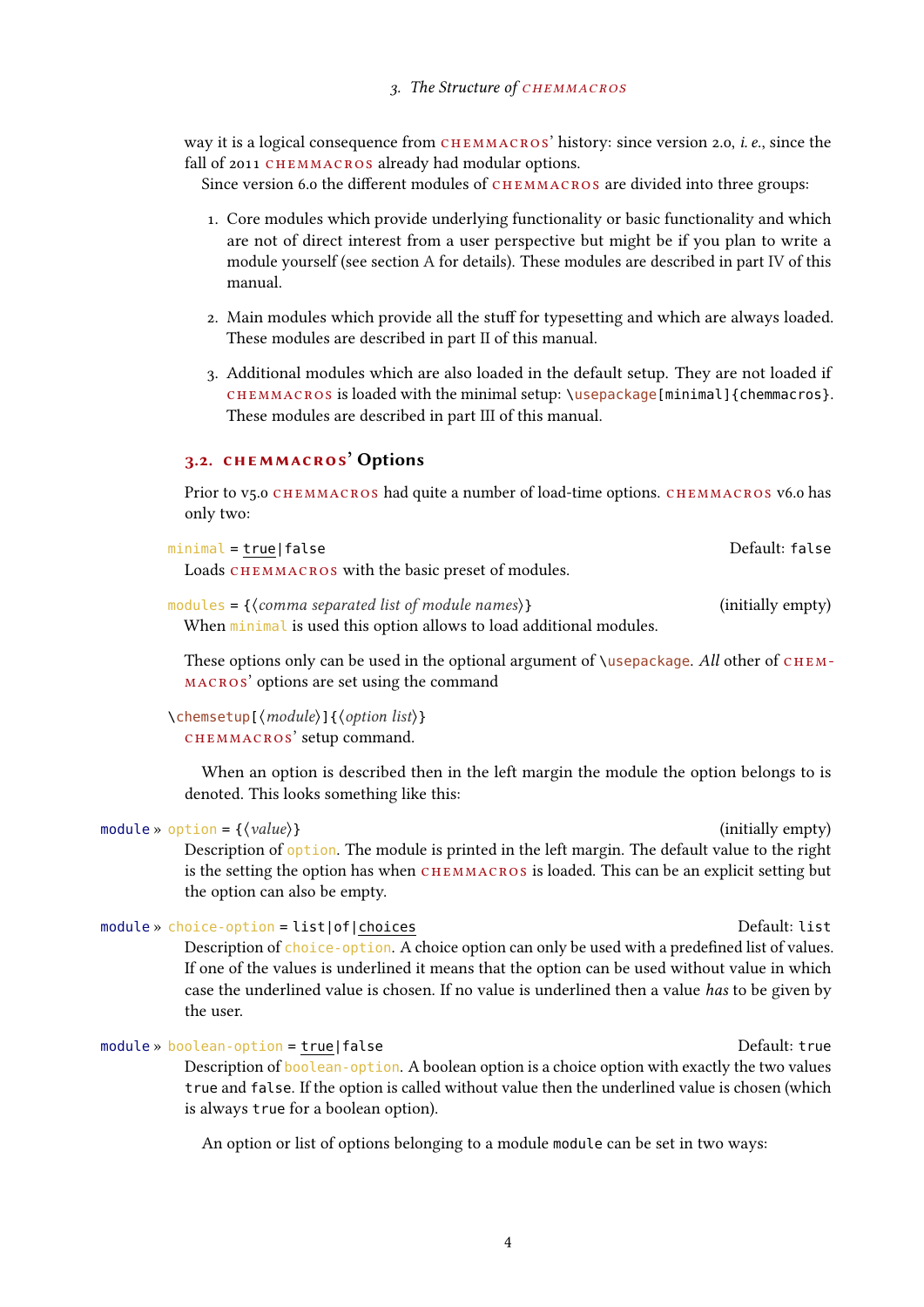```
1 % first possibility:
2 \chemsetup[module]{
3 option1 = value,
   option2 = value5 }
6 % second possibility:
7 \chemsetup{
   module/option1 = value,
    module/option2 = value10 }
```
The second way allows to set options belonging to different modules with one call of \chemsetup.

CHEMMACROS has some core options which don't belong to any of the modules described in parts [II](#page-5-0) and [III.](#page-24-0) Those options have no module denoted in the left margin next to their descriptions and are also set without specifying a module:

```
1 \chemsetup{
2 option1 = value,
3 option2 = value
4 }
```
Some internal modules may also define core options, e. g., the lang module, see section [26](#page-63-1) [starting on page 64.](#page-63-1)

#### <span id="page-4-0"></span>3.3. Support Package chemformula

chemformula provides means of typesetting chemical formulas and reactions. You will see its macros  $\ch$  and  $\ch$ chcpd every now and then in this manual. When using  $CHEMMACROS$  you can consider the CHEMFORMULA package [\[Nie22b\]](#page-71-0) to be loaded as CHEMMACROS makes use of it in various places. chemmacros and chemformula are tightly intertwined. Nevertheless you should be able to use the mhchem [\[Hen21\]](#page-71-1) package with CHEMMACROS without problems. Please see section [10.3 starting on page 23](#page-22-1) for details and *caveats*.

A historical note: chemformula started as a part of chemmacros in January 2012. Since July 2013 it is a completely independent package - from CHEMFORMULA's point of view. It is maintained independently and has a manual of its own.

#### <span id="page-4-1"></span>3.4. Upgrading from version  $5.x$

People upgrading from versions < 6.0 will find that almost everything they know from earlier versions is the same in versions  $6.x$ . But there are important and *breaking* differences:

- The compatibility mode and all its commands have been dropped.
- The option modules now is a load-time option and cannot be set through \chemsetup any more. The command \usechemmodule has been dropped.
- Per default all modules are now loaded. A new option minimal allows to load CHEMmacros with smallest subset necessary. Then additional modules can be added with the modules.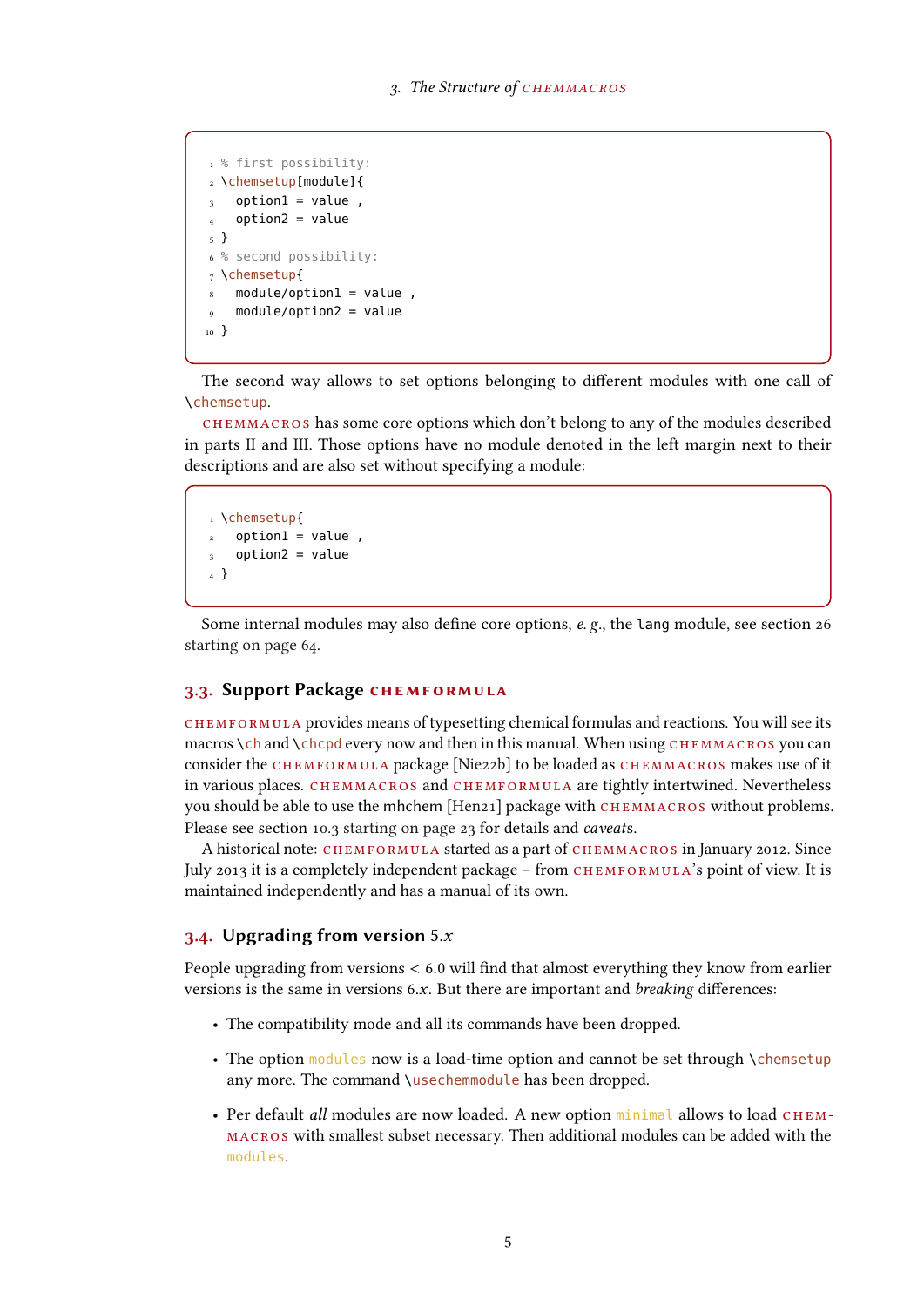• A new module reactants has been added, thanks to Sonja K.!

## <span id="page-5-0"></span>Part II. Main Modules

The modules described in this part are always loaded by CHEMMACROS, even in the minimal setup.

## <span id="page-5-1"></span>4. The **acid-base** Module

```
Easy representation of pH, pK_a...
```

```
\pH
```
pH

```
\pOH
```
pOH

```
\Ka
```
 $K_a$ , depends on language settings, see section [26 starting on page 64.](#page-63-1) The translations can be adapted.

\Kb

 $K_{h}$ 

### \Kw

 $K_{\rm w}$ 

```
\pKa[⟨num⟩]
```
 $\pi$ ka: p $K_a$ ,  $\pi$ Ka[1]: p $K_{a1}$ , depends on language settings, see section [26 starting on page 64.](#page-63-1) The translations can be adapted.

```
\pKb[⟨num⟩]
   \Delta pKb: pK_b, \Delta pKb[1]: pK_{b1}
```

```
\p{⟨anything⟩}
    e.g. \pmb{\wedge} p\{\kappa_w\} pK_w
```
 $1 \Ka \ Kb \ \pkb \ \pka[1] \pkb \ \pkb$ (a) (KD) (pka) span pand part part is the part of  $K_a K_b pK_a pK_{a1} pK_b pK_{b1}$ 

The operator p [...] shall be printed in Roman type.

The IUPAC Green Book [\[Coh+08,](#page-71-2) p. 103]

There is one option which changes the style the p is typeset, other options allow to change the subscript of the constants:

acid-base » p-style = italics|slanted|upright upright upright Default: upright Set the style of the p operator.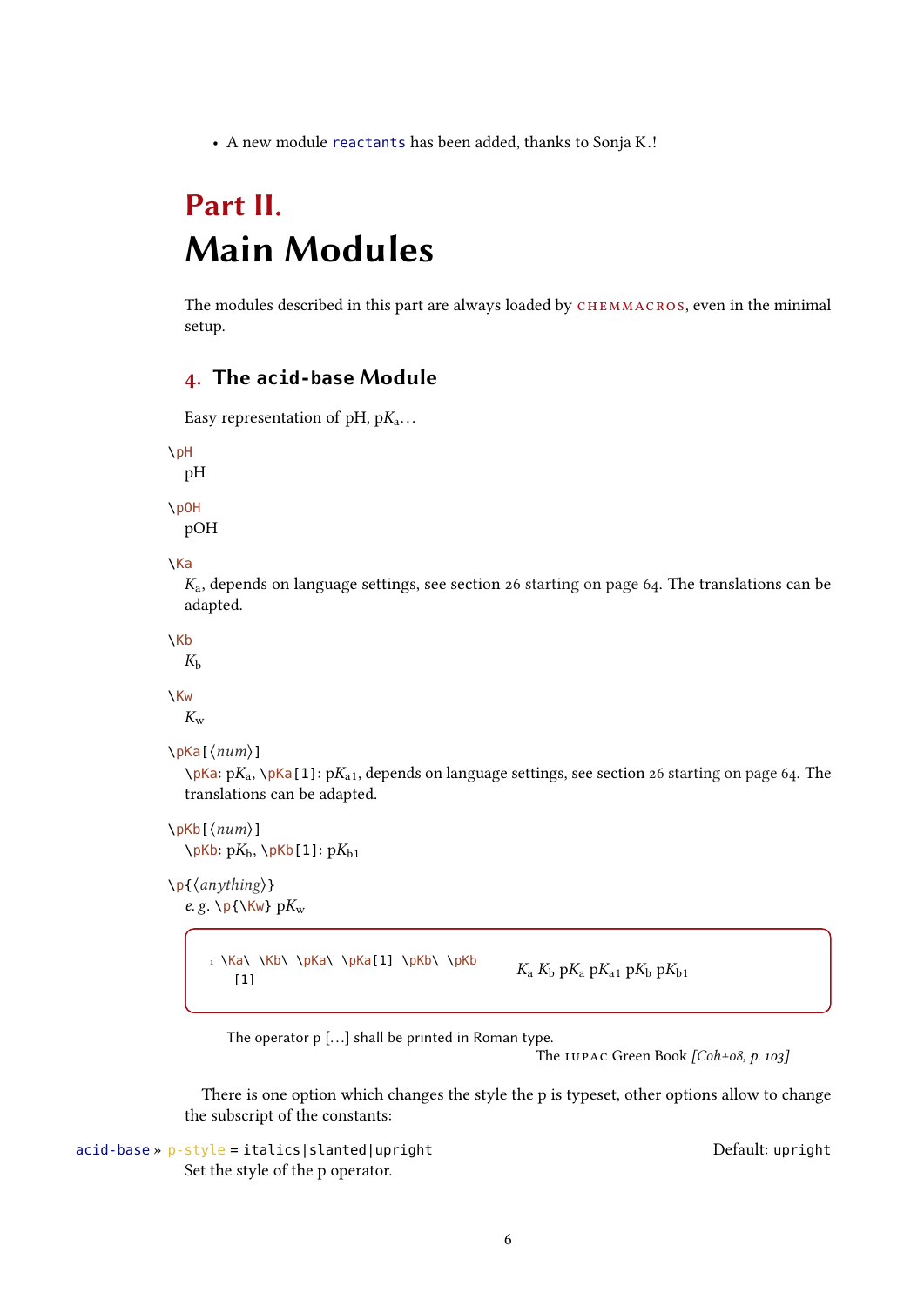```
acid-base » K-acid = {\{text\{text\{text\{text\it{text}}\}}\} \text{Default: } \{ \text{ChemTranslated} \}The subscript to \Ka and \pKa.
\text{acid}-base » K-base = {\{text\{text\{text\it{text}}\}}
             The subscript to \K and \pmb{\wedge}Kb.
acid-base \times K-water = \{\langle text \rangle\} Default: \ChemTranslate\{K-water\}The subscript to \Kw.
\text{acid-base} \times \text{eq-constant} = \{\langle \text{text}\rangle\}The symbol of the constants.
Introduced
in version 5.4
(2016/02/10)
                1 \pH, \pKa \par
                2 \chemsetup[acid-base]{p-style=slanted} \pH, \pKa \par
                3 \chemsetup[acid-base]{p-style=italics} \pH, \pKa
                               pH, pK_apH, pK_apH, pK_aAs you can see the default subscripts of \kappa, \kappa and \kappa are lowercase letters. The literature
             is inconclusive about if this is the right way or if uppercase letters should be preferred. In
             textbooks the uppercase variant usually seems to be used while journals seem to prefer the
             [Coh+08].
             If you want to change this you have two possibilities:
                1 % this works only in the preamble:
                2 % \DeclareTranslation{English}{K-acid}{\mathrm{A}}% use your language here
                3 % alternative:
                4 \chemsetup{acid-base/K-acid=\mathrm{A}}% overwrites language dependent
```

```
settings
5 \text{ } \pKa
```
 $pK_A$ 

Introduced in version 5.4

The constants  $K_a$ ,  $K_b$ , and  $K_w$  were defined using the following commands:

```
\NewChemEqConstant{⟨cs⟩}{⟨name⟩}{⟨subscript⟩}
```
Define the constant  $\langle cs \rangle$  with the name  $\langle name \rangle$  and the subscript  $\langle subscript \rangle$ . This also defines the default translation with the key ⟨name⟩ using ⟨subscript⟩ as fallback translation (see section [26](#page-63-1) [starting on page 64](#page-63-1) for details). It also defines the option  $\langle name \rangle$  for setting the subscript.

```
\RenewChemEqConstant{⟨cs⟩}{⟨name⟩}{⟨default appearance⟩}
  The same as \NewChemEqConstant but renews an existing command.
```

```
\DeclareChemEqConstant{⟨cs⟩}{⟨name⟩}{⟨default appearance⟩}
  The same as \NewChemEqConstant but overwrites existing commands.
```
\ProvideChemEqConstant{⟨cs⟩}{⟨name⟩}{⟨default appearance⟩} The same as  $\N$ ewChemEqConstant but doesn't throw an error if  $\langle cs \rangle$  already exists.

This is how  $\overline{\text{Ka}}$  is defined: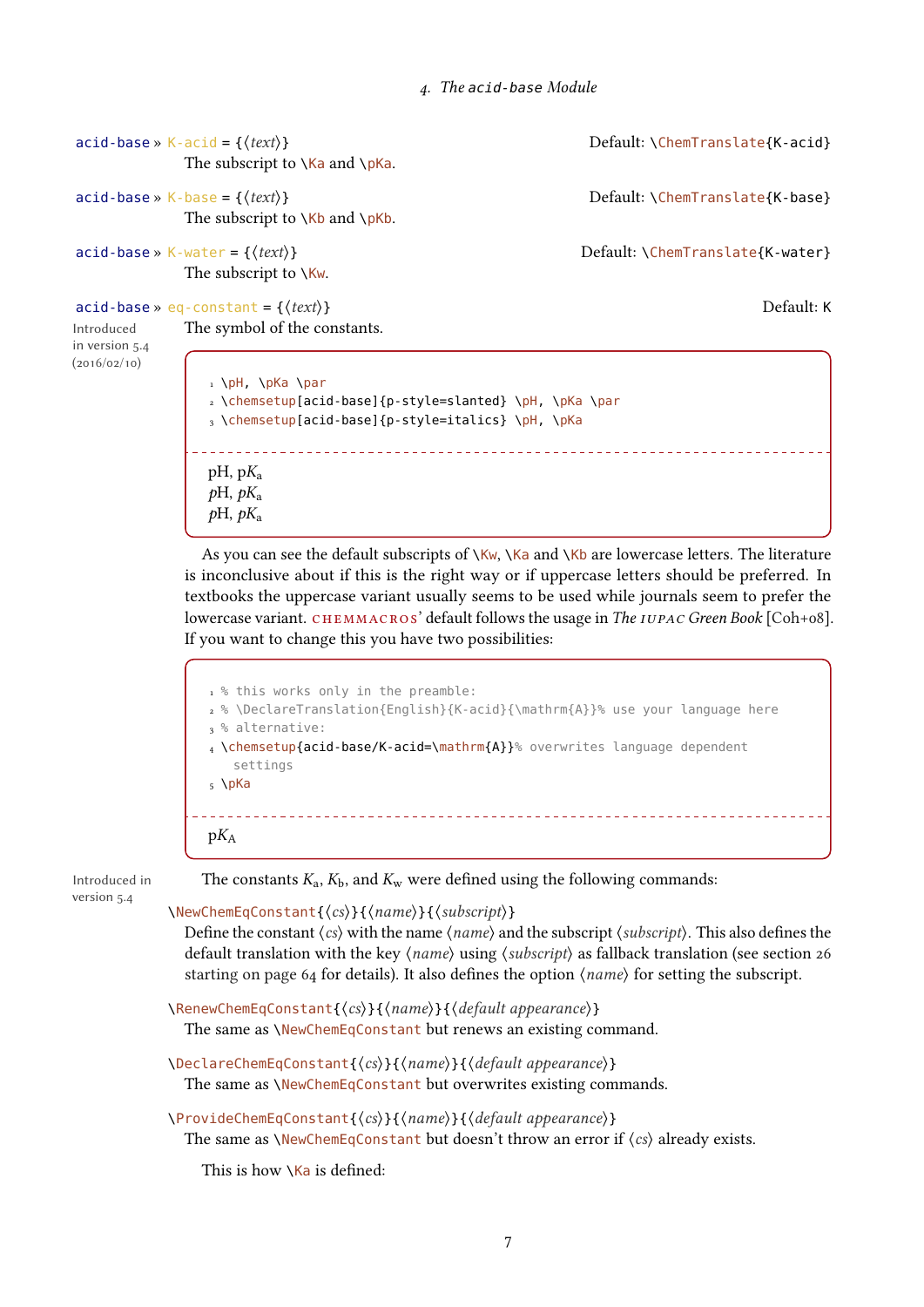1 \NewChemEqConstant\Ka{K-acid}{\mathrm{a}}

## <span id="page-7-0"></span>5. The **charges** Module

The charges module loads the module formula.

### <span id="page-7-1"></span>5.1. Charge Symbols

#### \fplus

 $\oplus$  formal positive charge

#### \fminus

 $\ominus$  formal negative charge

#### \scrp

<sup>+</sup> scriptstyle positive charge (e. g., for usage in chemfig's [\[Tel21\]](#page-72-0) formulas).

#### \scrm

– scriptstyle negative charge (e. g., for usage in chemfig's formulas).

#### \fscrp

 $\oplus$  scriptstyle formal positive charge (e. g., for usage in chemfig's formulas).

#### \fscrm

 $\odot$  scriptstyle formal negative charge (e. g., for usage in chemfig's formulas).

#### \fsscrp

 $\circ$  scriptscriptstyle formal positive charge (e. g., for usage in chemfig's formulas).

#### \fsscrm

 $\odot$  scriptscriptstyle formal negative charge (e. g., for usage in chemfig's formulas).

#### <span id="page-7-2"></span>5.2. Ion Charges

Simple displaying of (real) charges. It is worth noting that these commands really are relics from a time when CHEMMACROS tried hard to be compliant with mhchem and CHEMFORMULA didn't exist, yet. They are still provided for backwards compatibility but my recommendation is to use **\ch** (see the documentation of the CHEMFORMULA package [\[Nie22b\]](#page-71-0)) and forget about these commands:

\pch[⟨number⟩] positive charge

\mch[⟨number⟩] negative charge

\fpch[⟨number⟩] formal positive charge

\fmch[⟨number⟩] formal negative charge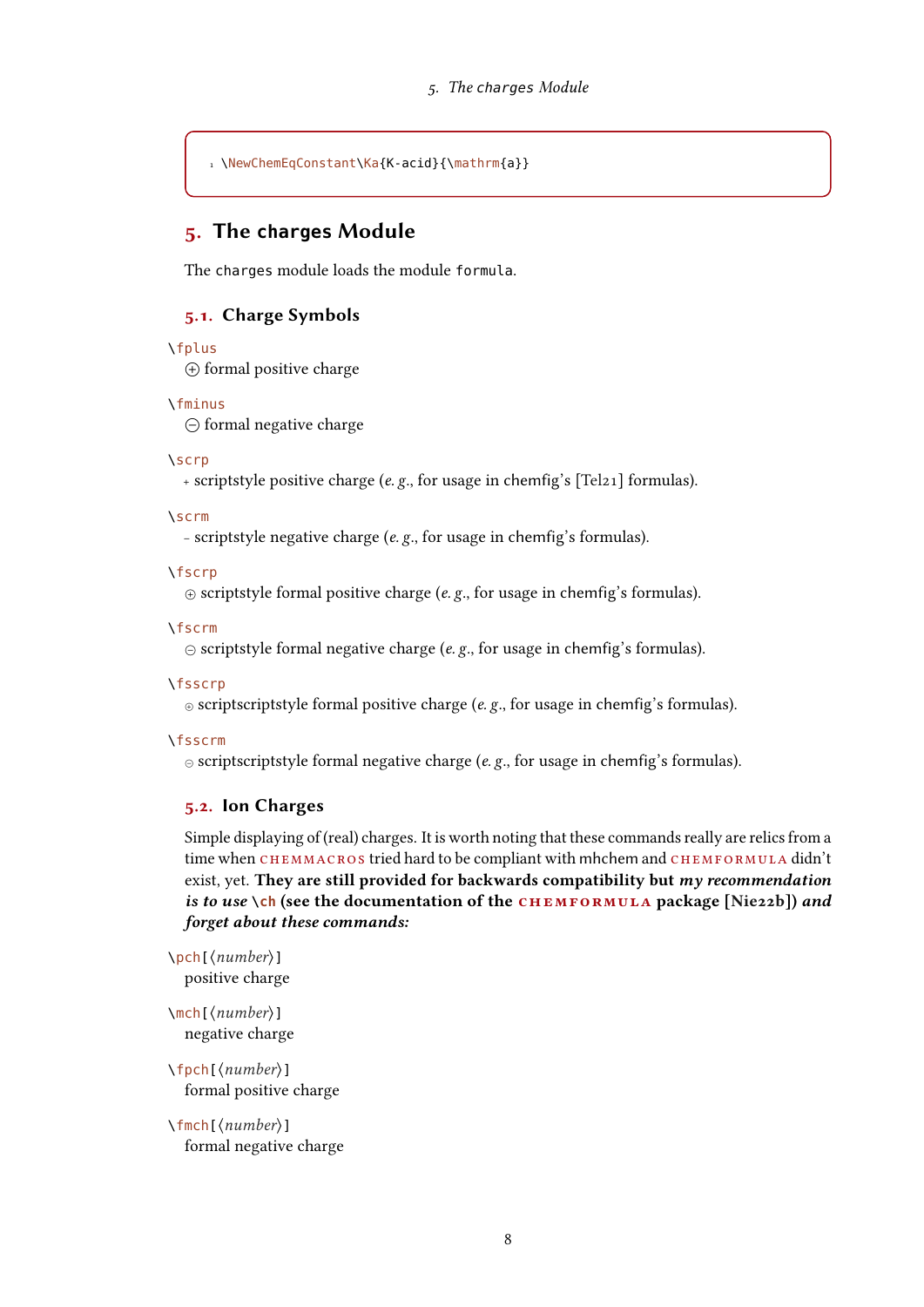```
_1 A\pch\ B\mch[3] C\fpch[2] D\fmch
                                                               + B^{3-} C^{2 \oplus} D^{\ominus}
```
### <span id="page-8-0"></span>5.3. Partial Charges and Similar Stuff

The next ones probably are seldomly needed but nevertheless useful:

```
\delp
```
 $\delta$ <sup>+</sup> partial positive charge

\delm

 $\delta$ - partial negative charge

\fdelp

 $\delta \oplus$  partial formal positive charge

#### \fdelm

 $\delta\odot$  partial formal negative charge

These macros for example can be used with the  $\alpha$  command (see section [19 starting on](#page-43-1) [page 44\)](#page-43-1) or with the chemfig package:

| 1 \chemsetup{<br>$charges/circled = all,$<br>$\overline{2}$<br>redox/parse<br>$\mathbf{3}$<br>redox/pos<br>$\overline{4}$<br>5 <sup>1</sup><br>$[3pt]{H}{\delta}$ | = false,<br>$=$ top<br>6 \ch{"\ox{\delp,H}" -{} "\ox{\delm,Cl}"} \hspace*{1cm}<br>7 \chemfiq{\chemabove[3pt]{\charqe{90=\ ,180=\ ,270=\ }{Br}}{\delm}-\chemabove |
|-------------------------------------------------------------------------------------------------------------------------------------------------------------------|------------------------------------------------------------------------------------------------------------------------------------------------------------------|
| $\delta \ominus$<br>$\delta \ominus$<br>$\delta \Theta$<br>$H - C1$                                                                                               | $\delta$ <sub><math>\oplus</math></sub><br>H                                                                                                                     |

### <span id="page-8-1"></span>5.4. Charge Options

charges » circled = formal|all|none Default: formal

chemmacros uses two different kinds of charges which indicate the usage of real (+/−) and formal  $(\bigoplus/\bigoplus)$  charges. The option formal distinguishes between them, option none displays them all without circle, option all circles all.

```
charges » circletype = chem|math Default: chem
```
This option switches between two kinds of circled charge symbols:  $\frown$  fplus  $\bigoplus$  / $\frown$  fminus  $\bigoplus$  (chem) and \$\oplus\$ ⊕/\$\ominus\$ ⊖ (math).

charges » partial-format = { $\langle BTrX code \rangle$ } Default: \tiny

Code which formats the macros defined with \NewChemPartialCharge (see section [5.5\)](#page-8-2).

### <span id="page-8-2"></span>5.5. Own Charge Macros

Just in case the existing macros don't fit you needs there are commands for defining new ones or modifying the existing ones. These commands define macros like those described in section [5.2](#page-7-2) [on the preceding page.](#page-7-2)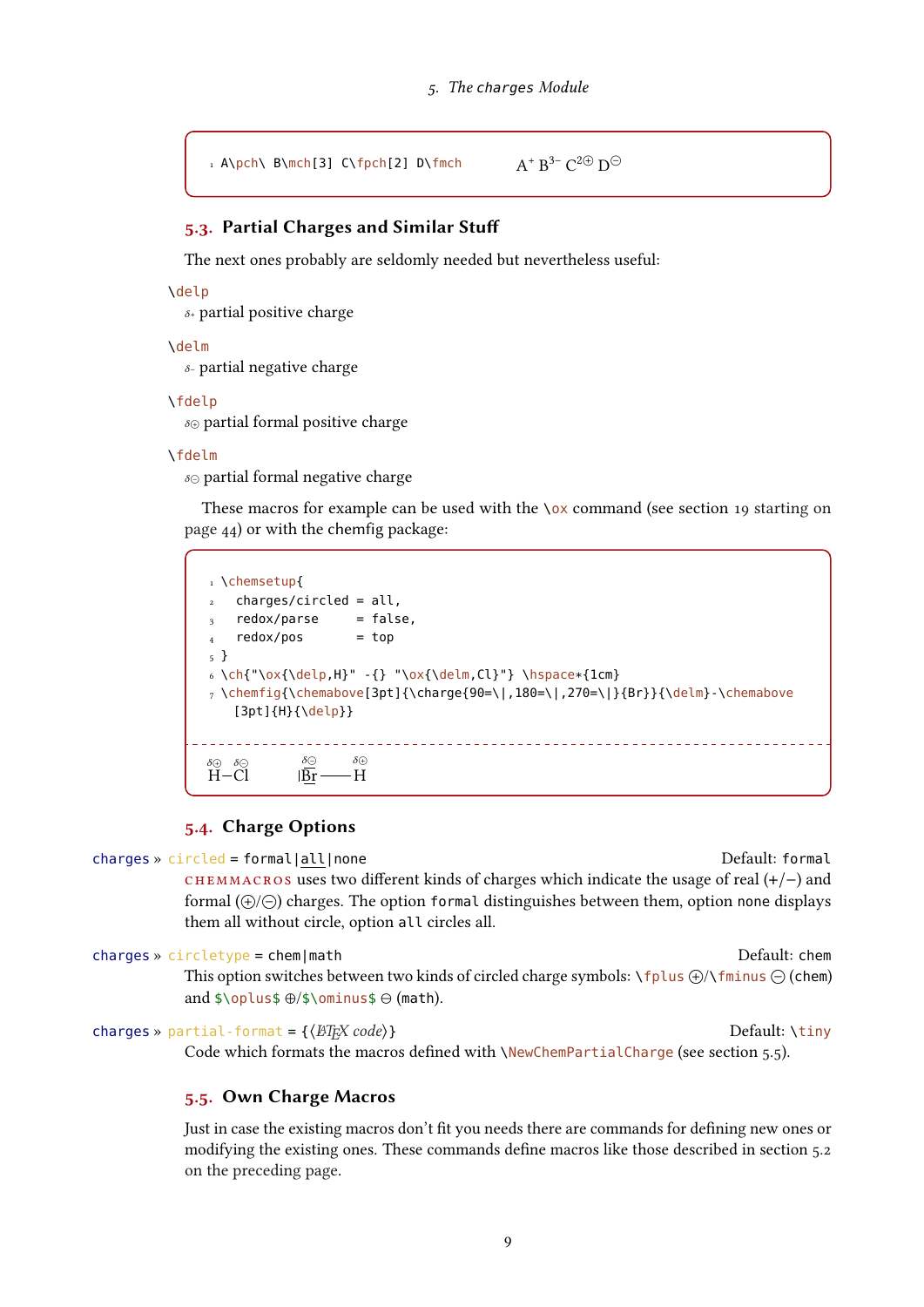```
\NewChemCharge{⟨cs⟩}{⟨charge symbol⟩}
   Defines a new macro \langle cs \rangle. Raises an error if \langle cs \rangle already exists.
```

```
\RenewChemCharge{⟨cs⟩}{⟨charge symbol⟩}
```
Redefines a new macro  $\langle cs \rangle$ . Raises an error if  $\langle cs \rangle$  doesn't exist.

\DeclareChemCharge{⟨cs⟩}{⟨charge symbol⟩} Defines a macro  $\langle cs \rangle$ . Silently overwrites  $\langle cs \rangle$  if it exists.

\ProvideChemCharge{⟨cs⟩}{⟨charge symbol⟩} Defines a new macro  $\langle cs \rangle$ . Does nothing if  $\langle cs \rangle$  already exists.

An example of usage is the definition of the existing ion charge macros:

1 \NewChemCharge\fpch{\fplus}

2 \NewChemCharge\fmch{\fminus}

These commands define macros like those described in section [5.3 on the previous page.](#page-8-0)

```
\NewChemPartialCharge{⟨cs⟩}{⟨charge symbol⟩}
   Defines a new macro \langle cs \rangle. Raises an error if \langle cs \rangle already exists.
```

```
\RenewChemPartialCharge{⟨cs⟩}{⟨charge symbol⟩}
   Redefines a new macro \langle cs \rangle. Raises an error if \langle cs \rangle doesn't exist.
```

```
\DeclareChemPartialCharge{⟨cs⟩}{⟨charge symbol⟩}
   Defines a macro \langle cs \rangle. Silently overwrites \langle cs \rangle if it exists.
```

```
\ProvideChemPartialCharge{⟨cs⟩}{⟨charge symbol⟩}
   Defines a new macro \langle cs \rangle. Does nothing if \langle cs \rangle already exists.
```
An example of usage is the definition of the existing partial charge macros:

```
1 \NewChemPartialCharge\fdelp{\fplus}
2 \NewChemPartialCharge\fdelm{\fminus}
```
## <span id="page-9-0"></span>6. The **nomenclature** Module

The nomenclature module loads the tikz module. It also loads the package scrlfile which is part of the KOMA-Script bundle [\[Koh21\]](#page-71-3).

### <span id="page-9-1"></span>6.1. The **\iupac** Command

Similar to the bpchem package  $[Ped17]$  CHEMMACROS provides a command<sup>4</sup> for typesetting IUPAC names. Why is that useful? IUPAC names can get very long. So long indeed that they span over more than two lines, especially in two-column documents. This means they must be allowed to be broken more than one time. This is what the following command does.

<span id="page-9-2"></span><sup>4.</sup> The idea and initial implementation is shamelessly borrowed from bpchem by Bjørn PEDERSEN.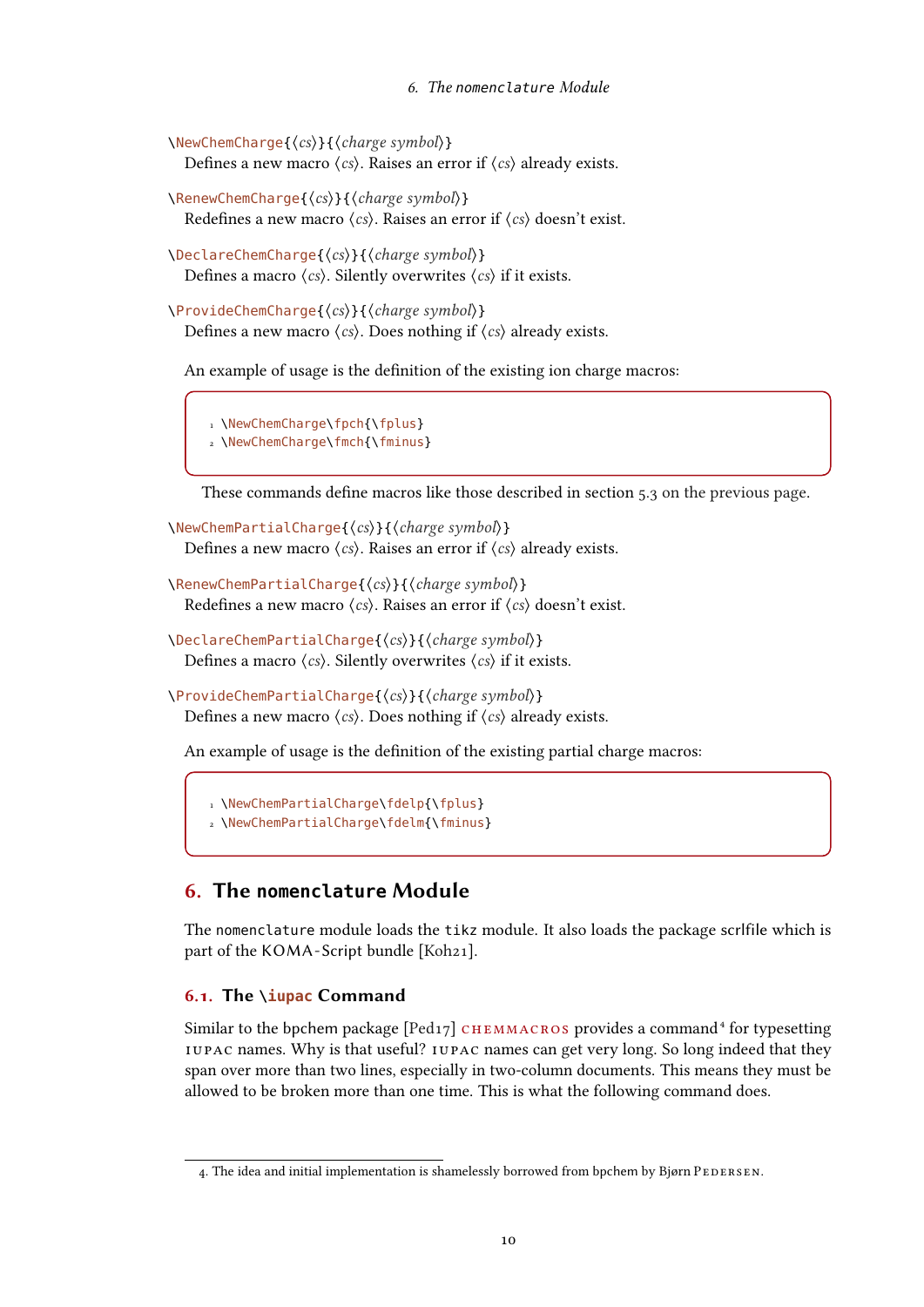#### \iupac{⟨IUPAC name⟩}

Inside this command use  $\vert$  indicate a breaking point  $\hat{\ }$  as a shortcut for  $\text{textsuperscript.}$  -, ( and ) allow words to be broken while still allow the rest of word to be hyphenated, likewise [ and 1.

```
1 \begin{minipage}{.4\linewidth}
   2 \iupac{%
     Tetra|cyclo[2.2.2.1^{1,4}]-un|decane-2-dodecyl-%
     4 5-(hepta|decyl|iso|dodecyl|thio|ester)%
   5 }
6 \end{minipage}
             Tetracyclo[z.2.2.1]<sup>1,4</sup>]-undecane-2-
dodecyl-5-(heptadecylisododecyl-
thioester)
```
The \iupac command is more of a semantic command. In many cases you can achieve (nearly) the same thing by using  $\cdot$  instead of  $\cdot$ , and  $\text{textsuperscript}$  instead of  $\cdot$  without \iupac. There are some important differences, though:

- The character inserts a small space before the hyphen and removes a small space after it. Also usually words with hyphens are only allowed to break at the hyphen. Inside \iupac the hyphen will not prevent further hyphenation. The amount of inserted space can be customized.
- The character  $\vert$  not only prevents ligatures but also inserts a small space. The amount of inserted space can be customized.
- The characters ( and ) allow the word to be hyphenated and don't prevent further hyphenation, likewise [ and ].

2,4-Dichlorpentan

2,4-Dichlorpentan

 $\cdot$  The character ' is printed as \chemprime.

 $\cdot$  The character = is printed ad \nonbreakinghyphen.

1 \huge\iupac{2,4-Di|chlor|pentan} \ par 2 2,4-Dichlorpentan

#### \chemprime

Introduced in version 5.3 Prints a prime character in superscript position. It is defined as  $\enskip$  \ensuremath{{}^{\prime}}. \nonbreakinghyphen

Introduced in version 5.8c Prints a hyphen which doesn't allow a line-break after it. It is defined as  $\mbox{box}$  +  $\mbox{box}$ hspace{0pt}.

The spaces inserted by - and <sup>|</sup> can be customized.

#### nomenclature » hyphen-pre-space =  $\{\langle dim \rangle\}$  default: .01em

Set the space that is inserted before the hyphen set with -.

in version 5.3 lpon6duced in • version 5.8c (2018/03/02)

Introduced •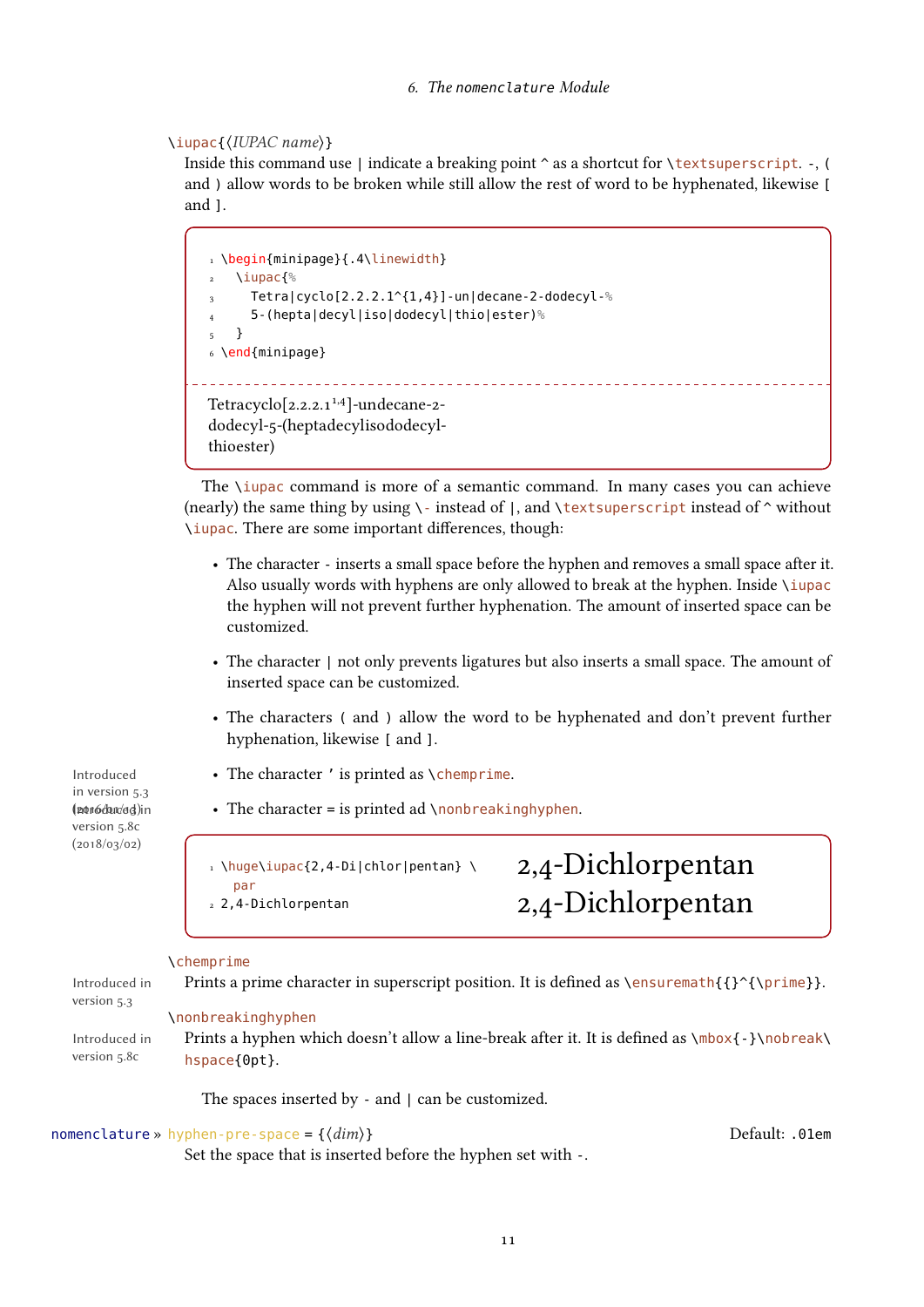#### <span id="page-11-3"></span>6. The nomenclature Module

| TABLE 1: Demonstration of <i>iupac</i> 's modes. |  |  |  |
|--------------------------------------------------|--|--|--|
|--------------------------------------------------|--|--|--|

| auto | restricted strict |   |
|------|-------------------|---|
| Ł.   | Ł                 | L |
| L    | Τ.                | L |
| D    |                   | D |
| D    | D                 |   |
|      |                   |   |

## nomenclature » hyphen-post-space =  $\{\langle dim \rangle\}$  default: -.03em

Set the space that is inserted after the hyphen set with -.

#### nomenclature » break-space = { $\{dim\}$ } Default: .01em

Set the space inserted by <sup>|</sup>.

The command \iupac serves another purpose, too, however. Regardless of the setting of the iupac option (see below) all the commands presented in this section are always defined inside \iupac. Quite a number of the naming commands have very general names: \meta, \D, \E, \L,  $\R$ ,  $\S$ ,  $\tanh$  and so forth.<sup>5</sup> This means they either are predefined already ( $\L$  Ł) or are easily defined by another package or class (the cool package defines both  $\D$  and  $\E$ , for example). In order to give you control which commands are defined in which way, there is the option iupac:

#### nomenclature » iupac = auto|restricted|strict default: auto Default: auto

Take care of how IUPAC naming commands are defined.

It has three modes:

- $\bullet$  iupac = {auto}: if the commands are *not* defined by any package or class you're using they are available generally, otherwise only *inside*  $\iota$  *iupac*.
- iupac = {restricted}: all naming commands are *only* defined inside \iupac. If the commands are defined by another package they of course have that meaning outside. They're not defined outside otherwise.
- $\cdot$  iupac = {strict}: CHEMMACROS overwrites any other definition and makes the commands available throughout the document. Of course the commands can be redefined (but only in the document body). They will still be available inside  $\iota$  upac then.

Table [1](#page-11-3) demonstrates the different modes.

### <span id="page-11-0"></span>6.2. Macros Defined (Not Only) For Usage in **\iupac**

#### <span id="page-11-1"></span>6.3. One-letter Macros

For some of the macros explained in this section one-letter commands are defined – with a caveat in mind, though: they are not actively recommended. One-letter commands seldomly have meaningful names and often they've also been defined by other packages. This means they make collaboration more difficult than it needs to be and are a source for package conflicts. CHEMMACROS solves the latter problem by only providing them inside the argument of \iupac. The one exception CHEMMACROS makes is the command  $\pmb{\rho}$  (for things like pH) which is and will remain an official command (see section [4 starting on page 6\)](#page-5-1). For all other one-letter macros alternatives with more meaningful names exist.

<span id="page-11-2"></span><sup>5.</sup> Please read section [6.3](#page-11-1) before you consider using the one-letter commands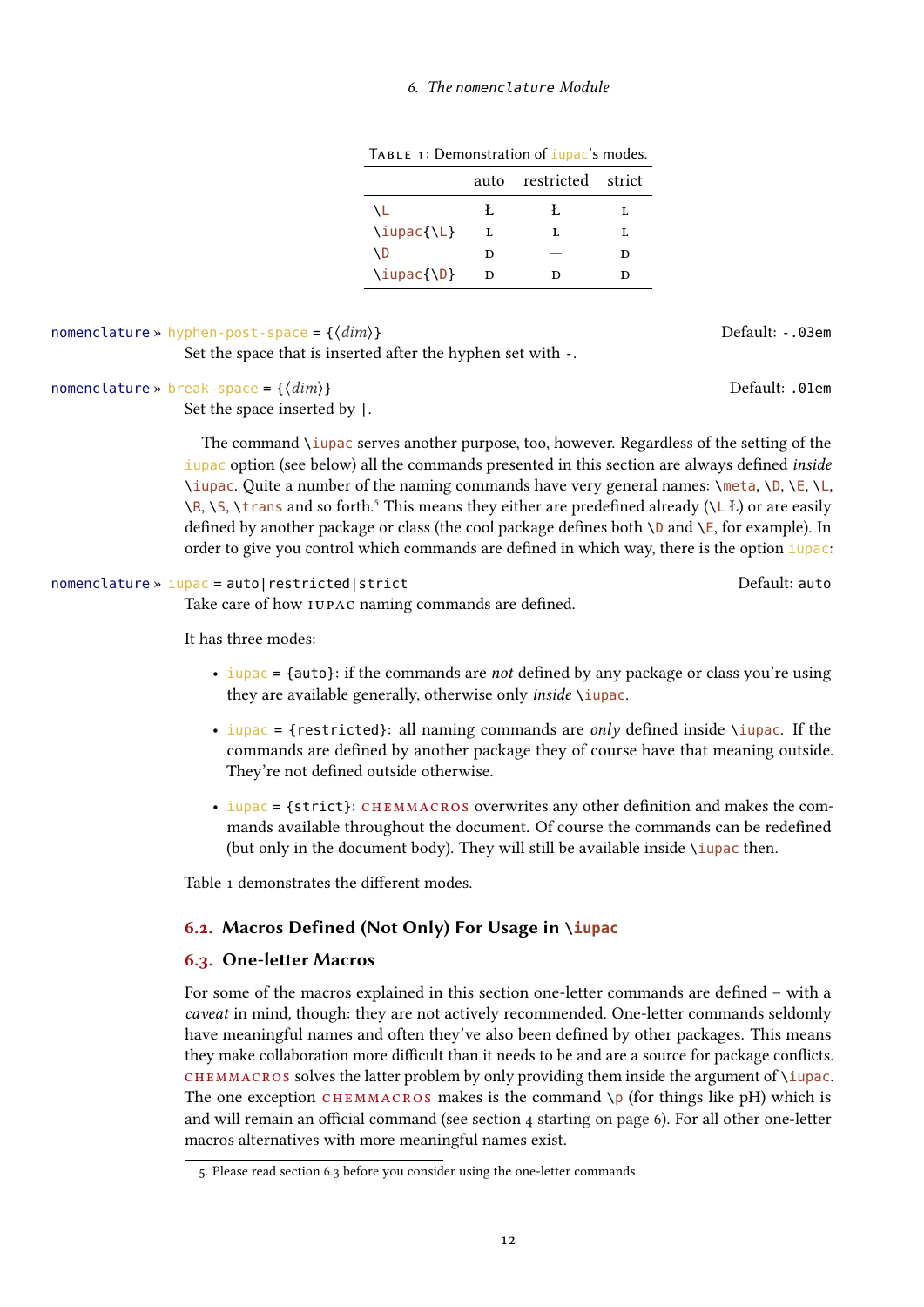<span id="page-12-2"></span>Table 2: IUPAC shortcuts for Greek letters.

| macro $\a \ b \ q \ d \ k \ m \ n \ w$                                   |  |  |  |  |
|--------------------------------------------------------------------------|--|--|--|--|
| letter $\alpha$ $\beta$ $\gamma$ $\delta$ $\kappa$ $\mu$ $\eta$ $\omega$ |  |  |  |  |

#### <span id="page-12-0"></span>6.4. Greek Letters

Greek letters in compound names are typeset upright. Here are a few examples for the existing macros:

\chemalpha α

Upright lowercase alpha

\chembeta β

Upright lowercase alpha

\chemgamma γ Upright lowercase alpha

#### \chemdelta δ

Upright lowercase alpha

There exist two commands for each of the twenty-four Greek letters: a lowercase and an uppercase version (\chemalpha and \chemAlpha). Those commands are actually provided by the  $CHEMGREEK$  package. For more details read section [11 starting on page 24](#page-23-2) and also refer to CHEMGREEK's documentation.

There are a number of one-letter commands that some people may find convenient to use which use above mentioned commands to print Greek letters inside \iupac. They're listed in table [2.](#page-12-2)

```
1 \iupac{5\chemalpha-androstan-3\chembeta-ol} \par
2 \iupac{\chemalpha-(tri|chloro|methyl)-\chemomega
 3 -chloro|poly(1,4-phenylene|methylene)}
      5α-androstan-3β-ol
α-(trichloromethyl)-ω-chloropoly(1,4-phenylenemethylene)
```
#### <span id="page-12-1"></span>6.5. Hetero Atoms and added Hydrogen

Attachments to hetero atoms and added hydrogen atoms are indicated by italic letters [\[Coh+08\]](#page-71-2). CHEMMACROS defines a few macros for the most common ones.

```
\hydrogen H
  The italic H for hydrogen. An alias for this command is \H.
```

```
\oxygen O
```
The italic O for oxygen. An alias for this command is  $\setminus 0$ .

\nitrogen N

The italic N for nitrogen. An alias for this command is \N.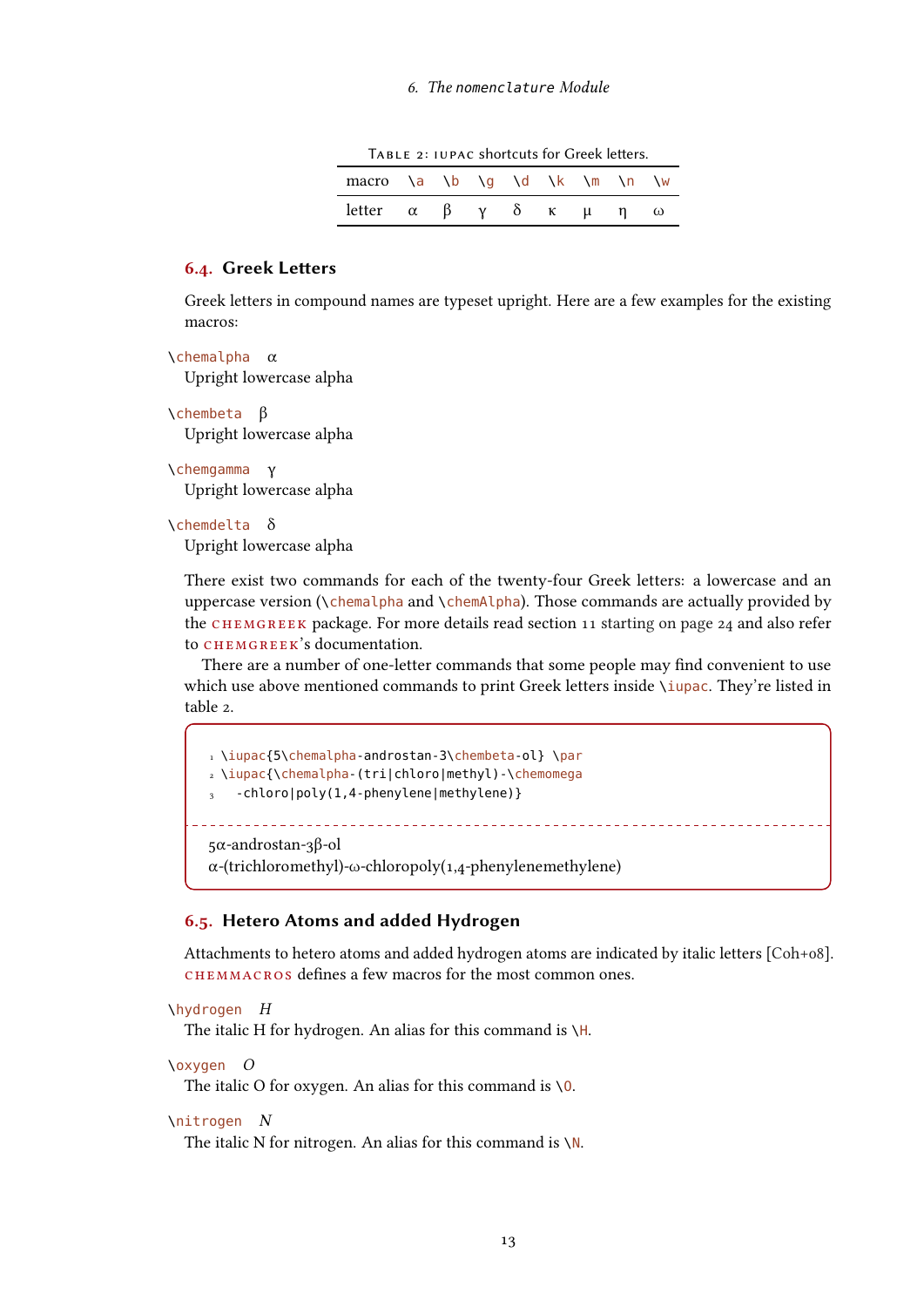#### \sulfur S

The italic S for sulfur. An alias for this command is \Sf.

#### \phosphorus P

The italic P for phosphorus. An alias for this command is  $\P$ .

| 1 \iupac{\nitrogen-methyl benz amide}<br>$\overline{a}$ | N-methylbenzamide     |
|---------------------------------------------------------|-----------------------|
| $_3 \iota$ \iupac{3\hydrogen-pyrrole}                   | $3H$ -pyrrole         |
| 4<br>5 \iupac{\oxygen-ethyl hexanethioate}              | O-ethyl hexanethioate |

#### <span id="page-13-0"></span>6.6. Cahn-Ingold-Prelog

#### \cip{⟨conf⟩}

Typeset Cahn-Ingol-Prelog descriptors, e.g.: \cip{R,S} (R,S).  $\langle \text{conf} \rangle$  may be a csv list of entries.

#### $\lvert$  rectus  $(R)$

The rectus descriptor. An alias for this command is  $\setminus R$ .

#### \sinister (S)

The sinister descriptor. An alias for this command is \S.

Both these commands and the entgegen/zusammen descriptors get a small additional amount of kerning after the closing parenthesis. This amount can be changed through the following option:

#### nomenclature » cip-kern =  $\{\langle dim \rangle\}$  Default: .075em

version 6.0 (2022/01/16)

Set the amount of kerning after the closing parenthesis.

The entries typeset by and implemented with  $\cosh$  can be customized further:

|                | cip-outer-format = $\{\langle format \rangle\}$                                       | Default: \upshape |
|----------------|---------------------------------------------------------------------------------------|-------------------|
| Introduced     | The format of parentheses and commas typeset by $\setminus$ cip.                      |                   |
| in version 5.8 |                                                                                       |                   |
|                | $(2017/04/17)$ cip-inner-format = { $\{format\}$ }                                    | Default: \itshape |
| Introduced in  | The format of the entries in $\cip$ . This format works additive to the outer format. |                   |
| version 5.8    |                                                                                       |                   |

cip-number-format = { $\{format\}$ } Default: \upshape Changed in

The format of numbers in  $\setminus$ cip. This format works additive to the outer format and is applied to Arabic figures only.

#### <span id="page-13-1"></span>6.7. Fischer

```
\dexter D
```
The dexter descriptor. An alias for this command is  $\mathcal{D}$ .

#### \laevus l

The laevus descriptor. An alias for this command is  $\mathcal{L}$ .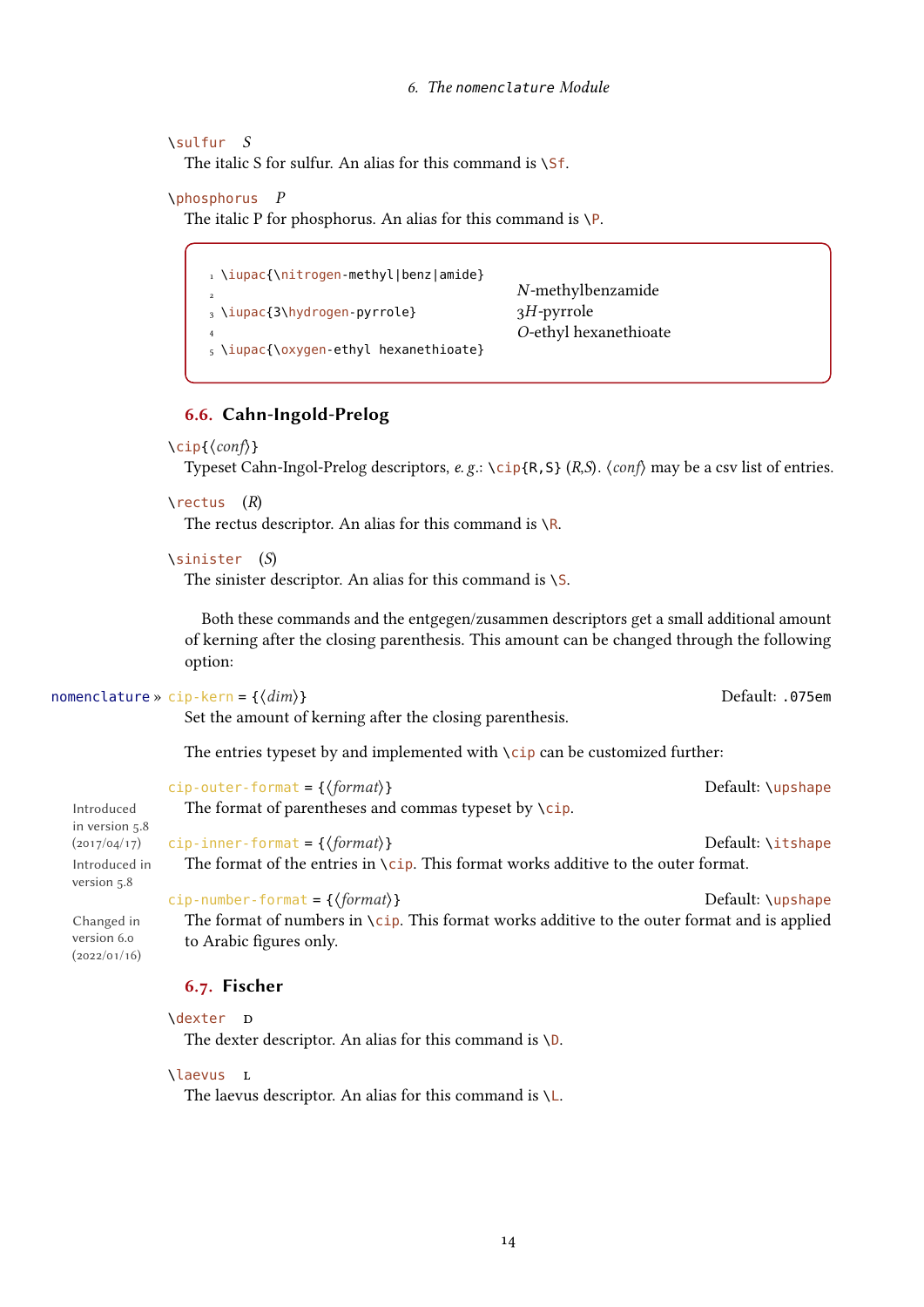#### <span id="page-14-0"></span>6.8. cis/trans, zusammen/entgegen, syn/anti & tert

- \cis cis \trans trans
- $\frac{fac}{arc}$  \mer mer
- \sin sin \ter ter
- $\zeta(z)$  \entgegen  $(E)$
- \syn syn \anti anti
- \tert tert

An alias for \entgegen is \E and an alias for \zusammen is \Z.

#### <span id="page-14-1"></span>6.9. ortho/meta/para

 $\lvert$  \ortho o \meta m \para p

Although these commands are provided I like to cite The IUPAC Blue Book [\[PPR04\]](#page-72-2):

The letters  $o$ ,  $m$ , and  $p$  have been used in place of ortho, meta, and para, respectively, to designate the 1,2-, 1,3-, and 1,4- isomers of disubstituted benzene. This usage is strongly discouraged and is not used in preferred IUPAC names. [\[PPR04,](#page-72-2) p. 90]

#### <span id="page-14-2"></span>6.10. Absolute Configuration

\Rconf[⟨letter⟩]  $\text{Reonf: } (R) \quad \text{Reonf[}:\text{ } ($ \Sconf[⟨letter⟩]  $\setminus$ Sconf:  $(S) \setminus$ Sconf[]:  $\binom{5}{ }$ 

#### <span id="page-14-3"></span>6.11. Coordination Chemistry

chemmacros provides a few commands useful in coordination chemistry:

\bridge{ $\langle num \rangle$ } μ<sub>3</sub>-Denote bridging ligand connection.

 $\hbox{\textbackslash} \mathsf{hapto}\{\langle\textit{num}\rangle\}$  η<sup>5</sup>-Denote hapticity.

 $\lambda$ dento{ $\langle num \rangle$ }  $\kappa^2$ -Denote denticity.

```
1 Ferrocene = \iota iupac{bis(\hbarpto{5}cyclo|penta|dienyl)iron} \par
2 \iupac{tetra-\bridge{3}iodido-tetrakis[tri|methyl|platinum(IV)]}
Ferrocene = bis(\eta^5-cyclopentadienyl)iron
tetra-μ<sub>3</sub>-iodido-tetrakis[trimethylplatinum(IV)]
```
Two options allow customization: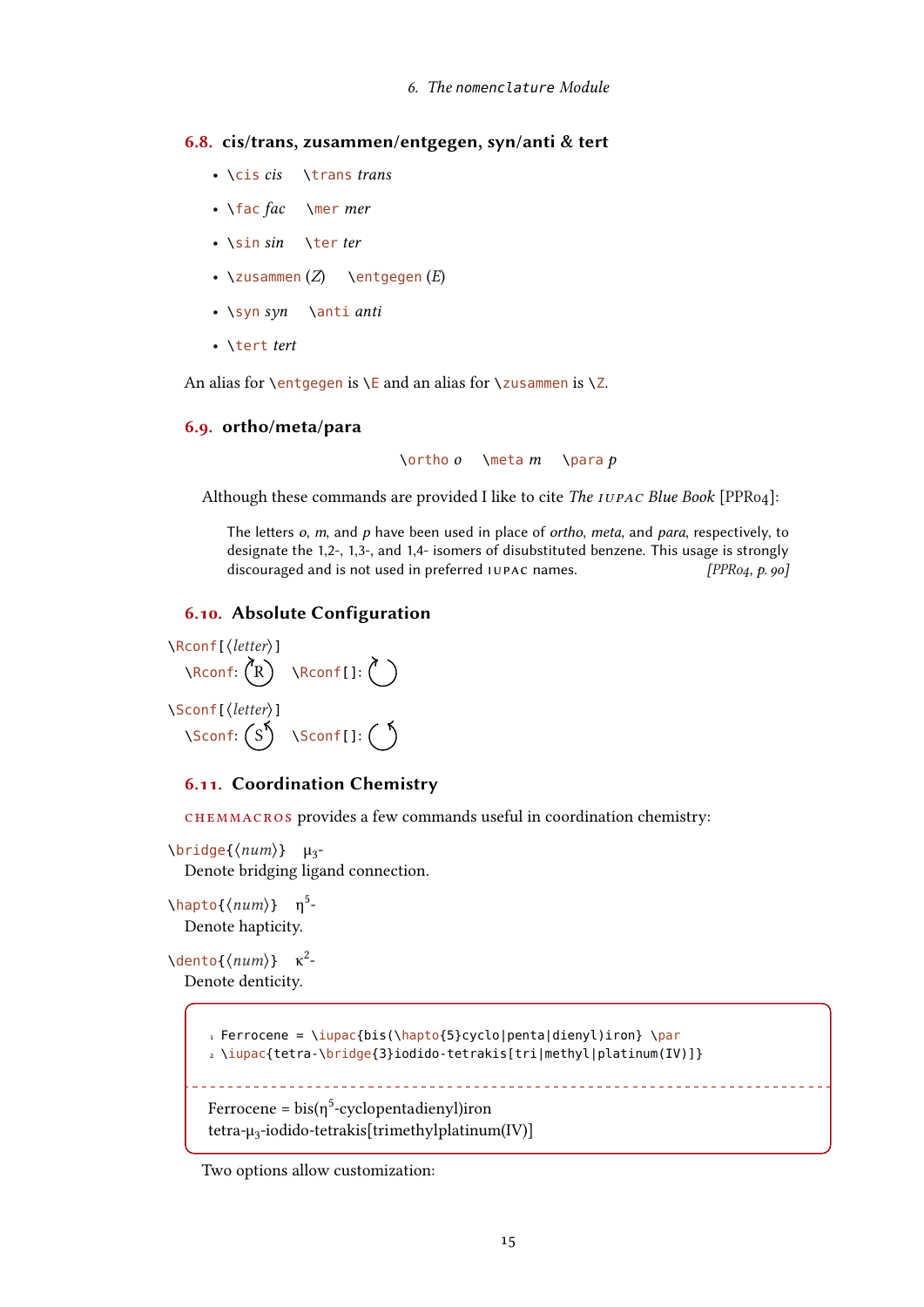#### nomenclature » bridge-number = sub|super Default: sub

Appends the number as a subscript or superscript, depending on the choice. The IUPAC recommendation is the subscript [\[Con+05\]](#page-71-4).

#### nomenclature » coord-use-hyphen = true|false default: true Default: true

Append a hyphen to \hapto, \dento and \bridge or don't.

Introduced in The default behavior of \hapto and \dento has changed with version 5.8 to follow II version 5.8 recommendations.

#### <span id="page-15-0"></span>6.12. Examples

```
\iota \iupac{\dexter-Wein|s\"aure} =
2 \iupac{\cip{2S,3S}-Wein|s\"aure} \par
_3 \iota \iupac{\dexter-($-$)-Threose} =
_4 \iota \iupac{\cip{2S,3R}-($-$)-2,3,4-Tri|hydroxy|butanal} \par
_5 \iupac{\cis-2-Butene} =
6 \iupac{\zusammen-2-Butene}, \par
7 \iupac{\cip{2E,4Z}-Hexa|diene} \par
8 \\times\{\meta-Xy\ol{ol}\} =9 \iupac{1,3-Di|methyl|benzene}
                                              <u>. . . . . . . . . . . . . . . . .</u>
D-Weinsäure = (2S,3S)-Weinsäure
p-(-)-Threose = (2S,3R)-(-)-2,3,4-Trihydroxybutanal
cis-2-Butene = (Z)-2-Butene,
(2E,4Z) -Hexadiene
m-Xylol = 1,3-Dimethylbenzene
```
#### <span id="page-15-1"></span>6.13. Own **\iupac** Macros And Shorthands

If you find any commands missing you can define them using

```
\NewChemIUPAC{⟨cs⟩}{⟨declaration⟩}
```
Define a new IUPAC command that is in any case defined inside of  $\iota$  iupac regardless if  $\langle cs \rangle$  is defined elsewhere already.

#### \ProvideChemIUPAC{⟨cs⟩}{⟨declaration⟩}

Define a new IUPAC command that is in any case defined inside of  $\iota$ iupac regardless if  $\langle cs \rangle$  is defined elsewhere already only if the corresponding IUPAC macro is not defined, yet.

#### \RenewChemIUPAC{⟨cs⟩}{⟨declaration⟩}

Redefine an existing IUPAC command that is in any case defined inside of \iupac regardless if ⟨cs⟩ is defined elsewhere already.

#### \DeclareChemIUPAC{⟨cs⟩}{⟨declaration⟩}

Define a new IUPAC command that is in any case defined inside of  $\iota$ iupac regardless if  $\langle cs \rangle$  is defined elsewhere already. This silently overwrites an existing IUPAC macro definition.

\LetChemIUPAC{⟨cs1⟩}{⟨cs2⟩}

Defines  $\langle cs_1 \rangle$  to be an alias of  $\langle cs_2 \rangle$ .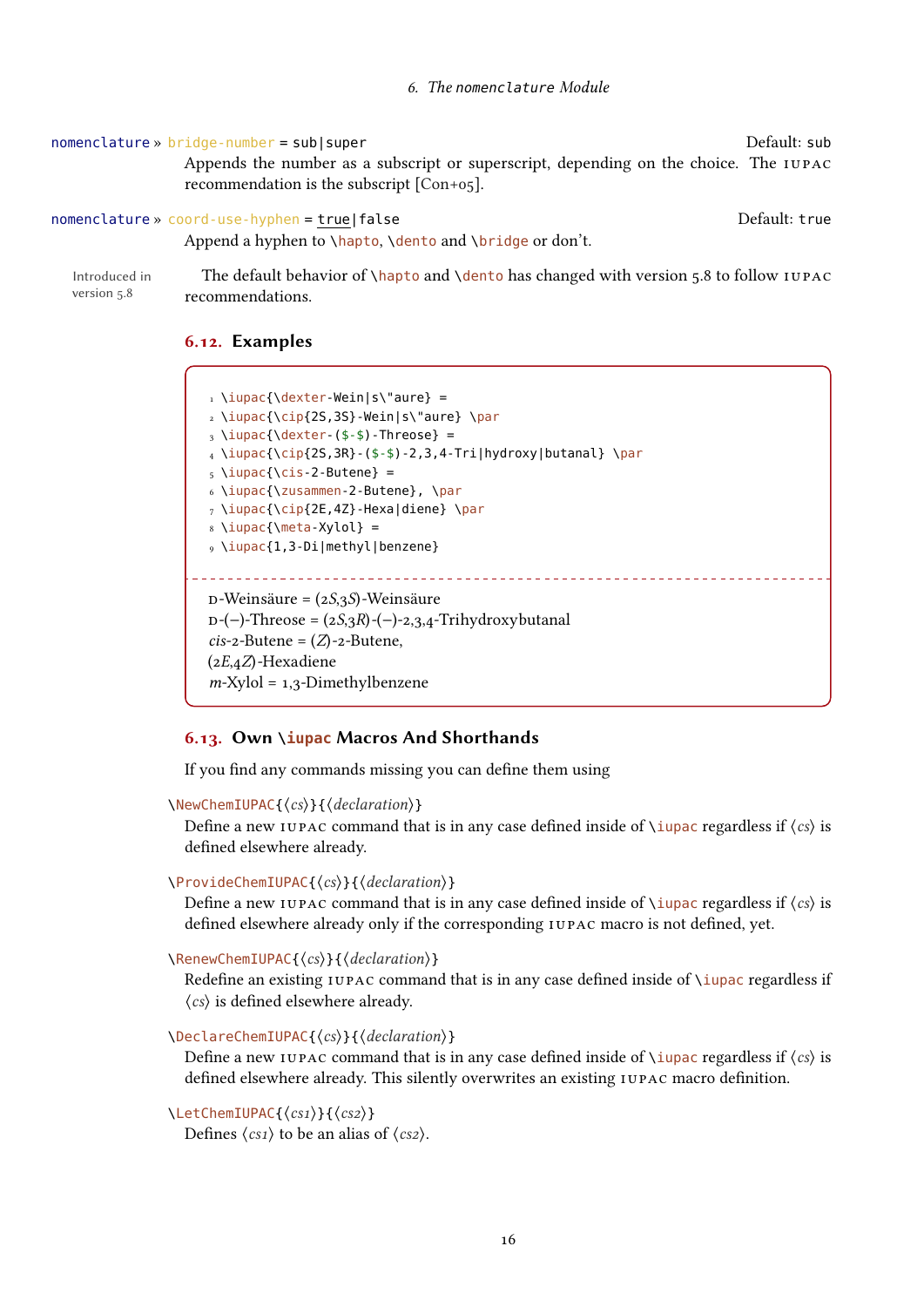A command defined in this way will obey the setting of the option iupac. This means any existing command is only overwritten with  $\frac{i}{\mu}$  and  $\epsilon$  = {strict}. However, \NewChemIUPAC will not change the definition of an existing IUPAC naming command but issue an error if the IUPAC naming command already exists. \DeclareChemIUPAC will overwrite an existing IUPAC command.

```
1 \NewChemIUPAC\endo{\textsc{endo}}
2 \RenewChemIUPAC\anti{\textsc{anti}}
3 \iupac{(2-\endo,7-\anti)-2-bromo-7-fluoro|bicyclo[2.2.1]heptane}
            (2-ENDO,7-ANTI)-2-bronO-7-fluorobicyclo[2.2.1]heptane
```
\RenewChemIUPAC allows you to redefine the existing IUPAC naming commands.

| 1 \iupac{\meta-Xylol} \par         | $m$ -Xylol |
|------------------------------------|------------|
| 2 \RenewChemIUPAC\meta{\textup{m}} |            |
| $_3 \iota$ \iupac{\meta-Xylol}     | m-Xylol    |

There's also a way for defining new IUPAC shorthands or changing the existing ones:

\NewChemIUPACShorthand⟨shorthand token⟩⟨control sequence⟩

Defines a new IUPAC shorthand. Inside ∖iupac it will be equal to using  $\langle$  control sequence $\rangle$ . This throws an error if  $\langle$ shorthand token $\rangle$  is already defined.

\RenewChemIUPACShorthand⟨shorthand token⟩⟨control sequence⟩

Redefines an existing IUPAC shorthand. This throws an error if  $\langle$ shorthand token $\rangle$  is not defined, yet.

\DeclareChemIUPACShorthand⟨shorthand token⟩⟨control sequence⟩ Defines a new IUPAC shorthand or redefines an existing one.

\ProvideChemIUPACShorthand⟨shorthand token⟩⟨control sequence⟩ Provides a new IUPAC shorthand. Does nothing if  $\langle shorthand\ token\rangle$  is already defined.

\RemoveChemIUPACShorthand⟨shorthand token⟩ Deletes an existing IUPAC shorthand.

#### <span id="page-16-0"></span>6.14. Latin Phrases

chemmacros provides a command for typesetting Latin phrases:

```
\latin[⟨options⟩]{⟨phrase⟩}
```
Typesets  $\langle *phrase* \rangle$  according to the option format described below.

\insitu in situ

\invacuo in vacuo

\abinitio ab initio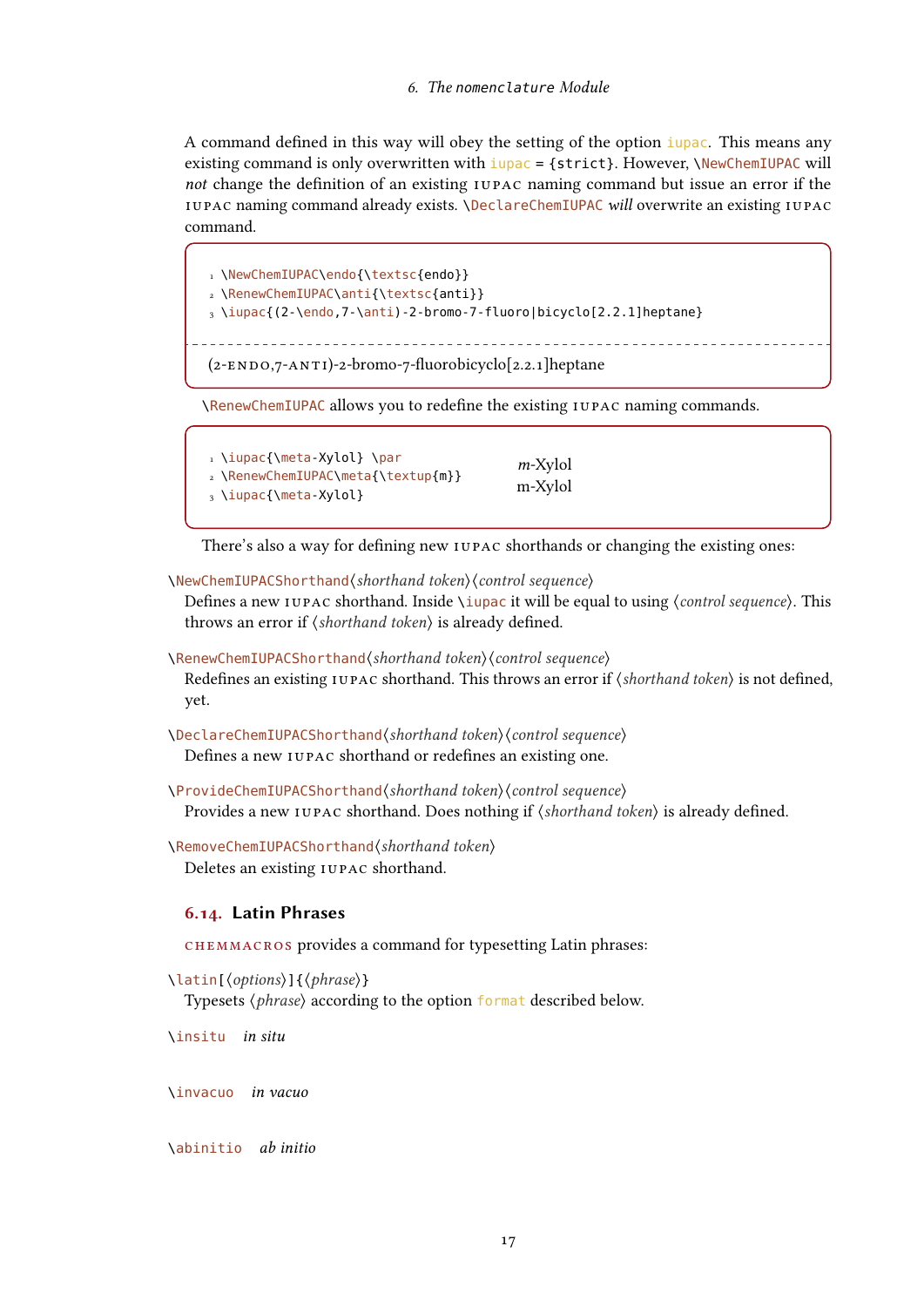If you additionally load chemstyle [\[Wri13\]](#page-72-3) said package will not define its own \latin. The last three commands mentioned above are defined through

```
\NewChemLatin{⟨cs⟩}{⟨phrase⟩}
```
Define a new Latin phrase. Gives an error if  $\langle cs \rangle$  already exists.

```
\DeclareChemLatin{⟨cs⟩}{⟨phrase⟩}
```
Define a new Latin phrase. Silently redefined existing macros.

```
\RenewChemLatin{⟨cs⟩}{⟨phrase⟩}
```
Redefine an existing Latin phrase. Gives an error if  $\langle cs \rangle$  doesn't exist.

```
\ProvideChemLatin{⟨cs⟩}{⟨phrase⟩}
```
Define a new Latin phrase only if  $\langle cs \rangle$  doesn't exist.

1 \NewChemLatin\ltn{latin text}\ltn latin text

You can change the appearance with this option:

#### nomenclature » format = { $\{definition\}$ }

Changed in version 5.7 (2016/06/07)

## <span id="page-17-0"></span>7. The **particles** Module

Sets the format for the Latin phrases.

The particles module loads the modules charges and formula.

#### <span id="page-17-1"></span>7.1. Provided Particle Macros

The particles defines a number of macros which can be used for typesetting common particles in the running text. Most of them don't make much sense in chemformula [\[Nie22b\]](#page-71-0)'s  $\ch$ , though, which doesn't mean that they can't be used there, of course:

\el e<sup>-</sup> \prt p<sup>+</sup> \ntr n<sup>0</sup> \Hyd OH<sup>-</sup> \0xo H<sub>3</sub>O<sup>+</sup> \water H<sub>2</sub>O \El E<sup>+</sup> \Nuc Nu<sup>-</sup> \ba ba<sup>-</sup>

All of these macros are defined using chemformula's \chcpd. The details are explained in section [7.2 on the next page.](#page-18-0)

The macros  $\Nucceq$  and  $\ba$  are special: they have an optional argument for the following options:

particles » elpair = dots|dash|false Default: false Default: false

Determine how the electron pair of the nucleophiles is displayed. The electron pair is drawn using CHEMFORMULA's \chlewis macro.

#### particles »  $space = \{\langle dim \rangle\}$

Introduced in version 5.3

Sets the space that is inserted between the electron pair and the negative charge sign.

Both options can of course also be set with \chemsetup.

1 \ba[elpair=dots] \Nuc[elpair=dash] 2 3 \chemsetup[particles]{elpair=false}  $_4 \$ a $\N$  $ba$ : Nu  $\Gamma$ ba– Nu–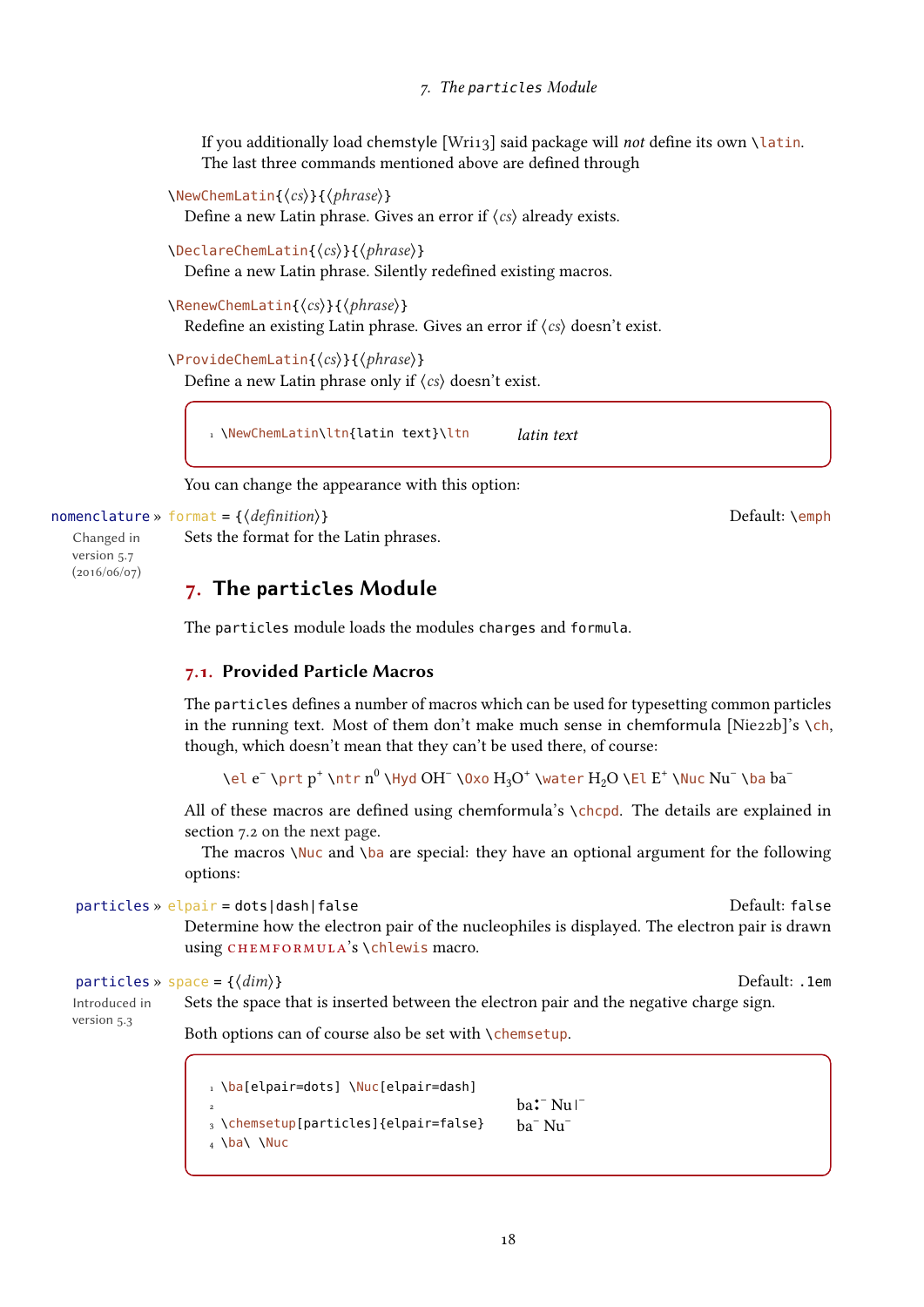#### <span id="page-18-0"></span>7.2. Defining Own Particle Macros

There are two sets of macros, one for defining particles and one for defining nucleophiles.

\NewChemParticle{⟨cs⟩}{⟨formula⟩}

Defines a new macro  $\langle cs \rangle$ .  $\langle formula \rangle$  is any valid CHEMFORMULA input (this depends on the setting of the formula option, see [10 starting on page 22\)](#page-21-1). Raises an error if  $\langle cs \rangle$  already exists.

\RenewChemParticle{⟨cs⟩}{⟨formula⟩}

Redefines a new macro  $\langle cs \rangle$ .  $\langle formula \rangle$  is any valid CHEMFORMULA input (this depends on the setting of the formula option, see [10 starting on page 22\)](#page-21-1). Raises an error if  $\langle cs \rangle$  doesn't exist.

#### \DeclareChemParticle{⟨cs⟩}{⟨formula⟩}

Defines a macro  $\langle cs \rangle$ .  $\langle formula \rangle$  is any valid CHEMFORMULA input (this depends on the setting of the formula option, see [10 starting on page 22\)](#page-21-1). Silently overwrites  $\langle cs \rangle$  if it exists.

#### \ProvideChemParticle{⟨cs⟩}{⟨formula⟩}

Defines a new macro  $\langle cs \rangle$ .  $\langle formula \rangle$  is any valid CHEMFORMULA input (this depends on the setting of the formula option, see [10 starting on page 22\)](#page-21-1). Does nothing if  $\langle cs \rangle$  already exists.

An example of usage is the definition of the existing particle macros:

1 \NewChemParticle\el {e-}

2 \NewChemParticle\prt{p+}

3 \NewChemParticle\ntr{n^0}

The following set defines macros like \Nuc

#### \NewChemNucleophile{⟨cs⟩}{⟨formula⟩}

Defines a new macro  $\langle cs \rangle$ .  $\langle formula \rangle$  is any valid CHEMFORMULA input (this depends on the setting of the formula option, see [10 starting on page 22\)](#page-21-1). Note that  $\langle formula \rangle$  will get a trailing negative charge! Raises an error if ⟨cs⟩ already exists.

\RenewChemNucleophile{⟨cs⟩}{⟨formula⟩}

Redefines a new macro  $\langle cs \rangle$ .  $\langle formula \rangle$  is any valid CHEMFORMULA (this depends on the setting of the formula option, see [10 starting on page 22\)](#page-21-1). Note that  $\langle formula \rangle$  will get a trailing negative charge! Raises an error if ⟨cs⟩ doesn't exist.

#### \DeclareChemNucleophile{⟨cs⟩}{⟨formula⟩}

Defines a macro  $\langle cs \rangle$ .  $\langle formula \rangle$  is any valid CHEMFORMULA (this depends on the setting of the formula option, see [10 starting on page 22\)](#page-21-1). Note that  $\langle formula \rangle$  will get a trailing negative charge! Silently overwrites  $\langle cs \rangle$  if it exists.

\ProvideChemNucleophile{⟨cs⟩}{⟨formula⟩}

Defines a new macro  $\langle cs \rangle$ .  $\langle formula \rangle$  is any valid CHEMFORMULA (this depends on the setting of the formula option, see [10 starting on page 22\)](#page-21-1). Note that  $\langle formula \rangle$  will get a trailing negative charge! Does nothing if  $\langle cs \rangle$  already exists.

An example of usage is the definition of the existing nucleophile macros:

- 1 \NewChemNucleophile\Nuc{Nu}
- 2 \NewChemNucleophile\ba {ba}

A macro defined this way will have an optional argument for the elpair option.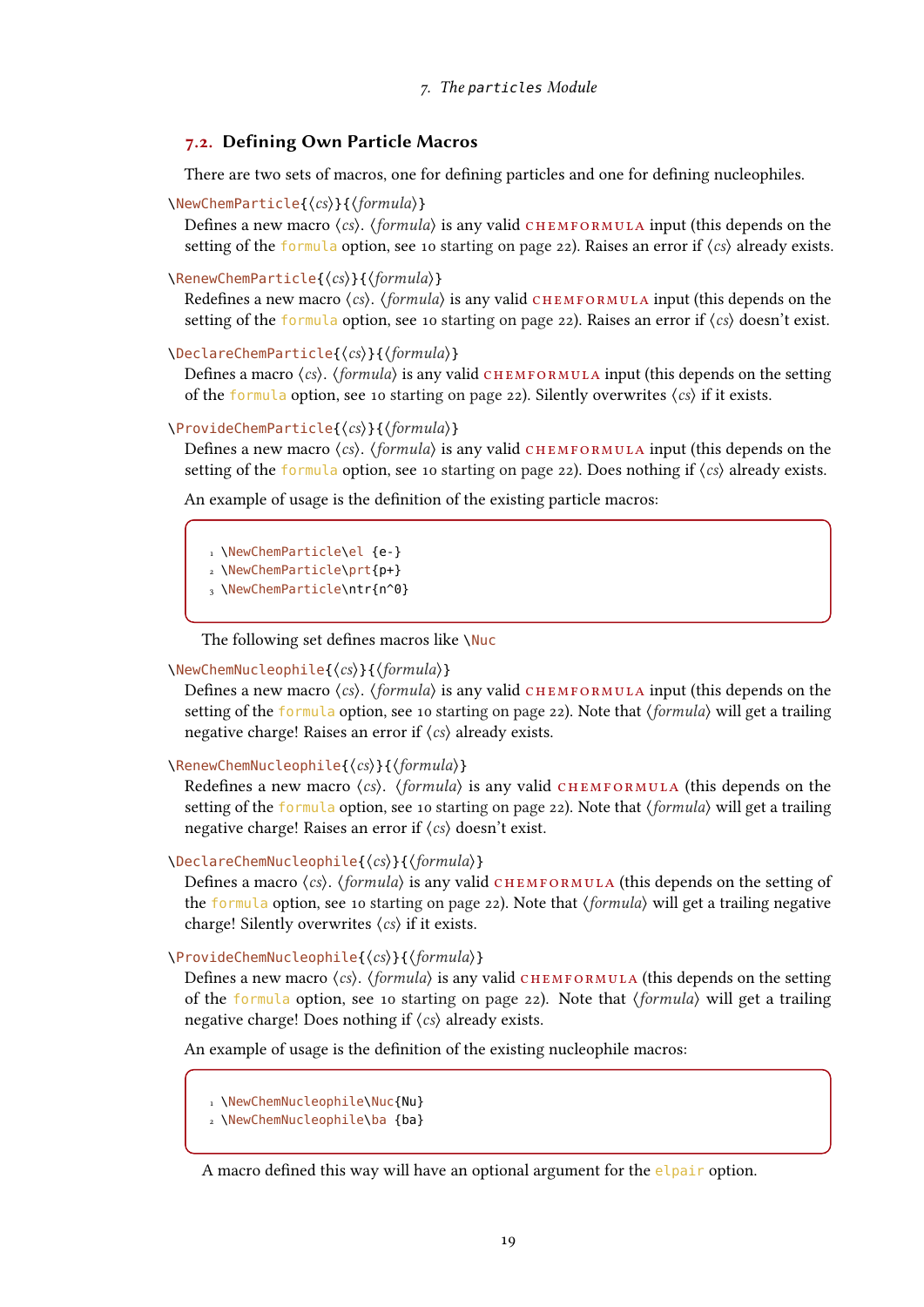### <span id="page-19-0"></span>8. The **phases** Module

The phases module loads the formula module.

#### <span id="page-19-1"></span>8.1. Basics

These commands are intended to indicate the phase of a compound.

\sld (s) \lqd (l) \gas (g) \aq (aq)

```
_1 \ch{C\sl{} + 2 H20\lg{} \rightarrow CO2\gas{} + 2 H2\gas}\bar{}2 To make it complete: NaCl\aq.
           C(s) + 2H_2O(l) \longrightarrow CO_2(g) + 2H_2(g)To make it complete: NaCl(aq).
```
The IUPAC recommendation to indicate the state of aggregation is to put it in parentheses after the compound [\[Coh+08\]](#page-71-2). However, you might want to put it as a subscript which is also very common.

The [...] symbols are used to represent the states of aggregation of chemical species. The letters are appended to the formula in parentheses and should be printed in Roman (upright) type without a full stop (period). The IUPAC Green Book  $[Coh+o8, p. 54]$ 

There are two options to customize the output:

```
phases » pos = side|sub Default: side
```
Switch the position of the phase indicator.

```
phases » space = {\{dim\}} .1333em
```
Change the default spacing between compound a phase indicator if  $pos = {side}$ . A T<sub>E</sub>X dimension.

1 \chemsetup[phases]{pos=sub}  $_2 \ch{C\sl{} + 2 H20\ld{} \rightarrow CO2\gas{} + 2 H2\gas}\bar{}$  $_3$  To make it complete: NaCl\aq.  $C_{(s)}$  + 2  $H_2O_{(l)} \longrightarrow CO_{2(g)}$  + 2  $H_{2(g)}$ 

To make it complete:  $NaCl<sub>(aa)</sub>$ .

All those phase commands have an optional argument:

1 \ch{H2O "\lqd[\qty{5}{\celsius}]"}  $H_2O(l, 5^{\circ}C)$ 

There is also a generic phase command:

\phase{⟨phase⟩}

If you need a phase indicator just once or twice. You can use it to denote a phase for which there is no phase command, yet.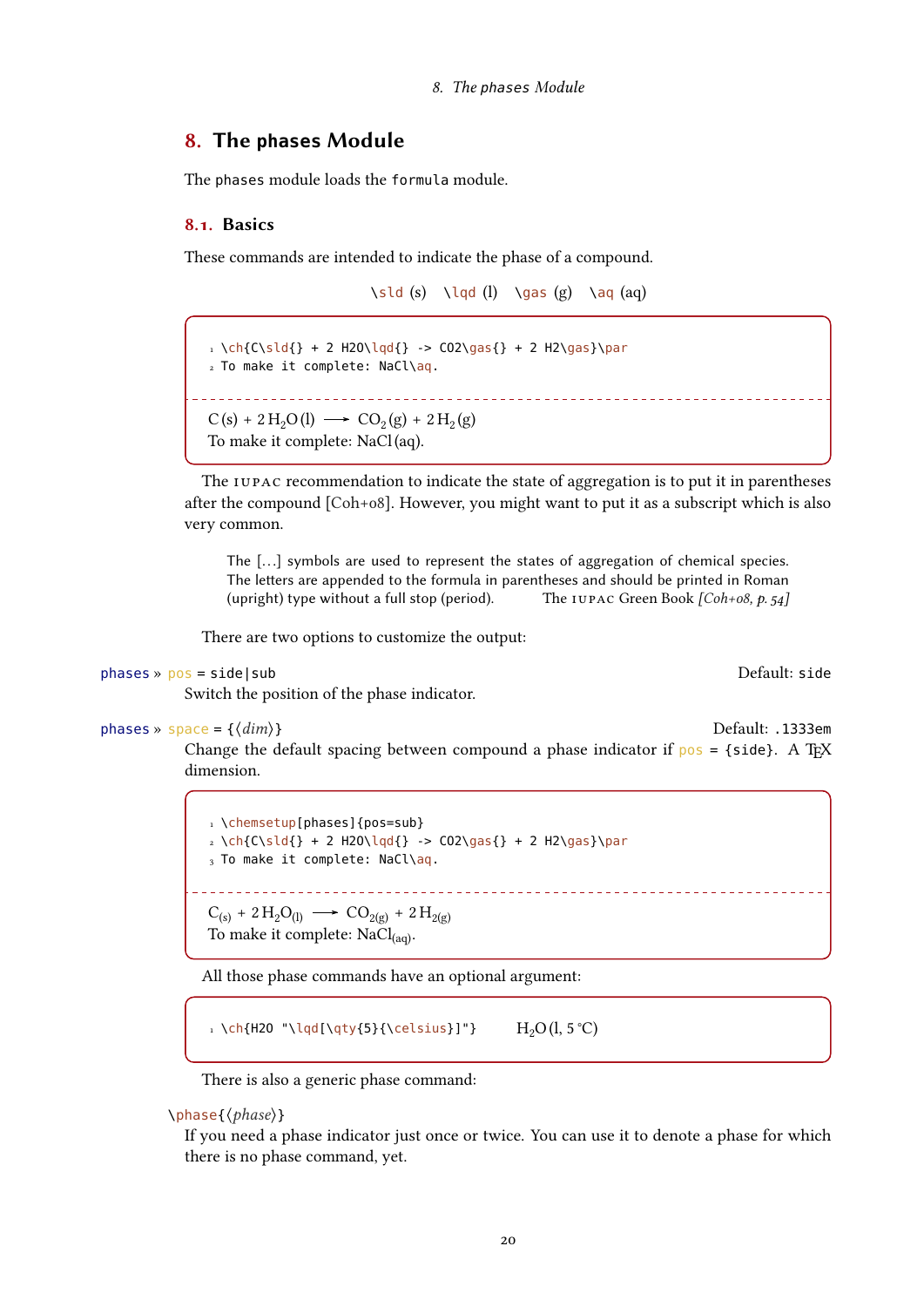#### <span id="page-20-0"></span>8.2. Define Own Phases

Depending on the subject of your document you might need to indicate other states of aggregation. You can easily define them.

\NewChemPhase{⟨cs⟩}{⟨symbol⟩}

Define a new phase command. See section [8.3](#page-20-1) for a way to define language dependent settings. Gives an error if  $\langle cs \rangle$  already exists.

#### \DeclareChemPhase{⟨cs⟩}{⟨symbol⟩}

Define a new phase command. See section [8.3](#page-20-1) for a way to define language dependent settings. Overwrites previous definitions of ⟨cs⟩.

#### \RenewChemPhase{⟨cs⟩}{⟨symbol⟩}

Redefine an existing phase command. See section [8.3](#page-20-1) for a way to define language dependent settings. Gives an error if  $\langle cs \rangle$  is not defined.

#### \ProvideChemPhase{⟨cs⟩}{⟨symbol⟩}

Define a new phase command. See section [8.3](#page-20-1) for a way to define language dependent settings. Does nothing if  $\langle cs \rangle$  is already defined.

```
1 % preamble:
2 \NewChemPhase\aqi{aq,$\infty$} % aqueous solution at infinite dilution
3 \NewChemPhase\cd {cd} % condensed phase
4 \NewChemPhase\lc {lc} % liquid crystal
5 \ch{NaOH\aqi} \ch{H2O\cd} \ch{U\phase{cr}} \ch{A\lc}\par
6 \chemsetup[phases]{pos=sub}
7 \ch{NaOH\aqi} \ch{H2O\cd} \ch{U\phase{cr}} \ch{A\lc}
                                    ___________________________________
NaOH(aq,\infty) H<sub>2</sub>O(cd) U(cr) A(lc)
NaOH_{(aq,\infty)} H<sub>2</sub>O<sub>(cd)</sub> U<sub>(cr)</sub> A<sub>(lc)</sub>
```
#### <span id="page-20-1"></span>8.3. Language Dependencies

For each phase command a translation into the custom language can be defined. If a phase is declared with \NewChemPhase no translation exists and for every babel language the literal string is used that was provided as a definition. Let's say you define the phase

1 \NewChemPhase\liquid{l}

and want to add the German translation "fl". Then you could do

1 \DeclareTranslation{German}{phase-liquid}{f\/l}

This way, when you use it in a German document using the appropriate babel option using \liquid would correctly translate. For this the package translations [\[Nie22d\]](#page-71-5) is used. The ID always is phase- $\langle$ *csname* $\rangle$  where  $\langle$ *csname* $\rangle$  is the name of the phase command you defined without leading backslash.

See section [26 starting on page 64](#page-63-1) for predefined translations and general language options of chemmacros.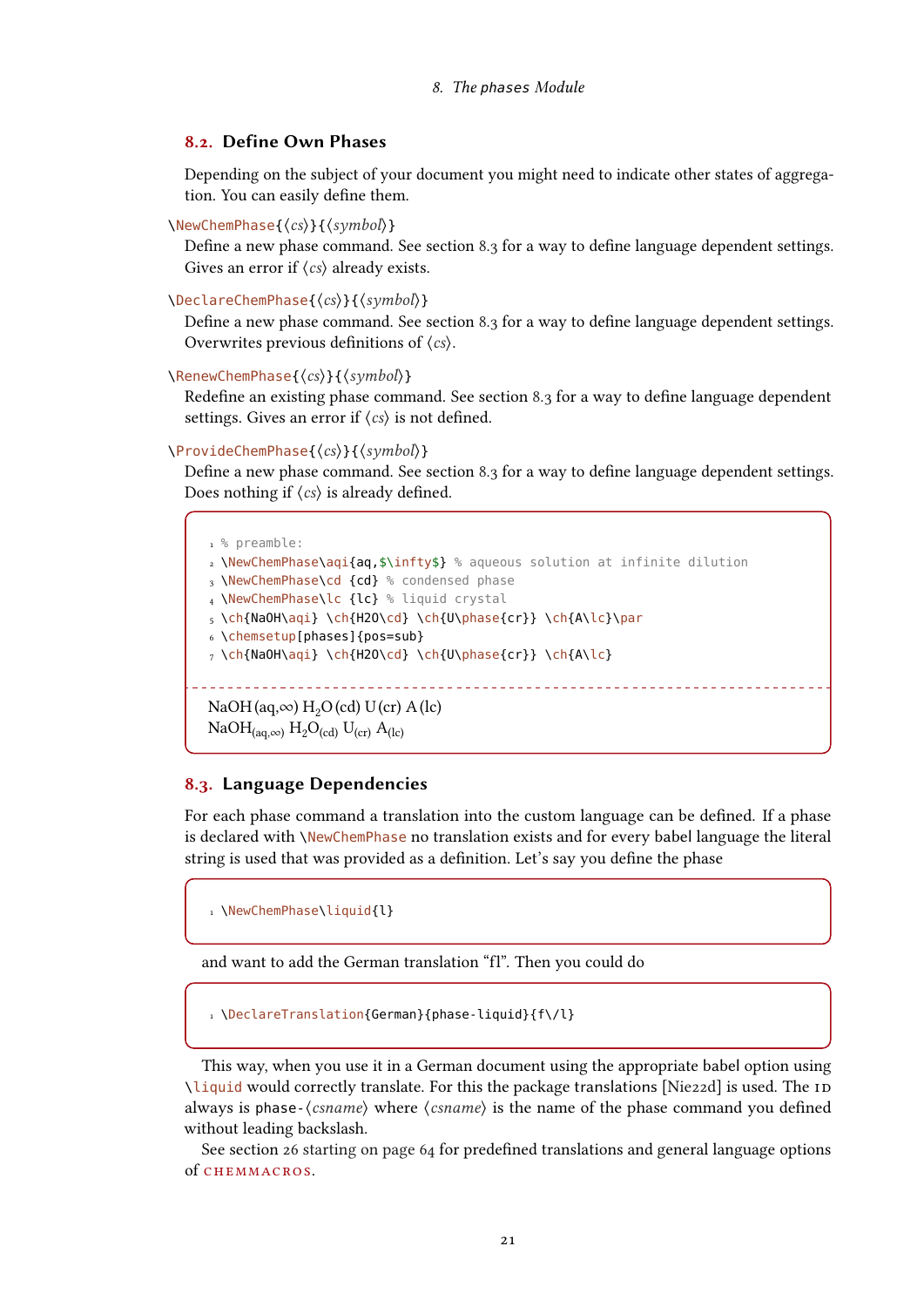## <span id="page-21-0"></span>9. The **symbols** Module

The symbols module defines a few symbols chemists need now and then. It loads the package amstext [MS<sub>21</sub>].

\transitionstatesymbol

This is self-explaining:  $\pm$ 

```
\standardstate
```
Again self-explaining: ↔

#### \changestate

The uppercase delta used in  $\Delta H^{\bullet}$  for example.

## <span id="page-21-1"></span>10. The **formula** Module

The formula module loads the amstext package [\[MS21\]](#page-71-6) and the charges module.

### <span id="page-21-2"></span>10.1. For Users

There are different packages which provide means for typesetting chemical formulas:

- chemformula [\[Nie22b\]](#page-71-0). This package started as a part of CHEMMACROS and thus goes naturally together with CHEMMACROS, see also [3.3 starting on page 5.](#page-4-0)
- mhchem [\[Hen21\]](#page-71-1). This is the "older brother" of CHEMFORMULA.
- chemfig [\[Tel21\]](#page-72-0). The easiest and most complete of the packages for drawing skeletal formulas.
- $\text{MTrX}$  [\[Fuj13\]](#page-71-7). A very comprehensive alternative for typesetting chemistry.

In order to help authors getting a consistent layout CHEMMACROS does not make a choice which package to use for typesetting formulas. Although CHEMFORMULA is well tested and preferred users can choose other packages if they like.

this is done with the following general option:

|                                                                              | formula = $\{\langle \text{method} \rangle\}$<br>Default: chemformula                                                                                                                       |
|------------------------------------------------------------------------------|---------------------------------------------------------------------------------------------------------------------------------------------------------------------------------------------|
| Introduced<br>in version 5.1<br>(2015/09/23)                                 | This option let's you choose how chemical formulas are typeset. Available methods are                                                                                                       |
|                                                                              | •chemformula                                                                                                                                                                                |
|                                                                              | $\cdot$ mhchem                                                                                                                                                                              |
| Introduced<br>in version 5.6<br>Introduced in<br>(2016/05/02)<br>version 5.6 | •chemist (from the XMT <sub>F</sub> X bundle)                                                                                                                                               |
|                                                                              | $\cdot$ chemfig                                                                                                                                                                             |
|                                                                              | The corresponding package with the same name is loaded.                                                                                                                                     |
| Introduced<br>in version 5.2<br>(2015/10/14)                                 | If you explicitly set this option the corresponding package is loaded immediately and the method<br>is set up. Otherwise the option will be set by CHEMMACROS at the end of the preamble.   |
|                                                                              | If you load a method package in a way that a unique choice is possible then CHEMMACROS<br>will set the method accordingly if you haven't set the option by yourself. If no unique choice is |
|                                                                              | possible CHEMMACROS will raise a warning and choose chemformula regardless if the package                                                                                                   |
|                                                                              | is loaded or not. In this case if you want to use another method you'll have to choose manually.                                                                                            |

All automatic choices only happen at the end of the preamble.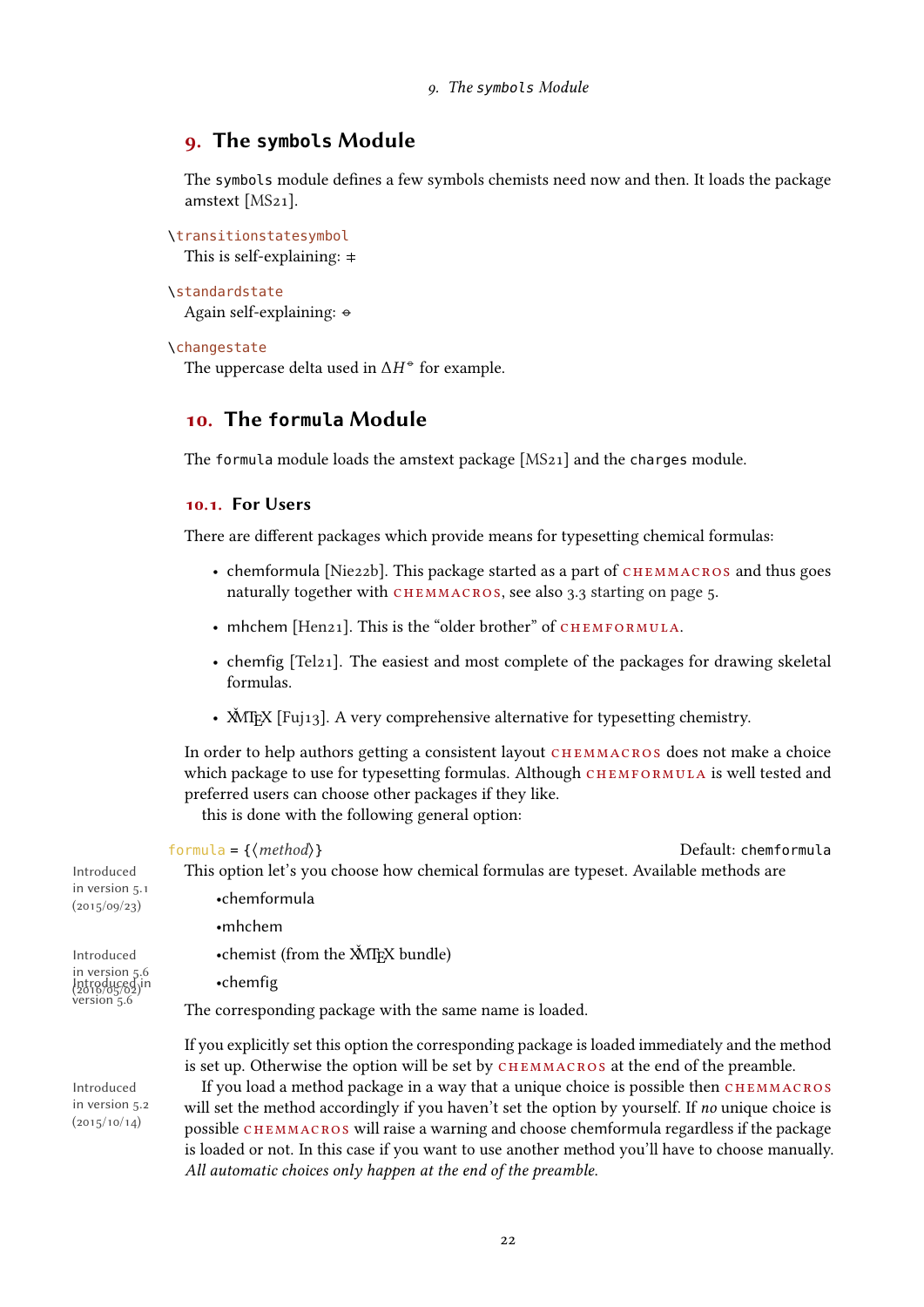#### <span id="page-22-0"></span>10.2. Using the chemformula Package

If you set formula <sup>=</sup> {chemformula} the formula module makes it possible that you can set all  $CHEMFORMULA$  options via the \chemsetup command using the module formula, for example:

```
1 \chemsetup[chemformula]{format=\sffamily}
```
Everywhere where CHEMMACROS typesets chemical formulas CHEMFORMULA's macros \chcpd or \ch are used, for example in the reaction environments provided by the reactions module.

This method is the recommended choice!

#### <span id="page-22-1"></span>10.3. Using the mhchem Package

Introduced in version 5.1

If you set formula =  ${m \choose 2}$  the formula module makes it possible that you can set all of mhchem's options via the \chemsetup command using the module mhchem, for example:

1 \chemsetup[mhchem]{format=\sffamily}

Everywhere where CHEMMACROS typesets chemical formulas mhchem's macro \ce is used, for example in the reaction environments provided by the reactions module.

There are some caveats if you use this method:

- This method has not been extensively tested, yet. There may be errors and wrong output at unexpected places.
- Using this method effectively disables the different values of the particles option elpair (see section [7\)](#page-17-0).
- The different kinds of formal charges provided by the charges module (see section [5.2\)](#page-7-2) are disabled. Formal charges always use the math method now.
- There may also be other incompatibilities ( $e$ ,  $g$ ., mhchem has it's own method of setting upright Greek letters so it may or may not disable CHEMMACROS' mechanism).

#### <span id="page-22-2"></span>10.4. Using the chemfig Package

Introduced in version 5.6

Everywhere where CHEMMACROS typesets chemical formulas chemfig's macro \printatom is used, for example in the reaction environments provided by the reactions module. There are some caveats if you use this method:

- This method has not been extensively tested, yet. There may be errors and wrong output at unexpected places.
- Using this method effectively disables the different values of the particles option elpair (see section [7\)](#page-17-0).
- The different kinds of formal charges provided by the charges module (see section [5.2\)](#page-7-2) are disabled. Formal charges always use the math method now.
- The reaction environments by the reactions module may work only to a limited respect. If you plan to use them consider using methods chemformula or mhchem instead.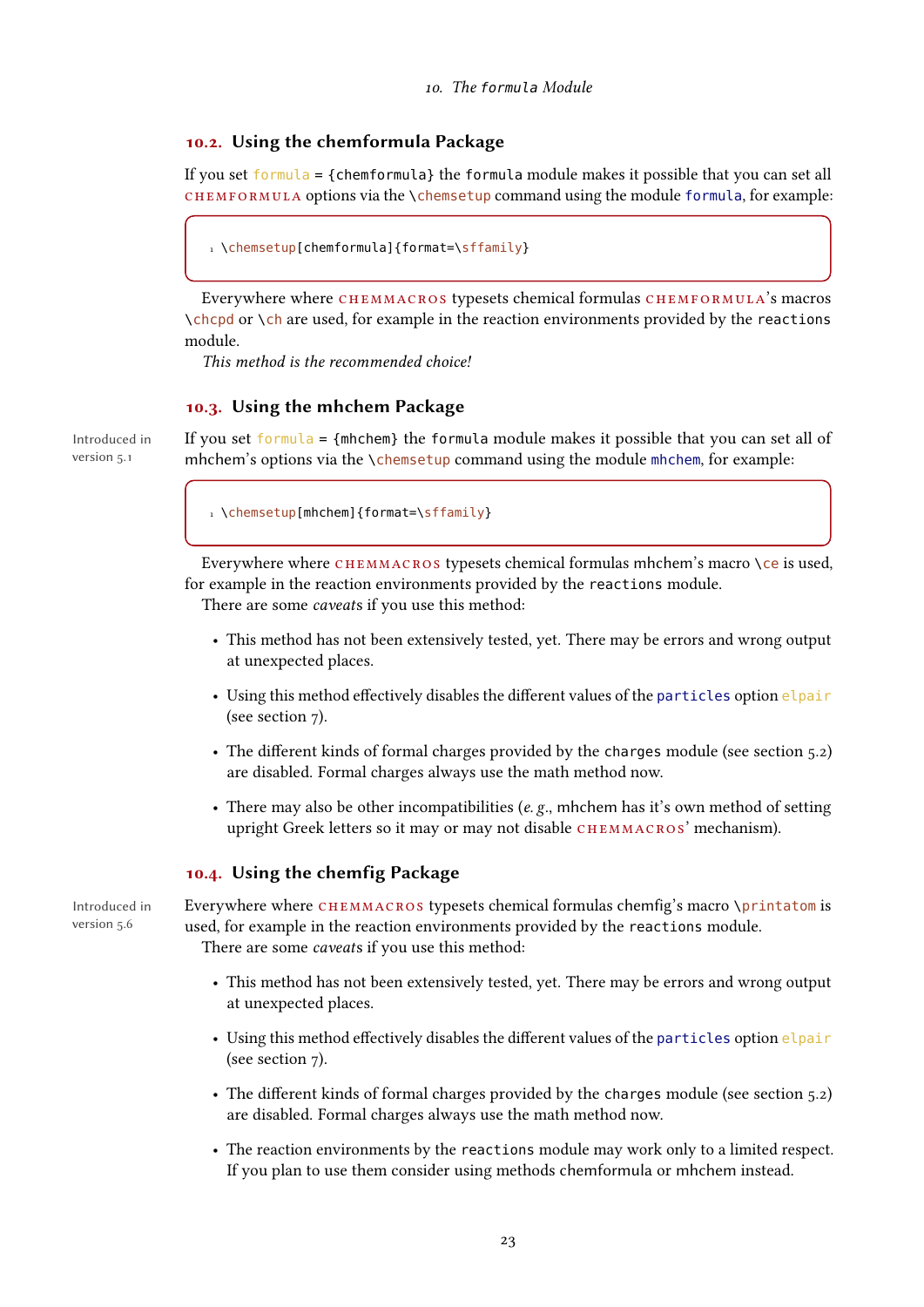#### <span id="page-23-0"></span>10.5. Using the chemist Package

Introduced in version 5.6

Everywhere where chemmacros typesets chemical formulas chemist's macro \ChemForm is used, for example in the reaction environments provided by the reactions module. There are some caveats if you use this method:

- This method has not been extensively tested, yet. There may be errors and wrong output at unexpected places.
- Using this method effectively disables the different values of the particles option elpair (see section [7\)](#page-17-0).
- The different kinds of formal charges provided by the charges module (see section [5.2\)](#page-7-2) are disabled. Formal charges always use the math method now.
- The reaction environments by the reactions module may work only to a limited respect. If you plan to use them consider using methods chemformula or mhchem instead.<sup>6</sup>

#### <span id="page-23-1"></span>10.6. For Module Writers

There are two macros for module writers:

\chemmacros\_chemformula:n {⟨formula⟩}

This is only a wrapper for  $\Lambda$ chcpd or  $\Lambda$ ce. It is recommended that module writers use this macro (or a variant thereof) inside of CHEMMACROS' macros whenever they want to display a chemical formula. Writers who prefer traditional LAT<sub>E</sub>X  $2\varepsilon$  programming over expl3 should use \chemmacros@formula.

#### \chemmacros\_reaction:n {⟨reaction⟩}

This is only a wrapper for  $\cosh$  or  $\cosh$ . It is recommended that module writers use this macro (or a variant thereof) inside of CHEMMACROS' macros whenever they want to display a chemical reaction. Writers who prefer traditional  $\mathbb{E} T_F X z_F$  programming over expl3 should use \chemmacros@reaction.

### <span id="page-23-2"></span>11. The **greek** Module

The greek module loads the chemgreek package [\[Nie20\]](#page-71-8).

This module provides one option:

 $g$ reek = { $\langle mapping \rangle$ }

A valid value is any valid CHEMGREEK  $\langle mapping \rangle$ . CHEMMACROS will warn you if no mapping has been chosen or if you are using the default or the var-default mapping because this means that no upright Greek letters are available.

If you load a CHEMGREEK support package which allows an unambiguous choice of a mapping chemgreek will make this choice automatically. This means if you say

1 \usepackage{upgreek}

2 \usepackage{chemmacros}

then CHEMMACROS will use upgreek's upright Greek letters. If you have

<span id="page-23-3"></span><sup>6.</sup> On the other hand  $\check{M}I$ FX (and especially the chemist package) provides quite a number of chemical reaction environments itself.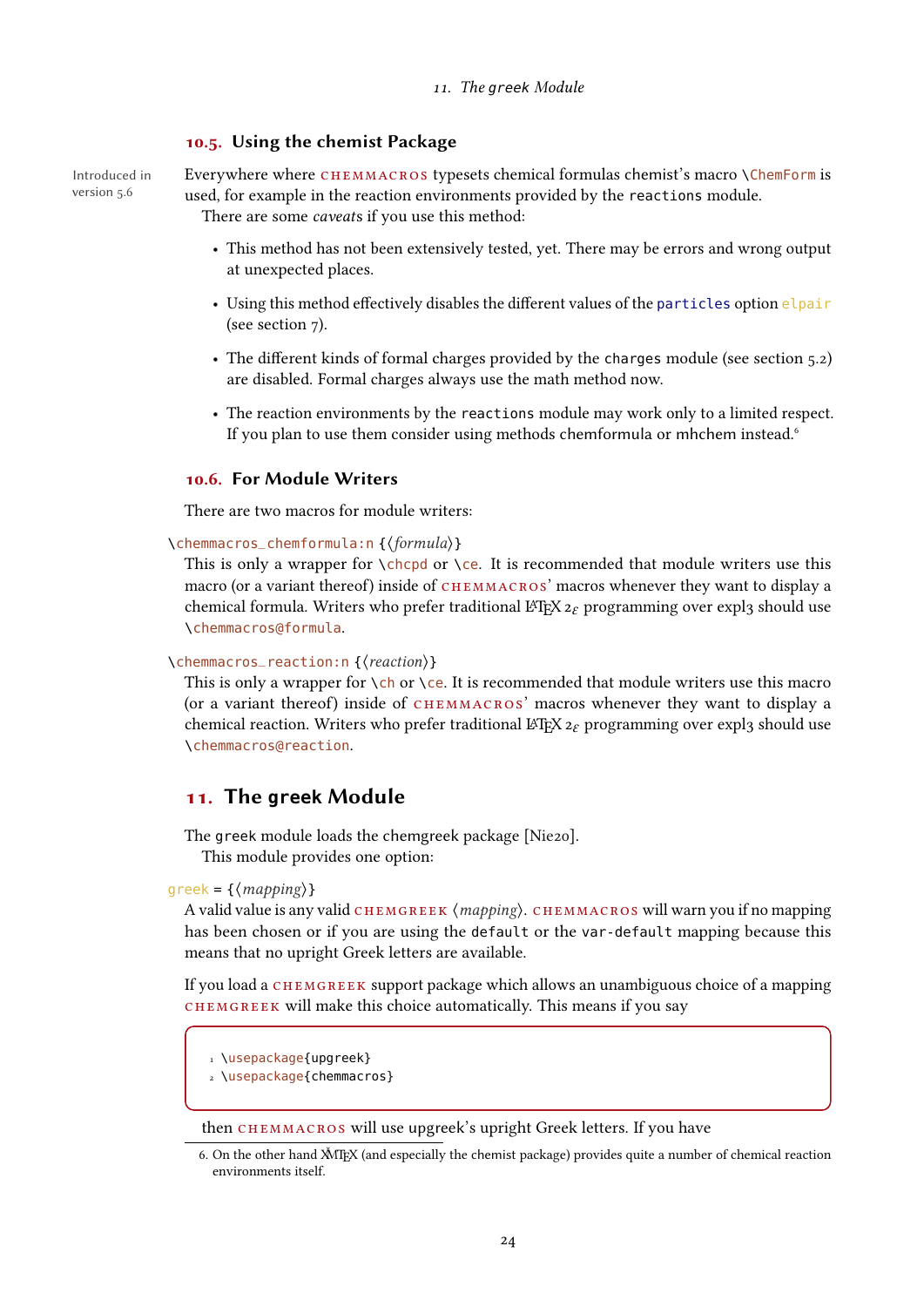```
1 \usepackage{upgreek}
2 \usepackage{chemmacros}
3 \usepackage{textgreek}
```
then no unambiguous choice is possible and you should choose a mapping yourself, for example:

1 \usepackage{upgreek} \usepackage{chemmacros} \usepackage{textgreek} \chemsetup{greek=textgreek}

For further details on mappings please refer to CHEMGREEK's manual.

## <span id="page-24-0"></span>Part III. Additional Modules

The modules described in this part are not part of CHEMMACROS' minimal setup.

## <span id="page-24-1"></span>12. The **isotopes** Module

The isotope module loads the elements package [\[Nie22c\]](#page-71-9). This module defines one user command:

```
\isotope*{⟨input⟩}
```
⟨input⟩ can either be the symbol of an element or the name of an element. Be aware that the name is language dependent, refer to the manual of the elements package for details. To be on the safe side use the element symbol.

⟨input⟩ can also be comma separated list: \isotope{⟨nuc⟩,⟨symbol⟩}. If you leave ⟨nuc⟩ out then \isotope will display the most common isotope. Otherwise  $\langle nuc \rangle$  will be used. If  $\langle nuc \rangle$  is an isotope unknown to the elements package \isotope will write a warning to the log file.

The starred variant omits the element number.

1 \isotope{C} <sup>2</sup> \isotope\*{C}  $_3 \setminus$ isotope{14,C}  $4 \text{ isotope*} \{14, C\}$ 

```
^{12}_{6}C ^{12}C ^{14}_{6}C ^{14}C
```
As input for the element symbol you can choose any of the elements known to the elements package.

There are options which allow you to determine how the isotope is printed:

```
isotopes » format = super|side Default: super
```
Either print the isotope number as superscript or to the right of the element symbol.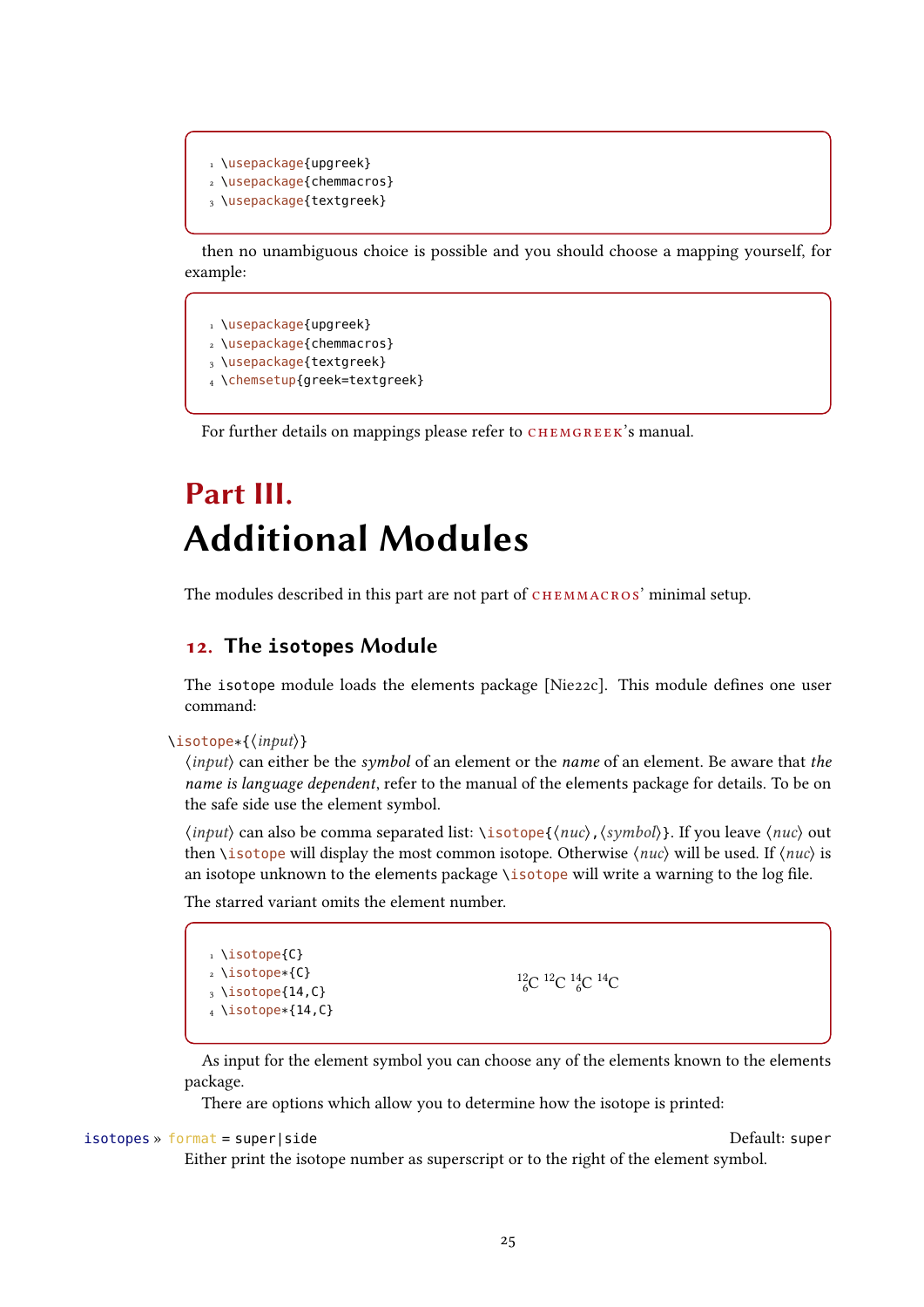#### $isotopes \rightarrow side-connected = {\langle input \rangle}$

Determine what is printed between the element symbol and the isotope number if format <sup>=</sup> {side}.

```
1 \isotope{C}
2 \chemsetup[isotopes]{format=side}
3 \isotope{C}
4 \chemsetup[isotopes]{side-connect=}
5 \isotope{C}
                                             ^{12}_{6}C C-12 C12
```
## <span id="page-25-0"></span>13. The **mechanisms** Module

The module mechanisms loads the package amstext [\[MS21\]](#page-71-6). It provides one macro:

```
\mech[⟨type⟩]
```
Allows to specify the most common reaction mechanisms.

⟨type⟩ can have one of the following values:

\mech

(empty, no opt. argument) nucleophilic substitution  $S_N$ 

\mech[1]

unimolecular nucleophilic substitution  $S_N1$ 

\mech[2]

bimolecular nucleophilic substitution  $S_{N^2}$ 

\mech[se]

electrophilic substitution  $S_E$ 

\mech[1e]

unimolecular electrophilic substitution  $S_{E}1$ 

\mech[2e]

bimolecular electrophilic substitution  $S_{E2}$ 

\mech[ar]

electrophilic aromatic substitution  $Ar-S<sub>E</sub>$ 

\mech[e] elimination E

\mech[e1]

unimolecular elimination E1

#### \mech[e2]

bimolecular elimination E2

#### \mech[cb]

unimolecular elimination "conjugated base", *i. e.*, via carbanion  $E_{1cb}$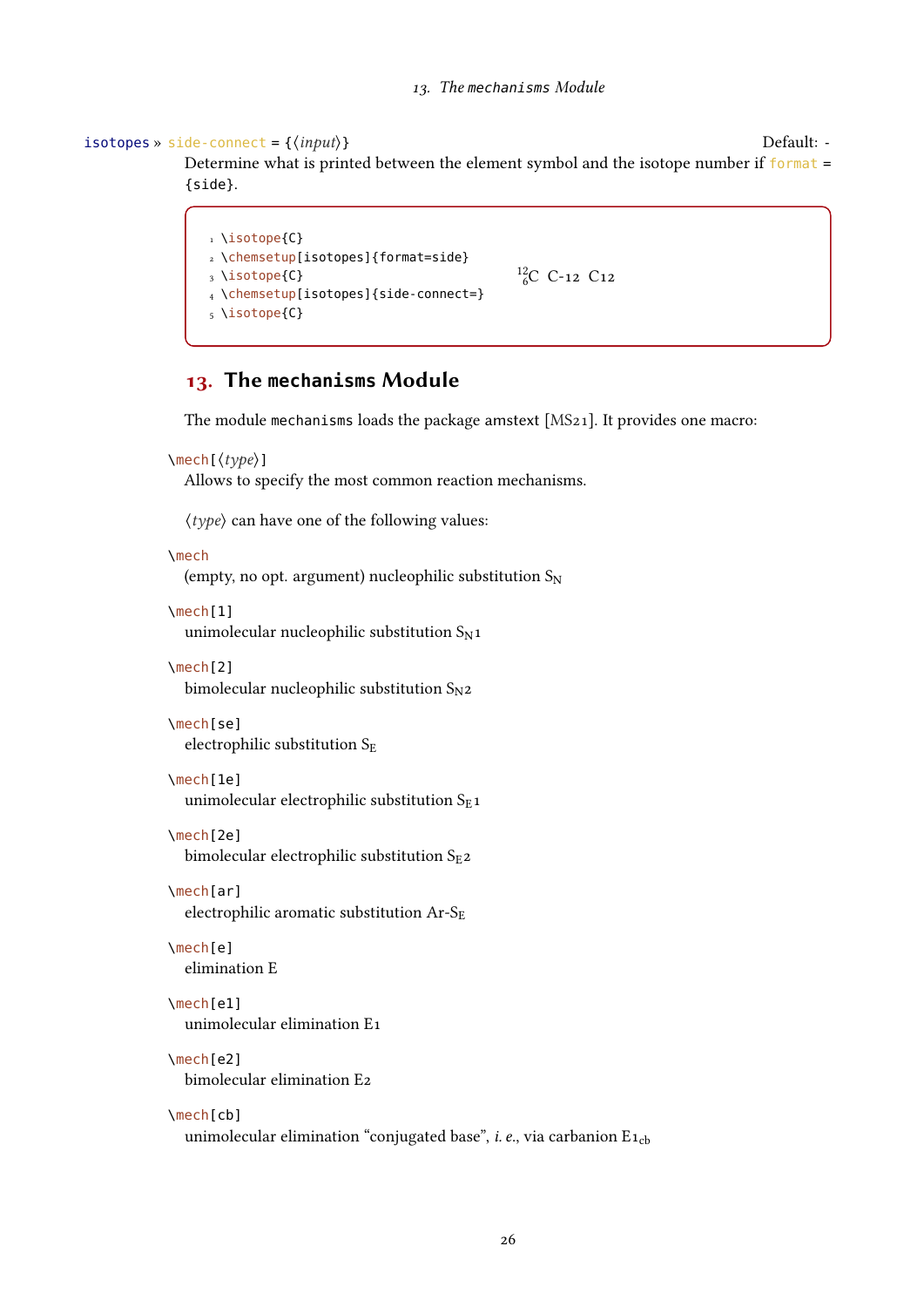## <span id="page-26-0"></span>14. The **newman** Module

The newman module provides a command for drawing Newman projections. It loads the tikz module.

 $\text{Nnewman}(\text{options})\,(\text{angle})\,(\{1\},\{2\},\{3\},\{4\},\{5\},\{6\})$ 

Create Newman projections. This command uses TikZ internally.  $\langle angle \rangle$  rotates the back atoms counter clockwise with respect to the front atoms and is an optional argument.  $\langle 1 \rangle$  to  $\langle 6 \rangle$  are the positions, the first three are the front atoms, the last three the back atoms.



Several options allow customization:

| newman » angle = { $\langle angle \rangle$ }<br>Default angle.                                                       | Default: 0        |
|----------------------------------------------------------------------------------------------------------------------|-------------------|
| newman » scale = $\{\langle factor \rangle\}$<br>Scale the whole projection by factor $\langle factor \rangle$ .     | Default: 1        |
| newman » ring = { $\langle tikz \rangle$ }<br>Customize the ring with TikZ keys.                                     | (initially empty) |
| newman » atoms = $\{\langle tikz \rangle\}$<br>Customize the nodes within which the atoms are set with TikZ keys.    | (initially empty) |
| newman » back-atoms = $\{\langle tikz \rangle\}$<br>Explicitly customize the nodes of the back atoms with TikZ keys. | (initially empty) |
| 1 \chemsetup[newman]{angle=45} \newman{}<br>$_2 \n\text{newman}$ [scale=.75, ring={draw=blue, fill=blue!20}] { }     |                   |

$$
\Delta
$$

1 \chemsetup[newman]{atoms={draw=red,fill=red!20,inner sep=2pt,rounded corners }}

 $2 \text{newman}\{1, 2, 3, 4, 5, 6\}$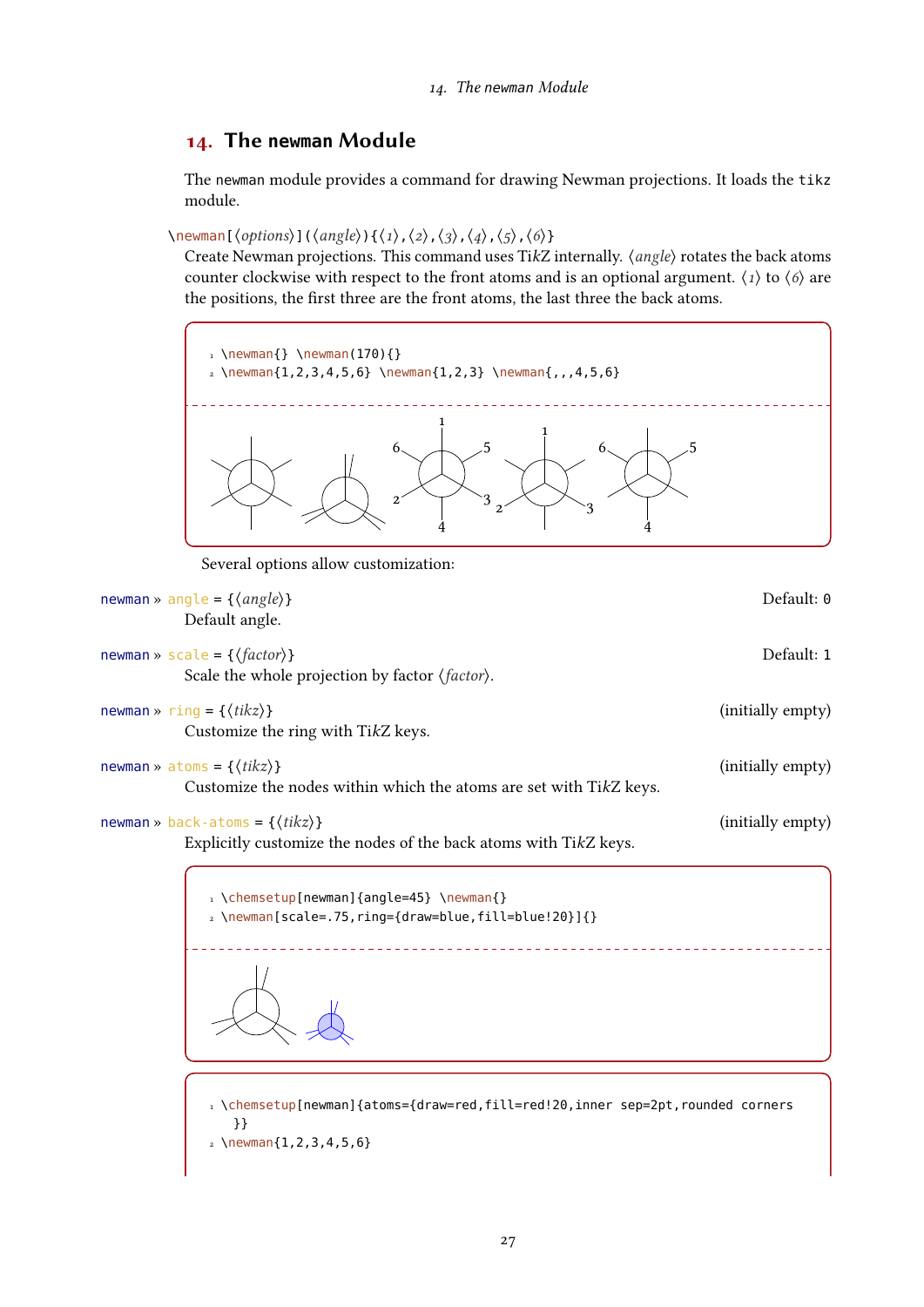

## <span id="page-27-0"></span>15. The **orbital** Module

The orbital module loads the tikz module. It provides the following command to create orbitals:

```
\orbital[⟨options⟩]{⟨type⟩}
```
Draw an orbital shape of type  $\langle type \rangle$ . This command uses TikZ internally.

There are the following types available for  $\langle \text{type} \rangle$ :



| orbital » $phase = +$  -<br>changes the phase of the orbital (all types)                      | Default: +     |
|-----------------------------------------------------------------------------------------------|----------------|
| orbital » scale = { $\{factor\}$ }<br>changes the size of the orbital (all types)             | Default: 1     |
| orbital » color = { $\langle color \rangle$ }<br>changes the color of the orbital (all types) | Default: black |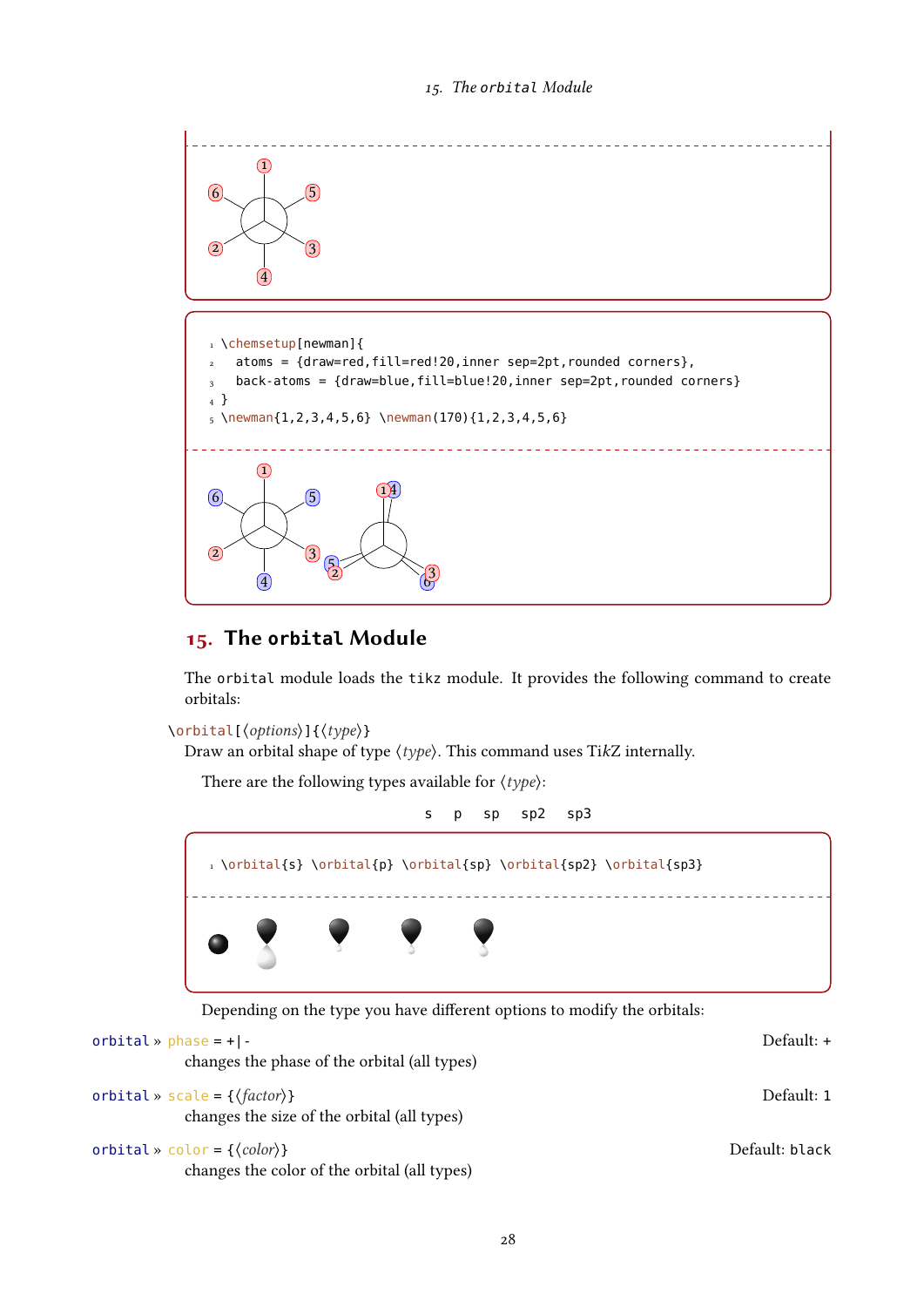```
orbital » angle = {⟨angle⟩} Default: 0
```
rotates the orbitals with a p contribution counter clockwise (all types except <sup>s</sup>)

orbital » half = true|false Default: false





Additionally there are two options, with which the TikZ behavior can be changed.

```
orbital » overlay = true|false
```
The orbital "doesn't need space"; it is displayed with the TikZ option overlay.

```
orbital » opacity = {\langle num \rangle}
```
The orbital becomes transparent;  $\langle value \rangle$  can have values between 1 (fully opaque) to 0 (invisible).

```
1 \vspace{7mm}
2 \chemsetup[orbital]{
3 overlay,
4 p/color = black!70
5 }
6 \setchemfig{bond offset=0pt}
7 \chemfig{
8 ?\orbital{p}
  -[1.3]{\orbital[phase=]}_{10} -[:30,1.1]\orbital{p}
11 - [150, .9]{\orbital[phase=-]{p}}
12 -[4,1.3]\orbital{p}
13 -[:-150,1.1]{\orbital[phase=-]{p}}?
14 }
15 \vspace{7mm}
```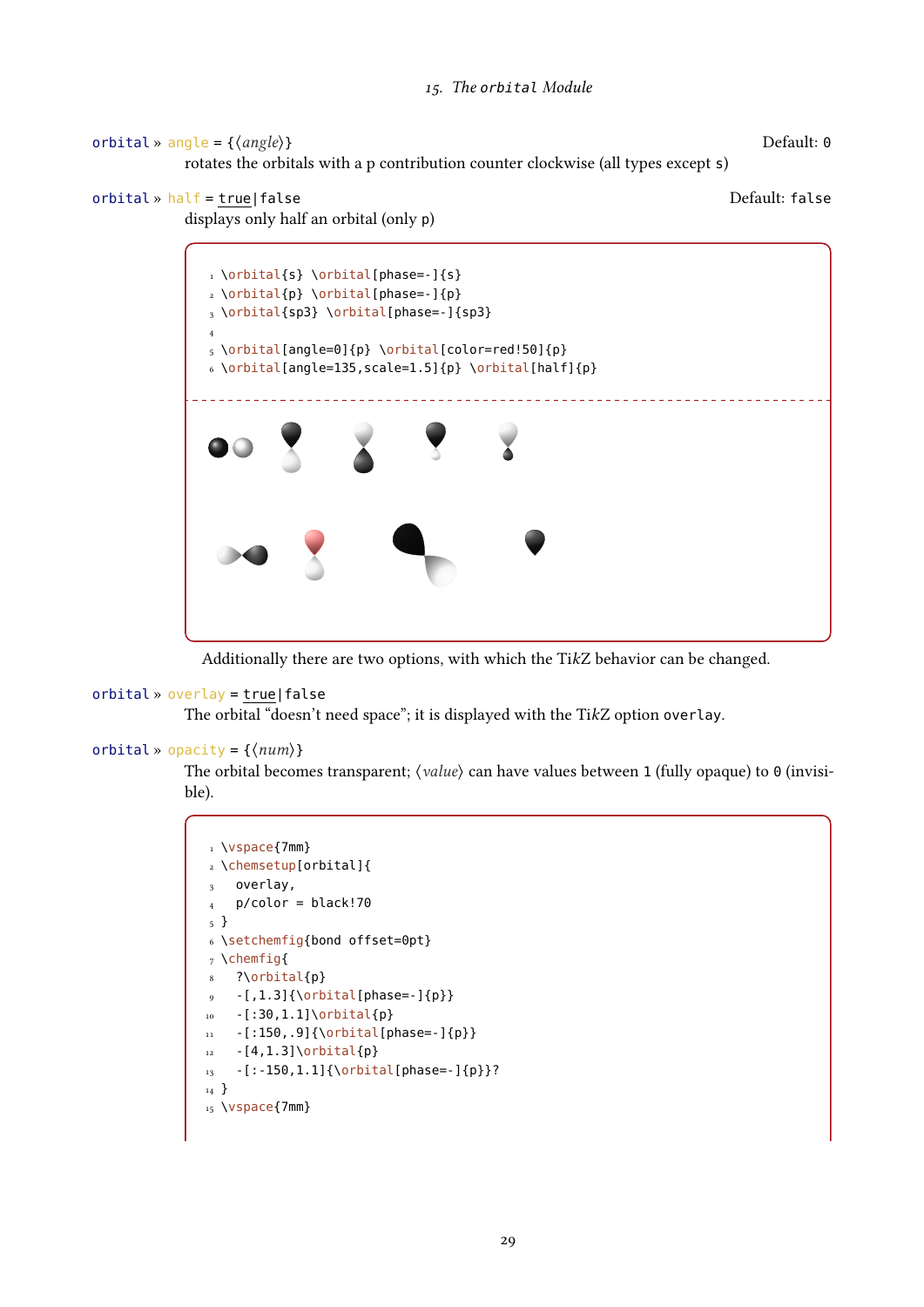

## <span id="page-29-0"></span>16. The **polymers** Module

Introduced in version 5.5 (2016/03/08)

The polymers module loads the nomenclature and the tikz modules.

### <span id="page-29-1"></span>16.1. Nomenclature

The polymers module defines a number of IUPAC macros for usage inside \iupac which are used in polymer chemistry.

## <span id="page-29-2"></span>16.2. Copolymers

```
\copolymer co
```
unspecified copolymer. An alias for this command is  $\setminus$  co.

#### \statistical stat

statistical copolymer. An alias for this command is \stat.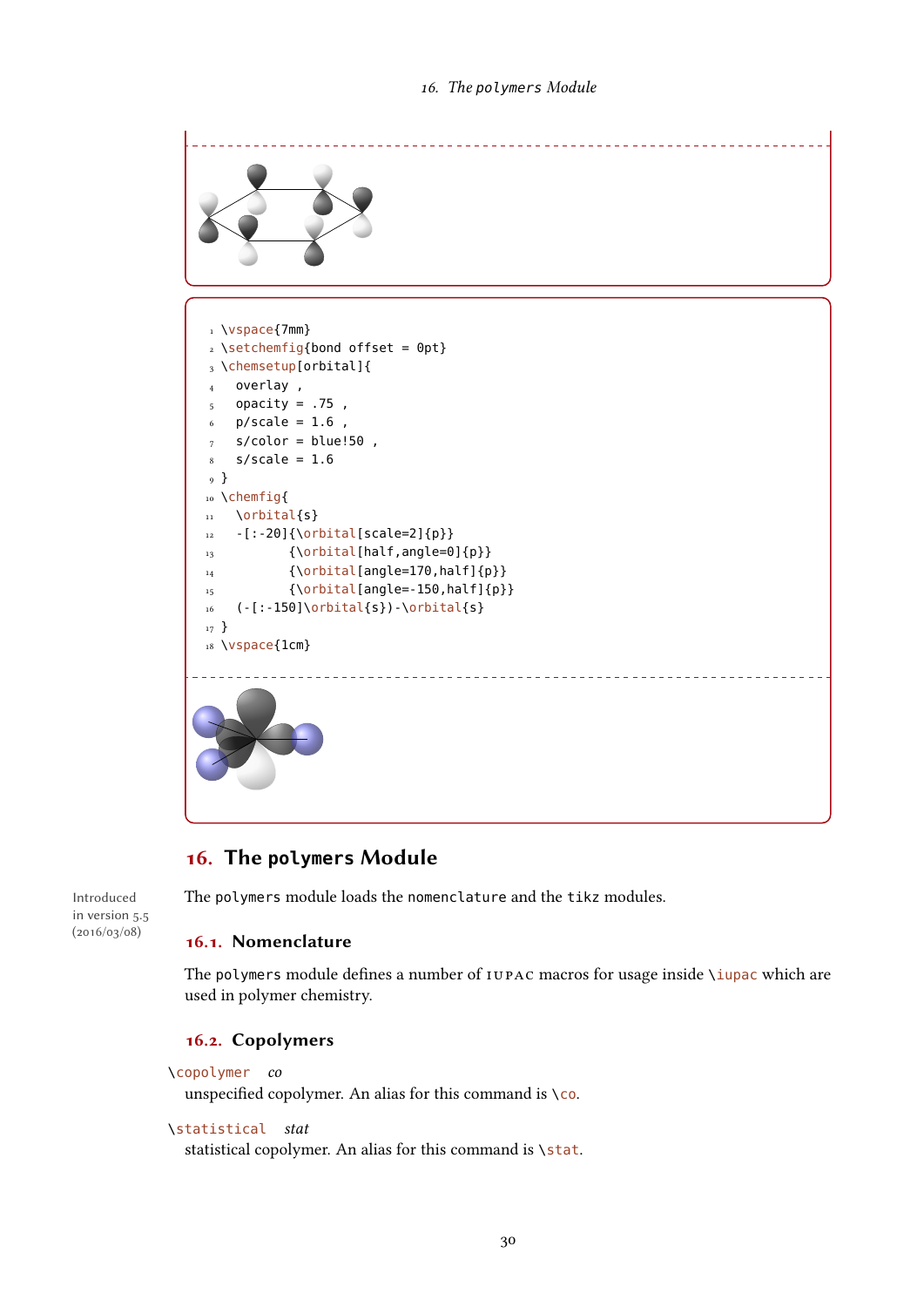```
\random ran
  random copolymer. An alias for this command is \text{ran}.
```

```
\alternating alt
```
alternating copolymer. An alias for this command is \alt.

\periodic per

periodic copolymer. An alias for this command is \per.

\block block block copolymer.

\graft graft graft copolymer.

#### <span id="page-30-0"></span>16.3. Non-linear (Co) Polymers and Polymer Assemblies

\blend blend The blend qualifier.

\comb comb The comb qualifier.

\complex compl The complex qualifier. An alias for this command is  $\complement$  compl.

\cyclic cyclo The cyclic qualifier. An alias for this command is  $\csc$ 

\branch branch The branch qualifier.

#### \network net

The network qualifier. An alias for this command is  $\net$ .

```
\ipnetwork ipn
```
The interpenetrating network qualifier. An alias for this command is  $\iota$ pn.

```
\sipnetwork sipn
```
The semi-interpenetrating network qualifier. An alias for this command is \sipn.

```
\star star
  The star qualifier.
```
#### <span id="page-30-1"></span>16.4. Polymer Denotations in chemfig's Molecules

The chemfig manual proposes some code defining the macros \setpolymerdelim and \makebraces which make it possible to add delimiters to chemfig molecules. The polymers module implements the following macro based on the same idea:

\makepolymerdelims[⟨options⟩]{⟨height⟩}[⟨depth⟩]{⟨opening node⟩}{⟨closing node⟩} The value of  $\langle \text{depth} \rangle$  is the same as  $\langle \text{height} \rangle$  unless it is specified explicitly.  $\langle \text{opening node} \rangle$  and ⟨closing node⟩ are the names of TikZ' nodes where the delimiters are placed.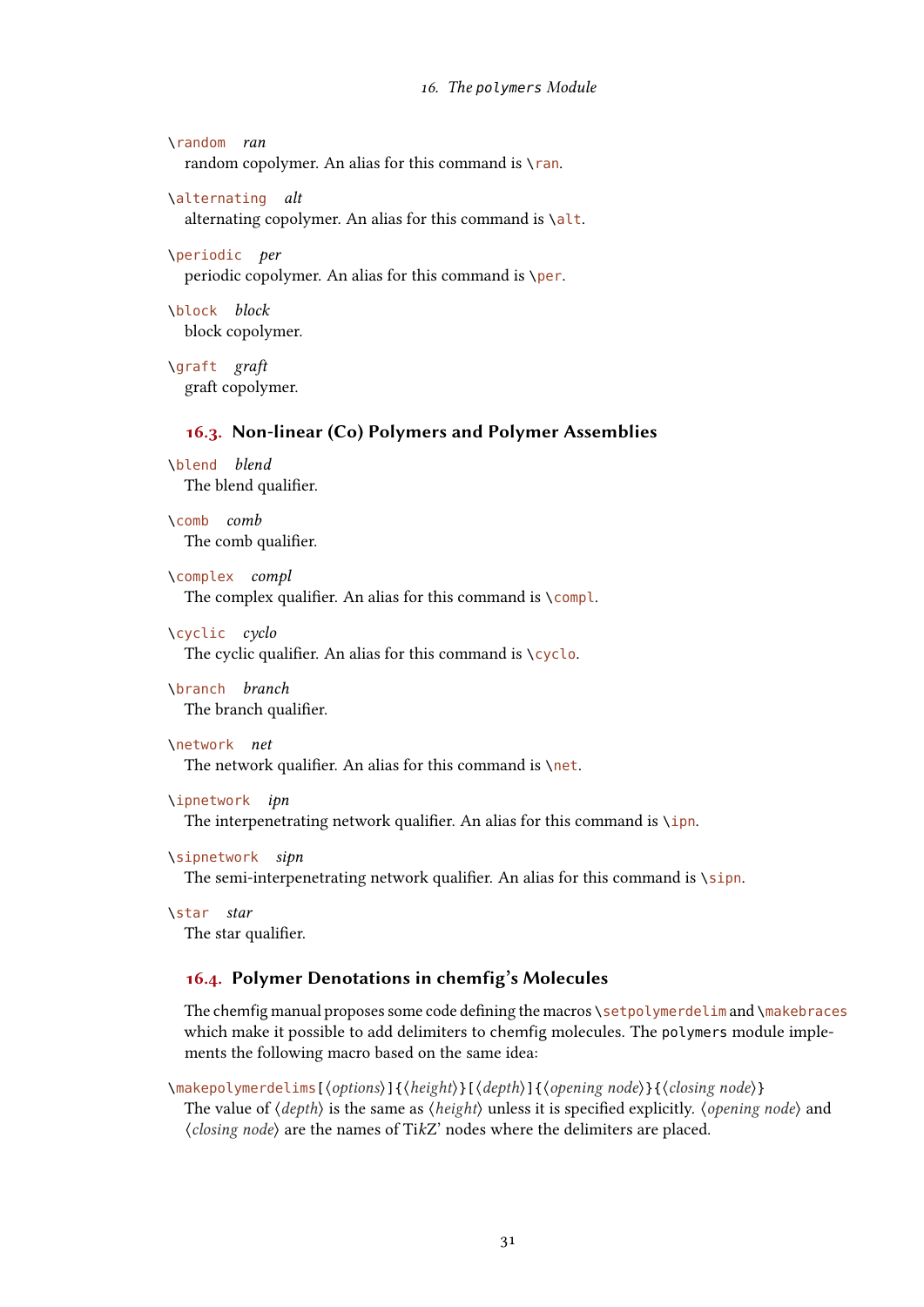#### polymers » delimiters = { $\langle left \rangle \langle right \rangle$ }

This option demands two tokens as argument, the first being the opening brace, the second the closing brace. A dot (.) denotes an empty delimiter.

```
polymers » subscript = {\langlesubscript}}
```
Subscript to the right delimiter.

```
polymers » superscript = \{\langle superscript\rangle\}Superscript to the right delimiter.
```

```
1 \setchemfig{atom sep=2em}
2 \ \left\{ \text{chemfig} \{-[@{op, .75}\}CHL2-CH(-[6]C1)-[@{cl, 0.25}\] \right\}3 \makepolymerdelims{5pt}[27pt]{op}{cl}
_4 \ \dot{\text{chemical}} - [@{op, .75}]CH_2-CH(-[6]Cl) - [@{cl, 0.25}]]5 \makepolymerdelims[delimiters=()]{5pt}[27pt]{op}{cl}
     -CH<sub>2</sub> - CH<sub>2</sub>\frac{1}{C}t
   I
   I
   I
   \mathsf{L}\overline{a}┪
                       I
                       \mathbf{I}l
                       \overline{1}\frac{1}{n}{\rm \neq CH}_{2}-{\rm CH} -
                                              Cl
                                 ©
                                 l
                                 «
                                                     ª
                                                     ®
                                                     \frac{1}{n}
```
## <span id="page-31-0"></span>17. The **reactions** Module

The reactions module loads the formula module and the mathtools package [\[HMT22\]](#page-71-10).

#### <span id="page-31-1"></span>17.1. Predefined Environments

You can use these environments for numbered...

```
\begin{reaction}
```
A single reaction where CHEMFORMULA code is placed directly in the environment body. A wrapper around the equation environment. The environment body is parsed with  $\cdot$ ch or  $\cdot$ ce depending on the value of the formula option, see section [10 starting on page 22.](#page-21-1)

```
\begin{reactions}
```
Several aligned reactions. A wrapper around amsmath's align environment. The environment body is parsed with  $\ch$  or  $\ce$  depending on the value of the formula option, see section [10](#page-21-1) [starting on page 22.](#page-21-1)

. . . and their starred versions for unnumbered reactions.

```
\begin{reaction*}
```
A wrapper around the equation\* environment. The environment body is parsed with  $\chi$ ch or \ce depending on the value of the formula option, see section [10 starting on page 22.](#page-21-1)

```
\begin{reactions*}
```
A wrapper around amsmath's align\* environment. The environment body is parsed with  $\chi$ ch or \ce depending on the value of the formula option, see section [10 starting on page 22.](#page-21-1)

With those environments you can create (un)numbered reaction equations similar to mathematical equations.

Theses environments use the equation/equation\* environments or the align/align\* environments, respectively, to display the reactions.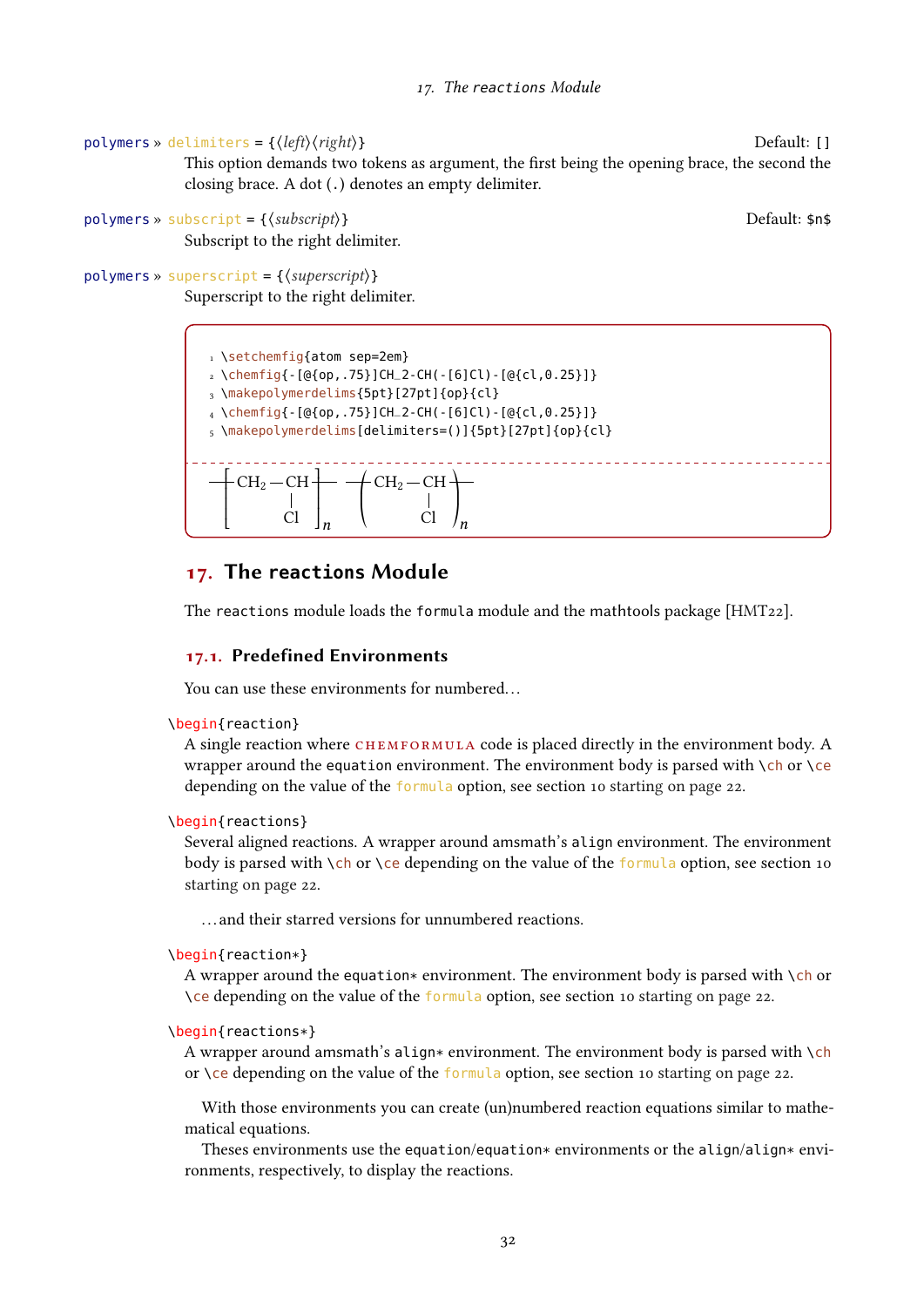<span id="page-32-0"></span>1 Reaction with counter: 2 \begin{reaction}  $3 \text{ A} \rightarrow \text{B}$ 4 \end{reaction} <u>\_\_\_\_\_\_\_\_\_\_\_\_\_\_\_\_\_\_\_</u> Reaction with counter:  $A \longrightarrow B$  {1} 1 Reaction without counter: <sup>2</sup> \begin{reaction\*}  $3 \quad C \rightarrow D$ <sup>4</sup> \end{reaction\*} <u>. . . . . . . . . . . . . . . . . . .</u> Reaction without counter:  $C \rightarrow D$ 1 Several aligned reactions with counter: 2 \begin{reactions} 3 A  $\> B + C \vee$  $D + E$  &-> F 5 \end{reactions} \_\_\_\_\_\_\_\_\_\_\_\_\_\_\_\_\_ Several aligned reactions with counter:  $A \longrightarrow B + C$  {2}  $D + E \longrightarrow F$  {3} 1 Several aligned reactions without counter:  $\begin{array}{c} \n\text{2} \left\{ \text{reactions} * \right\} \\
\text{3} \quad \text{6} \quad \text{6} > \text{H} + \text{I}\n\end{array}$  $> H + I \ \setminus \$ 4 J + K &-> L <sup>5</sup> \end{reactions\*} \_\_\_\_\_\_\_\_\_\_\_\_\_ Several aligned reactions without counter:  $G \longrightarrow H + I$ 

If you want to change the layout of the counter tags, you can use

\renewtagform{⟨tagname⟩}[⟨format⟩]{⟨left delimiter⟩}{⟨right delimiter⟩} Provided by the mathtools package.

or use the following options:

reactions » tag-open = { $\{left\{left\{left\{delt\right| dell\right\}}\right\}$ The left delimiter.

Introduced in version 5.6

<span id="page-32-2"></span><span id="page-32-1"></span>

 $I + K \longrightarrow L$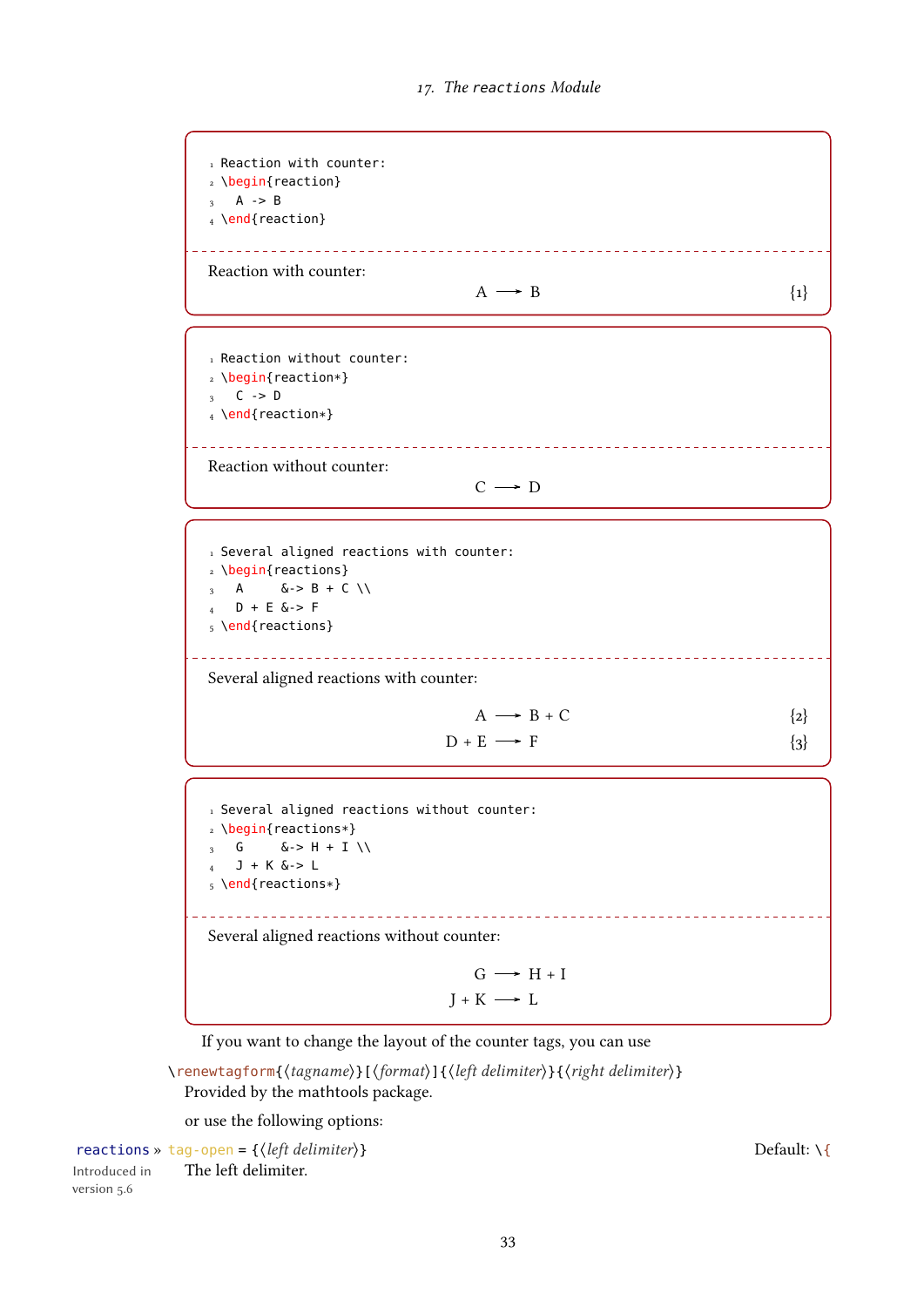reactions » tag-close = { $\{right$ *right delimiter*}} Default: \} The right delimiter. Introduced in version 5.6 reactions » before-tag = { $\{format\}$ } Introduced in Code inserted before the tags. version 5.6 1 \chemsetup[reactions]{ before-tag =  $R \text{textbf}$ ,  $tag-open = [$  $tag-close =$  ] 5 } 6 \begin{reaction}  $7$  H2O + CO2 <<=> H2CO3 8 \end{reaction}  $H_2O + CO_2 \rightleftharpoons H_2CO_3$  $[R_4]$ 

Introduced in version 6.1  $(2022/02/13)$ You can also make reactions share a counter with math equations (by using the equation counter).

#### reactions » own-counter = true|false content = true content = true Default: true

<span id="page-33-2"></span>If set to false the reaction environments will use the equation counter instead of the reaction counter.

The use of  $A_{\mathcal{M}}$ Smath's \intertext is possible:

1 \begin{reactions}  $2 A + 2 B & -3 C + D$  "\label{rxn:test}" \intertext{Some text in between aligned reactions}  $3 E + F <= > G + 1/2 H$ 5 \end{reactions} 6 See reaction~\ref{rxn:test}.  $A + 2B \longrightarrow 3C + D$  {5} Some text in between aligned reactions  $3E + F \rightleftharpoons G + \frac{1}{2}$  $H$   $\{6\}$  $\overline{2}$ 

<span id="page-33-3"></span><span id="page-33-1"></span>See reaction [5.](#page-33-1)

#### <span id="page-33-0"></span>17.2. Cross-Referencing

Introduced in version 5.6

If you are using either cleveref  $\lceil \text{Cub18} \rceil$  or fancyref  $\lceil \text{Reig9} \rceil$  and have set own-counter = {true} the reaction counter is supported by both packages and already set up by CHEMMACROS. For fancyref CHEMMACROS' uses the prefix rct by defining the following: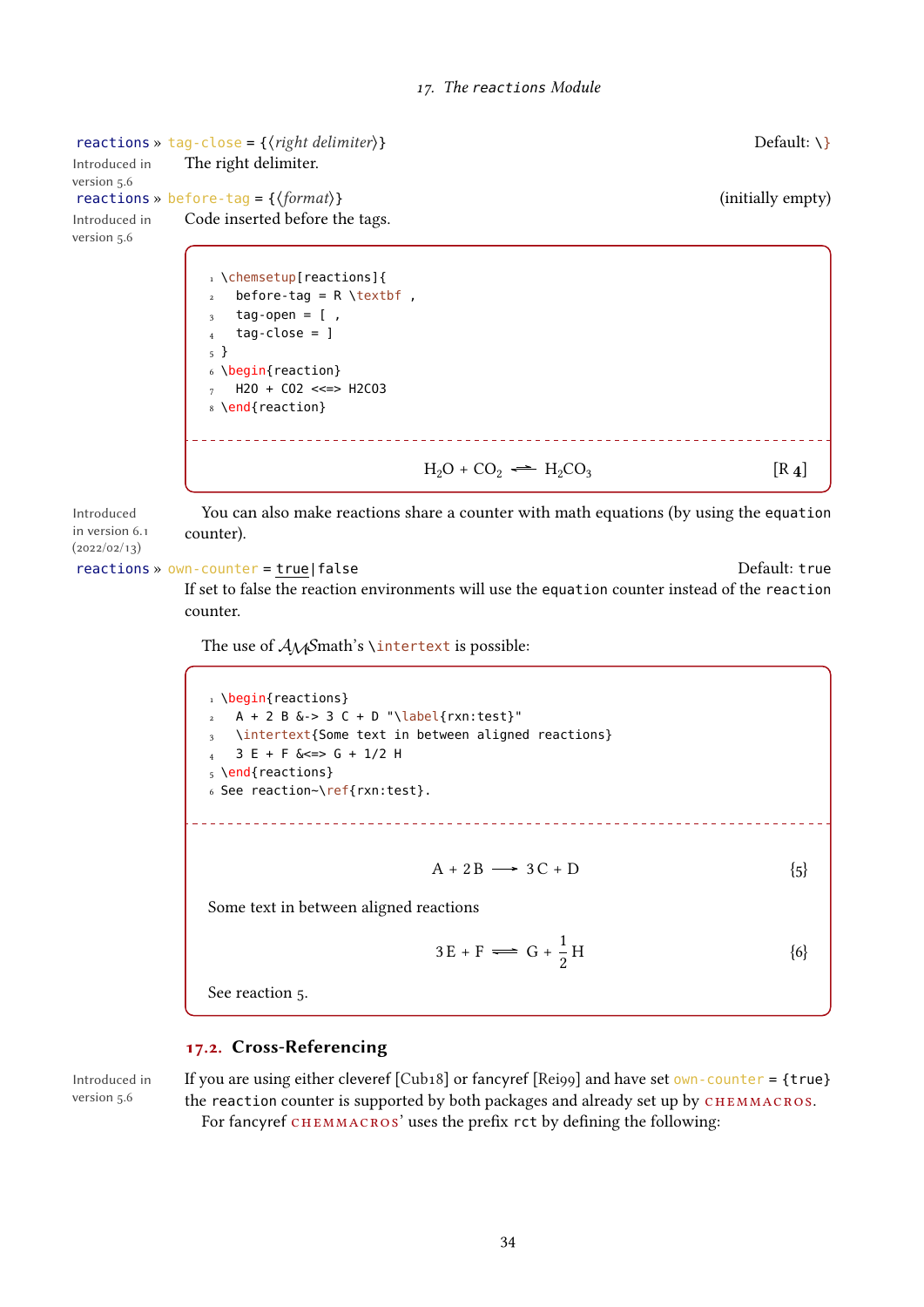17. The reactions Module

1 \newcommand\*\fancyrefrctlabelprefix{rct}

Change the name used by hyperref's \autoref.

You can of course redefine \fancyrefrctlabelprefix into whatever suits you best. Also hyperref's \autoref is supported.

reactions »  $\text{autoref-name} = \{(name)\}$   $\qquad \qquad \text{Default: \text{VChemTranslate} {reaction} \}$ 

Introduced in version 6.1

Alternatively you can just redefine \reactionautorefname.

#### <span id="page-34-0"></span>17.3. Own Reactions

You can create new types of reactions with the command:

\NewChemReaction{⟨name⟩}[⟨number of arguments⟩]{⟨math name⟩} ⟨name⟩ will be the name of the new chem environment. ⟨math name⟩ is the underlying math environment. Gives an error if  $\langle name \rangle$  already exists.

\RenewChemReaction{⟨name⟩}[⟨number of arguments⟩]{⟨math name⟩}

⟨name⟩ is the name of the renewed chem environment. ⟨math name⟩ is the underlying math environment. Gives an error if ⟨name⟩ does not exist.

\DeclareChemReaction{⟨name⟩}[⟨number of arguments⟩]{⟨math name⟩}

 $\langle name \rangle$  will be the name of the chem environment.  $\langle math \ name \rangle$  is the underlying math environment.

\ProvideChemReaction{⟨name⟩}[⟨number of arguments⟩]{⟨math name⟩}

⟨name⟩ will be the name of the new chem environment. ⟨math name⟩ is the underlying math environment. The new environment is only defined if it doesn't exist, yet.

```
1 \NewChemReaction{reaction} {equation}
2 \NewChemReaction{reaction*} {equation*}
```
- 
- 3 \NewChemReaction{reactions} {align} <sup>4</sup> \NewChemReaction{reactions\*}{align\*}

Let's suppose, you'd like to have the alignment behavior of the alignat environment for chemformula reactions. You could do the following:

1 \NewChemReaction{reactionsat}[1]{alignat}

With this the reactionsat environment is defined.

```
1 \NewChemReaction{reactionsat}[1]{alignat}
2 \NewChemReaction{reactionsat*}[1]{alignat*}
3 \begin{reactionsat}{3}
  A \quad \&\rightarrow B \quad \&\rightarrow C \quad \&\rightarrow D \ \setminus \5 aaaaa &-> bbbbb &&-> ccccc &&-> ddddd
6 \end{reactionsat}
7 \begin{reactionsat*}{2}
    A \qquad \&\rightarrow B \qquad \&C \qquad \qquad \&\rightarrow D \qquad \vee
```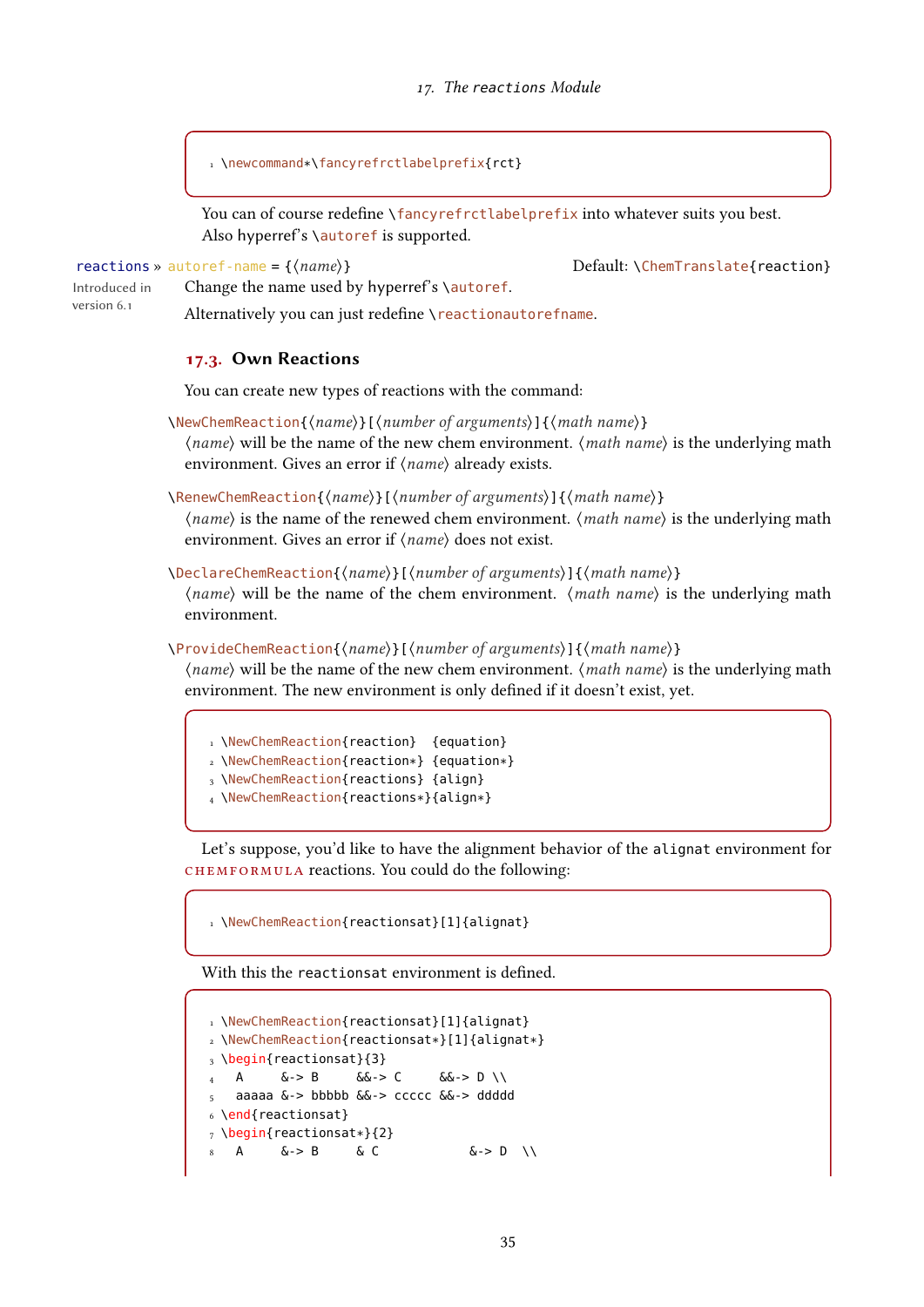```
aaaaa &-> bbbbb &\quad{} ccccc &-> ddddd
10 \end{reactionsat*}
                   A \rightarrow B \longrightarrow C \longrightarrow D {7}
                    aaaaa \rightarrow bbbbb \rightarrow ccccc \rightarrow ddddd \{8\}A \longrightarrow B C \longrightarrow Daaaaa \rightarrow bbbbb ccccc \rightarrow ddddd
```
#### <span id="page-35-0"></span>17.4. List of Reactions

The reactions module also provides a command to display a list of the reactions created with the reaction environment.

#### \listofreactions

Print a list of reactions.

| Listofreactions                  |  |
|----------------------------------|--|
| <b>List of Reactions</b>         |  |
| 33<br>34<br>34<br>34<br>36<br>36 |  |
| 37<br>37<br>-37                  |  |

The output of this list can be modified by two options:

reactions » list-name = { $\langle$ *name of the list*}} Default: \ChemTranslate{list-of-reactions} Let's you set the name of the list manually. The default name is language dependent, see section [26 starting on page 64.](#page-63-1) Alternatively you can redefine \reactionlistname.

reactions » list-entry = { $\langle prefix\ to\ each\ entry\rangle$ } Default: \ChemTranslate{reaction} Let's you set a prefix to each list entry. The default name is language dependent, see section [26](#page-63-1) [starting on page 64.](#page-63-1)

reactions » list-heading-cmd = { $\{code\}$ }  $\qquad \qquad$  Default: \section\*{#1} Introduced in version 5.2 The macro that is called at the beginning of the list. Inside of  $\langle code \rangle$  #1 refers to the actual heading of the list. The default setting is not entirely true: if a macro \chapter is defined \chapter\*{#1} is used.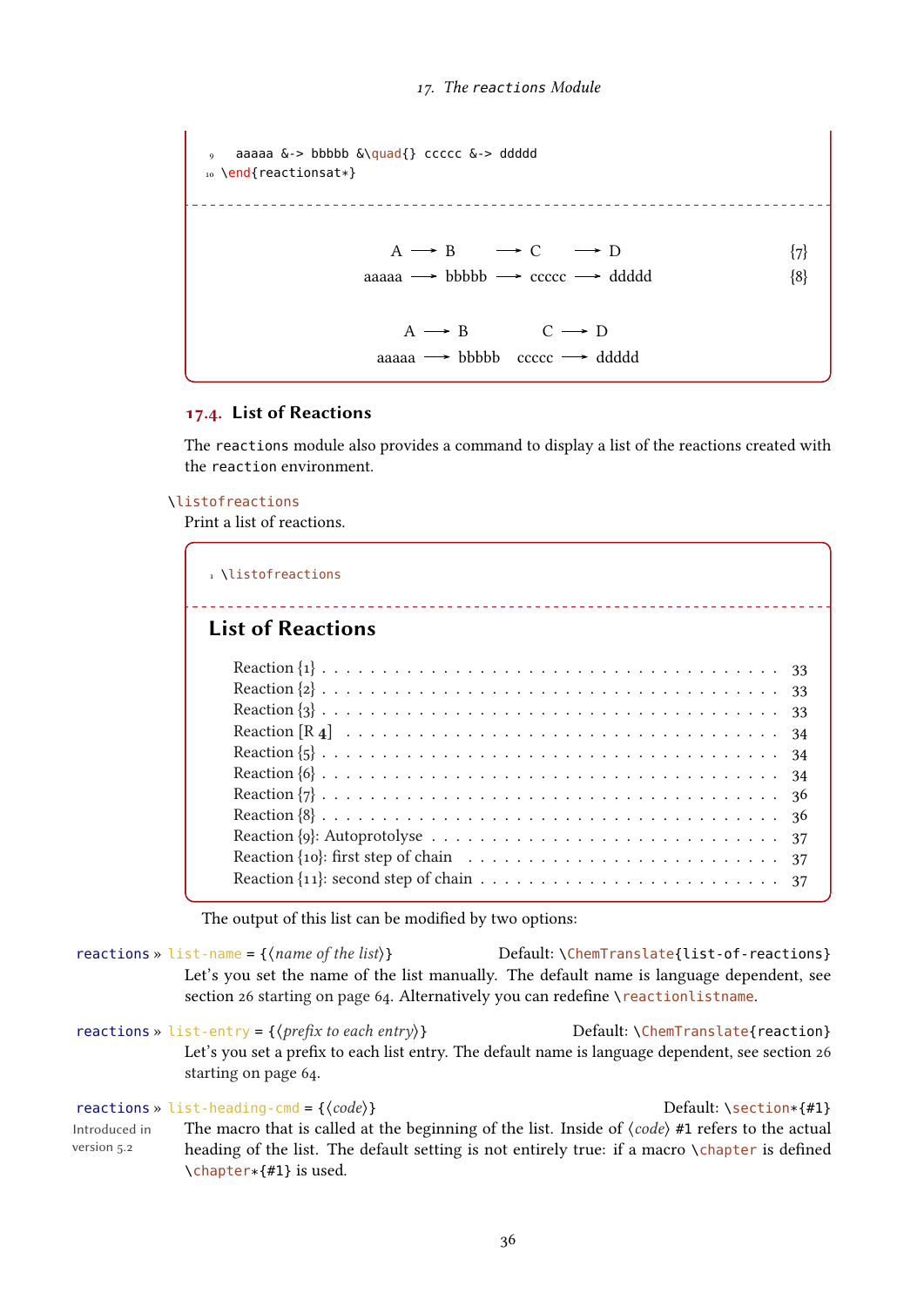This command has no effect if a KOMA - Script class or the package tocbasic is used. The list of reactions then obeys KOMA -Script's listof option.

Instead of using the option list-name you also could redefine \reactionlistname.

The list lists all reactions with a number and disregards reactions without number. All reaction environments without star have an optional argument which let's you add a description (or caption) for the entry in the list.

1 \begin{reaction}[Autoprotolyse] 2 2 H2O <<=> H3O+ + OH- $_3 \text{ }\text{end}\$  reaction }  $2 \text{H}_2\text{O} \rightleftharpoons \text{H}_3\text{O}^+ + \text{OH}^-$ {9}

If you use the reactions environment this will not work, though. In this case you can use

# \AddRxnDesc{⟨description⟩}

Add a description to a reaction.

```
1 \begin{reactions}
   2 "\chlewis{0.}{Cl}" + CH4 &
      -> HCl + "\chlewis{180.}{C}" H3 \AddRxnDesc{first~step~of~chain} \\
    4 "\chlewis{180.}{C}" H3 + Cl2 &
      5 -> CH3Cl + "\chlewis{0.}{Cl}" \AddRxnDesc{second~step~of~chain}
6 \end{reactions}
                                Cl \cdot + CH_4 \longrightarrow HCl + \cdot CH_3{10}\cdotCH<sub>3</sub> + Cl<sub>2</sub> \longrightarrow CH<sub>3</sub>Cl + Cl\cdot {11}
```
# 18. The **reactants** Module

Introduced in version 6.0

Idea for this module is by Sonja K., who also does the main development of the module. Many thanks for all her work!

### 18.1. Idea and Getting Started

The reactants module offers a simplified input syntax for chemical reactants in the description of reaction procedures. Reactant and solvent names are declared in the preamble removing the need to repeat the same IUPAC names multiple times throughout the document. With the help of module options the output style (order of name number and data) can be altered globally (or locally) to suit your needs, while the data itself is input using an easy to use key-value approach and processed by the siunitx package [\[Wri22\]](#page-72-0). The reactants module responds to the language declared with the babel package and also offers methods to integrate the acronyms of used reactants or solvents into the list of acronyms.

The module requires and loads the packages chemnum [\[Nie21\]](#page-71-0) and siunitx. Depending on the selected options the packages acro [\[Nie22a\]](#page-71-1), glossaries-extra [\[Tal20\]](#page-72-1), hyperref [\[ORT21\]](#page-72-2), longtable [\[Car21\]](#page-71-2) and/or xltabular [\[VN20\]](#page-72-3) might be needed for this module and will be explicitly mentioned in the corresponding sections of this manual.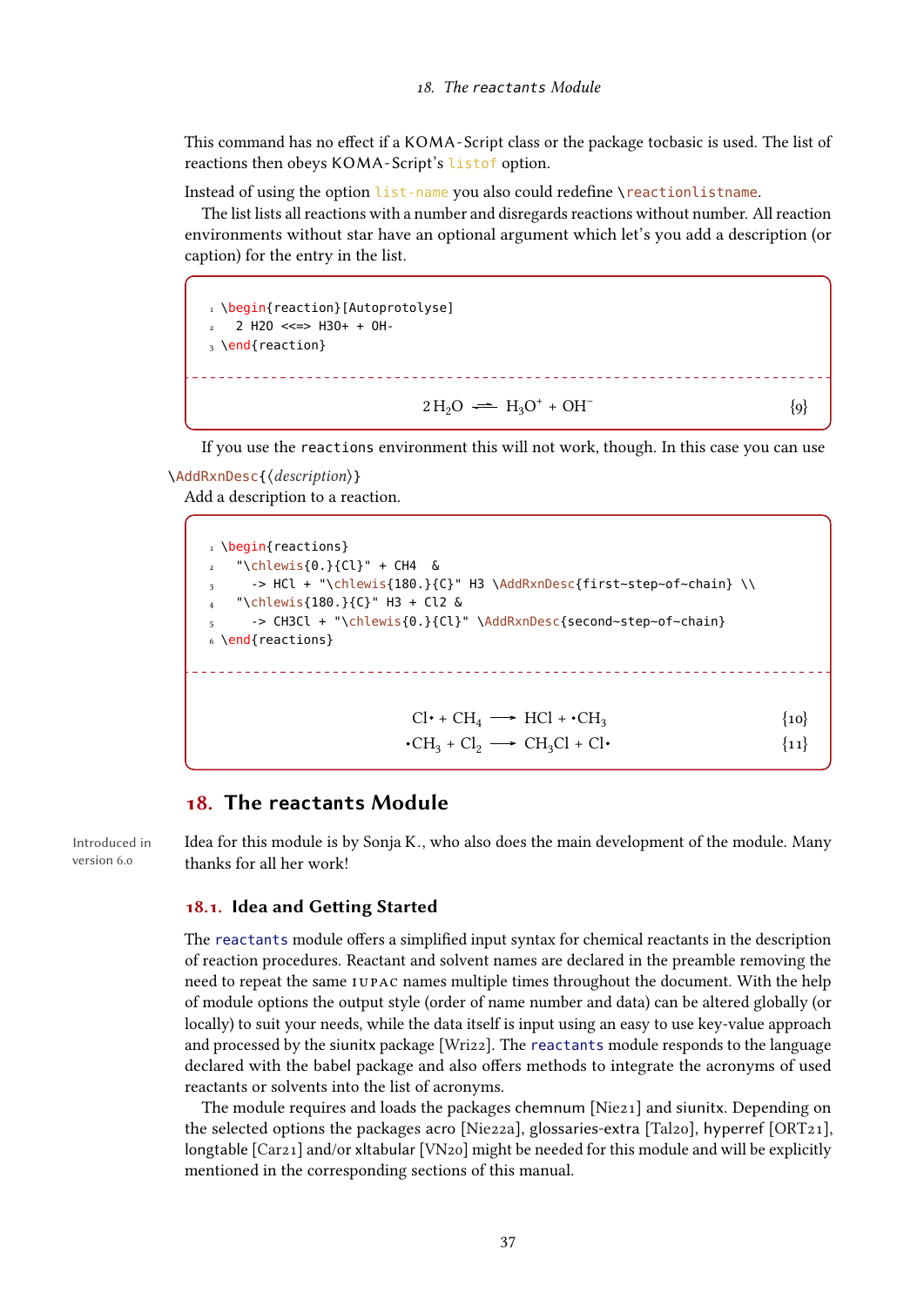## 18.2. Basic Commands

\DeclareChemReactant{⟨ID⟩}{⟨properties⟩}

This command defines the reactant  $\langle D \rangle$  with the properties  $\langle$  properties $\rangle$ . Should be used in the preamble. Must be used in the preamble when acro is used as acronym support package.

\DeclareChemReactant{⟨main ID⟩.⟨sub ID⟩}{⟨properties⟩}

Analogously to chemnum's \cmpd command, both the \DeclareChemReactant and \reactant commands accept a combined  $\langle$ ID $\rangle$  consisting of a  $\langle$ *main ID* $\rangle$  and  $\langle$ *sub ID* $\rangle$  part. The default separator is a. here, but this can be changed using chemnum's  $main$ -sub-sep = {token} option.

Valid ⟨properties⟩ include the following key-value pairs:

```
name = \{\langle name \rangle\}
```
Mandatory property: the name of the substance.

```
short = \{\langle abbreviation \rangle\}
```
Optional property: a short form of the name, used when the reactants module is used in combination with the acronym-support option, see section [18.5 starting on page 43.](#page-42-0)

bookmark =  $\{$ (replacement in PORTABLE DOCUMENT FILE (PDF) bookmarks) }

Optional property: replaces  $\langle name \rangle$  in a PDF bookmark. This might be advisable when reactants are used in section titles and the hyperref package is used as well, see section [18.4 starting on](#page-41-0) [page 42.](#page-41-0)

upper-name =  $\{(upper case version of the name)\}$ 

Optional property: The upper case version of a compound's name, e.g. for the use in the beginning of a sentence.

upper-bookmark =  $\{\langle upper\; case\; version\; of\; the\;bookmark\; text\rangle\}$ 

Optional property: The upper case version of the  $\langle name \rangle$  in a PDF bookmark.

Common declarations will look like this:

```
1 \DeclareChemReactant{thf}{name={tetrahydrofuran}, short={THF}}
```

```
2 \DeclareChemReactant{H2SO4}{name={\ch{H2SO4}}}
```
3 \DeclareChemReactant{dichloropentane}{name={\iupac{2,4-di|chloro|pentane}}}

\reactant[⟨data and units⟩]{⟨ID⟩}

This command is used to insert name, number, and, if present, data of a predefined reactant with the  $\langle \text{ID} \rangle$  in the text. The order of the information in the output can be controlled through the reactant-output-style option, see section [18.3.2 starting on page 41.](#page-40-0) The upper case version of this command \Reactant can be used in order to start a sentence with an upper case version of a compound's name. The corresponding text must be defined through \DeclareChemReactant's upper-name option. Further variants of  $\reactual$  with different suffixes, such as  $*, +, 1, s$  or plain will be described later.

## \solvent[⟨data and units⟩]{⟨ID⟩}

Analogous to \reactants. Can be used to insert solvent names and corresponding data in the text. Format and order depend on the on the solvent-output-style option. The upper case version of this command \Solvent can be used in order to start a sentence with an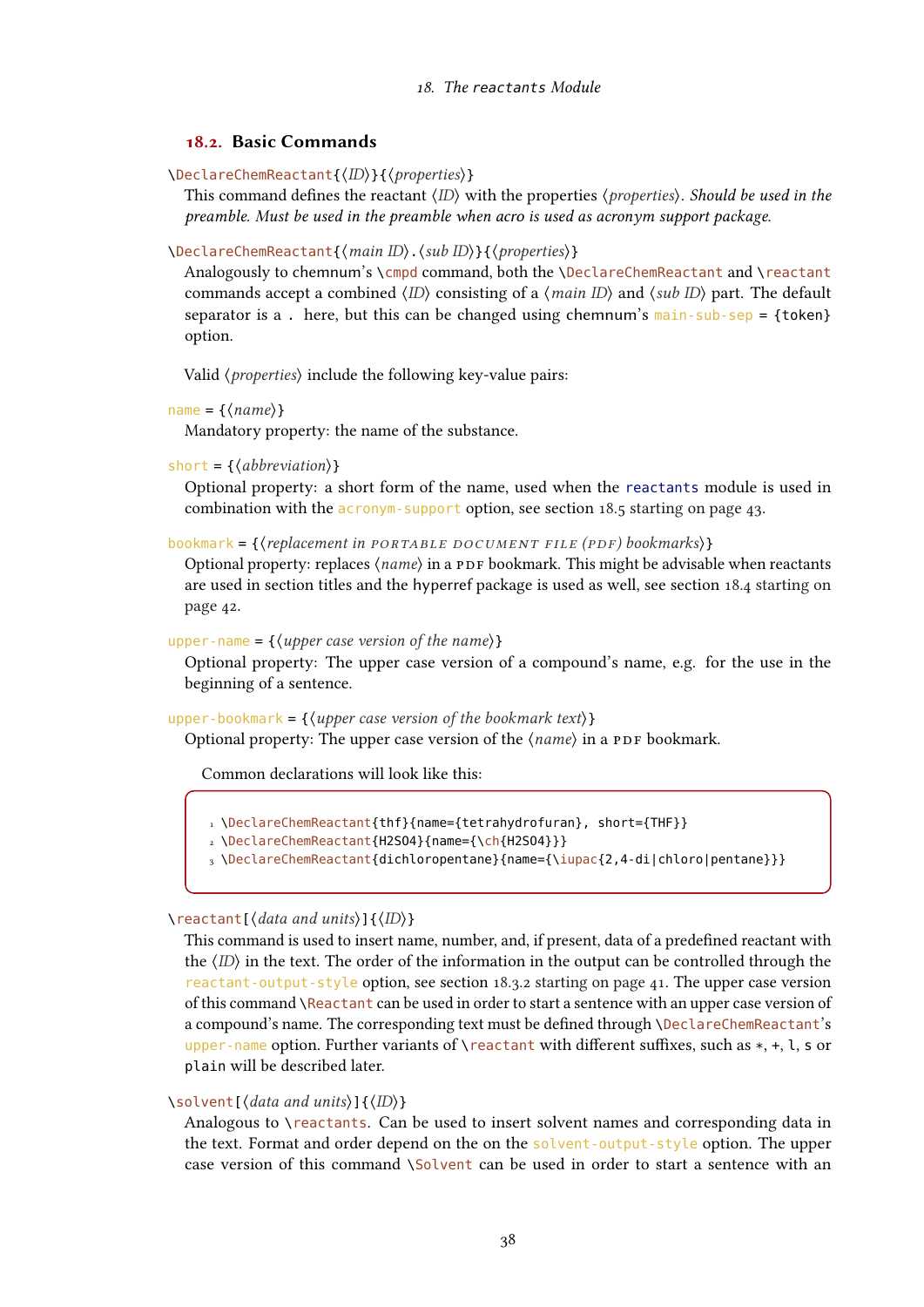upper case version of a solvent's name. The corresponding text must be defined through \DeclareChemReactant's upper-name option. <sup>s</sup> and <sup>l</sup> suffixed variants exist and are discussed later.

⟨data and units⟩ accepts a comma separated list of key-value pairs. Valid keys, acceptable values as well as their defaults are listed in table [3 on the next page.](#page-39-0)

Typical uses will look like this:

```
1 \reactant{dichloropentane}
2 \reactant[volume=5]{dichloropentane}
3 \reactant[volume=0.5, volume-unit=\L]{dichloropentane}
4 \solvent{thf}
5 \solvent[volume=200]{thf}
6 \solvent[volume=1.5, volume-unit=\L]{thf}
```
#### \printreactants

Prints a list of number and name of all reactants used throughout the document. The resulting list is sorted by number and also includes compounds numbered with chemnum's \cmpd command. The starred variant also includes the  $\langle$ ID $\rangle$  in the list of reactants. Using print reactants-style different styles can be selected. (See section [18.6 starting on page 44\)](#page-43-0).

#### 18.3. Options

#### reactants » initiate = true|false Default: false Default: false

The chemnum package that is internally used for numbering the reactants offers two ways of initiating a new label: either when \cmpd is first used or through \initcmpd. The reactants module also offers these two methods with initiating a new label upon the first use of a reactant being the default. If you prefer to initiate a new label through the \DeclareChemReactant command set this option to true.

Reactants are automatically numbered in the order of their first appearance, while initiate numbers the compounds in the order in which they were declared in the preamble or in an external document.

#### reactants » switch = true|false Default: false Default: false

While \reactants will output name and number of a reactant, its starred variant \reactant\*, will by default result in the name without the corresponding number. Setting  $switch = \{true\}$ , globally or locally, reverses this behavior and outputs a reactant's number without its name.

Other options are described at later places when the corresponding behavior is described.

#### 18.3.1. Data and Units

Describing synthetic procedures often requires adding a lot of data with the corresponding units to each reactant/solvent that is used. In order to allow for a uniform representation of numbers and units, as well as making the code more readable, the \reactant and \solvent commands offer an optional argument that can be used to easily input this data:

\reactant[⟨data and units⟩]{⟨ID⟩}

\solvent[⟨data and units⟩]{⟨ID⟩}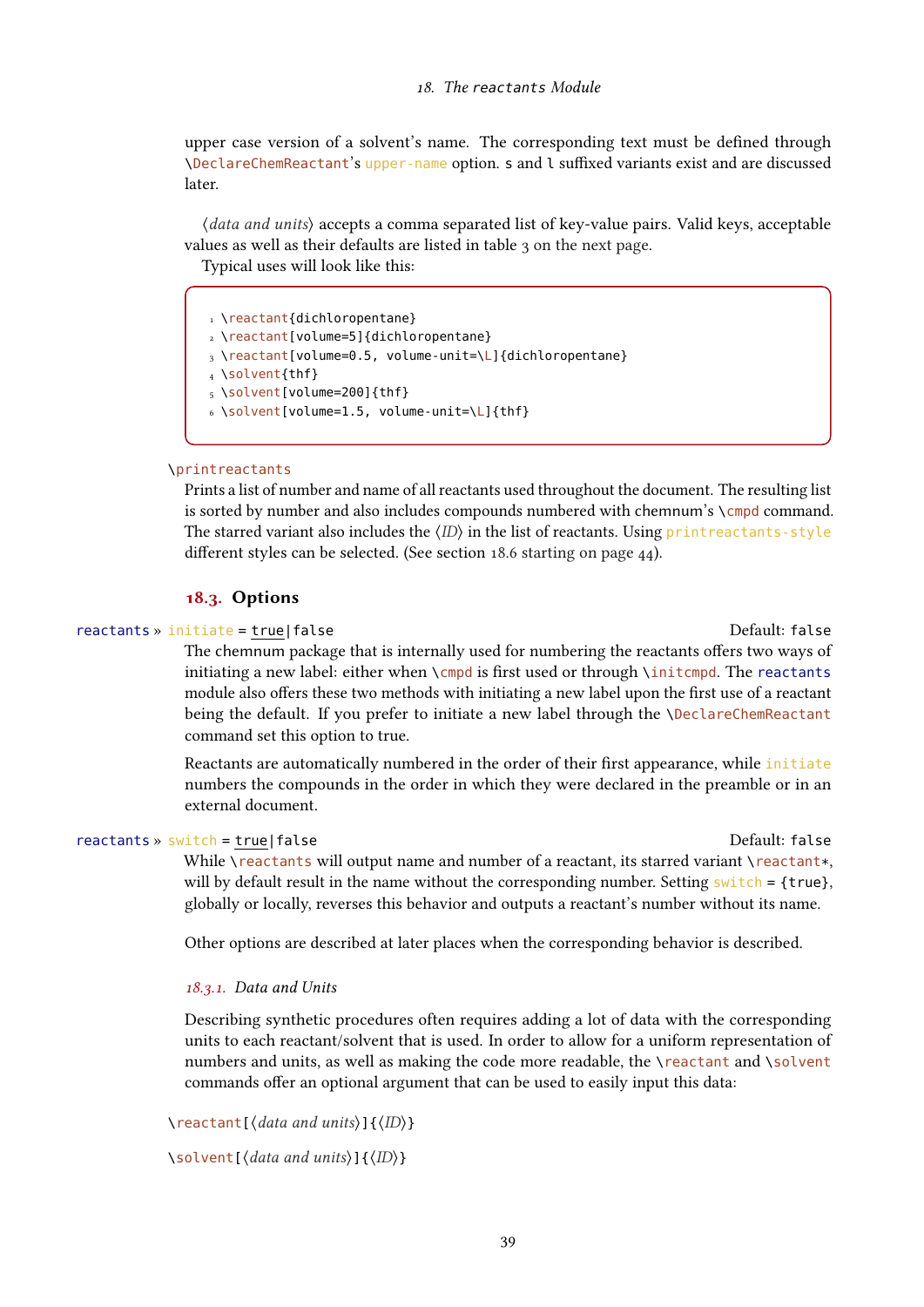#### 18. The reactants Module

⟨data and units⟩ accepts a comma separated list of key-value pairs with the available keys and their default units/values listed in table [3.](#page-39-0) Key-value pairs can be input in any order as they are categorized and rearranged internally according to the order in which they are listed in table [3.](#page-39-0) Customization of this order is thus far somewhat limited. The available customization possibilities are described in section [18.3.2 on the next page.](#page-40-0) Since numbers and their corresponding units are processed using siunitx, the usual \sisetup command can be used to alter, for example, the output decimal separator according to your needs. Be aware, though, that you must surround a number with a set of  $\{\}$  if you use a comma as input decimal separator. Otherwise the decimal places will be truncated without a warning.

solution here refers to the text that links concentration and solvent. This text automatically adapts to the document language set via babel or polyglossia. Currently, the English fallback, as well as the German translation are included in the package. If you write in a different language (or just don't like the predefined text), you can use the command \DeclareChemTranslation{⟨key⟩}{⟨language⟩}{⟨translation⟩} (with ⟨key⟩ <sup>=</sup> {solution}) as described in section [26 starting on page 64](#page-63-0) in order to supply your own translation.

```
1% in the preamble:
2 % \DeclareChemReactant{nBuLi}{name={\iupac{\textit{n}=butyllithium}}}
3 % \DeclareChemReactant{Br2benzene}{name={\iupac{1,4=di|bromo|benzene}}}
4 % \DeclareChemReactant{HBr}{name={\ch{HBr\aq}}}
5
6 \reactant[volume=5.00, amount=12.5, equiv=1.00, concentration=2.5, solvent=
   hexane]{nBuLi}\par
_7 \ \text{Preactant}[mass=3.9, amount=15.6, equiv=1.3, purity=95]{Br2benzene}\par
8 \reactant[volume=2.0, amount=43.8, equiv=3.5, fraction=65]{HBr}
         n-butyllithium 1 (5.00 mL, 12.5 mmol, 1.00 eq, 2.5 m solution in hexane)
1,4-dibromobenzene 2 (3.9 g, 15.6 mmol, 1.3 eq, 95 %)
HBr(aq) 3 (2.0 mL, 65 w/w%, 43.8 mmol, 3.5 eq)
```
The options that change the units of the properties can be set with  $\Lambda$ chemsetup or in the optional argument of \reactant. Accepted units are units defined by the siunitx package or by the units module.

#### reactants » mass-unit =  $\{\langle unit \rangle\}$  Default: \gram

<span id="page-39-0"></span>

| <b>Key</b>    | default unit | option             |
|---------------|--------------|--------------------|
| mass          | g            | mass-unit          |
| volume        | mL           | volume-unit        |
| fraction      | $W/W\%$      | fraction-unit      |
| amount        | mmol         | $amount$ -unit     |
| equiv         | eq           | equiv-unit         |
| purity        | %            | purity-unit        |
| concentration | M            | concentration-unit |
| solvent       | n.a.         |                    |
| solution-name | solution in  | solution           |

Table 3: Overview of available keys as well as the default units and the option to locally or globally change that default unit.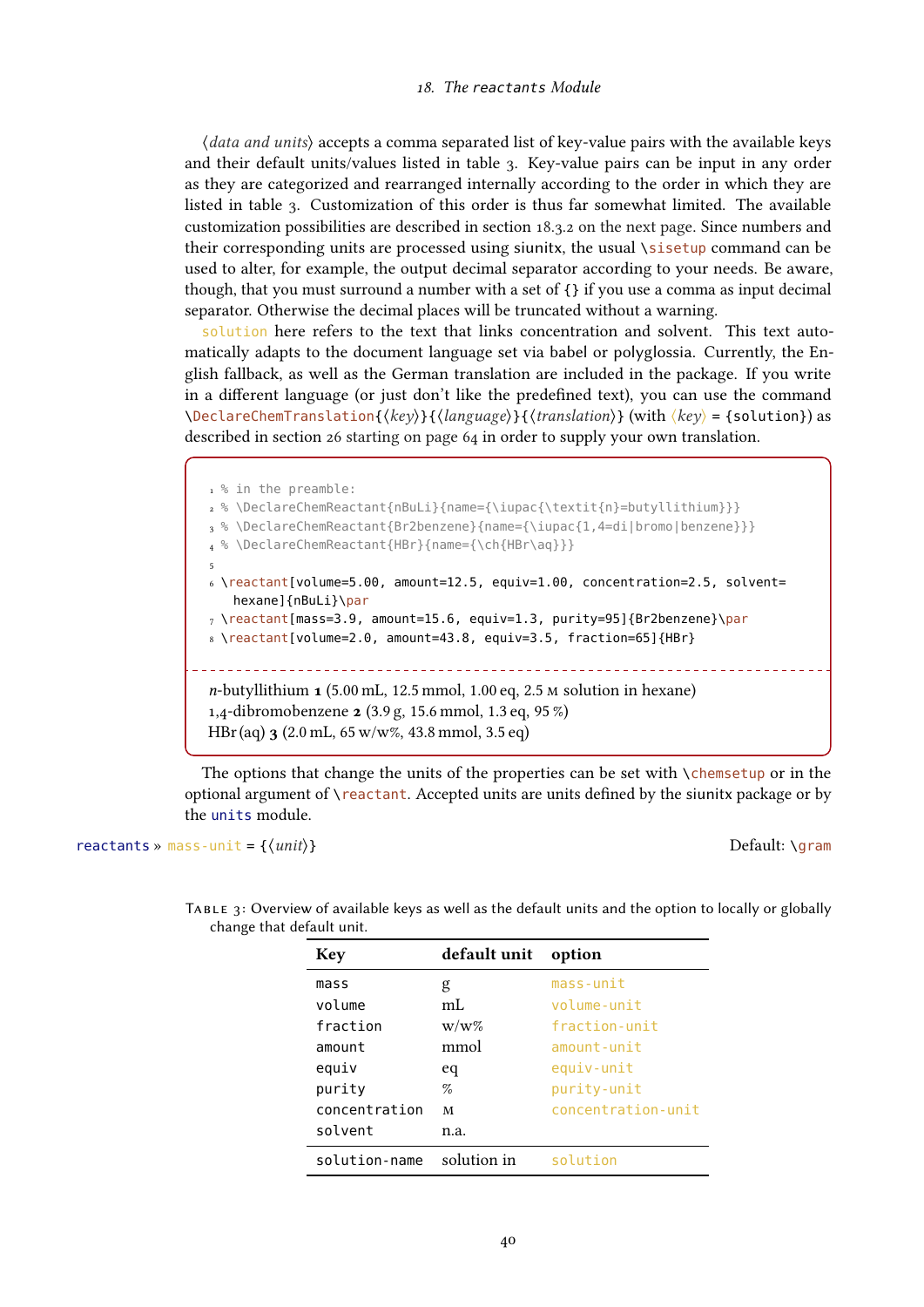| Change the unit of the mass property.                                                           |                       |
|-------------------------------------------------------------------------------------------------|-----------------------|
| reactants » volume-unit = $\{\langle unit \rangle\}$<br>Change the unit of the volume property. | Default: \milli\liter |
|                                                                                                 |                       |
| reactants » fraction-unit = $\{\langle unit \rangle\}$                                          | Default: w/w \percent |
| Change the unit of the fraction property.                                                       |                       |
| reactants » amount-unit = $\{\langle unit \rangle\}$                                            | Default: \milli\mole  |
| Change the unit of the amount property.                                                         |                       |
| reactants » equiv-unit = $\{\langle unit \rangle\}$                                             | Default: eq           |
| Change the unit of the equiv property.                                                          |                       |
| reactants » concentration-unit = $\{\langle unit \rangle\}$                                     | Default: \Molar       |
| Change the unit of the concent ration property.                                                 |                       |
| reactants » purity-unit = $\{\langle unit \rangle\}$                                            | Default: \percent     |
| Change the unit of the purity property.                                                         |                       |
| 1 \reactant[volume=5.5]{thf} \par                                                               |                       |
| 2 \reactant[volume=5, volume-unit=\cubic\centi\metre]{thf}                                      |                       |

tetrahydrofuran 4 (5.5 mL) tetrahydrofuran  $\overline{4}$  (5 cm<sup>3</sup>)

#### <span id="page-40-0"></span>18.3.2. Output Styles

The reactants module categorizes the data into different categories that are later used to determine the order in which this information is displayed. This behavior can be controlled using the following predefined output styles:

```
reաctants » reactor-output-style = name-main-other | main-name-other | main-other | main-other|
```
Default: name-main-other

Select one of the three predefined styles to determine the output style of the data and their units in the \reactant command.

```
reաctants » solvent-output-style = main-name|name-main main main main-name
             Select one of the two predefined styles to determine the output style of the data and their units
             in the \solvent command.
```
name here refers to the combination of name and number (or if just one of them is available, to either name or number).

main here refers to the mass or volume of a reactant or solvent. If needed, equiv and/or amount can also be assigned to the main category.

other here refers to all the other data that is give to the reactant command.

The names of the reactant-output-style and solvent-output-style choice options refer to the order in which the contents of the categories are typeset.

1 \chemsetup[reactants]{reactant-output-style=name-main-other}

2 \reactant[volume=5, amount=4]{dichloropentane}\par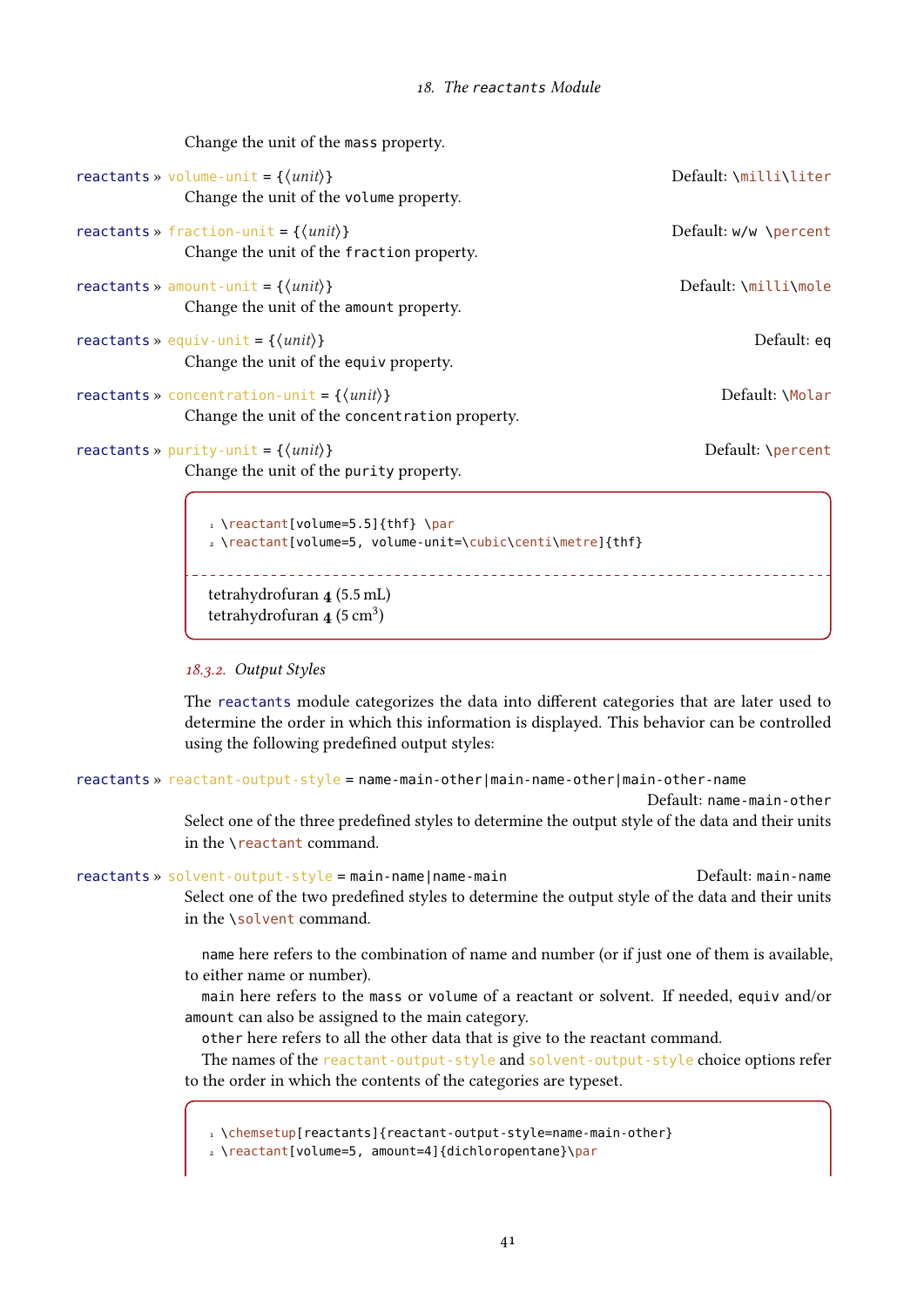3 \chemsetup[reactants]{reactant-output-style=main-name-other} 4 \reactant[volume=5, amount=4]{dichloropentane}\par 5 \chemsetup[reactants]{reactant-output-style=main-other-name} 6 \reactant[volume=5, amount=4]{dichloropentane} 7 8 \chemsetup[reactants]{solvent-output-style=name-main} 9 \solvent[volume=5]{thf}\par 10 \chemsetup[reactants]{solvent-output-style=main-name} 11 \solvent[volume=5]{thf} 2,4-dichloropentane 5 (5 mL, 4 mmol) 5 mL 2,4-dichloropentane 5 (4 mmol) 5 mL (4 mmol) 2,4-dichloropentane 5 tetrahydrofuran (5 mL) 5 mL tetrahydrofuran

reactants » main = default|amount|equiv default default default default default

By default, only mass and volume are assigned to the main category. Using the main option, equiv or amount can be added to the main category.

1 \chemsetup[reactants]{main=amount} 2 \reactant[equiv=2.0, amount=5]{dichloropentane}\par 3 \chemsetup[reactants]{main=equiv} 4 \reactant[equiv=2.0, amount=5]{dichloropentane}\par 5 \chemsetup[reactants]{main=default} 6 \reactant[equiv=2.0, amount=5]{dichloropentane} 5 mmol 2,4-dichloropentane 5 (2.0 eq) 2.0 eq 2,4-dichloropentane 5 (5 mmol) 2,4-dichloropentane 5 (5 mmol, 2.0 eq)

#### reactants » equivalents = true|false Default: true Default: true

Can be used to prevent equiv from being output while still keeping the corresponding information in the input code. If you used the main =  ${equiv}$  option, the equivalents =  ${false}$ option will be ignored for the corresponding entries.

# <span id="page-41-0"></span>18.4. Use in Section Headings

Using the \reactants command inside of section headings or captions can mess up the order in which the molecules are numbered, especially when also using a table of contents and/or a list of figures/tables. To prevent this, the reactants module offers the <sup>+</sup> suffixed variant of \reactants, comparable to chemnum's \cmpd+ command.

```
\reactant+[⟨data and units⟩]{⟨ID⟩}
```
This command is used to insert name, number, and, if present, data of a predefined reactant with the ⟨ID⟩ in a section heading or caption.

If you also use the hyperref package in combination with PDF bookmarks, you might want to use the optional bookmark property of \DeclareChemReactant to supply an alternative text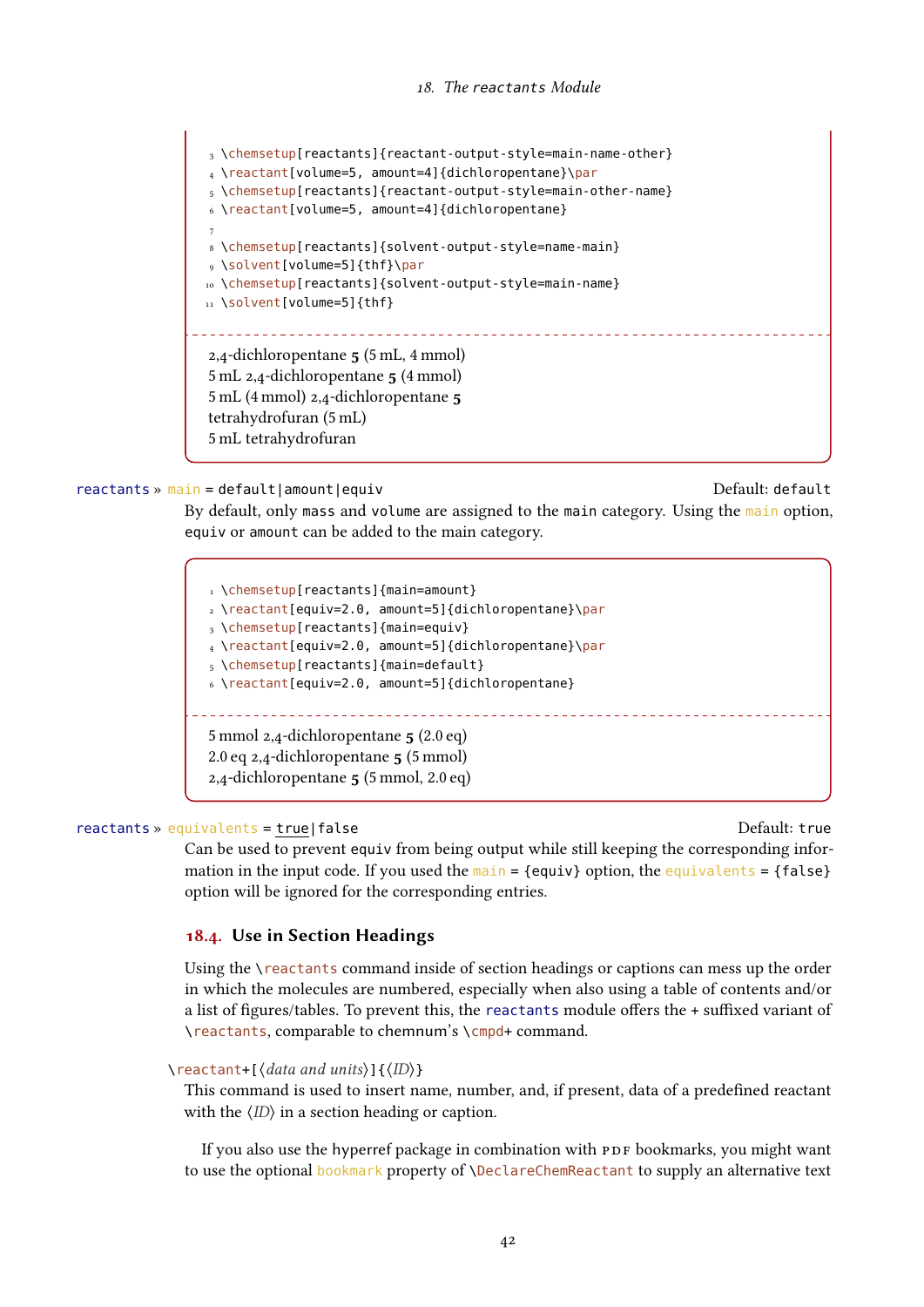to name to be displayed inside of the PDF bookmarks. To later use such a predefined solvent or reactant, use one of the following three commands, that are defined analogously to chemnum's \cmpdplain. All three commands also exist in the upper case variant (\Reactantplain, \Submainreactantplain and \Solventplain) which can be used to display the upper case version of a reactant or solvent's name. The upper case version of the name must be declared previously through \DeclareChemReactant's upper-name and upper-bookmark options.

#### \reactantplain{⟨ID⟩}

Outputs the value of bookmark inside of the PDF bookmark, while using the reactant's name inside of the section headings.

#### \submainreactantplain{⟨mainID⟩}{⟨subID⟩}

Outputs the value of bookmark inside of the PDF bookmark, while using the reactant's name inside of the section headings. Must be used if your  $\langle ID \rangle$  consists of a  $\langle mainID \rangle$  and a  $\langle subID \rangle$ part.

#### \solventplain{⟨ID⟩}

Outputs the value of bookmark inside of the PDF bookmark, while using the solvent's name inside of the section headings.

#### <span id="page-42-0"></span>18.5. Acronyms as Reactant/Solvent Names

In order to integrate solvent/reactant acronyms into one combined list of acronyms, the reactants module offers two different options. While using either of these two options, the user can also explicitly decide if the name or the short version of the reactant/solvent should be used in the text. Inspired by the \acs and \acl commands from the acro or the glossaries-extra package, the reactants module also offers the following <sup>s</sup> and <sup>l</sup> suffixed variants:

```
\reactants{⟨ID⟩}
```
Output the short version of the reactant's name.

```
\reactantl{⟨ID⟩}
```
Output the name version of the reactant's name.

```
\solvents{⟨ID⟩}
```
Output the short version of the solvent's name.

```
\solventl{⟨ID⟩}
```
Output the name version of the solvent's name.

## reactants » acronym-support = acro|glossaries|none default: none Default: none

Can be used to select, which of the two packages acro or glossaries-extra is used in the background in order to format and sort acronyms.

1 % in the preamble: 2 % \DeclareChemReactant{dcm}{name={dichloromethane}, short={DCM}} 3 \solvent{dcm}\par 4 \solventl{dcm}\par 5 \solvents{dcm}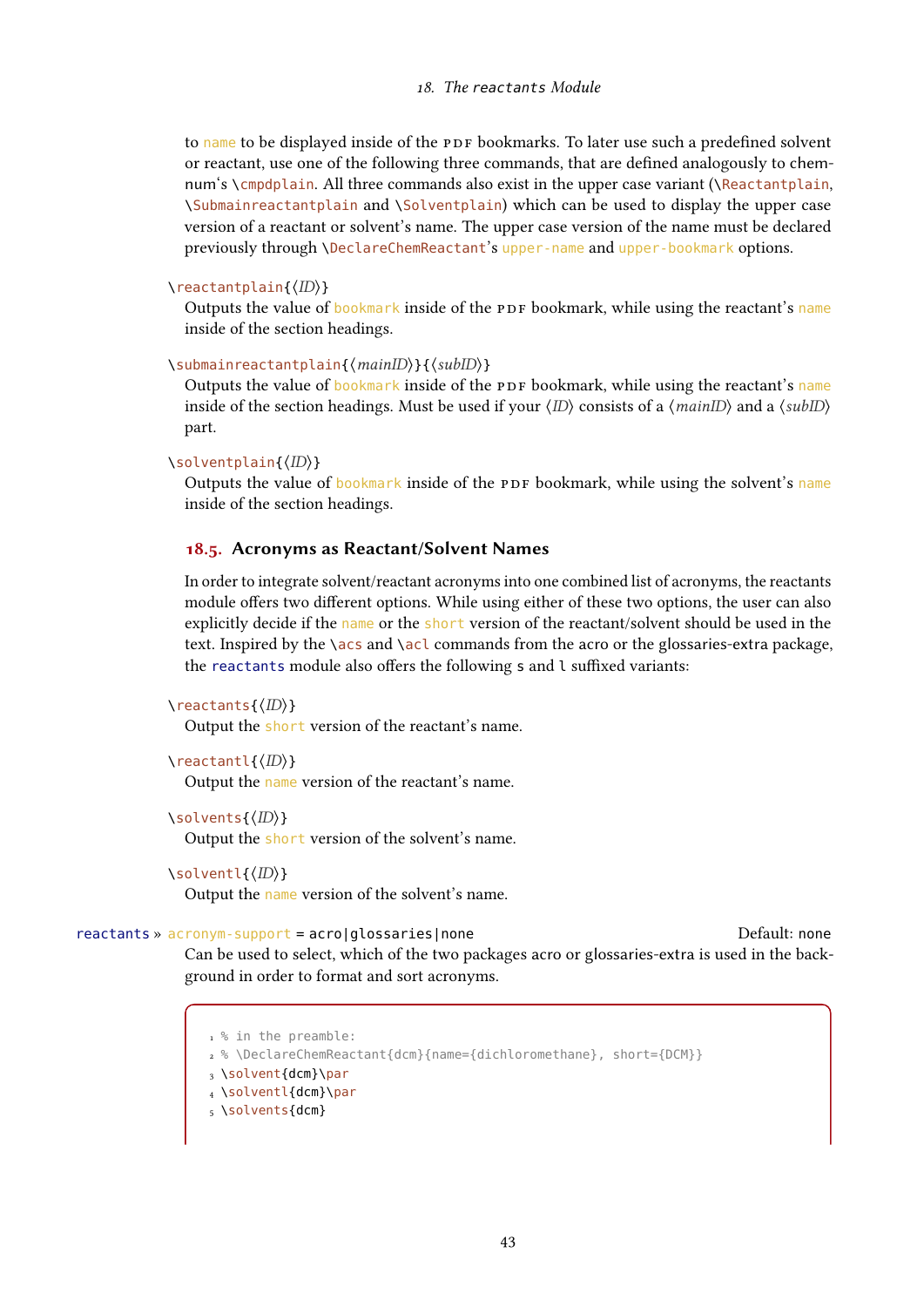----------------------------------dichloromethane dichloromethane  $DCM$ 

# <span id="page-43-0"></span>18.6. List of Reactants

As mentioned before, \printreactants can be used to print a list of all used reactants and their numbers. The reactants module internally uses either longtable or xltabular to typeset this list:

 $reա$ ctants » printreactants-style = xltabular|longtable|none  $Default:$  none Can be used to switch between longtable and xltabular which are responsible for formatting the list of reactants. Be aware that with longtable, the column widths are hard coded, thus you could experience overfull box warnings if you use exceptionally long  $\langle I D \rangle$ s in combination with the starred variant \printreactants\*, which is responsible for adding the  $\langle$ ID $\rangle$  in resulting list, as well.

# 19. The **redox** Module

The redox module loads the modules tikz and xfrac. It also loads the packages mathtools [\[HMT22\]](#page-71-3) and relsize [\[Ars13\]](#page-70-0).

#### 19.1. Oxidation Numbers

Regarding the typesetting of oxidation numbers *The IUPAC Green Book* [\[Coh+08\]](#page-71-4) says the following:

|                                                                                  | Oxidation numbers are denoted by positive or negative Roman numerals or by zero [] |
|----------------------------------------------------------------------------------|------------------------------------------------------------------------------------|
| <i>Examples</i> Mn <sup>VII</sup> , manganese (VII), $O^{-11}$ , Ni <sup>0</sup> | [ $Coh + o8, p. 50$ ]                                                              |

The following command is provided to set oxidation numbers:

\ox\*[⟨options⟩]{⟨number⟩,⟨atom⟩}

Places  $\langle number \rangle$  as right superscript to  $\langle atom \rangle$ ;  $\langle number \rangle$  has to be a (rational) number!  $\langle atom \rangle$ is treated as a CHEMFORMULA formula, like it would be in  $\Lambda$ chcpd (this depends on the setting of the formula option, see [10 starting on page 22\)](#page-21-0).

 $1 \ \text{ox}+1$ , Na},  $\alpha$ {2, Ca},  $\alpha$ {-2, S},  $\alpha$ {-1, F}  $Na<sup>I</sup>$ ,  $Ca<sup>II</sup>$ ,  $S<sup>-II</sup>$ ,  $F<sup>-I</sup>$ 

There are a number of options that can be used to modify the typeset result:

#### redox » format =  $\{\langle code \rangle\}$

Introduced in version 5.11  $(2020/03/07)$ Allows to apply arbitrary  $\langle code \rangle$  in front of the typeset oxidation numbers. The last command may expect the oxidation number as an argument. An example might be \textcolor{red}.

redox » parse <sup>=</sup> true|false Default: true

When false an arbitrary entry can be used for <number>.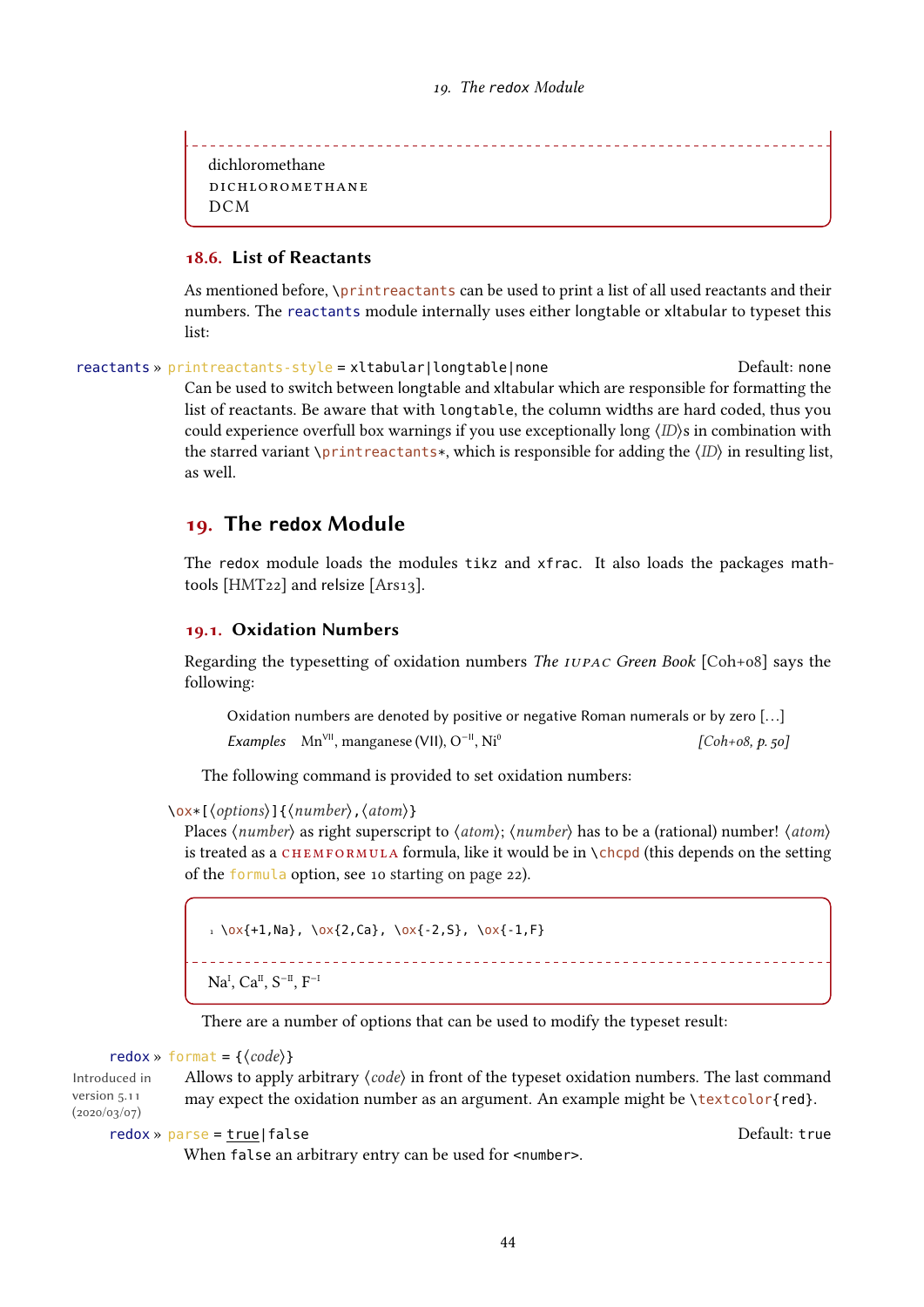| $redox \times roman = true   false$<br>Switches from Roman to Arabic numbers.                                                                                                                                                                                                                  | Default: false                          |
|------------------------------------------------------------------------------------------------------------------------------------------------------------------------------------------------------------------------------------------------------------------------------------------------|-----------------------------------------|
| $redox \gg pos = top   super  side$<br>top places (number) above (atom), super to the upper right as superscript and side to the right<br>and inside brackets. Both super and side follow IUPAC recommendation, top does not!                                                                  | Default: super                          |
| redox » explicit-sign = true false<br>Shows the + for positive numbers and the $\pm$ for 0.                                                                                                                                                                                                    | Default: false                          |
| redox » explizit-zero-sign = true   false<br>Only if both explicit-sign and explicit-zero-sign are set to true ±0 will be printed.<br>Introduced in<br>version 5.4                                                                                                                             | Default: true                           |
| $redox \gg decimal$ -marker = comma   point<br>Choice for the decimal marker for formal oxidation numbers like $X^{1.2}$ .                                                                                                                                                                     | Default: point                          |
| $redox \times align = center   right$<br>Center the oxidation number relative to the atom or right-align it.                                                                                                                                                                                   | Default: center                         |
| redox » side-connect = $\{\langle code \rangle\}$<br>Code that is inserted between atom and oxidation number if $pos = {side}$ is used.                                                                                                                                                        | Default: $\setminus$ ,                  |
| redox » text-frac = $\{\langle cs \rangle\}$<br>The fraction macro that is used for fractions if $pos = \{side\}$ is used. $\langle cs \rangle$ must be a macro that<br>takes two mandatory arguments, the first for the numerator and the second for the denominator.                         | Default: \chemfrac[text] ${#1}{#2}$     |
| redox » super-frac = $\{\langle cs \rangle\}$<br>The fraction macro that is used for fractions if $pos = \{top\}$ or $pos = \{super\}$ is used. $\langle cs \rangle$ must<br>be a macro that takes two mandatory arguments, the first for the numerator and the second for<br>the denominator. | Default: \chemfrac[superscript]{#1}{#2} |
| $Ca^{2} Ca^{II}$<br>$\sqrt{2\pi}$ roman=falsel{2 Ca} \ox{2 Ca} \\                                                                                                                                                                                                                              |                                         |

```
\sqrt{ox}[roman=false]{2,Ca} \sqrt{ox}{2,Ca} \setminus_2 \ \text{Ox}[\text{pos=top}]\{3,\text{Fe}\}\text{-Oxide }\setminus\setminus3 \ox[pos=side]{3,Fe}-Oxide \\
4 \ox[parse=false]{?,Mn} \\
5 \ox[pos=top,align=right]{2,Ca}
                                                                 Ca<sup>2</sup> Ca<sup>II</sup><br>Fe-Oxide
                                                                Fe (III)-Oxide
                                                                 Mn^2\mathring{C}a
```
The  $pos = \{top\}$  variant also can be set with the shortcut  $\{ox\}$ :

 $1 \sqrt{0 \times 3}$ , Fe}  $\sqrt{0 \times 3}$ , Fe}

```
III
Fe
```
Using the explicit-sign option will always show the sign of the oxidation number:

```
\iota \chemsetup[redox]{explicit-sign = true}
2 \times {\text{+1,Na}}, \times {\text{2,Ca}}, \times {\text{-2,S}}, \times {\text{+1,Na}}<u>. . . . . . . . . . . . .</u>
. . . . . . . . . . . . . . . .
 Na<sup>+I</sup>, Ca<sup>+II</sup>, S<sup>-II</sup>, F<sup>0</sup><sub>2</sub>
```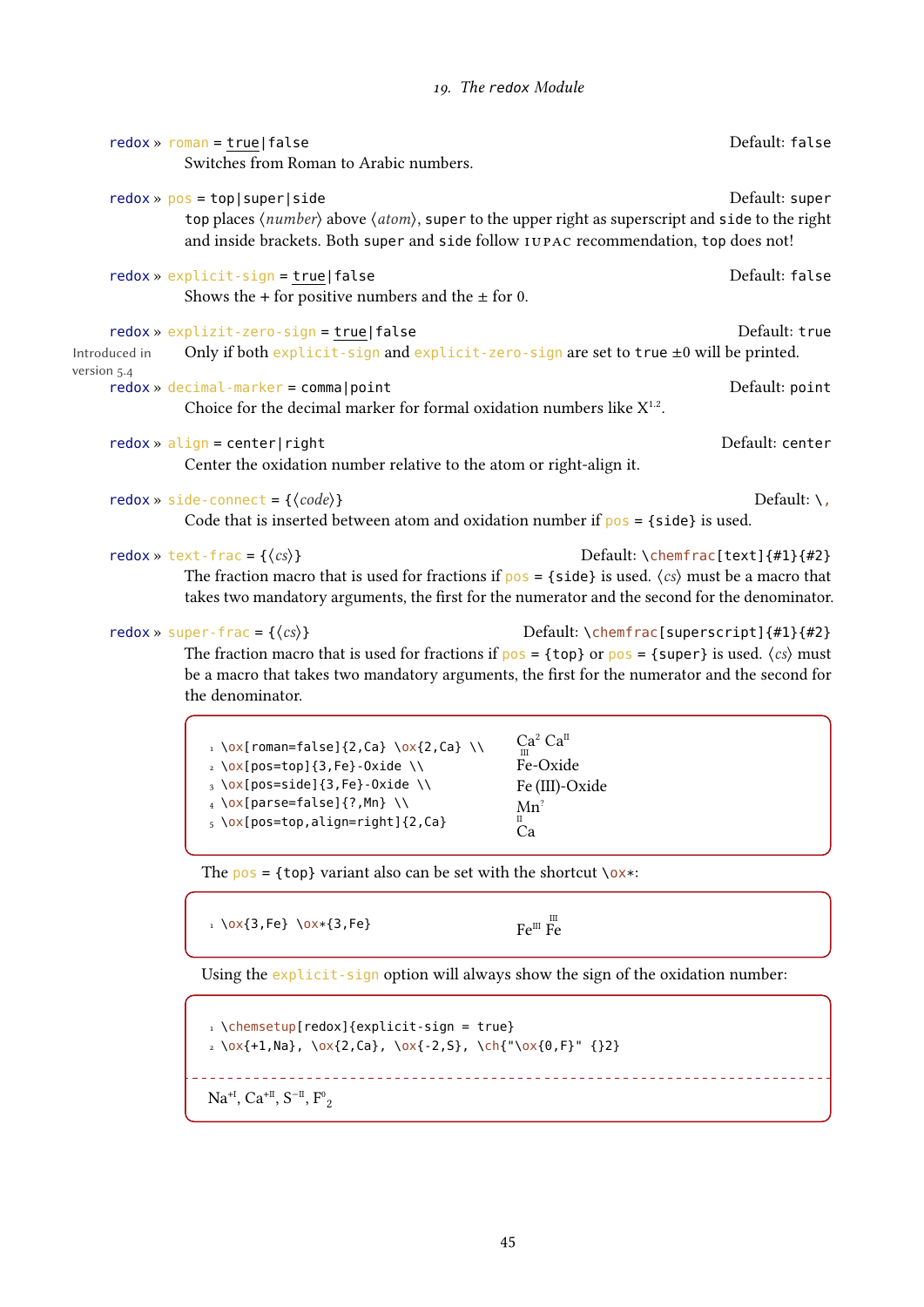```
1 \chemsetup[redox]{pos=top}
2 Compare \{0 \times \{-1,02^2-\} \text{ to } \ch\{\text{``}\ox\{-1,0\'' \}\} \{32^2-\}Compare O_2^{\frac{-1}{2}} to O_2^{\frac{-1}{2}}
```
Sometimes one might want to use formal oxidation numbers like 0.5 or  $\frac{1}{3}$ :

```
1 \chemsetup[redox]{pos=top}
2 \times (.5, Br2)
3 \ \ch{''\ox{1/3,1}'' \{}3+\}4
5 \chemsetup[redox]{pos=side}
6 \ \text{Ox} \{1/3,13+\}0.5 - \frac{1}{3}\rm Br_2\, \mathring I_3^+I_3^+(3)
```
The fraction is displayed with the help of the xfrac package  $[L_3P]$ . For more details on how chemmacros uses it read section [28 starting on page 68.](#page-67-0)

# 19.2. Redox Reactions

chemmacros provides two commands to visualize the transfer of electrons in redox reactions. Both commands are using TikZ.

```
\OX{⟨name⟩,⟨atom⟩}
```
Label  $\langle atom \rangle$  with the label  $\langle name \rangle$ .

\redox(⟨name1⟩,⟨name2⟩)[⟨tikz⟩][⟨num⟩]{⟨text⟩}

Connect two  $\langle atom \rangle$ s previously labeled with \0X. Only the first argument  $(\langle name \rangle, \langle name \rangle)$ is required, the others are all optional.

\OX places ⟨atom⟩ into a node, which is named with ⟨name⟩. If you have set two \OX, they can be connected with a line using \redox. To do so the names of the two nodes that are to be connected are written in the round braces. Since \redox draws a tikzpicture with options remember picture, overlay, the document needs to be *compiled at least two times*.

```
1 \vspace{7mm}
2 \OX{a,Na} $\rightarrow$ \OX{b,Na}\pch\redox(a,b){oxidation}
Na \rightarrow Na^+oxidation
```
This line can be customized using TikZ keys in  $[\langle tikz \rangle]$ :

```
1 \vspace{7mm}
2 \times \Omega,Na} \frac{\partial \phi}{\partial x} and \frac{\partial \phi}{\partial x}
```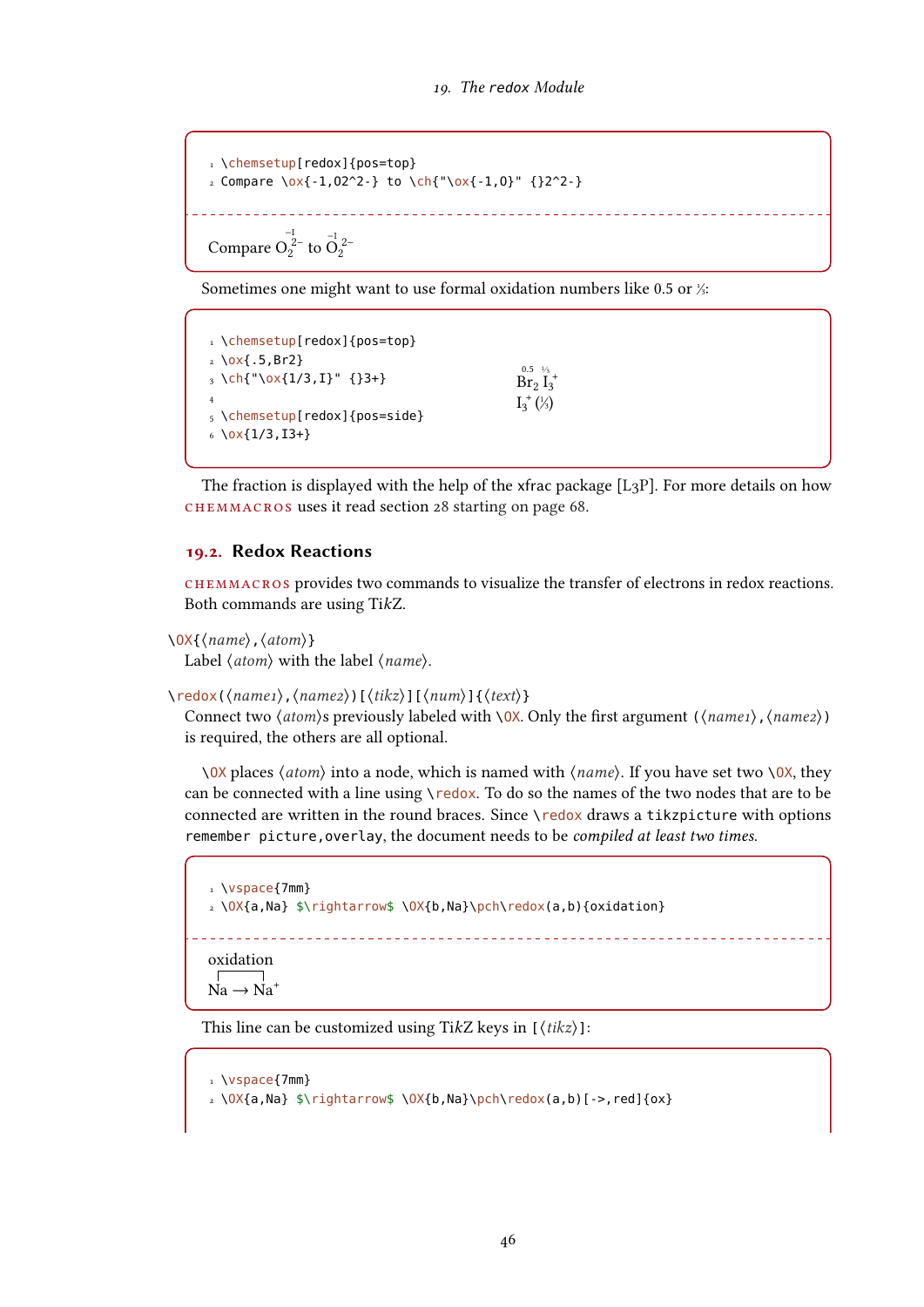ox  $Na \rightarrow Na^{+}$ 

With the argument  $[\langle num \rangle]$  the length of the vertical parts of the line can be adjusted. The default length is .6em. This length is multiplied with  $\langle num \rangle$ . If you use a negative value the line is placed below the text.



The default length of the vertical lines can be customized with the option

redox »  $dist = \{\langle dim \rangle\}$ 

A TEX dimension.

```
1 \vspace{7mm}
2 \chemsetup{redox/dist=1em}
3 \OX{a,Na} $\rightarrow$ \OX{b,Na}\pch\redox(a,b)[->,red]{ox}
               ox
Na \rightarrow Na^+
```
redox » sep <sup>=</sup> {⟨dim⟩} Default: .2em

The option can be used to change the distance between the atom and the beginning of the line.

1 \vspace{7mm} 2 \chemsetup{redox/sep=.5em}  $3 \ OX$ {a,Na} \$\rightarrow\$ \OX{b,Na}\pch\redox(a,b)[->,red]{ox} ox  $\overline{\phantom{a}}$  $\Gamma$  $Na \rightarrow Na^+$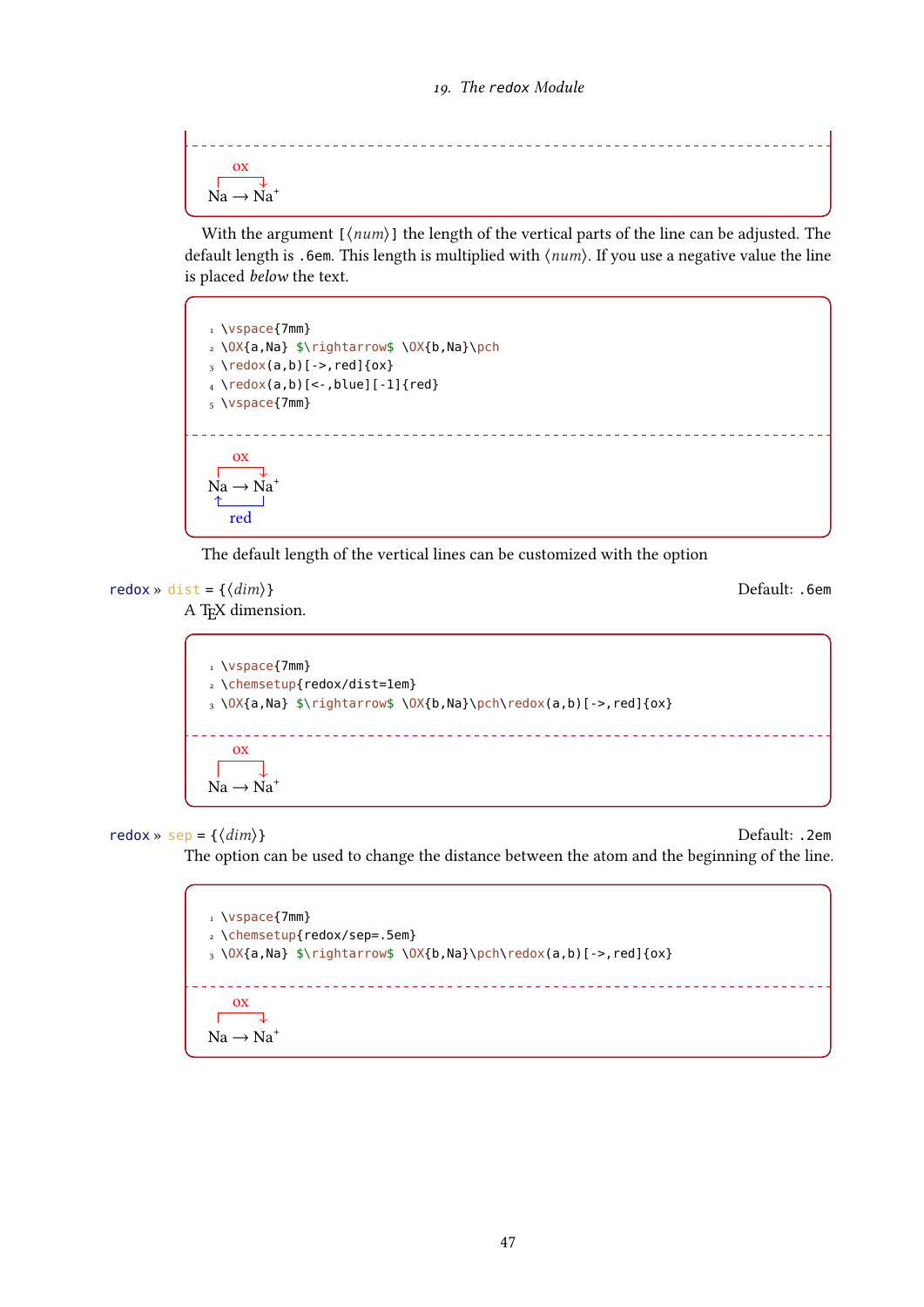#### 19.3. Examples

1 \vspace{7mm}  $2 \text{ Ch}$  $3$  2 "\OX{o1,Na}" + "\OX{r1,Cl}" {}2  $_4$  ->  $5$  2 "\OX{o2,Na}" {}+ + 2 "\OX{r2,Cl}" {}-6 } 7 \redox(o1,o2){\small OX: \$- 2\el\$} 8 \redox(r1,r2)[][-1]{\small RED: \$+ 2\el\$} 9 \vspace{7mm} OX:  $-2e^{-}$ 

$$
2\stackrel{\rightharpoonup}{\text{Na}} + \stackrel{\rightharpoonup}{\text{Cl}_2} \longrightarrow 2\stackrel{\rightharpoonup}{\text{Na}^+} + 2\stackrel{\rightharpoonup}{\text{Cl}^-}
$$
  

$$
\stackrel{\rightharpoonup}{\text{RED}: +2e^-}
$$

1 \vspace{7mm}  $2 \text{ Ch}$  $3$  2 "\0X{o1,\ox\*{0,Na}}" + "\0X{r1,\ox\*{0,Cl}}" {}2  $4 \rightarrow$  $5$  2 "\OX{o2,\ox\*{+1,Na}}" {}+ + 2 "\OX{r2,\ox\*{-1,Cl}}" {}-6 }  $_7 \ \red{ (o1, o2) {\small \small \texttt{OX}: $ - 2 \el \$ 8 \redox(r1,r2)[][-1]{\small RED: \$+ 2\el\$} 9 \vspace{7mm} <u>. . . . . .</u> -------------------------------OX:  $-2e^{-}$  $\Gamma$  $2\overset{\circ}{\mathrm{Na}} + \overset{\circ}{\mathrm{Cl}}_2 \longrightarrow 2$  $\overline{Na}^+ + 2\overline{Cl}^ RED: +2e^-$ 

1 \vspace{14mm} 2 \ch{ <sup>3</sup> 2 "\OX{o1,\ox\*{0,Na}}" + "\OX{r1,\ox\*{0,Cl}}" {}2 4 -> <sup>5</sup> 2 "\OX{o2,\ox\*{+1,Na}}" {}+ + 2 "\OX{r2,\ox\*{-1,Cl}}" {}- 6 } 7 \redox(o1,o2)[draw=red,->][3.33]{\small OX: \$- 2\el\$} 8 \redox(r1,r2)[draw=blue,->]{\small RED: \$+ 2\el\$} 2 0 Na + 0 Cl<sup>2</sup> 2 I Na<sup>+</sup> + 2 −I Cl– OX: −2e – RED: +2e –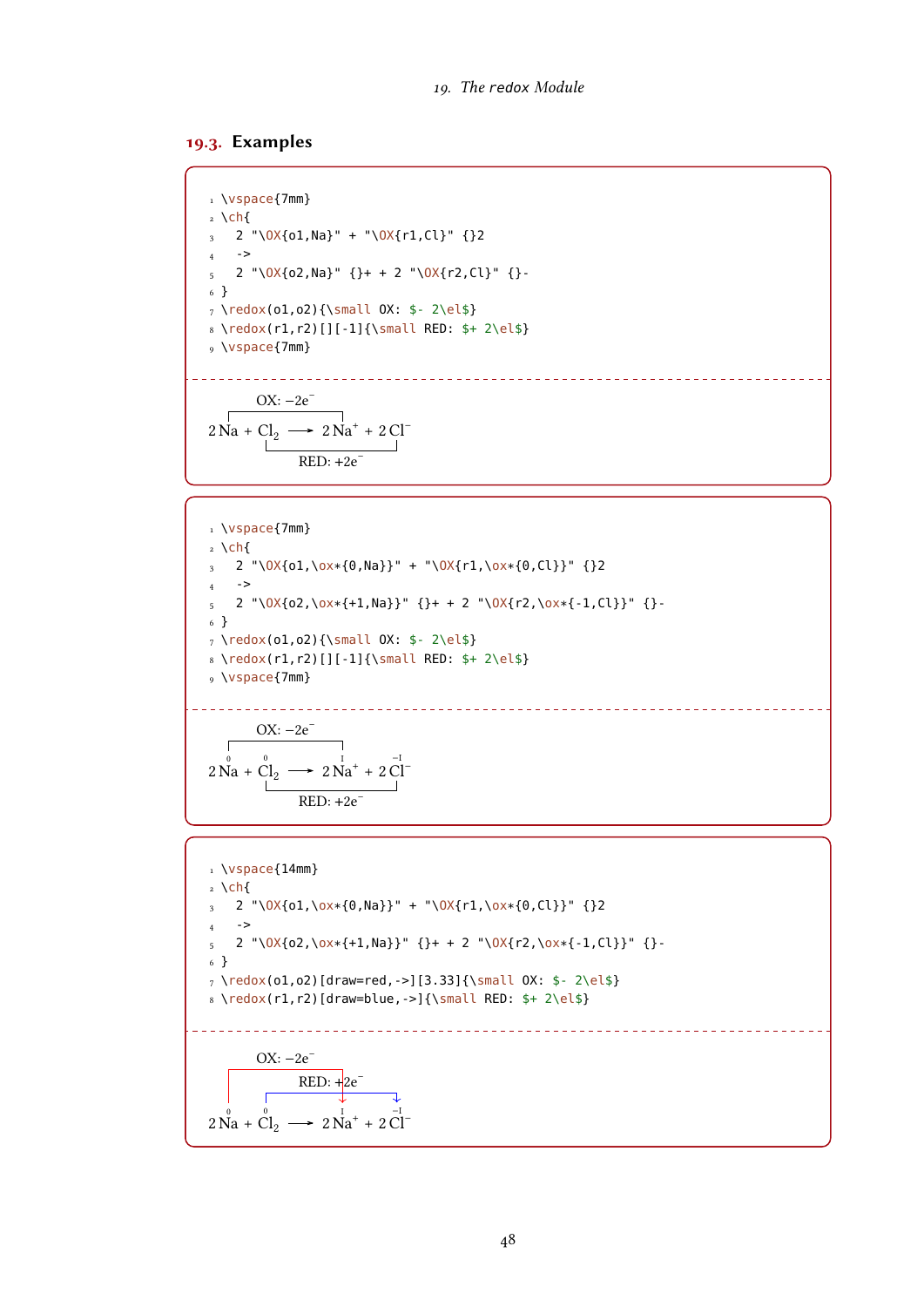1 \vspace{7mm}  $2 \text{ Ch}$  $3$  2 "\0X{o1,\ox\*{0,Na}}" + "\0X{r1,\ox\*{0,Cl}}" {}2  $-$  2 "\OX{o2,\ox\*{+1,Na}}" {}+ + 2 "\OX{r2,\ox\*{-1,Cl}}" {}-5 } 6 \redox(o1,o2)[green,-stealth]{\small OX}  $_7 \ \red{c}$  (r1, r2)[purple, -stealth][-1]{\small RED} 8 \vspace{7mm}  $2\stackrel{0}{\mathrm{Na}}$  +  $\overline{0}$  $\overset{0}{C1}_2 \longrightarrow 2 \overset{1}{Na}^+ + 2 \overset{-1}{Cl}^-$ **OX** RED

# 20. The **scheme** Module

The scheme module loads the chemnum package [\[Nie21\]](#page-71-0) and defines a floating environment \begin{scheme}. That is, it only defines this float if no environment scheme exists at the end of the preamble. The module checks for different available float defining methods:

- If the current class is a KOMA-Script class \DeclareNewTOC will be used.
- If the current class is memoir, memoir's methods are used.
- If the package tocbasic has been loaded \DeclareNewTOC will be used.
- If the package newfloat has been loaded \DeclareFloatingEnvironment will be used.
- If the package floatrow has been loaded its method will be used.
- If the package float has been loaded its method will be used.
- If neither of the above the "manual" method is used. This means the environment is defined the same way like figure is defined in the article class or the book class, depending if \chapter is defined or not (the "traditional" way).
- If no unique choice is possible the last of the detected methods will be used. For example, if you use the memoir class and load the float then the method of float will be used.

scheme » float-method = KOMA|memoir|tocbasic|newfloat|floatrow|float|traditional

You can also decide for yourself which method you want CHEMMACROS to use by setting this option accordingly.

The list name and the caption name both are translated to the language specified according to the lang option and the provided translations, see section [26 starting on page 64](#page-63-0) for details. If you want to manually change them then redefine these macros after begin document:

## \listschemename

The name of the list of schemes.

#### \schemename

The name used in captions.

Introduced in version 5.1 Introduced in version 6.1

```
Introduced in
version 6.1
```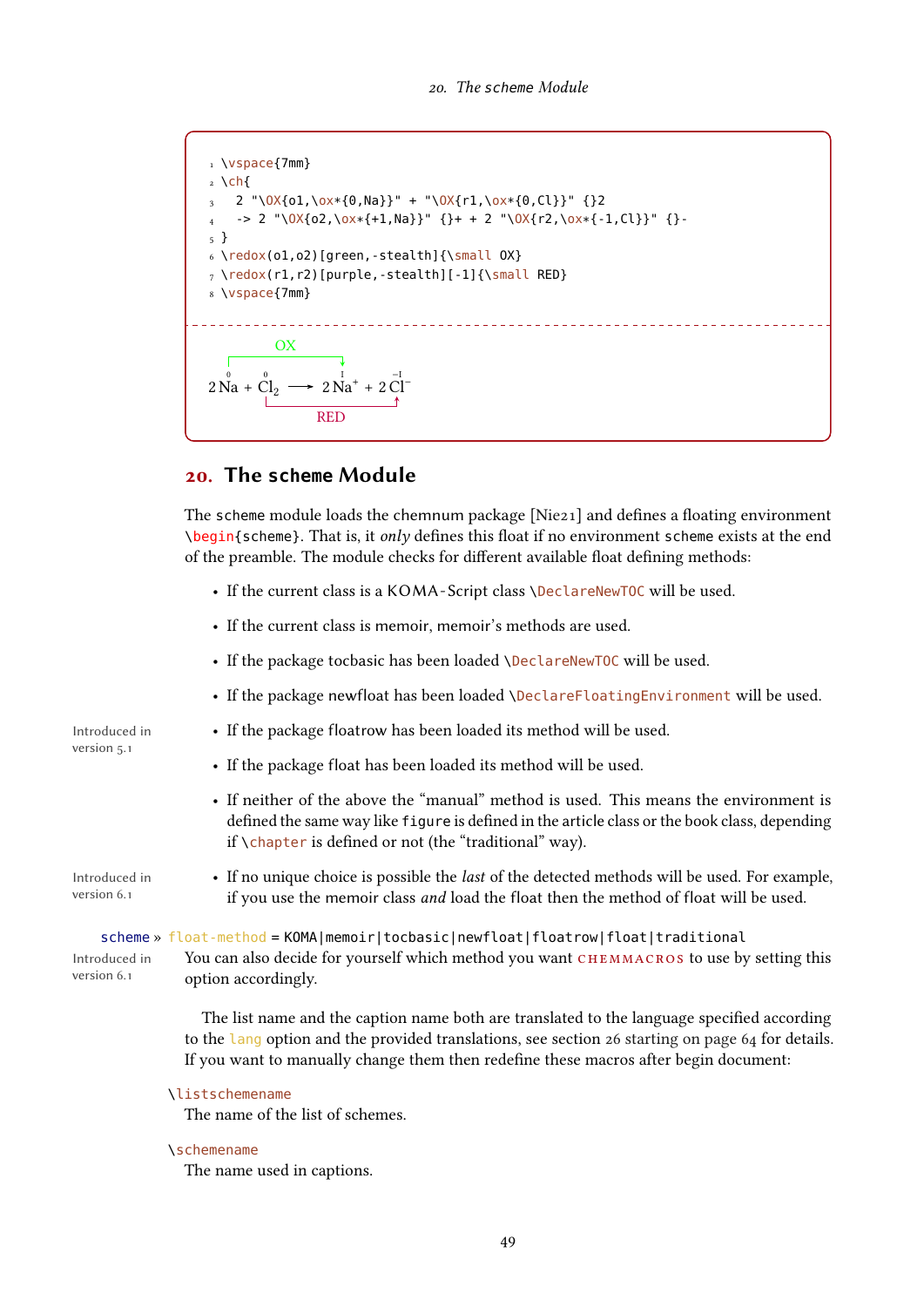The list of schemes is printed as expected with

\listofschemes

Introduced in version 5.6

If you are using either cleveref [\[Cub18\]](#page-71-6) or fancyref [\[Rei99\]](#page-72-4) the scheme counter is supported by both packages and already set up by CHEMMACROS.

For fancyref CHEMMACROS uses the prefix sch by defining the following:

<sup>1</sup> \newcommand\*\fancyrefschlabelprefix{sch}

You can of course redefine \fancyrefschlabelprefix into whatever suits you best.

# 21. The **spectroscopy** Module

The spectroscopy module loads the formula module and the siunitx package [\[Wri22\]](#page-72-0).

# 21.1. The **\NMR** Command

When you're trying to find out if a compound is the one you think it is often NMR spectroscopy is used. The experimental data are typeset similar to this:

<sup>1</sup>H-NMR (400 MHz, CDCl<sub>3</sub>):  $\delta$  = 1.59

The spectroscopy module provides a command which simplifies the input.

\NMR\*{⟨num⟩,⟨element⟩}(⟨num⟩,⟨unit⟩)[⟨solvent⟩]

Typeset nuclear magnetic resonance data.  $\langle num \rangle$  is a valid siunity number input,  $\langle unit \rangle$  is a valid siunitx unit input.  $\langle solvent \rangle$  is any valid CHEMFORMULA input as in  $\Lambda$ chcpd (this depends on the setting of the formula option, see [10 starting on page 22\)](#page-21-0).

All Argument are optional! Without arguments we get:

| , \NMR \par | <sup>1</sup> H-NMR: $\delta$ |
|-------------|------------------------------|
| $_2$ \NMR*  | ${}^{1}$ H-NMR               |

The first argument specifies the kind of NMR:

1 \NMR{13, C}  $^{13}$ C-NMR:  $\delta$ 

The second argument sets the frequency (in MHz):

1 \NMR(400) 1H-NMR (400 MHz):  $\delta$ 

You can choose another unit:

1 \NMR(4e8,\hertz)

<sup>1</sup>H-NMR (4 × 10<sup>8</sup> Hz):  $\delta$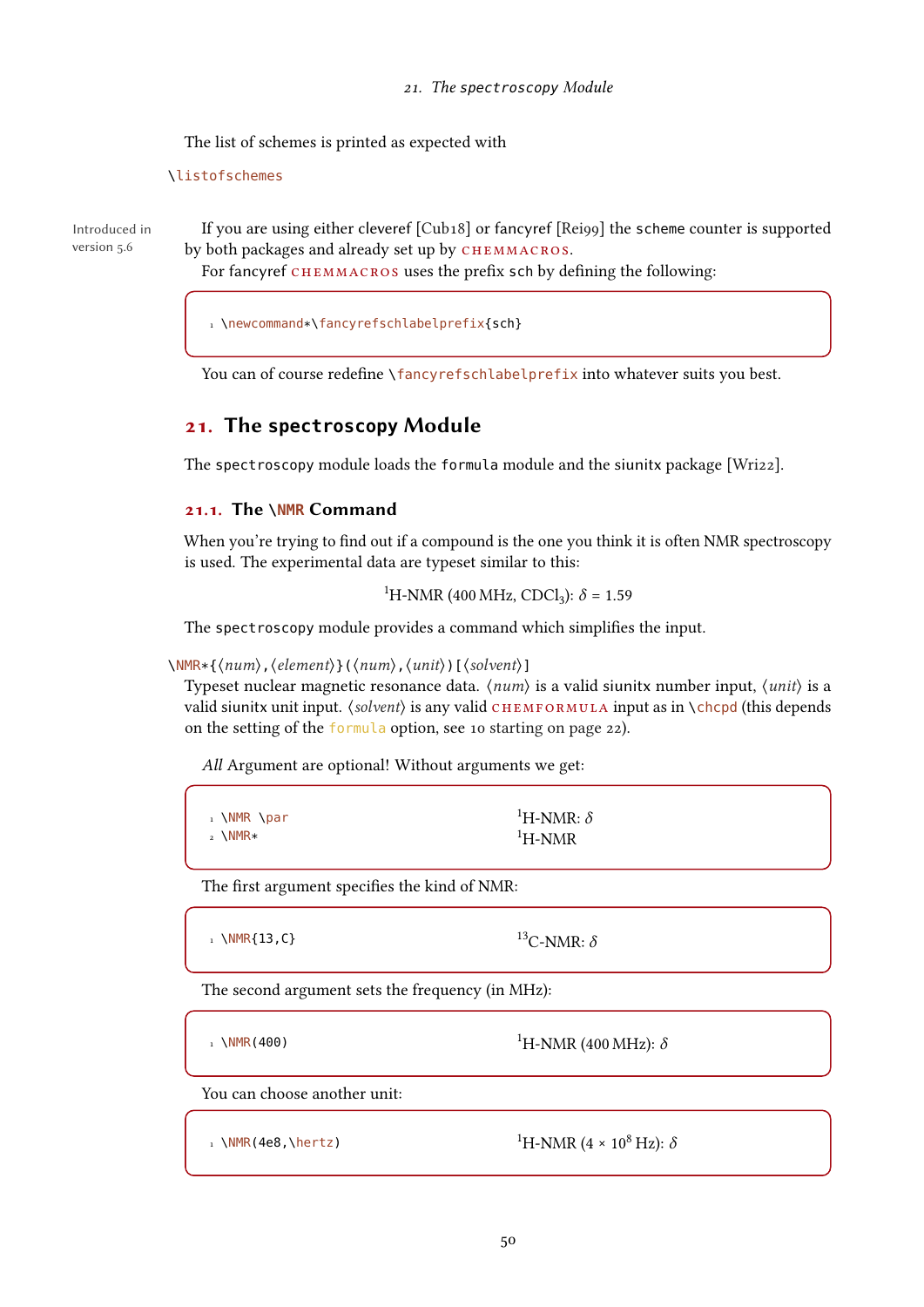Please note that the setup of siunitx also affects this command:

```
1 \sisetup{exponent-product=\cdot}
2 \text{NMR}(4e8, \hbox{hertz})<sup>1</sup>H-NMR (4 · 10<sup>8</sup> Hz): \delta
```
The third argument specifies the solvent:

1 \NMR[CDCl3]  $^{1}$ H-NMR (CDCl<sub>3</sub>):  $\delta$ 

## 21.2. Short Cuts

It is possible to define short cut commands for specific nuclei.

```
\NewChemNMR{⟨cs⟩}{⟨num⟩,⟨atom⟩}
```
Define a new shortcut macro for typesetting a certain type of magnetic resonance data. Gives an error if ⟨cs⟩ already exists.

#### \DeclareChemNMR{⟨cs⟩}{⟨num⟩,⟨atom⟩}

Define a new shortcut macro for typesetting a certain type of magnetic resonance data. Overwrites an existing macro.

\RenewChemNMR{⟨cs⟩}{⟨num⟩,⟨atom⟩}

Redefine an existing shortcut macro for typesetting a certain type of magnetic resonance data. Gives an error if  $\langle cs \rangle$  doesn't exist.

#### \ProvideChemNMR{⟨cs⟩}{⟨num⟩,⟨atom⟩}

Define a new shortcut macro for typesetting a certain type of magnetic resonance data.  $\langle cs \rangle$  is only defined if it doesn't exist, yet.

This defines a command with the same arguments as  $\NMR$  *except* for  ${\langle num \rangle, \langle atom \rangle}$ :

1 \NewChemNMR\HNMR{1,H}% 2 \NewChemNMR\CNMR{13,C}%  $3 \text{ NCMMR}*(100)$  \par  $_4$  \HNMR  $*(400)$ 

 $13C-NMR(100 MHz)$  ${}^{1}$ H-NMR (400 MHz)

## 21.3. An Environment to Typeset Experimental Data

The spectroscopy module provides an environment to ease the input of experimental data.

```
\begin{experimental}
```
Environment for the output of experimental data. Inside the environment the following commands are defined.

## \data{⟨type⟩}[⟨specification⟩]

Type of data, e.g. IR, MS... The optional argument takes further specifications which are output in parentheses.

\data\*{⟨type⟩}[⟨specification⟩]

Like  $\data$  but changes the = into a :, given that use-equal = {true} is used.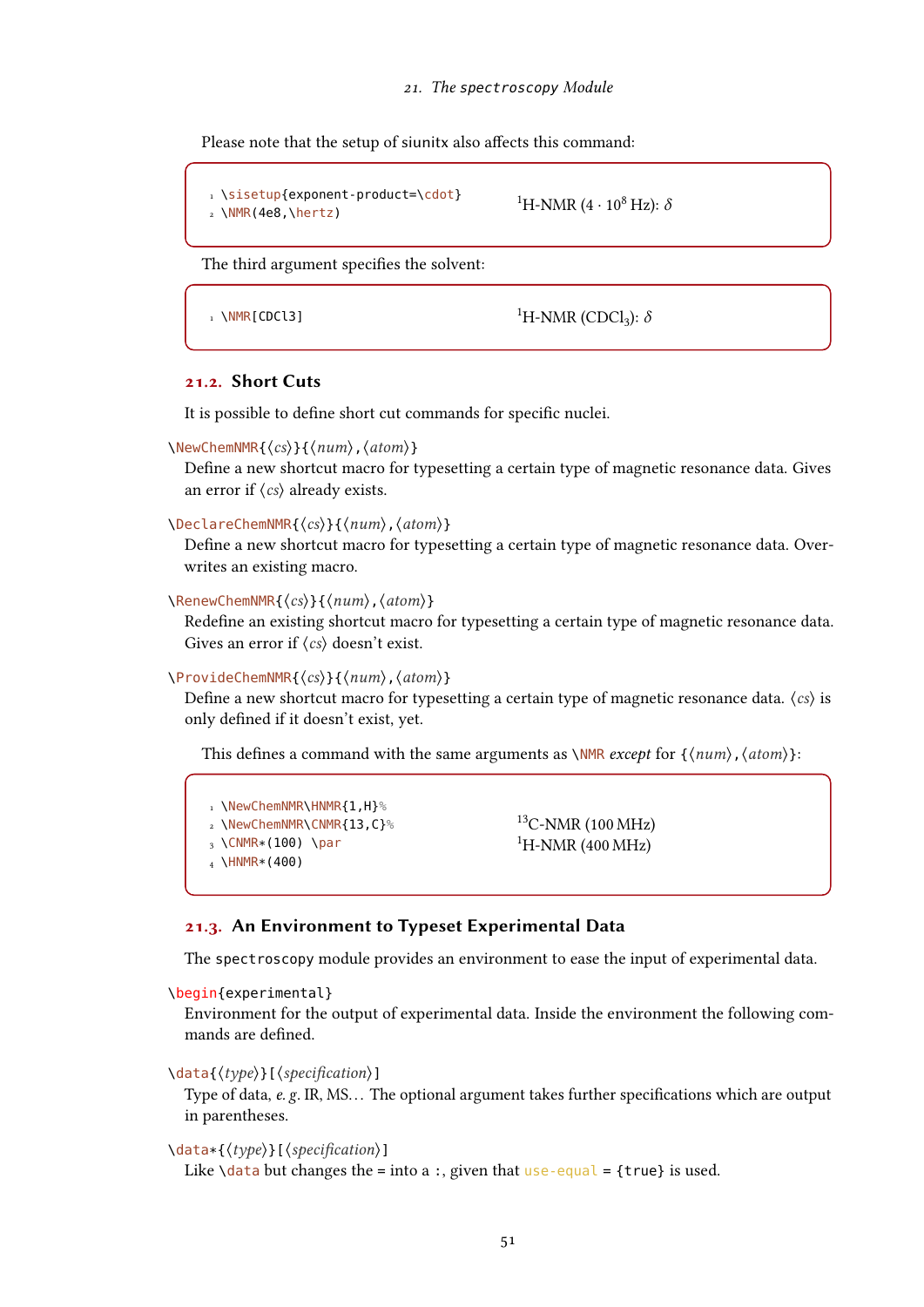```
\NMR{⟨num⟩,⟨elem⟩[⟨coupling core⟩]}(⟨num⟩,⟨unit⟩)[⟨solvent⟩]
  This command gets an additional argument: \NMR{13,C[^1H]} <sup>13</sup>C{<sup>1</sup>H}-NMR: \delta
```

```
\J(⟨bonds⟩;⟨nuclei⟩)[⟨unit⟩]{⟨list of nums⟩}
```
Coupling constant, values are input separated by ; (NMR). The arguments ( $\langle bonds \rangle$ ;  $\langle nuclei \rangle$ ) and  $[\langle unit \rangle]$  are optional and enable further specifications of the coupling.

```
\langle \#{\langle num \rangle}\rangleNumber of nuclei (NMR).
```

```
\pos{⟨num⟩}
  Position of nuclues (NMR).
```

```
\val{⟨num⟩}
```
A number, an alias of siunitx' \num{ $\langle num \rangle$ }.

```
\langleval{\langle num_1 \rangle - \langle num_2 \rangle}
```
An alias of siunitx' \numrange{ $\langle num1\rangle$ }{ $\langle num2\rangle$ }.

```
1 \begin{experimental}
2 \data{type1} Data.
3 \data{type2}[specifications] More data.
4 \data*{type3} Even more data.
5 \end{experimental}
         type1 Data. type2 (specifications) More data. type3 Even more data.
```
## 21.4. Customization

The output of the environment and of the NMR commands can be customized be a number of options.

| spectroscopy » unit = $\{\langle unit \rangle\}$<br>The used default unit.                                                                       | Default: \mega\hertz |
|--------------------------------------------------------------------------------------------------------------------------------------------------|----------------------|
| spectroscopy » nucleus = $\{\langle num \rangle, \langle atom \rangle\}$<br>The used default nucleus.                                            | Default: $\{1, H\}$  |
| spectroscopy » connector = { $\{code\}$ }<br>Places (code) between the nucleus and the method.                                                   | Default: -           |
| $spectroscopy \times method = {\langle code \rangle}$<br>The measuring method.                                                                   | Default: NMR         |
| $spectroscopy \times format = {\langle commands \rangle}$<br>For example \bfseries.                                                              | (initially empty)    |
| $spectroscopy \times nmr\text{-}base\text{-}format = \{\langle commands \rangle\}$<br>Formatting instructions for the NMR base.<br>Introduced in | (initially empty)    |
| version $5.8$<br>$spectroscopy \gg pos-number = side sub super$<br>Position of the number next to the atom.                                      | Default: side        |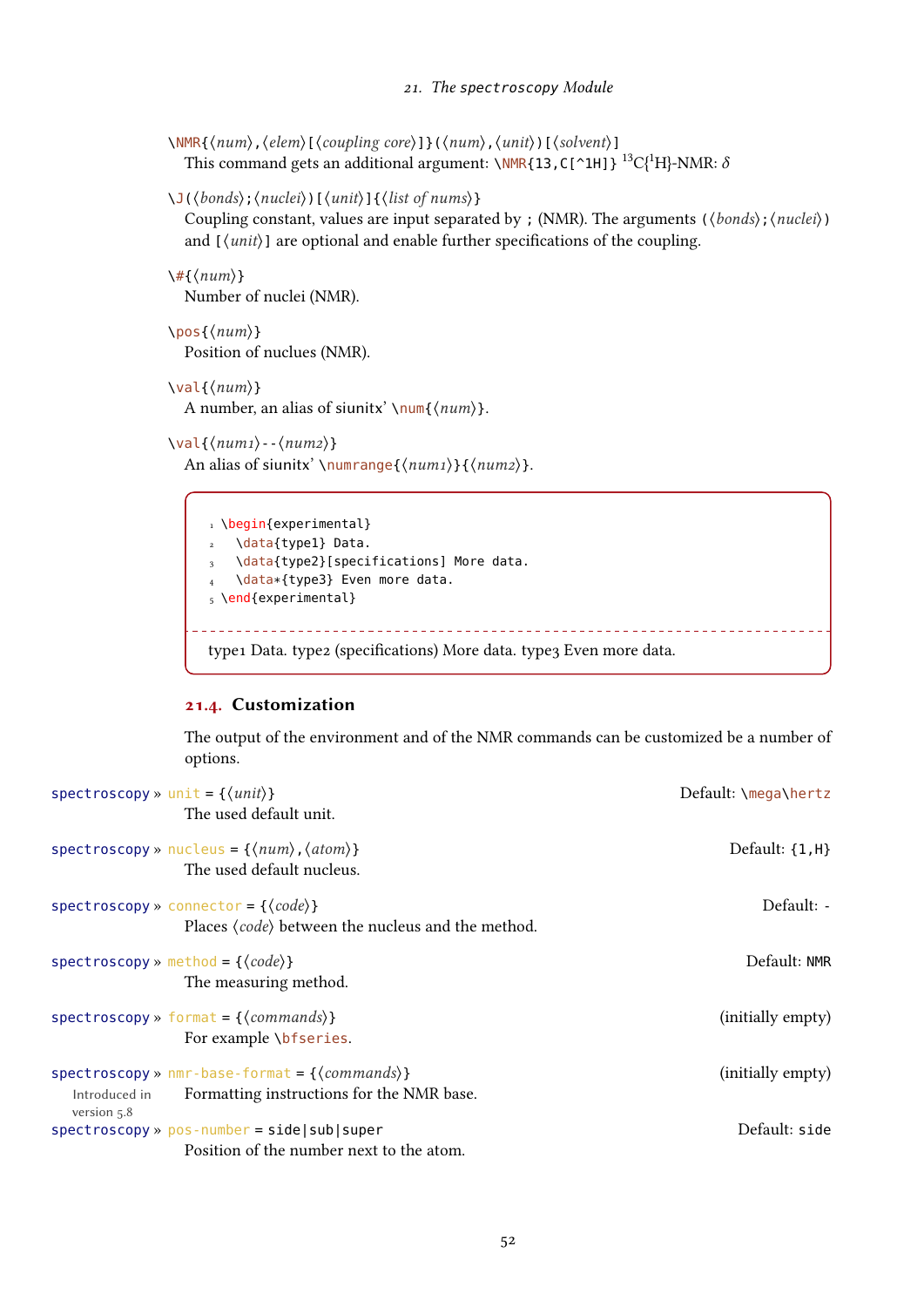# 21. The spectroscopy Module

|                                                      | spectroscopy » coupling-symbol = $\{\langle code \rangle\}$<br>The symbol used for the coupling constant.                                                                                     | Default: J              |
|------------------------------------------------------|-----------------------------------------------------------------------------------------------------------------------------------------------------------------------------------------------|-------------------------|
|                                                      | spectroscopy » coupling-unit = $\{\langle \text{unit} \rangle\}$<br>A siunitx unit.                                                                                                           | Default: \hertz         |
|                                                      | $spectroscopy \times coupling - pos = side   sub$<br>Placement of the coupling nuclei next to the symbol $J$ (or rather the symbol specified with<br>option coupling-symbol).                 | Default: side           |
|                                                      | spectroscopy » coupling-nuclei-pre = $\{\langle code \rangle\}$<br>Code inserted before the coupling nuclei when $\overline{\text{coupling-pos}} = \{\text{side}\}.$                          | Default: (              |
|                                                      | spectroscopy » coupling-nuclei-post = $\{\langle code \rangle\}$<br>Code inserted after the coupling nuclei when $\text{coupling-pos} = \{\text{side}\}.$                                     | Default: )              |
|                                                      | spectroscopy » coupling-bonds-pre = $\{\langle code \rangle\}$<br>Code inserted before the coupling bonds.                                                                                    | (initially empty)       |
|                                                      | spectroscopy » coupling-bonds-post = $\{\langle code \rangle\}$<br>Code inserted after the coupling bonds.                                                                                    | Default: $\backslash$ ! |
|                                                      | $spectroscopy \times coupling - pos - cs = {\langle cs \rangle}$<br>Set the macro that prints the number set with the \pos macro. This needs to be a command<br>with one mandatory argument.  | Default: \@firstofone   |
|                                                      | spectroscopy » atom-number-cs = { $\langle cs \rangle$ }<br>Set the macro that prints the number set with the $\frac{4}{7}$ macro. This needs to be a command with<br>one mandatory argument. | Default: \@firstofone   |
| Introduced in                                        | spectroscopy » atom-number-space = $\{\langle dim \rangle\}$<br>Horizontal space inserted between number and atom (printed by $\setminus \#$ ).                                               | Default: .16667em       |
| version 5.3<br>$spectroscopy * parse = true   false$ | Treat the solvent as CHEMFORMULA formula (this depends on the setting of the formula<br>option, see 10 starting on page 22) or not.                                                           | Default: true           |
| spectroscopy » delta = { $\langle tokens \rangle$ }  | The $\langle tokens \rangle$ are added after $\delta$ .                                                                                                                                       | (initially empty)       |
| $spectroscopy * list = true   false$                 | The environment experimental is formatted as a list                                                                                                                                           | Default: false          |
|                                                      | $spectroscopy \times list-setup = {\langle setup \rangle }$<br>Setup of the list. See below for the default settings.                                                                         |                         |
|                                                      | $spectroscopy * use-equal = true   false$<br>Add equal sign after \NMR and \data.                                                                                                             | Default: false          |
|                                                      | The default setup of the list:                                                                                                                                                                |                         |
|                                                      | 1 \topsep\z@skip \partopsep\z@skip<br>2 \itemsep\z@ \parsep\z@ \itemindent\z@<br>3 \leftmargin\z@                                                                                             |                         |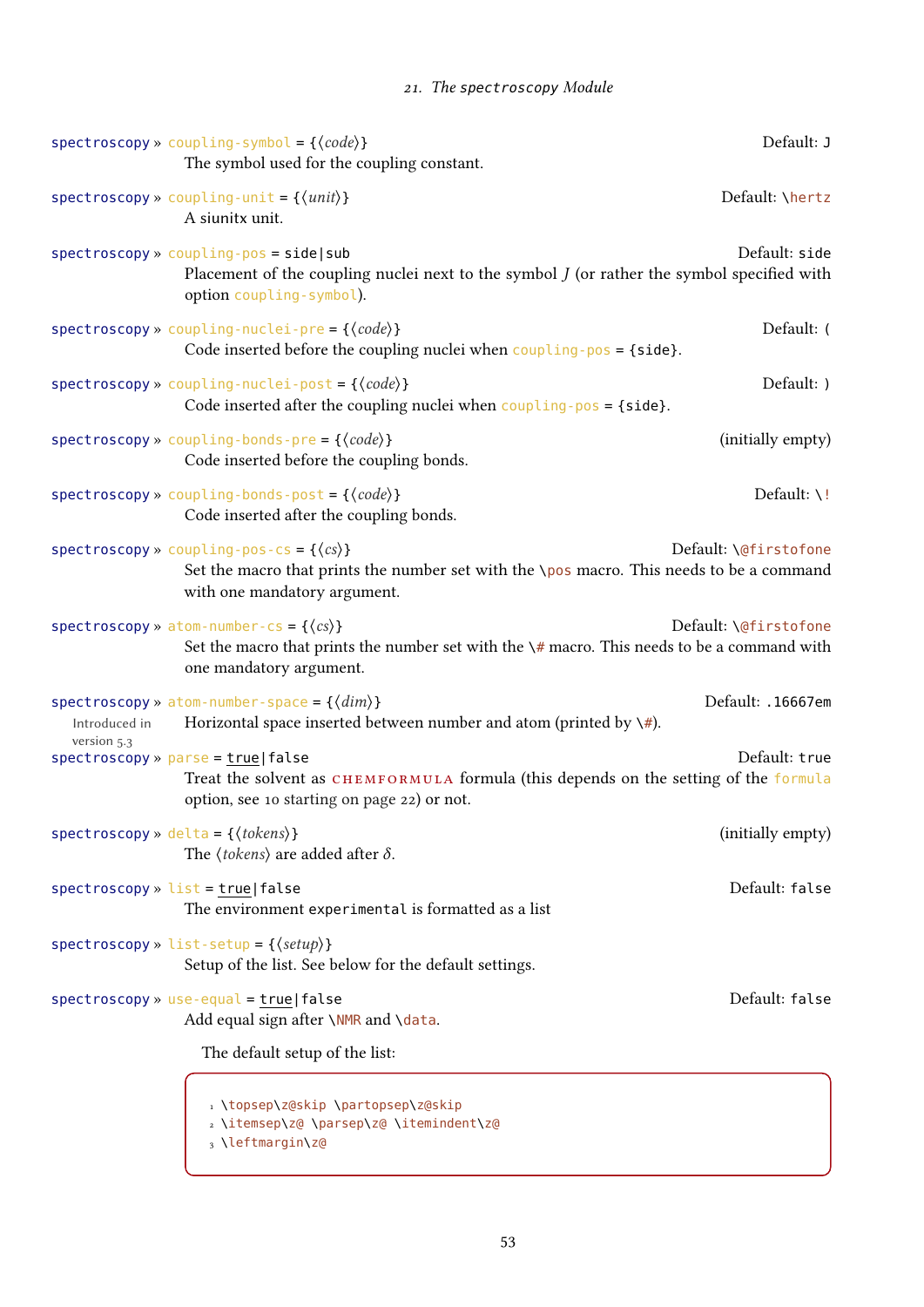```
1 \begin{experimental}[format=\bfseries]
2 \data{type1} Data.
3 \data{type2}[specifications] More data.
  \data*{type3} Even more data.
5 \end{experimental}
```
type1 Data. type2 (specifications) More data. type3 Even more data.

The command \NMR and all commands defined through \NewChemNMR can be used like \data for the NMR data.

```
1 \begin{experimental}[format=\bfseries,use-equal]
  \data{type1} Data.
3 \data{type2}[specifications] More data.
   \NMR Even more data.
5 \end{experimental}
type1 = Data. type2 (specifications) = More data. {}^{1}H-NMR: \delta = Even more data.
```
#### 21.5. An Example

The code below is shown with different specifications for  $\langle options \rangle$ . Of course options can also be chosen with \chemsetup.

```
1 \sisetup{separate-uncertainty,per-mode=symbol,detect-all,range-phrase=--}
2 \begin{experimental}[<options>]
 3 \data*{yield} \qty{17}{\milli\gram} yellow needles (\qty{0.04}{\milli\mole
      },
 4 \qquad \qquad \{13\} {\perp}.
5^{\circ}6 \data{mp.} \qty{277}{\celsius} (DSC).
7 %
 8 \NMR(600)[CDCl3] \val{2.01} (s, \#{24}, \pos{5}), \val{2.31} (s, \#{12},
 9 \pos{1}), \val{6.72--6.74} (m, \#{2}, \pos{11}), \val{6.82} (s, \#{8},
10 \quad \text{pos(3)}, \ \val{7.05--7.07} \quad (m, \ \#{2}, \ \pos{12}), \ \val{7.39--7.41} \quad (m, \ \newcommand{\mbox{\mbox{\v44}}{\mathcal{A}})\setminus#{4},
11 \quad \text{pos}{9}), \val{7.48--7.49} (m, \#{4}, \pos{8}).
12<sup>12</sup>13 \NMR{13,C}(150)[CDCl3] \val{21.2} ($+$, \#{4}, \pos{1}), \val{23.4} ($+$,
14 \quad \setminus \# \{8\}, \ \pos{5\}), \ \val{126.0} \quad (\frac{4}{4}, \ \pos{9}), \val{128.2} \quad (\frac{4}{9}\#{8},
15 \quad \text{pos}\{3\}, \ \text{val}\{130.8\} \text{($$+$, \text{'$+$}, \text{'}05\{12\}, \ \text{val}\{133.6\} \text{($$+$, \text{'$#$}\},16 \quad \text{11}, \quad \text{137.0} \quad \text{4}, \quad \text{138.6} \quad \text{4}, \quad \text{4}, \quad \text{4}, \quad \text{4}, \quad \text{4}, \quad \text{4}, \quad \text{4}, \quad \text{4}, \quad \text{4}, \quad \text{4}, \quad \text{4}, \quad \text{4}, \quad \text{4}, \quad \text{4}, \quad \text{4}, \quad \text{4}, \quad \text{4}, \quad \text{4}, \quad \text{4}, \quad \text{4}, \quad \text{4}, \quad \text{4}, \quad \text{4}, \quad \text{4}, \quad \text{4}, \quad \text{417 \pos{2}), \val{140.6} (q, \#{2}, \pos{10}), \val{140.8} (q, \#{8}, \pos{4})
      ,
18 \text{ Val} \{141.8\} \text{ (q, } \# \{4\}, \text{ } \text{pos} \{6\} \text{), } \Psi \{145.6\} \text{ (q, } \# \{2\}, \text{ } \text{pos} \{7\} \text{).}<sub>19</sub>
      \data{MS}[DCP, EI, \qty{60}{\electronvolt}] \val{703} (2, \ch{M+}), \val
      {582}
21 (1), \val{462} (1), \val{249} (13), \val{120} (41), \val{105} (100).
```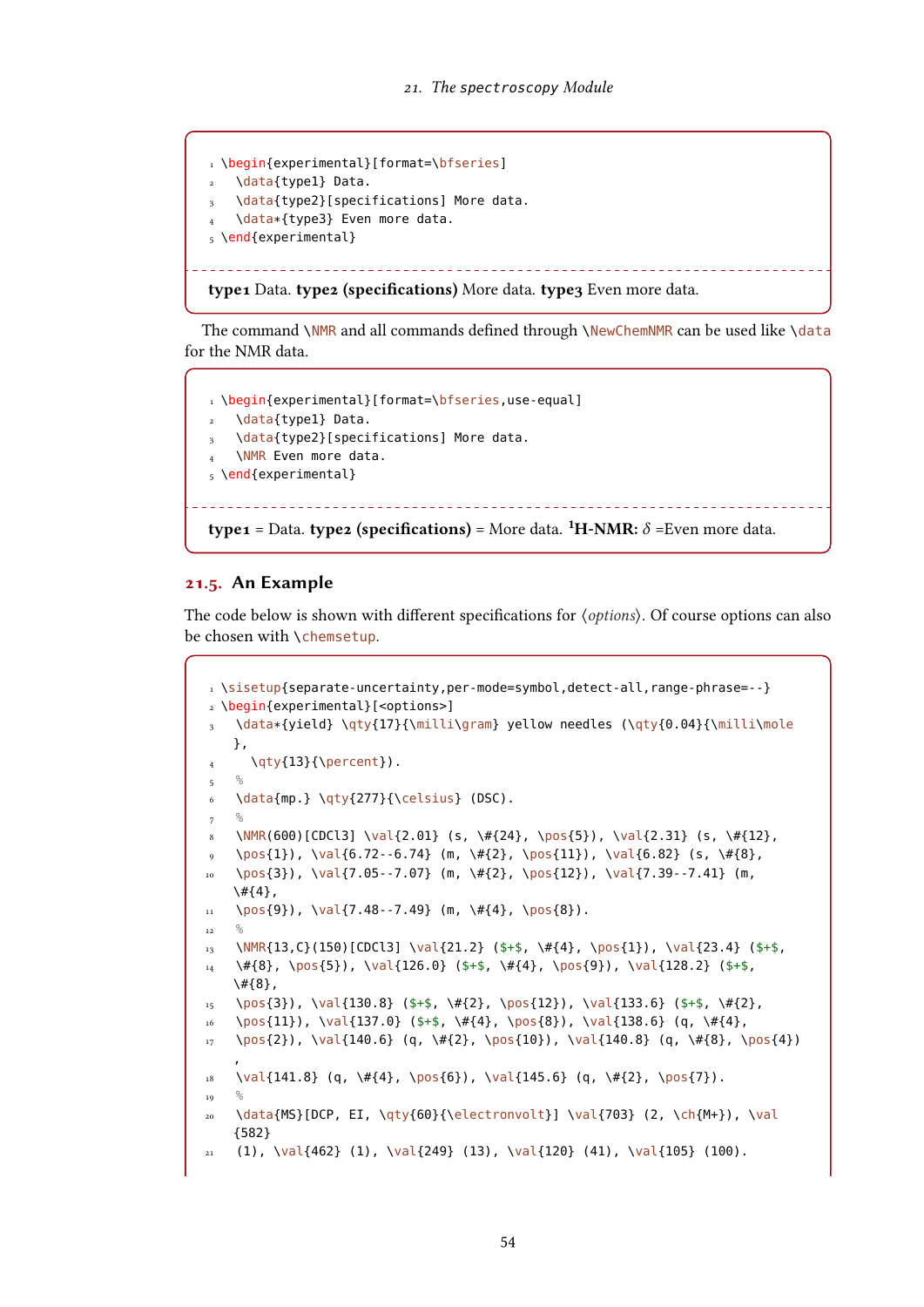```
22 \frac{6}{6}23 \data{MS}[\ch{MeOH + H2O + KI}, ESI, \qty{10}{\electronvolt}] \val{720}
    (100,
_{24} \ch{M+ + OH-}), \val{368} (\ch{M+ + 2 OH-}).
<sup>25</sup>
26 \data{IR}[KBr] \val{3443} (w), \val{3061} (w), \val{2957} (m), \val{2918}
27 (m), \val{2856} (w), \val{2729} (w), \val{1725} (w), \val{1606} (s),
28 \val{1592} (s), \val{1545} (w), \val{1446} (m), \val{1421} (m), \val{1402}
_{29} (m), \val{1357} (w), \val{1278} (w), \val{1238} (s), \val{1214} (s),
30 \ \val{1172} \ (s), \ val{1154} \ (m), \ val{1101} \ (w), \ val{1030} \ (w), \ val{979}\mathfrak{m} (m), \val{874} (m), \val{846} (s), \val{818} (w), \val{798} (m), \val{744}
32 (w), \val{724} (m), \val{663} (w), \val{586} (w), \val{562} (w), \val{515}
33 \t(w).34 \frac{6}{6}35 \data*{UV-Vis} \qty{386}{\nano\metre} ($\varepsilon = \val{65984}$),
36 \qty{406}{\nano\metre} ($\varepsilon = \val{65378}$).
37 %
38 \data*{quantum yield} $\Phi = \val{0.74+-0.1}$\,.
39 \end{experimental}
```
#### 21.6. Nearly Standard

Output with these options:

1 delta=(ppm), pos-number=sub, use-equal

yield: 17 mg yellow needles (0.04 mmol, 13 %). mp. = 277 °C (DSC).  $^{1}$ H-NMR (600 MHz, CDCl3):  $\delta$  (ppm) = 2.01 (s, 24 H, H<sub>5</sub>), 2.31 (s, 12 H, H<sub>1</sub>), 6.72–6.74 (m, 2 H, H<sub>1</sub>), 6.82 (s, 8 H, H<sub>3</sub>), 7.05–7.07  $(m, 2H, H_{12}), 7.39-7.41$   $(m, 4H, H_9), 7.48-7.49$   $(m, 4H, H_8)$ . <sup>13</sup>C-NMR (150 MHz, CDCl<sub>3</sub>):  $\delta$  (ppm)  $= 21.2 (+, 4 C, C_1), 23.4 (+, 8 C, C_5), 126.0 (+, 4 C, C_9), 128.2 (+, 8 C, C_3), 130.8 (+, 2 C, C_{12}), 133.6$  $(+, 2 C, C_{11})$ , 137.0  $(+, 4 C, C_8)$ , 138.6  $(q, 4 C, C_2)$ , 140.6  $(q, 2 C, C_{10})$ , 140.8  $(q, 8 C, C_4)$ , 141.8  $(q, 4 C, C_6)$  $(C_6)$ , 145.6 (q, 2 C, C<sub>7</sub>). MS (DCP, EI, 60 eV) = 703 (2, M<sup>+</sup>), 582 (1), 462 (1), 249 (13), 120 (41), 105  $(100)$ . MS (MeOH + H<sub>2</sub>O + KI, ESI, 10 eV) = 720 (100, M<sup>+</sup> + OH<sup>-</sup>), 368 (M<sup>+</sup> + 2 OH<sup>-</sup>). IR (KBr) = 3443 (w), 3061 (w), 2957 (m), 2918 (m), 2856 (w), 2729 (w), 1725 (w), 1606 (s), 1592 (s), 1545 (w), 1446 (m), 1421 (m), 1402 (m), 1357 (w), 1278 (w), 1238 (s), 1214 (s), 1172 (s), 1154 (m), 1101 (w), 1030 (w), 979 (m), 874 (m), 846 (s), 818 (w), 798 (m), 744 (w), 724 (m), 663 (w), 586 (w), 562 (w), 515 (w). UV-Vis: 386 nm ( $\varepsilon = 65 984$ ), 406 nm ( $\varepsilon = 65 378$ ). quantum yield:  $\Phi = 0.74 \pm 0.10$ .

#### 21.7. Formatted List

Output with these options:

 $1$  format=\bfseries,delta=(ppm),list=true,use-equal

yield: 17 mg yellow needles (0.04 mmol, 13 %).  $mp. = 277 °C (DSC).$ <sup>1</sup>H-NMR (600 MHz, CDCl<sub>3</sub>):  $\delta$  (ppm) = 2.01 (s, 24 H, H<sub>5</sub>), 2.31 (s, 12 H, H<sub>1</sub>), 6.72–6.74 (m, 2 H,  $H_{11}$ ), 6.82 (s, 8 H, H<sub>3</sub>), 7.05-7.07 (m, 2 H, H<sub>12</sub>), 7.39-7.41 (m, 4 H, H<sub>9</sub>), 7.48-7.49 (m, 4 H, H<sub>8</sub>).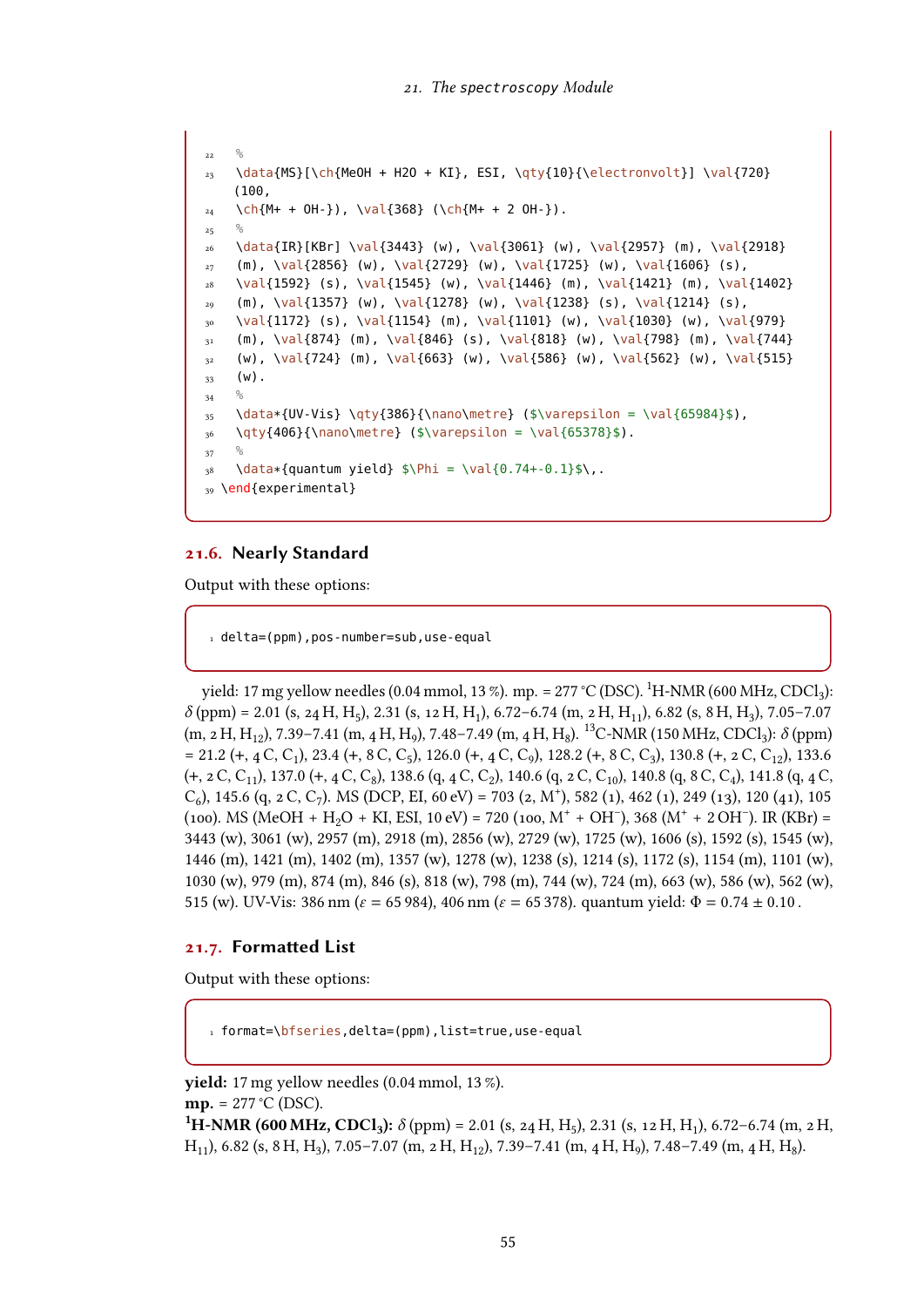<sup>13</sup>C-NMR (150 MHz, CDCl<sub>3</sub>):  $\delta$  (ppm) = 21.2 (+, 4 C, C<sub>1</sub>), 23.4 (+, 8 C, C<sub>5</sub>), 126.0 (+, 4 C, C<sub>9</sub>), 128.2 (+, 8 C, C<sub>3</sub>), 130.8 (+, 2 C, C<sub>12</sub>), 133.6 (+, 2 C, C<sub>11</sub>), 137.0 (+, 4 C, C<sub>8</sub>), 138.6 (q, 4 C, C<sub>2</sub>), 140.6  $(q, 2 C, C_{10})$ , 140.8  $(q, 8 C, C_4)$ , 141.8  $(q, 4 C, C_6)$ , 145.6  $(q, 2 C, C_7)$ .

**MS (DCP, EI, 60 eV)** = 703 (2, M<sup>+</sup>), 582 (1), 462 (1), 249 (13), 120 (41), 105 (100).

MS (MeOH + H<sub>2</sub>O + KI, ESI, 10 eV) = 720 (100, M<sup>+</sup> + OH<sup>-</sup>), 368 (M<sup>+</sup> + 2 OH<sup>-</sup>).

IR (KBr) = 3443 (w), 3061 (w), 2957 (m), 2918 (m), 2856 (w), 2729 (w), 1725 (w), 1606 (s), 1592 (s), 1545 (w), 1446 (m), 1421 (m), 1402 (m), 1357 (w), 1278 (w), 1238 (s), 1214 (s), 1172 (s), 1154 (m), 1101 (w), 1030 (w), 979 (m), 874 (m), 846 (s), 818 (w), 798 (m), 744 (w), 724 (m), 663 (w), 586 (w), 562 (w), 515 (w).

UV-Vis: 386 nm ( $\varepsilon$  = 65 984), 406 nm ( $\varepsilon$  = 65 378). quantum yield:  $\Phi = 0.74 \pm 0.10$ .

## 21.8. Crazy

Output for these options:

```
1 format=\color{red}\itshape,
2 list=true,
_3 delta=\textcolor{green}{\ch{M+ + H2O}},
4 pos-number=side,
5 coupling-unit=\mega\gram\per\square\second,
6 list-setup=,
7 use-equal
```
yield: 17 mg yellow needles (0.04 mmol, 13 %).

 $mp. = 277$  °C (DSC).

<sup>1</sup>H-NMR (600 MHz, CDCl<sub>3</sub>):  $\delta M^+ + H_2O = 2.01$  (s, 24 H, H-5), 2.31 (s, 12 H, H-1), 6.72-6.74 (m, 2 H, H-11), 6.82 (s, 8 H, H-3), 7.05–7.07 (m, 2 H, H-12), 7.39–7.41 (m, 4 H, H-9), 7.48–7.49 (m, 4 H, H-8).

<sup>13</sup>C-NMR (150 MHz, CDCl<sub>3</sub>):  $\delta M^+ + H_2O = 21.2$  (+, 4 C, C-1), 23.4 (+, 8 C, C-5), 126.0 (+, 4 C, C-9), 128.2 (+, 8 C, C-3), 130.8 (+, 2 C, C-12), 133.6 (+, 2 C, C-11), 137.0 (+, 4 C, C-8), 138.6 (q, 4 C, C-2), 140.6 (q, 2 C, C-10), 140.8 (q, 8 C, C-4), 141.8 (q, 4 C, C-6), 145.6 (q, 2 C,  $C-7$ ).

MS (DCP, EI, 60 eV) = 703 (2, M<sup>+</sup>), 582 (1), 462 (1), 249 (13), 120 (41), 105 (100).

 $MS (MeOH + H<sub>2</sub>O + KI, ESI, 10 eV) = 720 (100, M<sup>+</sup> + OH<sup>-</sup>), 368 (M<sup>+</sup> + 2 OH<sup>-</sup>).$ 

IR (KBr) = 3443 (w), 3061 (w), 2957 (m), 2918 (m), 2856 (w), 2729 (w), 1725 (w), 1606 (s), 1592 (s), 1545 (w), 1446 (m), 1421 (m), 1402 (m), 1357 (w), 1278 (w), 1238 (s), 1214 (s), 1172 (s), 1154 (m), 1101 (w), 1030 (w), 979 (m), 874 (m), 846 (s), 818 (w), 798 (m), 744 (w), 724 (m), 663 (w), 586 (w), 562 (w), 515 (w).

UV-Vis: 386 nm ( $\varepsilon$  = 65 984), 406 nm ( $\varepsilon$  = 65 378).

quantum yield:  $\Phi = 0.74 \pm 0.10$ .

# 22. The **thermodynamics** Module

The thermodynamics module loads the siunitx package [\[Wri22\]](#page-72-0).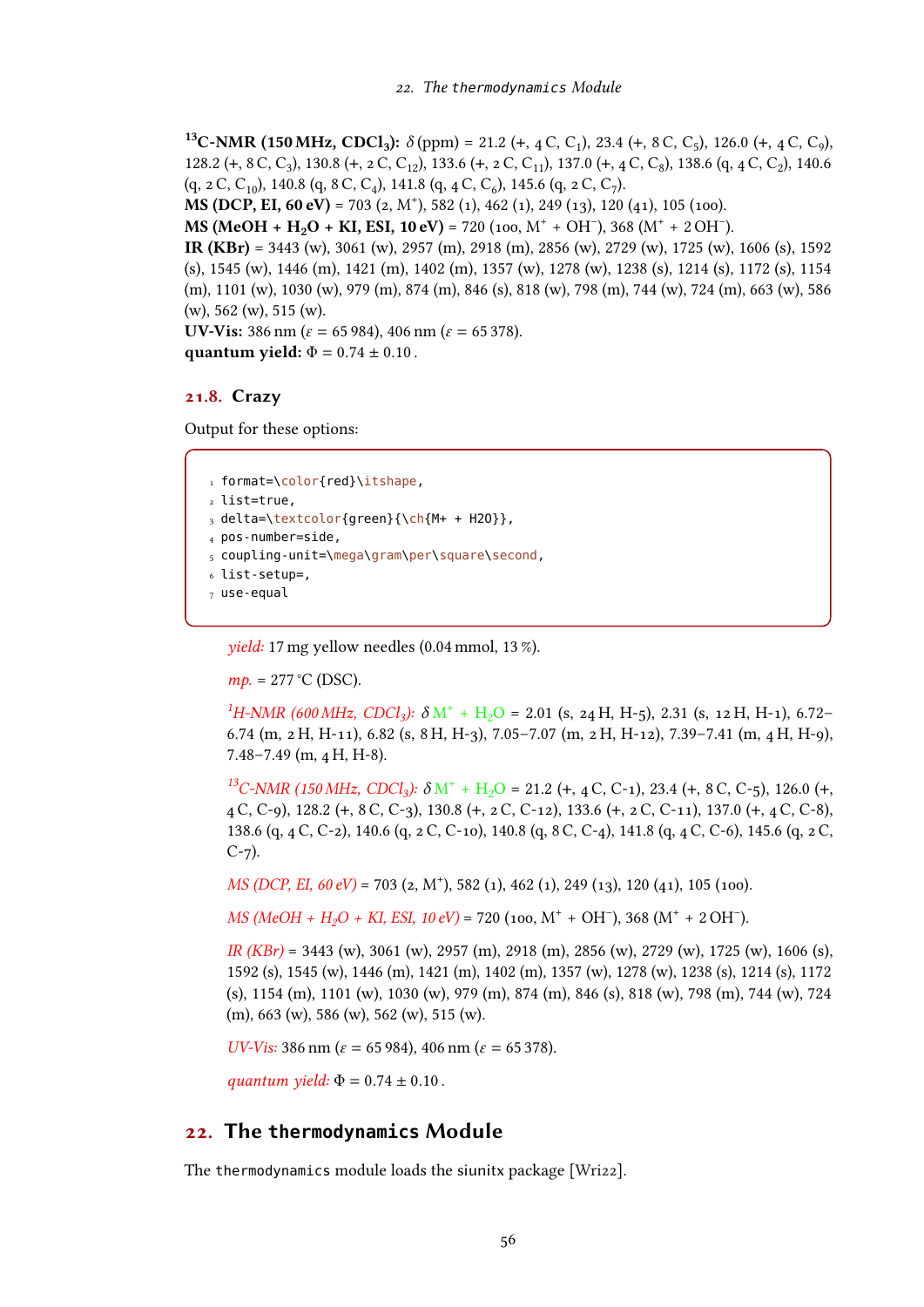\_\_\_\_\_\_\_\_\_\_\_\_\_\_\_\_\_\_\_\_\_\_\_\_

## 22.1. The **\state** Macro

```
\state[⟨options⟩]{⟨symbol⟩}
  Typeset a state variable.
```
This macro can be used to write the thermodynamic state variables.

1 \state{A}, \state\_f{G},  $2 \setminus state{E}_{\hbox{-}}\{\hbox{Na}\}\},$ 3 \state{H}^{\qty{1000}{\celsius}}  $\Delta A^{\circ}, \Delta_{\textrm{f}} G^{\circ}$  ,  $\Delta E^{\circ}_{\textrm{Na}}, \Delta H^{\textrm{1000\,^{\circ}\textrm{C}}}$ 

These options are available:

| thermodynamics » $pre = \{\langle text \rangle\}$  |                                                                                                                  | Default: \changestate   |
|----------------------------------------------------|------------------------------------------------------------------------------------------------------------------|-------------------------|
|                                                    | Code inserted before the variable. Inserted in text mode.                                                        |                         |
| thermodynamics » $post = \{\langle text \rangle\}$ | Code inserted after the variable. Inserted in text mode.                                                         | (initially empty)       |
|                                                    | thermodynamics » superscript-left = $\{\langle text \rangle\}$<br>The left superscript. Inserted in text mode.   | (initially empty)       |
|                                                    | thermodynamics » superscript-right = $\{\langle text \rangle\}$<br>The right superscript. Inserted in text mode. | Default: \standardstate |
|                                                    | thermodynamics » superscript = $\{\langle text \rangle\}$<br>An alias of superscript-right.                      |                         |
|                                                    | thermodynamics » subscript-left = $\{\langle text \rangle\}$<br>The left subscript. Inserted in text mode.       | (initially empty)       |
|                                                    | thermodynamics » subscript-right = $\{\langle text \rangle\}$<br>The right subscript. Inserted in text mode.     | (initially empty)       |
|                                                    | thermodynamics » subscript = { $\langle text \rangle$ }<br>An alias of subscript-left.                           |                         |
|                                                    |                                                                                                                  |                         |

version 6.1

Introduced in Since version 6.1 you can input the sub- and superscripts in a more intuitive way instead of using the options – the latter are still available, though:

> 1 \state\_a^b{X}\_c^d \_\_\_\_\_\_\_\_\_\_\_\_\_\_\_\_\_\_\_\_\_\_\_\_\_\_\_\_\_\_  $\Delta_a^{\rm b} X_{\rm c}^{\rm d}$

# 22.2. Thermodynamic Variables

The thermodynamics module provides a few commands for specific thermodynamic variables:

```
\enthalpy*[⟨options⟩](⟨subscript⟩){⟨value⟩}
  Typeset the amount of enthalpy.
```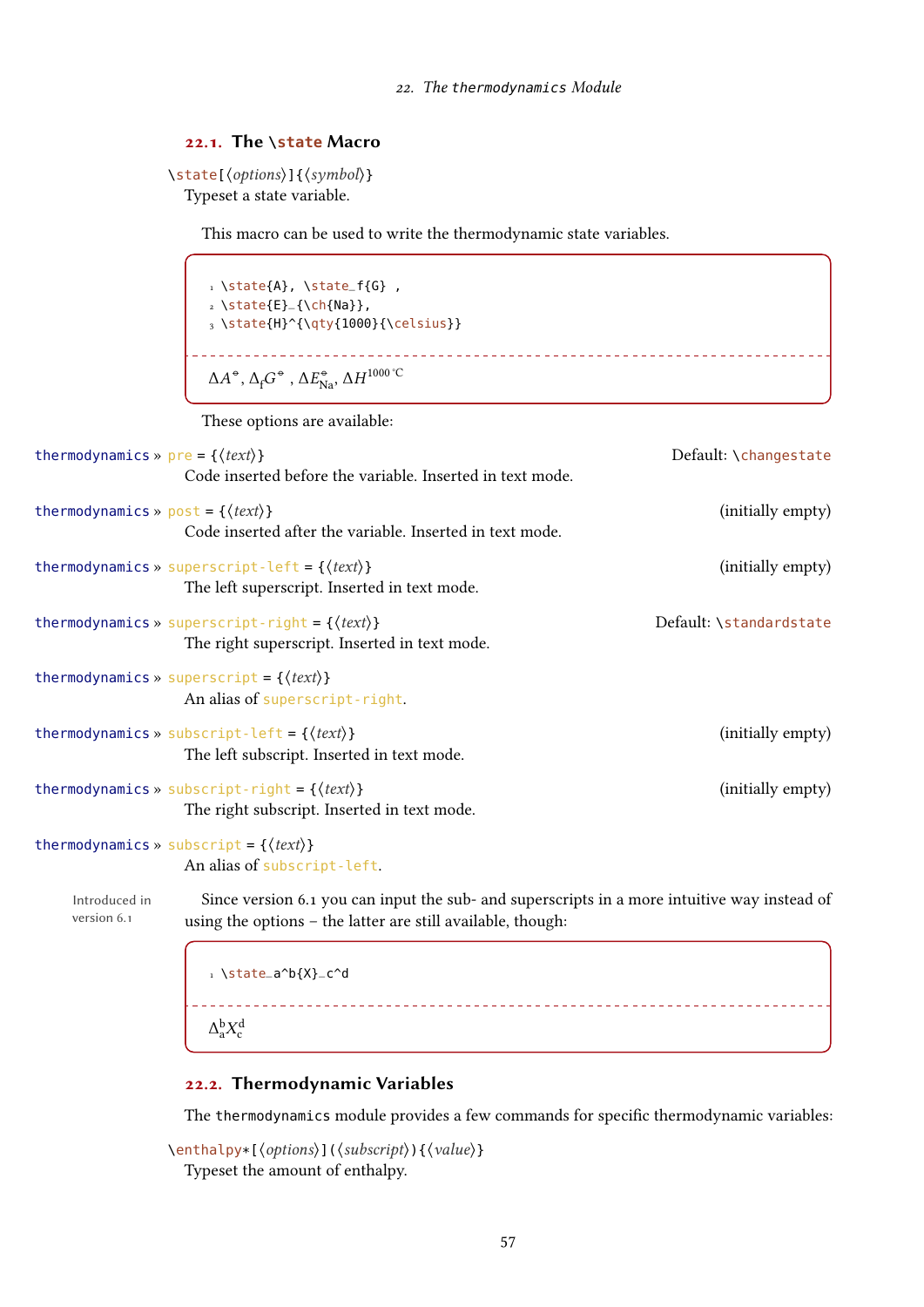```
\entropy*[⟨options⟩](⟨subscript⟩){⟨value⟩}
  Typeset the amount of entropy.
```

```
\gibbs*[⟨options⟩](⟨subscript⟩){⟨value⟩}
  Typeset the amount of Gibbs enthalpy.
```
Their usage is pretty much self-explaining:

1 \enthalpy{123} \par 2 \entropy{123} \par  $_3 \{j\}$  $\Delta H^{\circ} = 123 \,\mathrm{kJ\,mol^{-1}}$  $S^* = 123$  J K<sup>-1</sup> mol<sup>-1</sup>  $\Delta G^{\circ} = 123 \,\mathrm{kJ\,mol^{-1}}$ 

The argument ( $\langle \textit{subscript} \rangle$ ) adds a subscript for specification,  $*$  hides number and unit:

| par \enthalpy(r){123} \par                          | $\Delta_r H^* = 123$ kJ mol <sup>-1</sup> |
|-----------------------------------------------------|-------------------------------------------|
| $\frac{2}{2} \left\{123\right\} \left\{123\right\}$ | $\Lambda H^{\oplus}$                      |

| thermodynamics » $pre = \{\langle text \rangle\}$  | Code inserted before the variable. Inserted in text mode.                                                                                                                              | Default: \changestate   |
|----------------------------------------------------|----------------------------------------------------------------------------------------------------------------------------------------------------------------------------------------|-------------------------|
| thermodynamics » $post = \{\langle text \rangle\}$ | Code inserted after the variable. Inserted in text mode.                                                                                                                               | (initially empty)       |
|                                                    | thermodynamics » superscript-left = $\{\langle text \rangle\}$<br>The left superscript. Inserted in text mode.                                                                         | (initially empty)       |
|                                                    | thermodynamics » superscript-right = $\{\langle text \rangle\}$<br>The right superscript. Inserted in text mode.                                                                       | Default: \standardstate |
|                                                    | thermodynamics » superscript = $\{\langle text \rangle\}$<br>An alias of superscript-right.                                                                                            |                         |
|                                                    | thermodynamics » subscript-left = { $\langle text \rangle$ }<br>The left subscript. Inserted in text mode.                                                                             | (initially empty)       |
|                                                    | thermodynamics » subscript-right = $\{\langle text \rangle\}$<br>The right subscript. Inserted in text mode.                                                                           | (initially empty)       |
|                                                    | thermodynamics » subscript = { $\langle text \rangle$ }<br>An alias of subscript-left.                                                                                                 |                         |
|                                                    | thermodynamics » subscript-pos = left right<br>Determines whether the subscript given in $(\langle \textit{subscript} \rangle)$ is placed to the left or the right of the<br>variable. | Default: left           |
|                                                    | thermodynamics » symbol = { $\langle symbol \rangle$ }<br>The symbol of the variable. Inserted in math mode.                                                                           | (initially empty)       |
| thermodynamics » unit = $\{\langle unit \rangle\}$ | A valid siunitx unit.                                                                                                                                                                  | (initially empty)       |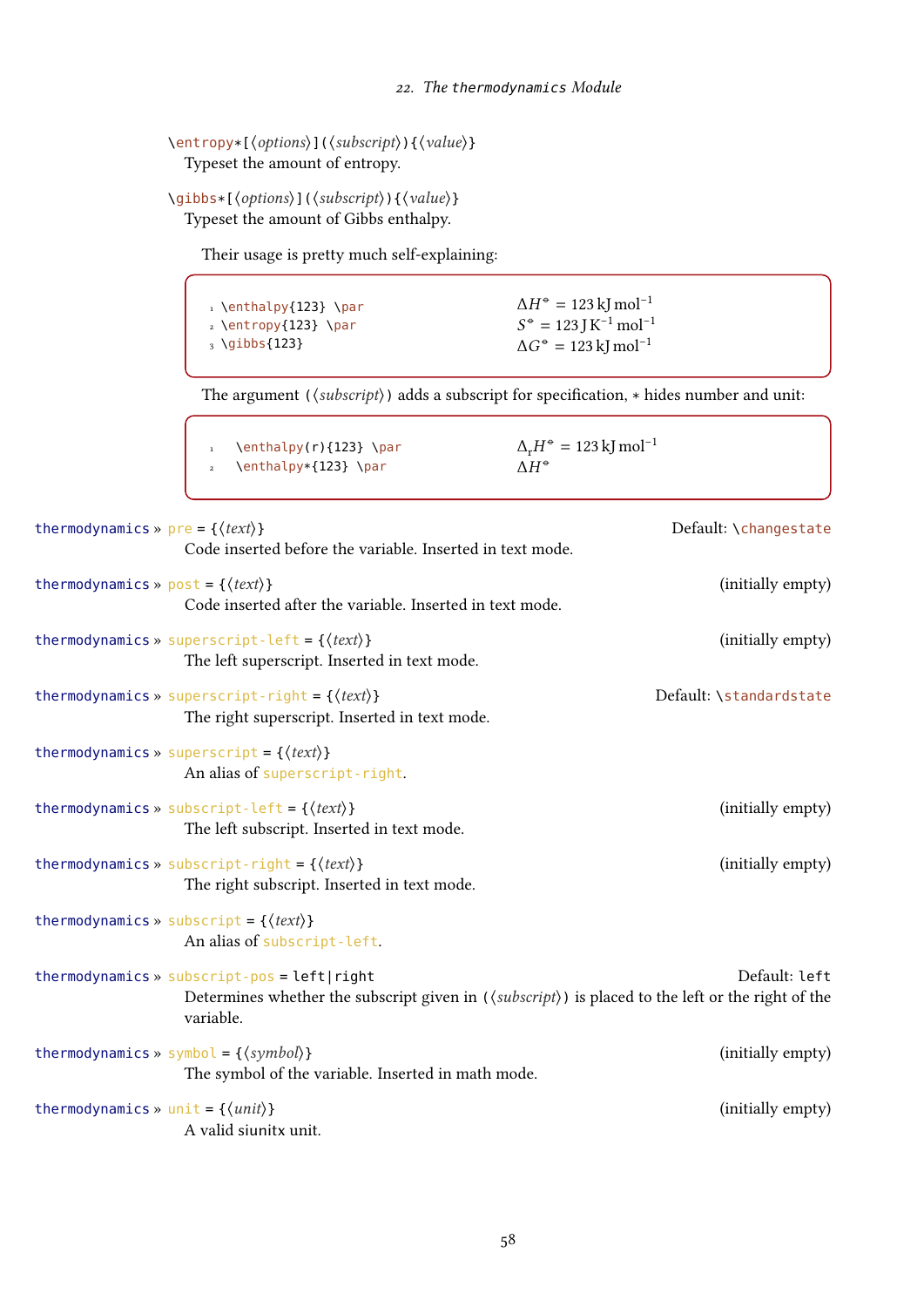The default values depend on the command.

```
1 \enthalpy[unit=\kilo\joule]{-285} \
     par
2 \text{ Qibbs}[pre=]{0} \text{ para}3 \entropy[pre=$\Delta$,superscript
     =[{56.7}}
                                                                \Delta H^{\circ} = -285 \,\mathrm{kJ}G^* = 0 kJ mol<sup>-1</sup>
                                                               \Delta S = 56.7 J K<sup>-1</sup> mol<sup>-1</sup>
```
The unit is set corresponding to the rules of siunitx and depends on its settings:

```
1 \enthalpy{-1234.56e3} \par
2 \sisetup{
3 per-mode=symbol,
    exponent-product=\cdot,
   output-decimal-marker={,},
   6 group-four-digits=true
7 }
8 \enthalpy{-1234.56e3}
                                                     \Delta H^{\circ} = -1234.56 \times 10^{3} \,\mathrm{kJ\,mol^{-1}}\Delta H^{\circ} = -1234,56 \cdot 10^{3} \text{ kJ/mol}
```
#### 22.3. Create New Variables or Redefine Existing Ones

```
\NewChemState{⟨cs⟩}{⟨options⟩}
                   Define new state commands like \enthalpy. Gives an error is \langle cs \rangle already exists.
                 \RenewChemState{⟨cs⟩}{⟨options⟩}
                   Redefine existing state commands.
                 \DeclareChemState{⟨cs⟩}{⟨options⟩}
                   Like \NewChemState but gives now error if \langle cs \rangle already exists.
                 \ProvideChemState{⟨cs⟩}{⟨options⟩}
                   Define new state commands like \enthalpy. Defines \langle cs \rangle only if it is not defined, yet.
                   The argument \langle options\rangle is a comma separated list of key/value options:
thermodynamics » pre = \{(text)\} pre = \{ \langle text \rangle\}Code inserted before the variable. Inserted in text mode.
thermodynamics » post = {\langle \text{text}\rangle} (initially empty)
                   Code inserted after the variable. Inserted in text mode.
thermodynamics » superscript-left = \{\langle text \rangle\} (initially empty)
                   The left superscript. Inserted in text mode.
thermodynamics » superscript-right = {\langle text \rangle} Default: \standardstate
                   The right superscript.
thermodynamics » superscript = \{\langle text \rangle\}An alias of superscript-right.
thermodynamics » subscript-left = \{\langle text \rangle\} (initially empty)
                   The left subscript. Inserted in text mode.
```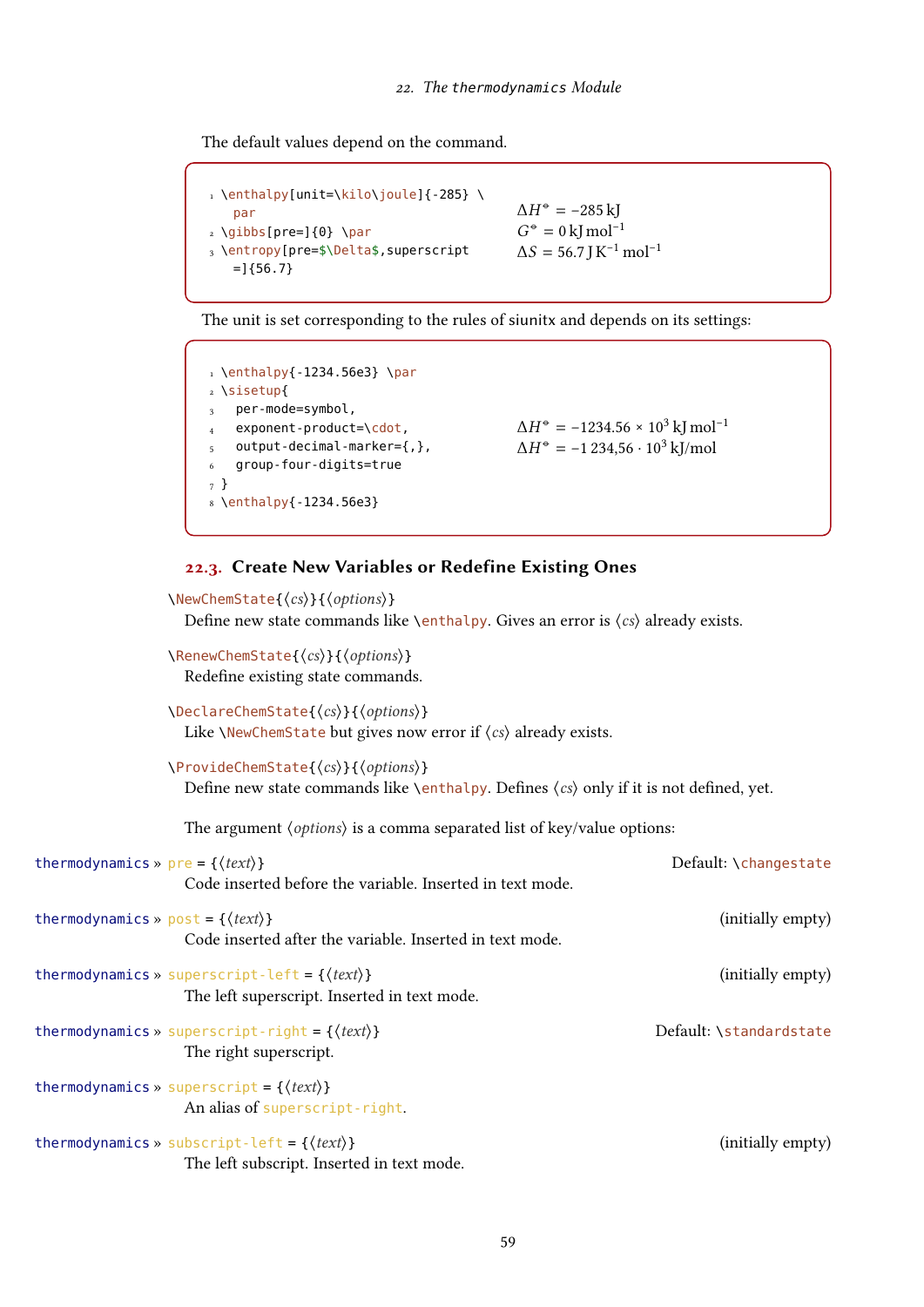```
thermodynamics » subscript-right = {\{ \text{text} \}} (initially empty)
                   The right subscript. Inserted in text mode.
thermodynamics » subscript = \{\langle text \rangle\}An alias of subscript-left.
thermodynamics » subscript-pos = left|right default: left Default: left
                   Determines whether the subscript given in (\langle \textit{subscript} \rangle) is placed to the left or the right of the
                   variable.
thermodynamics » symbol = {\langle symbol \rangle} (initially empty)
                   The symbol of the variable.
thermodynamics » unit = {\langle unit \rangle} (initially empty)
                   A valid siunitx unit.
                      1 \NewChemState\Helmholtz{ symbol=A , unit=\kilo\joule\per\mole }
                      2 \NewChemState\ElPot{ symbol=E , subscript-pos=right , superscript= , unit=\
                         volt }
                      3 \Helmholtz{123.4} \par
                      _4 \ElPot{-1.1} \par
                      _5 \left[ \text{superscript=0}(\$ \ch{Sn}\} \ch{2+}|\ch{Pb^2+}\| \ch{Pb}\ (0.01} \par
                      6 \RenewChemState\enthalpy{ symbol=h , unit=\joule} \par
                      <sub>7</sub> \enthalpy(f){12.5}</sub>
                     \Delta A^{\circ} = 123.4 kJ mol<sup>-1</sup>
                      \Delta E = -1.1 V
                      \Delta E_c^{\rm o}S_n |S_n^{2+}||Pb^{2+}|Pb = 0.01 V
                      \Delta_f h^{\circ} = 12.5 \text{ J}
```
The existing commands have been defined like this:

```
1 \NewChemState \enthalpy{ symbol = H, unit = \kilo\joule\per\mole }
2 \NewChemState \entropy { symbol = S, unit = \joule\per\kelvin\per\mole, pre =
    }
3 \NewChemState \gibbs { symbol = G, unit = \kilo\joule\per\mole }
```
So – for following thermodynamic conventions – one could define a molar and an absolute variable:

```
1 \RenewChemState\enthalpy{symbol=h,superscript=,unit=\kilo\joule\per\mole}%
  molar
2 \NewChemState\Enthalpy{symbol=H,superscript=,unit=\kilo\joule}% absolute
3 \enthalpy{-12.3} \Enthalpy{-12.3}
           \Delta h = -12.3 kJ mol<sup>-1</sup> \Delta H = -12.3 kJ
```
# 23. The **units** Module

The units module loads the siunitx package [\[Wri22\]](#page-72-0).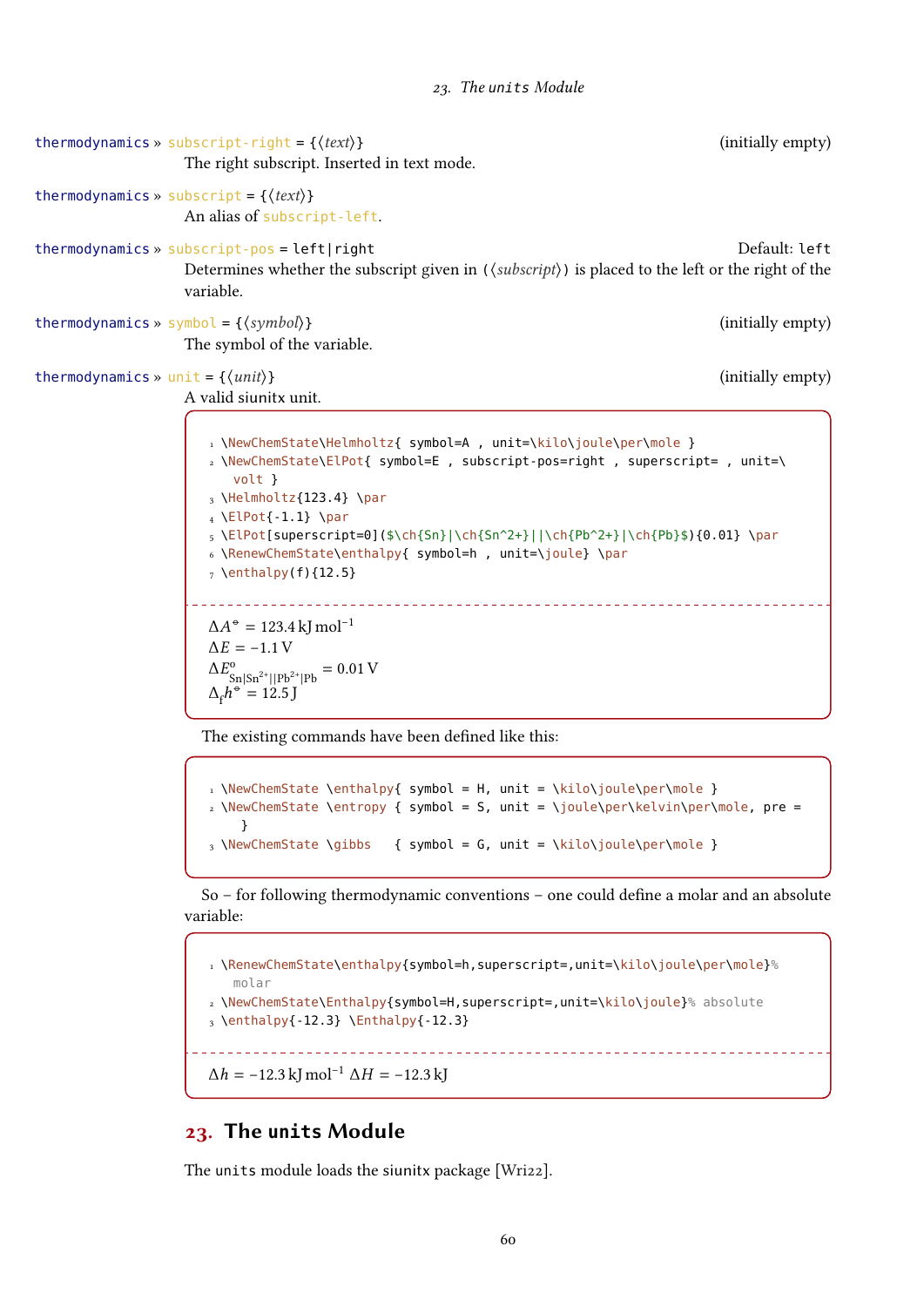In chemistry some non-SI units are very common. siunitx provides the command

```
\DeclareSIUnit{⟨cs⟩}{⟨unit⟩}
```
Define  $\langle cs \rangle$  to be a valid unit command inside siunity' macros  $\qquad$   $\qquad$  and  $\univ$  which represents ⟨unit⟩.

to add arbitrary units. chemmacros uses that command to provide some units. Like all siunitx units they're only valid inside  $\qquady{\langle num \rangle}{\langle unit \rangle}$  and  $\unit{\{unit \}}$ .

```
\atmosphere
  atm
\atm
```
\calory cal

atm

\cal cal

```
\cmc
```

```
cm<sup>3</sup>
```
The units  $\csc$ ,  $\mbox{molar}$ , and  $\mbox{Molar}$  are defined by the package chemstyle as well. CHEMmacros only defines them, if chemstyle is not loaded.

```
\molar
  mol dm−3
```
\moLar mol  $L^{-1}$ \Molar m \MolMass  $g$  mol<sup>-1</sup> \normal n \torr

```
Torr
```
Introduced in version 6.0

Since some units still frequently used in chemistry were removed from version 3 of siunitx chemmacros also defines these in the same way, older versions of siunitx used to do. These units are:

```
\angstrom
  Å
\atomicmassunit
  u
\bar
  bar
```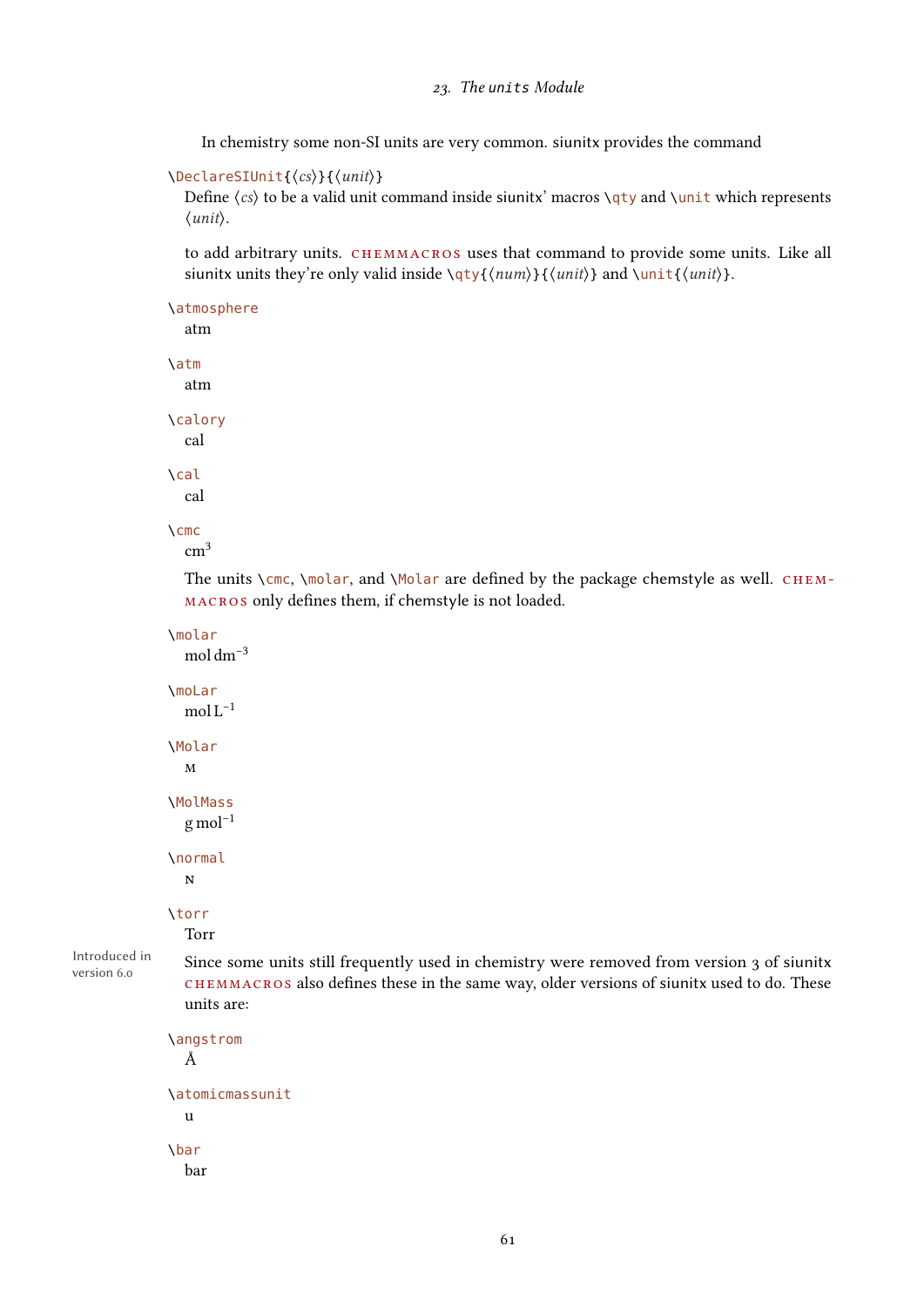```
\elementarycharge
  \mathbf{e}\mmHg
  mmHg
```
# Part IV. Core Modules

The modules described in this part are always loaded and mainly concern module writers.

# <span id="page-61-0"></span>24. The **base** Module

The base module is the core module of CHEMMACROS. It defines some tools which can (and should) be used in other modules. This means this section is only interesting for you if you plan to write a module yourself (see section [A starting on page 69](#page-68-0) for details).

This module requires the packages bm  $[CM21]$ , amstext  $[MS21]$ , and etoolbox  $[Leh20]$ . This module also provides \chemsetup and the option modules.

It also provides a number of (expl3) macros which may be used in other modules. In the macro descriptions below  $TF$  denotes that a T, an F and a TF variant exist. In case of an expandable conditional (∗) also the predicate variant is available.

- ∗ \chemmacros\_if\_loaded:nnTF {package|class} {⟨name⟩} {⟨true⟩} {⟨false⟩} Checks if package (or class) ⟨name⟩ has been loaded. Also works after begin document.
- ∗ \chemmacros\_if\_package\_loaded:nTF {⟨name⟩} {⟨true⟩} {⟨false⟩} Checks if package ⟨name⟩ has been loaded. Also works after begin document.
- ∗ \chemmacros\_if\_class\_loaded:nTF {⟨name⟩} {⟨true⟩} {⟨false⟩} Checks if class ⟨name⟩ has been loaded. Also works after begin document.
- \chemmacros\_nobreak: Inserts a penalty of 10 000.
- \chemmacros\_allow\_break: Inserts a penalty of 0.
- \chemmacros\_skip\_nobreak:N ⟨skip/length variable⟩ Inserts a horizontal skip where a linebreak is disallowed.

```
∗ \chemmacros_if_is_int:nTF {⟨input⟩} {⟨true⟩} {⟨false⟩}
    Checks if \langle input \rangle is an integer or something else.
```

```
\chemmacros_if_bold:TF {⟨true⟩} {⟨false⟩}
```
Checks if the current font weight is one of <sup>b</sup>, bc, bm, bx, bux, eb, ebc, ebx, mb, sb, sbc, sbx, ub, ubc or ubx.

```
\chemmacros_bold:n {⟨text⟩}
```
Checks if the current font weight is bold and if yes places  $\langle text \rangle$  in  $\text{text if}$  in text mode or in  $\binom{bm}{i}$  if in math mode. If no,  $\langle text \rangle$  simply is placed in the input stream as is.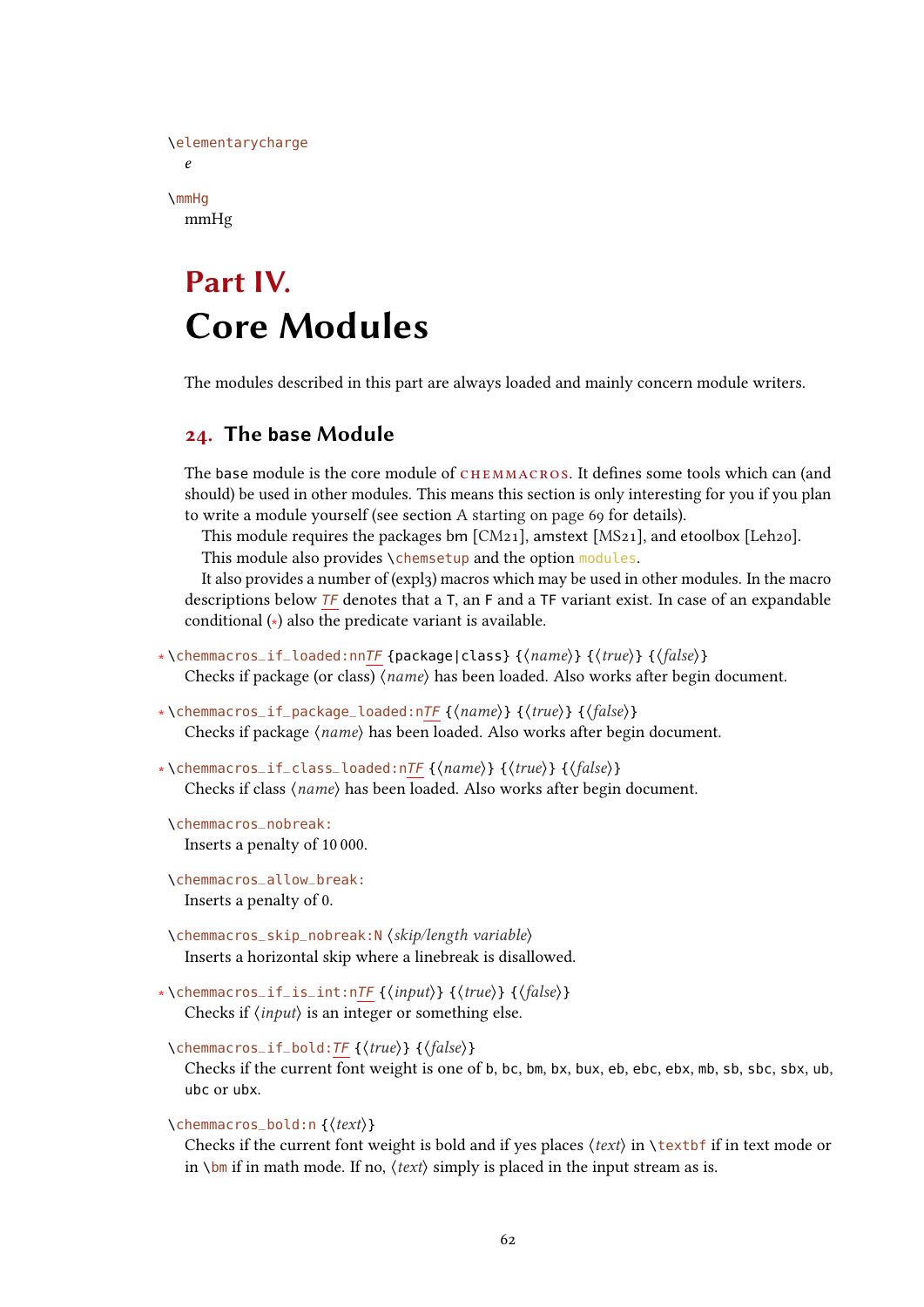# 24. The base Module

|                                             | \chemmacros_text:n{(text)}<br>Ensures that $\langle text \rangle$ is placed in text mode.                                                                                                                                                                                                                                                                                                                                                                                                                                                                                                                                                                                                     |
|---------------------------------------------|-----------------------------------------------------------------------------------------------------------------------------------------------------------------------------------------------------------------------------------------------------------------------------------------------------------------------------------------------------------------------------------------------------------------------------------------------------------------------------------------------------------------------------------------------------------------------------------------------------------------------------------------------------------------------------------------------|
|                                             | \chemmacros_math:n{\text}}<br>Ensures that $\langle text \rangle$ is placed in math mode.                                                                                                                                                                                                                                                                                                                                                                                                                                                                                                                                                                                                     |
| Changed in<br>version $5.3b$ ()             | \chemmacros_new_macroset:nnn {(name)} {(arg spec)} {(internal command call)}<br>A command to define a set of macros \NewChem(name), \RenewChem(name), \DeclareChem(name)<br>and \ProvideChem $\langle name \rangle$ where the first letter of $\langle name \rangle$ is converted to uppercase, other let-<br>ters are kept unchanged. (arg spec) is any valid argument specification for xparse's<br>\DeclareDocumentCommand [L3P]. (internal command call) should be a macro which makes<br>definitions without error checks, i.e., define new macros or redefine existing ones like \def<br>does. This macro just should get the arguments passed on to. Have a look at the example below. |
|                                             | \chemmacros_new_environment_macroset:nnn{\name}}{\argspec}}{\internal command call}}<br>Like \chemmacros_new_macroset:nnn but for environments.                                                                                                                                                                                                                                                                                                                                                                                                                                                                                                                                               |
|                                             | \NewChemMacroset*{\name}}{\arg spec}}{\internal command call}}<br>A non-expl3 version of \chemmacros_new_macroset:nnn for $\mathbb{A}\text{Tr}X$ $z_{\varepsilon}$ programmers. The starred<br>version calls \chemmacros_new_environment_macroset:nnn.                                                                                                                                                                                                                                                                                                                                                                                                                                        |
| Introduced in<br>version 5.6                | \chemmacros_add_cleveref_support:nnnnn{\(counter)}{\singular)}{\plural}}{\uppercase sin-<br>$\{ \langle uppercase \; plural \rangle \}$<br>A command to add suiting names for a counter for the cleveref package's \cref commands.<br>This command acts at the end of the preamble and only if a user hasn't provided definitions<br>with \crefname already.                                                                                                                                                                                                                                                                                                                                  |
| Introduced in                               | \ChemCleverefSupport{(counter)}{(singular)}[(uppercase singular)]{(plural)}[(uppercase plu-<br>$ral$ )]<br>$\Delta z$ -version of \chemmacros_add_cleveref_support:nnnnn.                                                                                                                                                                                                                                                                                                                                                                                                                                                                                                                     |
| version 5.6<br>Introduced in<br>version 5.6 | \chemmacros_add_fancyref_support:nnn {\prefix}} {\name}} {\uppercase name}}<br>A command to add suiting names for a counter for the fancyref package's \fref commands.<br>This command acts at the end of the preamble and doesn't override definitions made by the<br>users.                                                                                                                                                                                                                                                                                                                                                                                                                 |
| Introduced in                               | \ChemFancyrefSupport{\prefix\}}{\name\}] [\uppercase name\]<br>$\Delta z_{\varepsilon}$ -version of \chemmacros_add_fancyref_support:nnnnn.                                                                                                                                                                                                                                                                                                                                                                                                                                                                                                                                                   |
| version 5.6                                 | This is how the macros \NewChemParticle, \RenewChemParticle, \DeclareChemParticle and<br>\ProvideChemParticle were defined:                                                                                                                                                                                                                                                                                                                                                                                                                                                                                                                                                                   |
|                                             | I \NewChemMacroset {Particle} {mm}<br>{\chemmacros_define_particle:Nn #1 ${#2}$ }                                                                                                                                                                                                                                                                                                                                                                                                                                                                                                                                                                                                             |
|                                             | The following macros strictly speaking are not provided by the base module but this place<br>fits best for their description.                                                                                                                                                                                                                                                                                                                                                                                                                                                                                                                                                                 |

∗ \chemmacros\_module\_if\_exist:nTF {⟨module⟩} {⟨true⟩} {⟨false⟩} Checks if a file with the correct name for a module  $\langle \textit{module} \rangle$  can be found.

∗ \chemmacros\_module\_if\_loaded:nTF {⟨module⟩} {⟨true⟩} {⟨false⟩} Checks if the module ⟨module⟩ has already been loaded or not.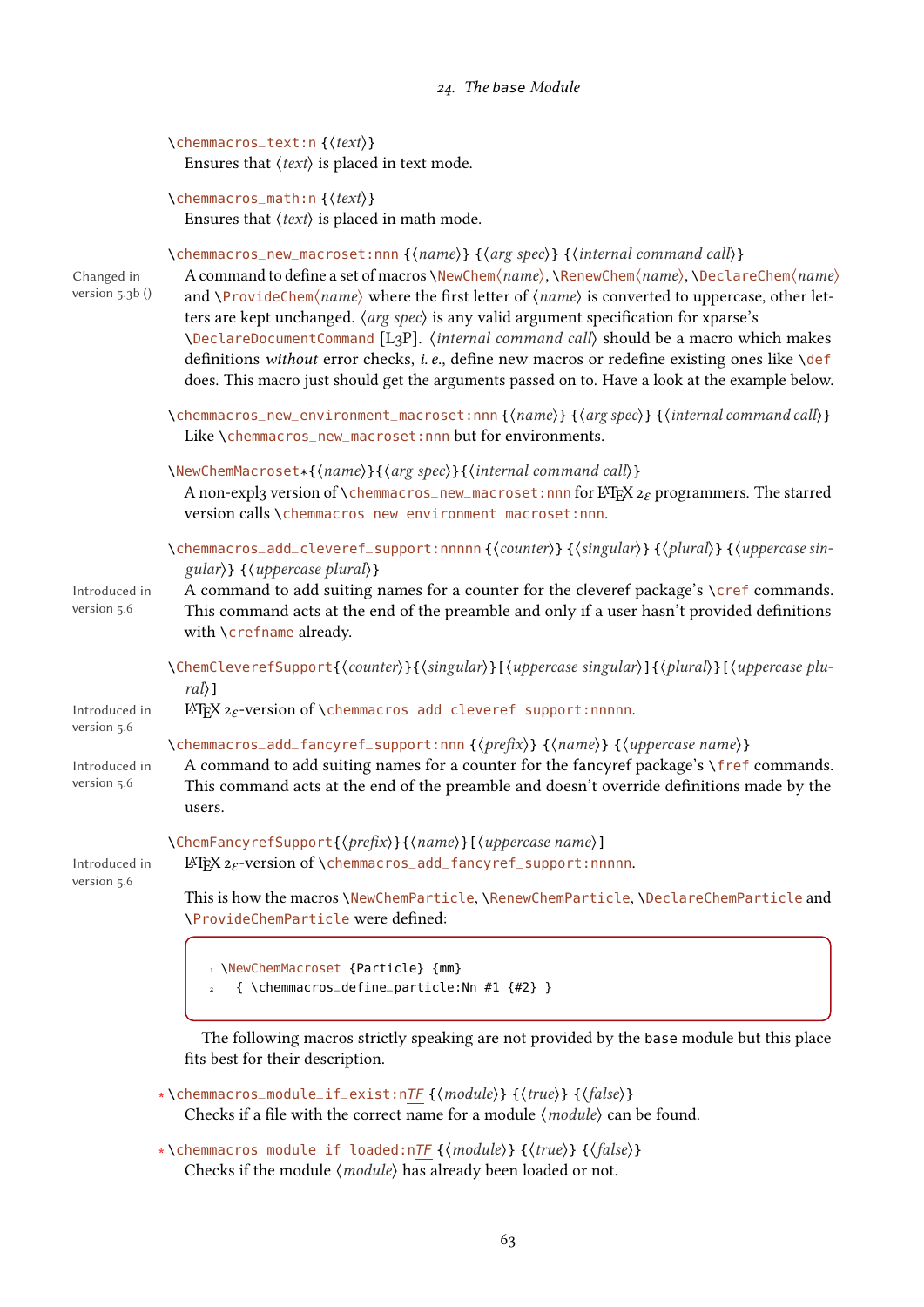\chemmacros\_module\_load:n {⟨module⟩}

Loads module ⟨*module*⟩ if it hasn't been loaded, yet. The module must exist as a separate file as described in section [A.](#page-68-0)

```
\chemmacros_module_before:nn {⟨module⟩} {⟨code⟩}
```
Introduced in version 5.1

Saves  $\langle code \rangle$  and inserts it right before  $\langle module \rangle$  is loaded. If  $\langle module \rangle$  is never loaded then ⟨code⟩ is never inserted. If ⟨module⟩ already is loaded when the command is used then ⟨code⟩ also is never inserted.

\chemmacros\_module\_after:nn {⟨module⟩} {⟨code⟩}

Introduced in version 5.1

Saves  $\langle code \rangle$  and inserts it right after  $\langle module \rangle$  is loaded. If  $\langle module \rangle$  is never loaded then ⟨code⟩ is never inserted. If ⟨module⟩ already is loaded when the command is used then ⟨code⟩ is inserted immediately.

# 25. The **errorcheck** Module

Introduced in version 5.2

The errorcheck module provides some rudimentary support for giving users more meaningful messages when they use a command or environment provided by a module that they haven't loaded.

# <span id="page-63-0"></span>26. The **lang** and **translations** Modules

The lang module provides language support for CHEMMACROS. It loads the package translations [\[Nie22d\]](#page-71-10).

## 26.1. Information For Users

This module defines the following option:

language = auto|⟨language⟩ Default: auto If set to auto CHEMMACROS will detect the language used by babel [\[Bra22\]](#page-70-1) or polyglossia [\[Cha21\]](#page-71-11) automatically, the fallback translation is English and will be used if no translation for the actual language is available. Any language known to the translations package is a valid value for  $\langle \text{language} \rangle$ .

The language chosen via language is used for translation of certain strings in different places all over chemmacros. They are mentioned in the places when the corresponding function of chemmacros is explained.

Translation is done with the help of the translations package, available translation keys are listed in section [26.2.](#page-63-1)

#### <span id="page-63-1"></span>26.2. Available Translation Keys

version 5.6

Table [4 on the following page](#page-64-0) lists all predefined translations of the available keys. Some of Changed in the translations have changed in version 5.6. All available translations are provided by the translations module. A translation key is a unique string<sup>[7](#page-63-2)</sup> of characters. Each key is used to identify a replacement text which depends on the current language or the language set through the language option. For each key at least the English fallback translation is provided, for most also the German translation is provided. For a few keys also other translations are provided. If you find that a translation for your language is missing you can provide it in the preamble:

<span id="page-63-2"></span><sup>7.</sup> That is, a string using the definition for strings used for expl3, i.e., converted to a series of category code 12 characters..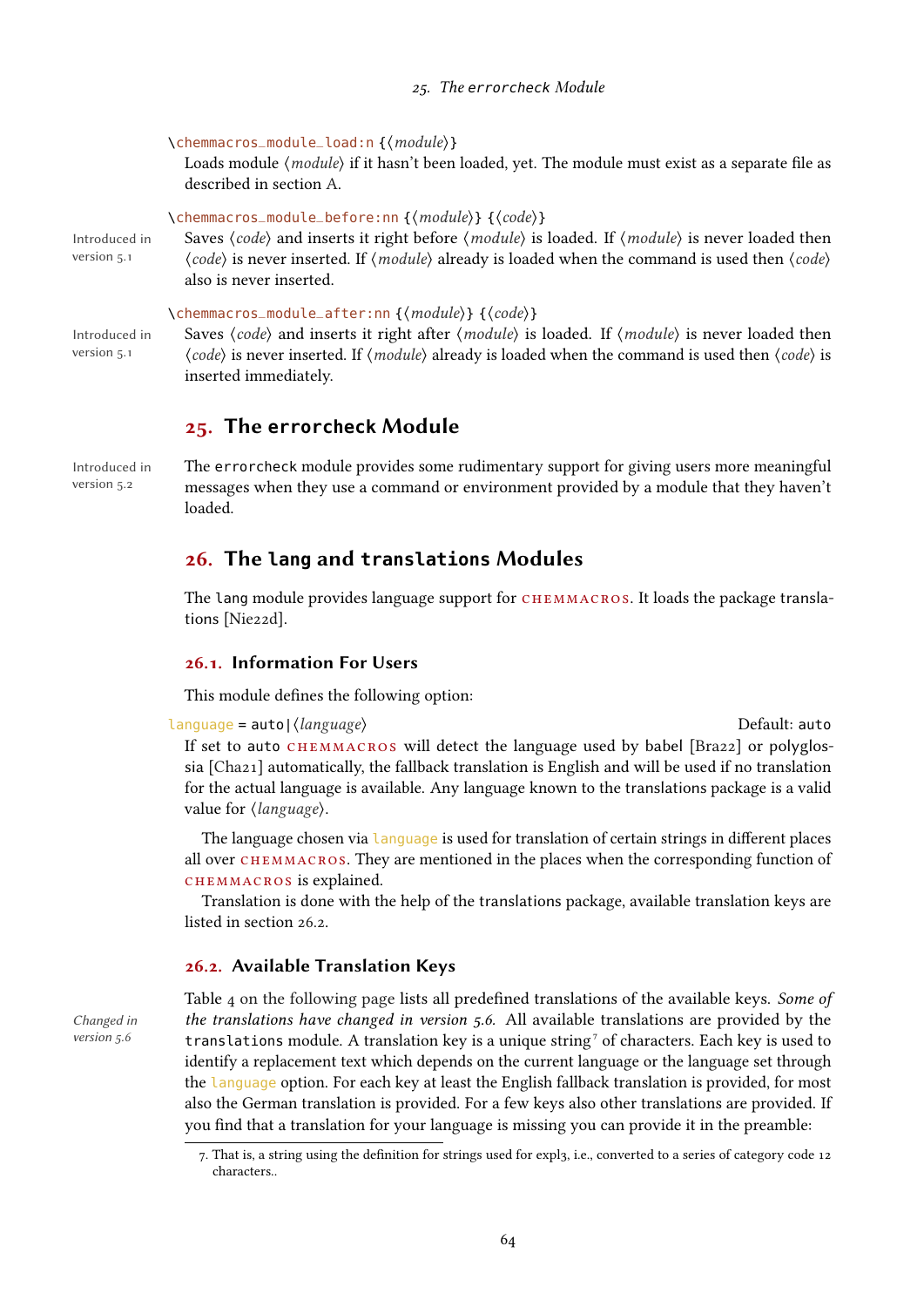| Introduced in<br>version 5.6                 | \DeclareChemTranslation{(key)}{(language)}{(translation)}<br>A command which makes an abstraction from the translations package. It should be used in<br>documents for adding missing translations that are needed. This command can only be used in<br>the preamble.                                                              |
|----------------------------------------------|------------------------------------------------------------------------------------------------------------------------------------------------------------------------------------------------------------------------------------------------------------------------------------------------------------------------------------|
| Introduced in<br>version 5.6                 | $\text{DeclareChemTranslations}\{\langle key \rangle\}\{\langle language \rangle = \langle translation \rangle\}$<br>A command rather meant for module writers but can be used by document authors as well, of<br>course. It gets a csv list of key/value pairs of translations. This command can only be used in<br>the preamble. |
| Introduced<br>in version 6.2<br>(2022/03/05) | \AddChemTranslation{\language}}{\key}}{\translation}}<br>Basically the same as <i>\DeclareChemTranslation</i> but with focus on the language instead of the<br>key and thus has a different argument order. This command can only be used in the preamble.                                                                         |
| Introduced in<br>version 6.2                 | $\{\text{AddChemTranslations}\{\langle \text{language}\rangle\}\}\ \langle \text{key}\rangle = \langle \text{translation}\rangle\}$<br>Basically the same as \DeclareChemTranslations but with focus on the language instead of<br>the key. It lets you define the translations of several keys for one language in one go. This   |

If you send me an email (see section [B starting on page 71\)](#page-70-2) with the translations for your language I'll gladly add them to the next release of CHEMMACROS!

Please do not use translations' \DeclareTranslation for declaring translations.

command can only be used in the preamble.

<span id="page-64-0"></span>TABLE 4: Translation keys predefined by CHEMMACROS (except phase-aqi, phase-cd and phase-lc which were defined in this document).

| key               | language | translation       |
|-------------------|----------|-------------------|
| K-acid            | fallback | \mathrm {a}       |
| K-base            | fallback | \mathrm {b}       |
| K-water           | fallback | \mathrm {w}       |
| phase-sld         | fallback | s                 |
| phase-lqd         | fallback | ı                 |
| phase-gas         | fallback | g                 |
| phase-ag          | fallback | aq                |
| solution          | fallback | solution in       |
| list-of-reactions | fallback | List of Reactions |
| reaction          | fallback | reaction          |
| reactions         | fallback | reactions         |
| Reaction          | fallback | Reaction          |
| Reactions         | fallback | Reactions         |
| scheme-name       | fallback | Scheme            |
| scheme-list       | fallback | List of Schemes   |
| scheme            | fallback | scheme            |
| schemes           | fallback | schemes           |
| Scheme            | fallback | Scheme            |
| <b>Schemes</b>    | fallback | <b>Schemes</b>    |
| K-acid            | German   | \mathrm {s}       |
| phase-sld         | German   | f                 |
| phase-lqd         | German   | $f\backslash/l$   |
| solution          | German   | L\"osung<br>in    |

continues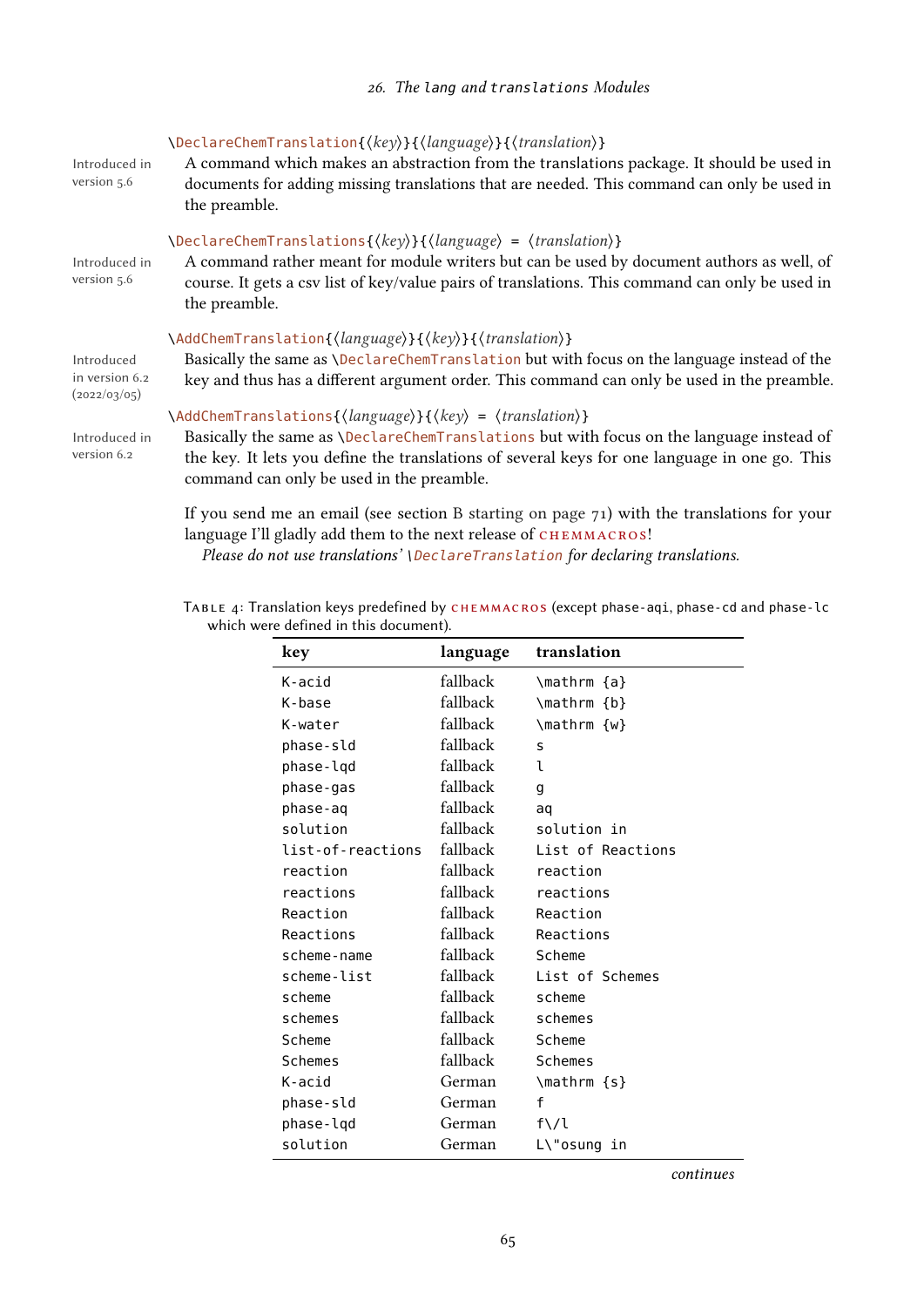| key               | language  | translation              |  |
|-------------------|-----------|--------------------------|--|
| list-of-reactions | German    | Reaktionsverzeichnis     |  |
| reaction          | German    | Reaktion                 |  |
| reactions         | German    | Reaktionen               |  |
| Reaction          | German    | Reaktion                 |  |
| Reactions         | German    | Reaktionen               |  |
| scheme-name       | German    | Schema                   |  |
| scheme-list       | German    | Verzeichnis der Schemata |  |
| scheme            | German    | Schema                   |  |
| schemes           | German    | Schemata                 |  |
| Scheme            | German    | Schema                   |  |
| Schemes           | German    | Schemata                 |  |
| K-acid            | Danish    | \mathrm {s}              |  |
| K-water           | Danish    | \mathrm {v}              |  |
| list-of-reactions | Danish    | Reaktionsliste           |  |
| reaction          | Danish    | reaktion                 |  |
| reactions         | Danish    | reaktioner               |  |
| Reaction          | Danish    | Reaktion                 |  |
| Reactions         | Danish    | Reaktioner               |  |
| scheme-name       | Danish    | Skema                    |  |
| scheme-list       | Danish    | Skemaliste               |  |
| scheme            | Danish    | skema                    |  |
| schemes           | Danish    | skemaer                  |  |
| Scheme            | Danish    | Skema                    |  |
| <b>Schemes</b>    | Danish    | Skemaer                  |  |
| K-acid            | Dutch     | $\mathcal{L}$            |  |
| list-of-reactions | Dutch     | Lijst van reacties       |  |
| reaction          | Dutch     | reactie                  |  |
| reactions         | Dutch     | reacties                 |  |
| Reaction          | Dutch     | Reactie                  |  |
| Reactions         | Dutch     | Reacties                 |  |
| list-of-reactions | Italian   | Elenco delle reazioni    |  |
| reaction          | Italian   | reazione                 |  |
| reactions         | Italian   | reazioni                 |  |
| Reaction          | Italian   | Reazione                 |  |
| Reactions         | Italian   | Reazioni                 |  |
| list-of-reactions | French    | Table des r\'{e}actions  |  |
| reaction          | French    | r\'{e}action             |  |
| reactions         | French    | r\'{e}actions            |  |
| Reaction          | French    | R\'{e}action             |  |
| Reactions         | French    | R\'{e}actions            |  |
| list-of-reactions | Norwegian | Reaksjonsliste           |  |
| reaction          | Norwegian | reaksjon                 |  |
| reactions         | Norwegian | reaksjoner               |  |
| Reaction          | Norwegian | Reaksjon                 |  |
| Reactions         | Norwegian | Reaksjoner               |  |
| scheme-name       | Norwegian | Skjema                   |  |
| scheme-list       | Norwegian | Skjemaliste              |  |

continues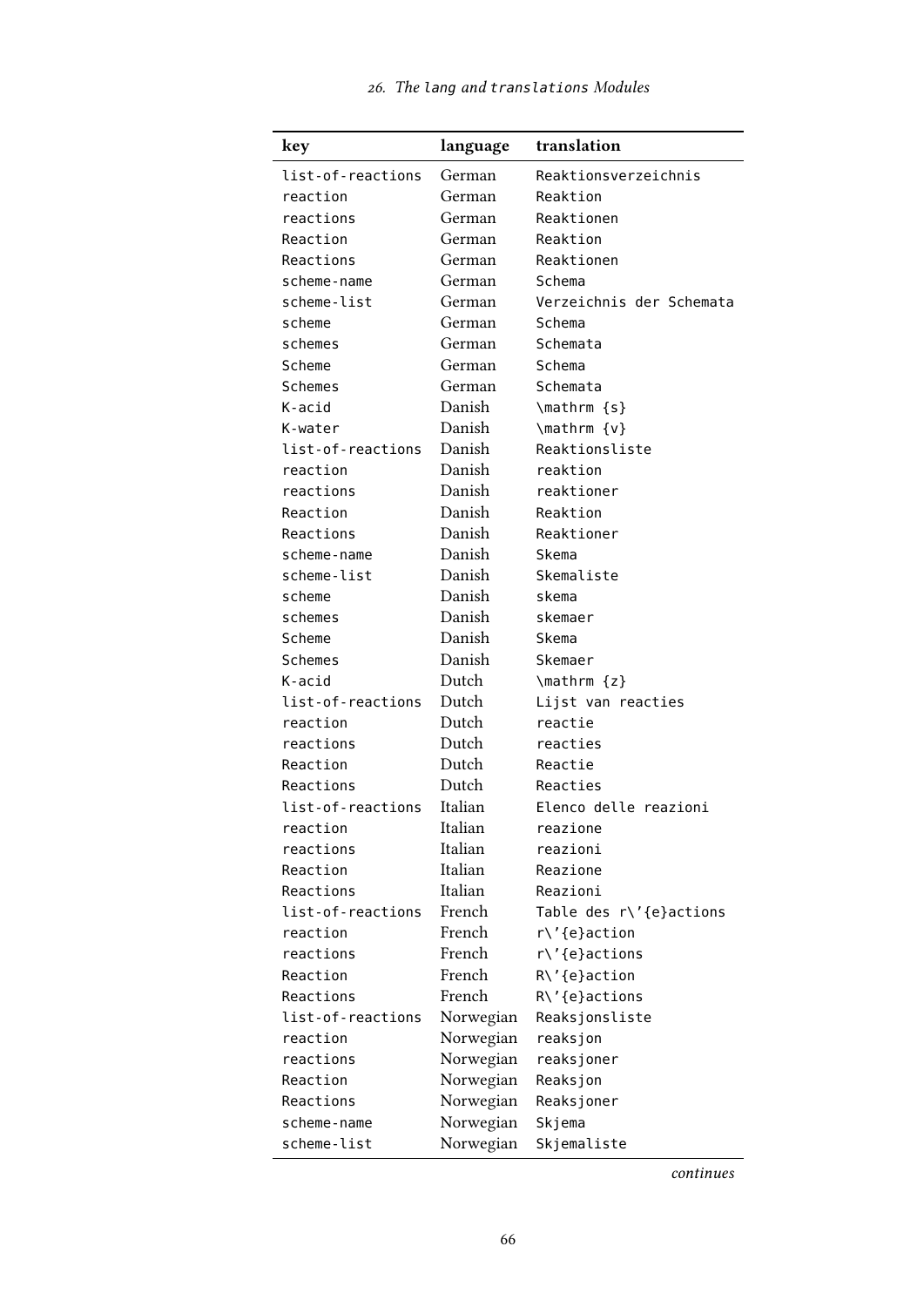| key       | language  | translation    |
|-----------|-----------|----------------|
| scheme    | Norwegian | skjema         |
| schemes   | Norwegian | skjema         |
| Scheme    | Norwegian | Skjema         |
| Schemes   | Norwegian | Skjema         |
| reactions | Nynorsk   | reaksjonar     |
| Reactions | Nynorsk   | Reaksjonar     |
| phase-aqi | fallback  | aq,\$\infty \$ |
| phase-cd  | fallback  | cd             |
| phase-lc  | fallback  | lc             |

#### 27. The tikz Module

# 26.3. Information For Module Writers

In addition to the commands from section [26.2 starting on page 64](#page-63-1) the following macros are available:

```
∗ \chemmacros_translate:n {⟨translation key⟩}
```
Translates the given key to the language which is detected automatically or given by the user. Should be used in CHEMMACROS' macros instead of translations' \GetTranslation.

\l\_chemmacros\_language\_tl

A token list variable that holds the language which is used by \chemmacros\_translate:n for translation, after begin document.

```
∗ \ChemTranslate{⟨translation key⟩}
```
A version of \chemmacros\_translate:n for those who prefer traditional LATEX  $2 \epsilon$  programming over expl3.

```
\chemmacros_declare_translation:nnn {⟨language⟩} {⟨key⟩} {⟨translation⟩}
  The expl3 version of \DeclareChemTranslation.
```
\chemmacros\_declare\_translations:nn {⟨key⟩} {⟨language⟩ = ⟨translation⟩} The expl3 version of \DeclareChemTranslations.

# 27. The **tikz** Module

The tikz module loads the tikz package [\[Tan21\]](#page-72-5) and the TikZ library calc.

#### 27.1. For Users

The tikz module defines a few arrow tips:

```
el
```
An arrow tip:  $\text{tikz\draw}[-el](0,0) - (1,0); \_\_\_\}$ 

left el

An arrow tip: \tikz\draw[-left el](0,0)--(1,0);

right el

An arrow tip: \tikz\draw[-right el](0,0)--(1,0); \_\_\_\_\_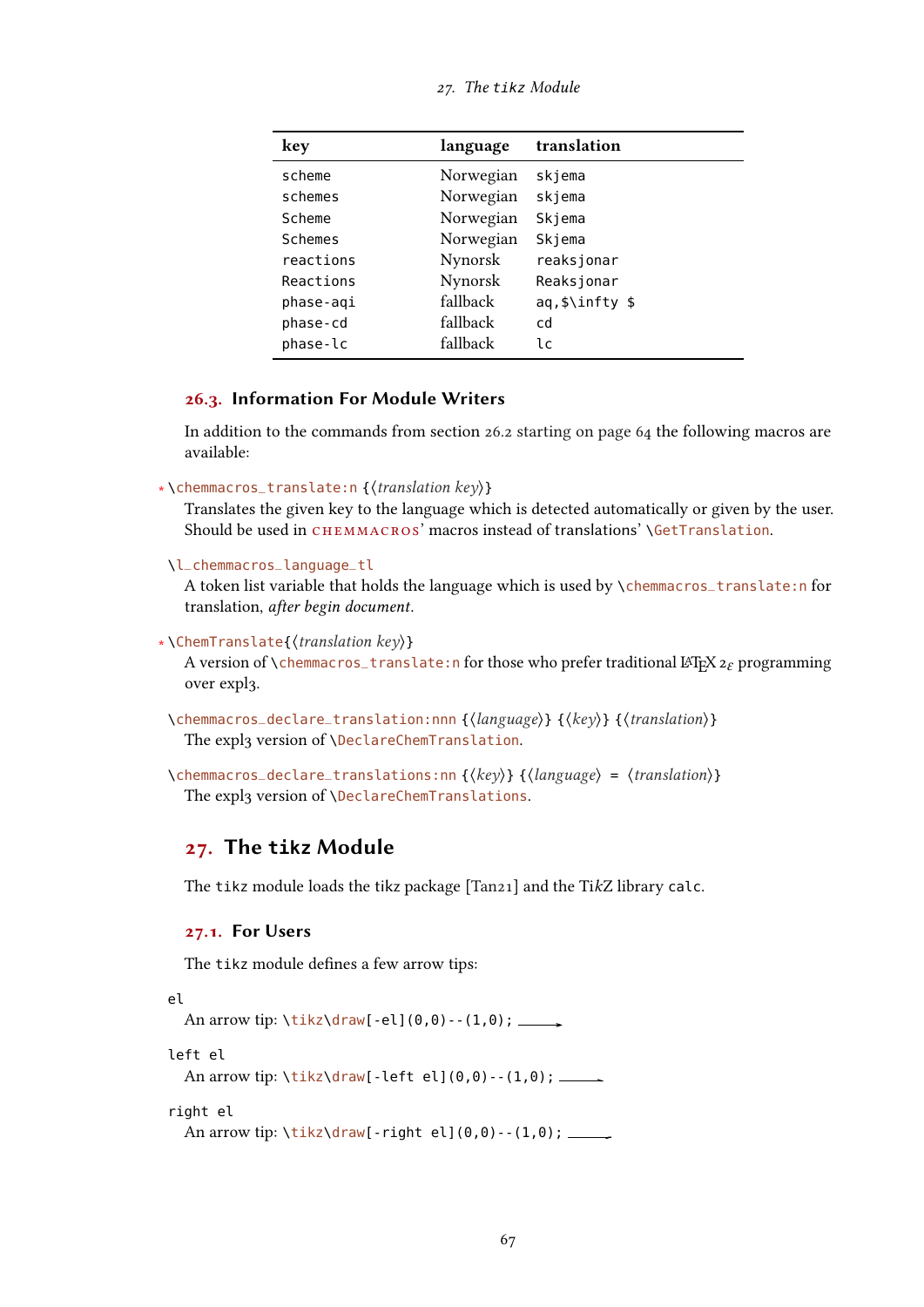#### 28. The xfrac Module

Introduced in version 5.3 The tikz module also loads the libraries calc and decorations.pathmorphing. It uses those libraries for defining a new decoration wave.

```
1 \begin{tikzpicture}
2 \draw[decorate,decoration=wave]
                                             \sim \sim \sim(0,0) -- (2,0);
3 \end{tikzpicture}
```
# 27.2. For Module Writers

The tikz module provides some macros for common TikZ functions. This allows to use  $\exp l_3$ 's powerful function variants for expansion control.

```
\c_chemmacros_other_colon_tl
```
A constant tokenlist which contains a colon with category code 12 (other). This is useful since TikZ sometimes expects an other colon and in an expl $\overline{3}$  programming environment : has category code 11 (letter).

```
\chemmacros_tikz_picture:nn {⟨options⟩} {⟨code⟩}
  Defined as \tikzpicture[{#1}] #2 \endtikzpicture.
```
\chemmacros\_tikz:nn {⟨options⟩} {⟨code⟩} Defined as  $\tilde{\tau}$  [{#1}]{#2}.

```
\chemmacros_tikz_draw:n {⟨options⟩}
  Defined as \daggerdraw[{#1}].
```

```
\chemmacros_tikz_node:n {⟨options⟩}
  Defined as \n\cdot \n\cdot [ #1}].
```

```
\chemmacros_tikz_shade:n {⟨options⟩}
  Defined as \shade[{#1}].
```
\chemmacros\_tikz\_shadedraw:n {⟨options⟩} Defined as \shadedraw[{#1}].

```
\chemmacros_tikz_node_in_draw:n {⟨options⟩}
  Defined as node [ {#1} ].
```
# <span id="page-67-0"></span>28. The **xfrac** Module

The xfrac module loads the package xfrac  $[L_3P]$ . For the following explanations it will be helpful if you know about said package and how it works first. This module is a support module that defines the macro

```
\chemfrac[⟨type⟩]{⟨numerator⟩}{⟨denominator⟩}
  ⟨type⟩ can either be text or superscript.
```
This macro calls a certain instance of the xfrac text template, depending on the option  $\langle type \rangle$ and the current font family. If used \chemfrac looks if an instance

chemmacros-frac-\f@family-⟨type⟩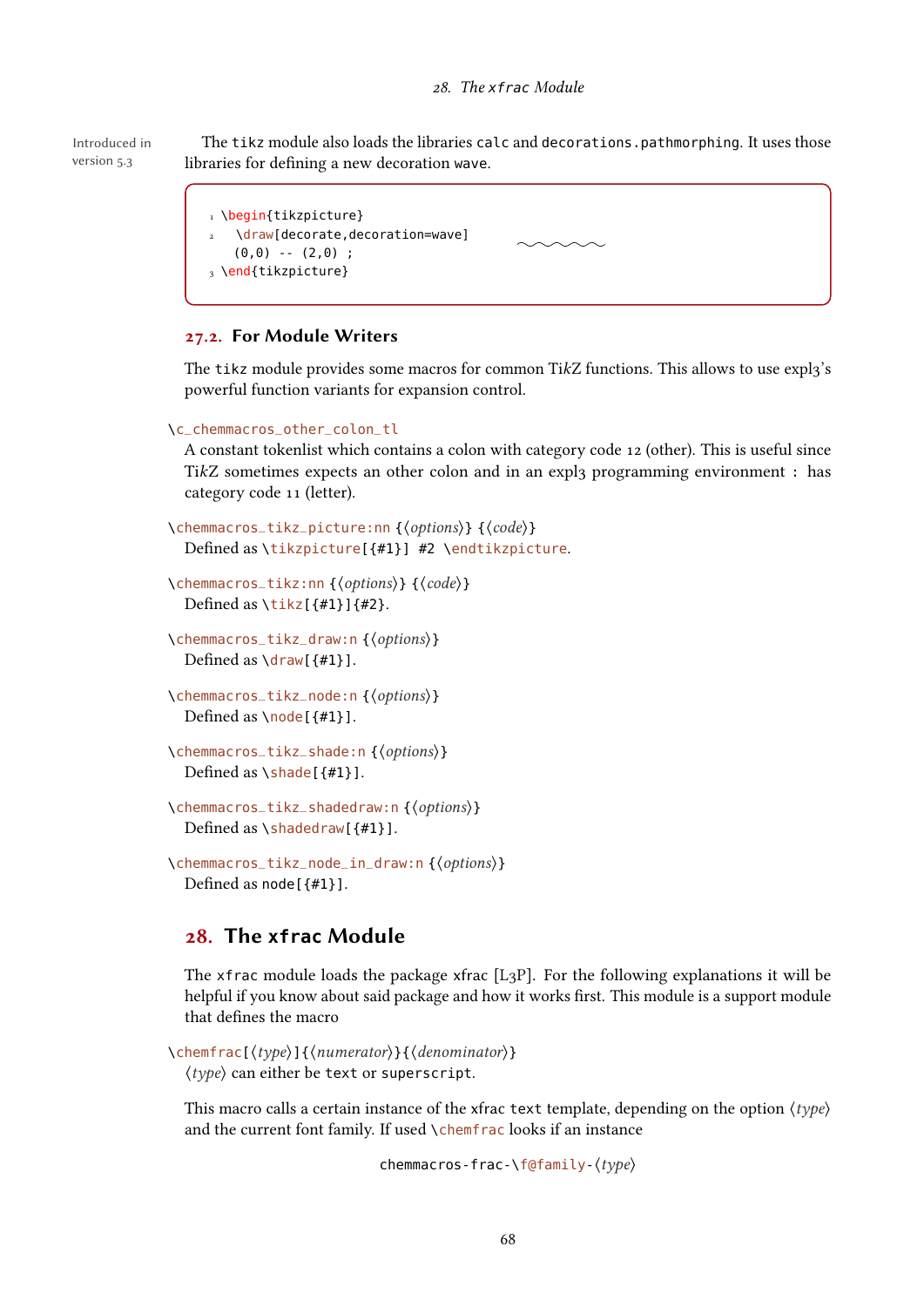| $11.622$ , $11.64$ cantica $11.42$ , contentioned. |               |             |
|----------------------------------------------------|---------------|-------------|
| font family                                        | text          | superscript |
| cmr                                                | $\frac{2}{3}$ |             |
| lmr                                                | $^{2}/_{3}$   | $^{2}/_{3}$ |
| LinuxLibertineT-TLF                                | $\frac{2}{3}$ | 2/3         |
| LinuxLibertineT-T0sF                               | $\frac{2}{2}$ | $^{2}/_{2}$ |

<span id="page-68-1"></span>Table 5: Predefined xfrac text instances.

exists. If yes this instance is used, if no the instance chemmacros-frac-default- $\langle type \rangle$  is used. The default instances are the same as the ones for cmr.

The xfrac module defines instances some font families, they are listed and demonstrated in table [5.](#page-68-1) The superscript type fractions *look* larger than the text types. The reason is that the superscript types are typically used with a smaller font size. Let's take a look at an example where both instances are used:

1 \chemsetup[redox]{pos=top} 2 \code{superscript}:  $3 \ \left\{ \text{ch}\right\} \text{--} \left\{ \text{1/3},\text{I}\right\} \text{--} \left\{ \text{3+}\right\}$ 4 5 \chemsetup[redox]{pos=side}  $6 \ \{code{text}: \ \} \ x{1/3,13+}$ 7 8 \huge 9 \chemsetup[redox]{pos=top} 10 \code{superscript}:  $11 \text{ ch}^{-1}\sqrt{ox}1/3,1$ <sup>"</sup> {}3+} 12 13 \chemsetup[redox]{pos=side} 14 \code{text}: \ox{1/3,I3+} superscript:  $I_3^{\frac{1}{3}}$ text:  $I_{3}^{+}$   $\left(\frac{1}{3}\right)$ superscript:  $\frac{1}{3}$ ½<br>I2 3 text:  $I_3^+({}^1_3)$ +

If you define instances for other families please feel free to submit them to me (see section [A.2](#page-70-3) [starting on page 71\)](#page-70-3) so they can be added to the xfrac module.

# Part V. Appendix

# <span id="page-68-0"></span>A. Own Modules Called Styles

# A.1. How To

If you have additional functionality which you think might be useful as a CHEMMACROS module then you can easily write one yourself. The module must be a file in a path where TEX can find it following a certain naming scheme. The file for a module foo must be named chemmacros.style.foo.code.tex.

# \ChemStyle\*{⟨name⟩}[⟨version description⟩]

Register module  $\langle name \rangle$  where the optional argument is passed to the optional argument of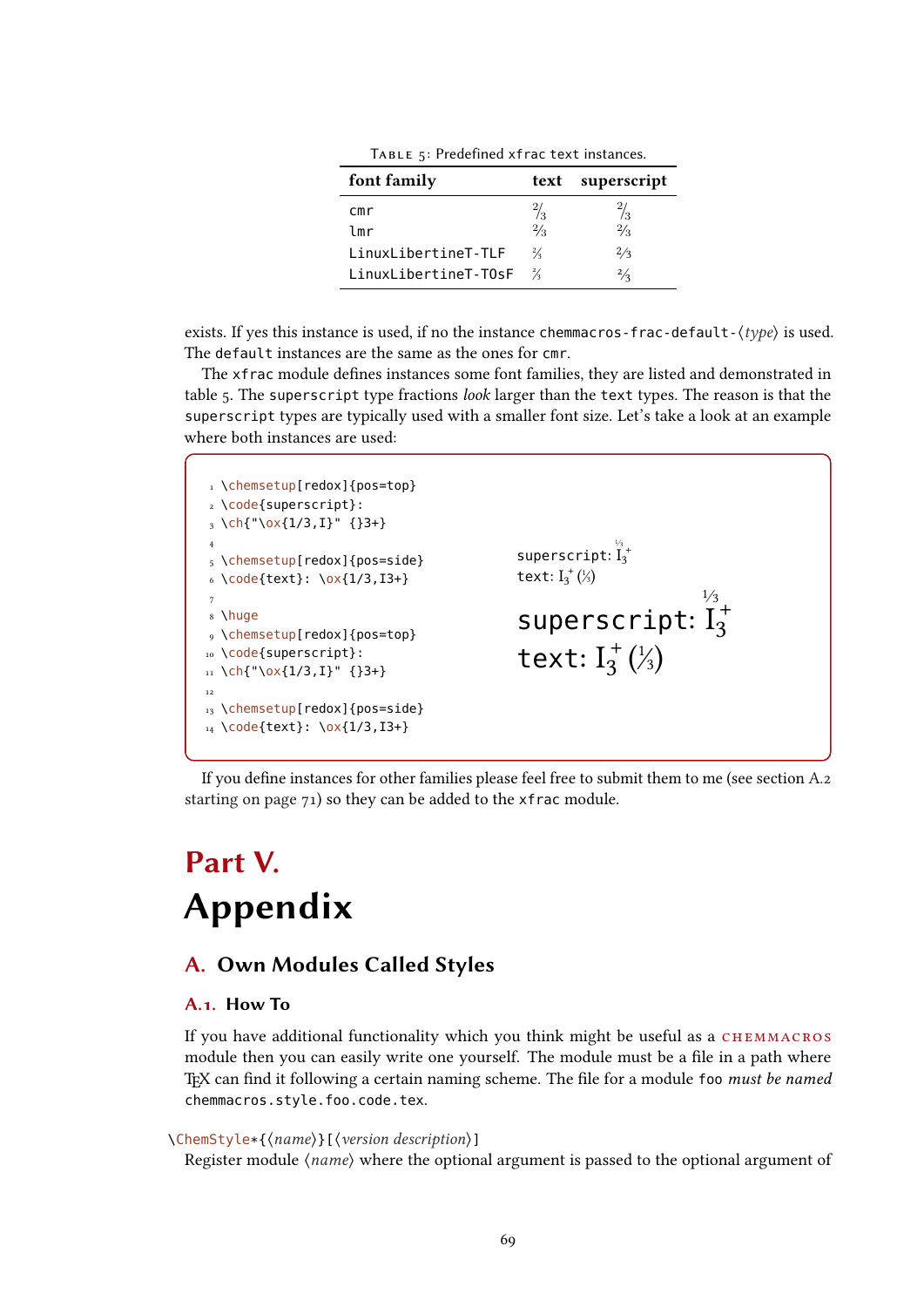\ProvidesFile.

The first line in the file then should look similar to this:

```
1 \ChemStyle{foo}[2022-02-07 description of foo]
```
This registers the style foo which means CHEMMACROS will accept this file as a valid style. Such a style can then be loaded to your document via

#### \usechemstyle{⟨csv list of style names⟩}

which should be used in the preamble of your document.

Since CHEMMACROS is written using expl3 \ChemModule starts an expl3 programming environment. If you don't want that but rather want to write your module using traditional LAT<sub>E</sub>X  $2 \epsilon$  methods then use the starred variant:

1 \ChemStyle\*{foo}[2022-02-07 description of foo]

In both variants @ has category code 11 (letter).

If you decide to write your module foo using expl3 and add options you want to be able to set using \chemsetup[foo]{⟨options⟩} please make sure you define (and set) them with the following macros:

\chemmacros\_define\_keys:nn {⟨module⟩} {⟨key definitions⟩}

Define l3keys options for the module *(module)*. This is a wrapper for *∖keys\_define:nn* {chemmacros/⟨module⟩} {⟨key definitions⟩}.

\chemmacros\_set\_keys:nn {⟨module⟩} {⟨input⟩}

Sets l3keys options for the module  $\langle module \rangle$ . This is a wrapper for  $\keys$ –set:nn {chemmacros/ $\langle module \rangle$ }  $\{\langle \text{input} \rangle\}.$ 

Also (especially if you consider submitting the module, see section [A.2 on the next page](#page-70-3)) please follow the expl3 naming conventions for variables and functions, *i. e.*, use chemmacros as expl3 module name:

```
1 \tl_new:N \l__chemmacros_my_internal_variable_tl
2 \tl_new:N \l_chemmacros_my_public_variable_tl
3 \cs_new:Npn \__chemmacros_my_internal_function:n #1 { ... }
4 \cs_new_protected:Npn \chemmacros_my_public_function:n #1 { ... }
5 \NewDocumentCommand \publicfunction {m}
   6 { \chemmacros_my_public_function:n {#1} }
```
You will find more details on the naming conventions in interface3.pdf which most likely is available on your system:

~ \$ **texdoc** interface3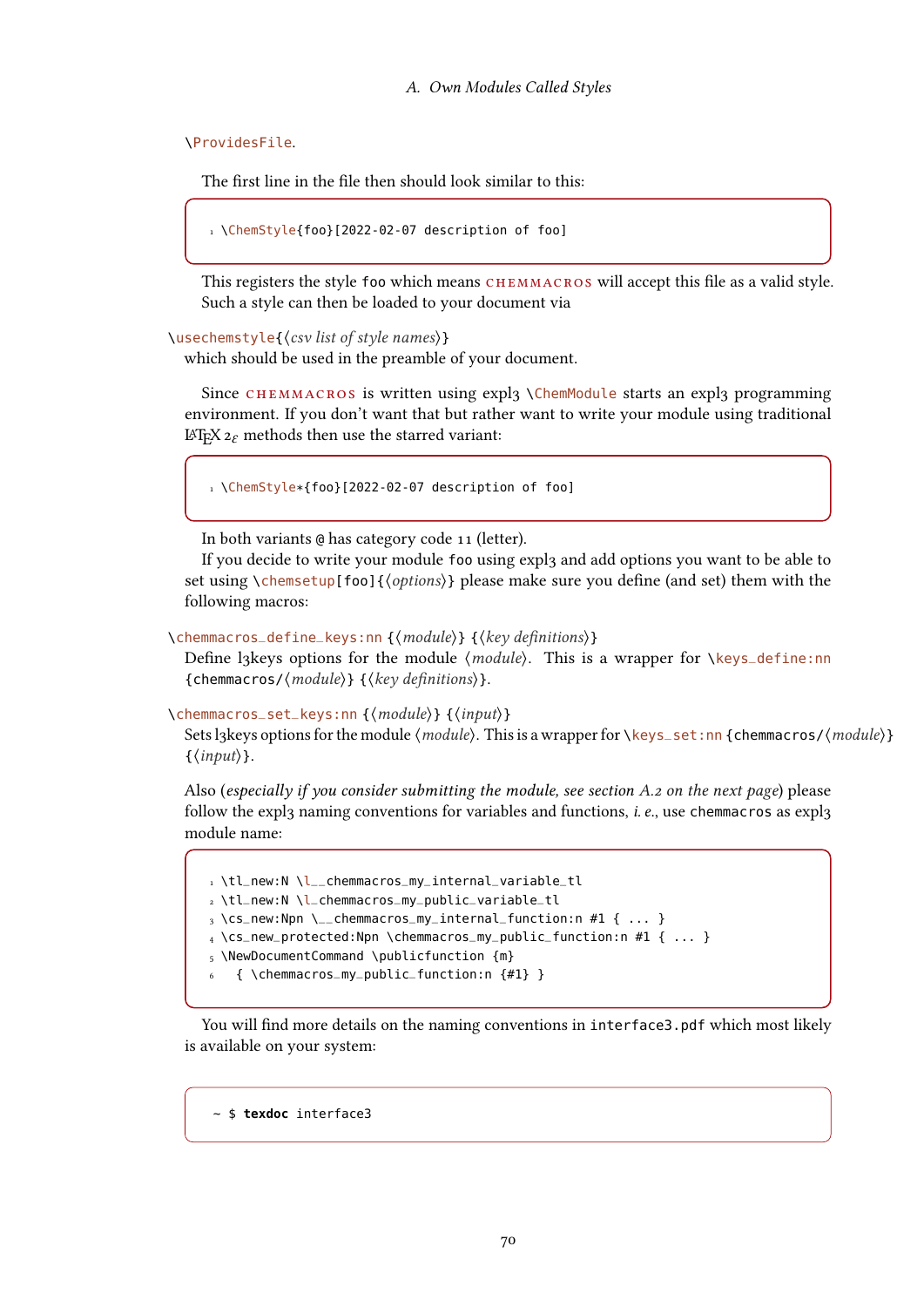If you haven't read section [24 starting on page 62](#page-61-0) about the base module, yet, please have a look. There some macros for module writers are described. Also other modules define macros for module writers which may be useful.

# <span id="page-70-3"></span>A.2. Submitting a Module

If you have written a module and feel it might be useful for other users please feel free to contact me and submit the module. I will surely take at look at both functionality and code and if I feel that it adds value to CHEMMACROS I will add it to the package. Requirement for this is that the module is licensed with the LATEX Project Public License (v1.3 or later) and that I take over maintenance (according to the "maintainer" status of the LPPL).

Please do not submit your module via pull request but send me the files directly. In the best case you also have a short piece of documentation.

# <span id="page-70-2"></span>B. Support, Suggestions and Bug Reports

# B.1. Support

If you need support or help with anything regarding CHEMMACROS please use the usual support forums

- <http://www.golatex.de/> or
- <http://texwelt.de/wissen/> if you speak German,
- <http://www.latex-community.org/forum/> or
- <http://tex.stackexchange.com/> if you speak English

You can also open an issue on <https://github.com/cgnieder/chemmacros/issues/> possibly adding the label support or write an email to [chemmacros@cnltx.de.](mailto:chemmacros@cnltx.de)

# B.2. Suggestions

If you have any suggestions on how CHEMMACROS could be improved then please go to <https://github.com/cgnieder/chemmacros/issues/> and open a new issue possibly adding the label suggestion.

## B.3. Bug reports

If you find any bugs, i.e., errors (something not working as described, conflicts with other packages, ...) then please go to <https://github.com/cgnieder/chemmacros/issues/> and open a new issue describing the error including a *minimal working example* and possibly adding the label bug.

# C. References

- <span id="page-70-0"></span>[Ars13] Donald ARSENEAU. relsize. version 4.1, Mar. 29, 2013 (or newer). url: <https://www.ctan.org/pkg/relsize>.
- <span id="page-70-1"></span>[Bra22] Johannes Braams, current maintainer: Javier Bezos. babel. version 3.70, Jan. 26, 2022 (or newer). url: <https://www.ctan.org/pkg/babel/>.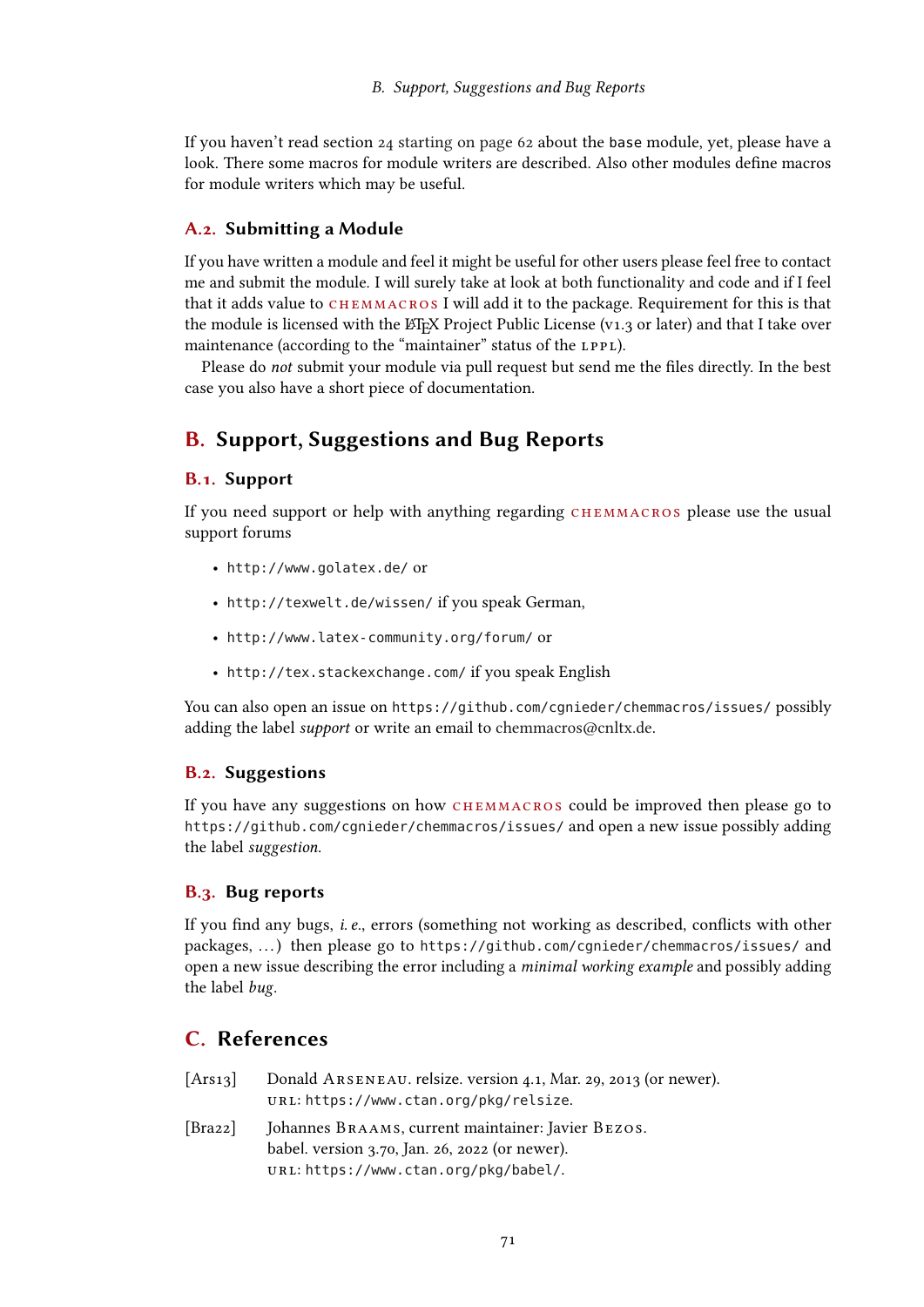# C. References

<span id="page-71-11"></span><span id="page-71-7"></span><span id="page-71-6"></span><span id="page-71-4"></span><span id="page-71-3"></span><span id="page-71-2"></span>

| [Car21]                   | David CARLISLE. longtable. version 4.17, Sept. 1, 2021 (or newer).<br>URL: https://www.ctan.org/pkg/longtable/.                                                            |
|---------------------------|----------------------------------------------------------------------------------------------------------------------------------------------------------------------------|
| [Chaz1]                   | François CHARETTE, current maintainer: Arthur REUTENAUER.<br>polyglossia. version 1.53, Apr. 12, 2021 (or newer).<br>URL: https://www.ctan.org/pkg/polyglossia/.           |
| [CM21]                    | David CARLISLE and Frank MITTELBACH.<br>bm. version 1.2e, Apr. 25, 2021 (or newer). URL: https://www.ctan.org/pkg/bm/.                                                     |
| $[Coh+o8]$                | E. Richard Сонам et al.<br>"Quantities, Symbols and Units in Physical Chemistry", IUPAC Green Book.<br>3rd Edition. 2nd Printing. IUPAC & RSC Publishing, Cambridge, 2008. |
| $[Con+og]$                | Neil G. CONNELLY et al. "Nomenclature of Inorganic Chemistry", IUPAC Red Book.<br>IUPAC & RSC Publishing, Cambridge, 2005. ISBN: 0-85404-438-8.                            |
| [Cub18]                   | Toby CUBITT. cleveref. version 0.21.4, Mar. 27, 2018 (or newer).<br>URL: https://www.ctan.org/pkg/cleveref/.                                                               |
| $[$ Fuj <sub>13</sub> $]$ | Shinsaku FUJITA. MJEX. version 5.06, 2013 (or newer).<br>URL: https://www.ctan.org/pkg/xymtex/.                                                                            |
| [Hen21]                   | Martin HENSEL. mhchem. version 4.09, Dec. 31, 2021 (or newer).<br>URL: https://www.ctan.org/pkg/mhchem/.                                                                   |
| [HMT22]                   | Morten Нøgногм, Lars MADSEN, and THE LATEX3 PROJECT ТЕАМ.<br>mathtools. version 1.28, Feb. 2, 2022 (or newer).<br>URL: https://www.ctan.org/pkg/mh/.                       |
| [Koh21]                   | Markus Конм. KOMA-Script. version 3.35, Nov. 13, 2021 (or newer).<br>URL: https://www.ctan.org/pkg/koma-script/.                                                           |
| $[L_3P]$                  | THE LATEX3 PROJECT TEAM. I3packages. Feb. 5, 2022 (or newer).<br>URL: https://www.ctan.org/pkg/l3packages/.                                                                |
| [Leh <sub>20</sub> ]      | Philipp LEHMAN, current maintainer: Joseph WRIGHT.<br>etoolbox. version 2.5k, Oct. 5, 2020 (or newer).<br>URL: https://www.ctan.org/pkg/etoolbox/.                         |
| [MS21]                    | Frank MITTELBACH and Rainer SCHÖPF.<br>amstext. version 2.01, Aug. 26, 2021 (or newer).<br>URL: https://www.ctan.org/pkg/amstext/.                                         |
| [Nie20]                   | Clemens NIEDERBERGER. chemgreek. version 1.1a, Jan. 16, 2020 (or newer).<br>URL: https://www.ctan.org/pkg/chemgreek/.                                                      |
| [Nie21]                   | Clemens NIEDERBERGER. chemnum. version 1.3a, Jan. 21, 2021 (or newer).<br>URL: https://www.ctan.org/pkg/chemnum/.                                                          |
| [Nie22a]                  | Clemens NIEDERBERGER. acro. version 3.7, Jan. 27, 2022 (or newer).<br>URL: https://www.ctan.org/pkg/acro/.                                                                 |
| [Nie22b]                  | Clemens NIEDERBERGER. chemformula. version 4.17, Jan. 23, 2022 (or newer).<br>URL: https://www.ctan.org/pkg/chemformula/.                                                  |
| [Nie22c]                  | Clemens NIEDERBERGER. elements. version 0.4, Jan. 29, 2022 (or newer).<br>URL: https://www.ctan.org/pkg/elements/.                                                         |
| [Nie22d]                  | Clemens NIEDERBERGER. translations. version 1.12, Feb. 5, 2022 (or newer).                                                                                                 |

<span id="page-71-10"></span><span id="page-71-9"></span><span id="page-71-8"></span><span id="page-71-5"></span><span id="page-71-1"></span><span id="page-71-0"></span>url: <https://www.ctan.org/pkg/translations/>.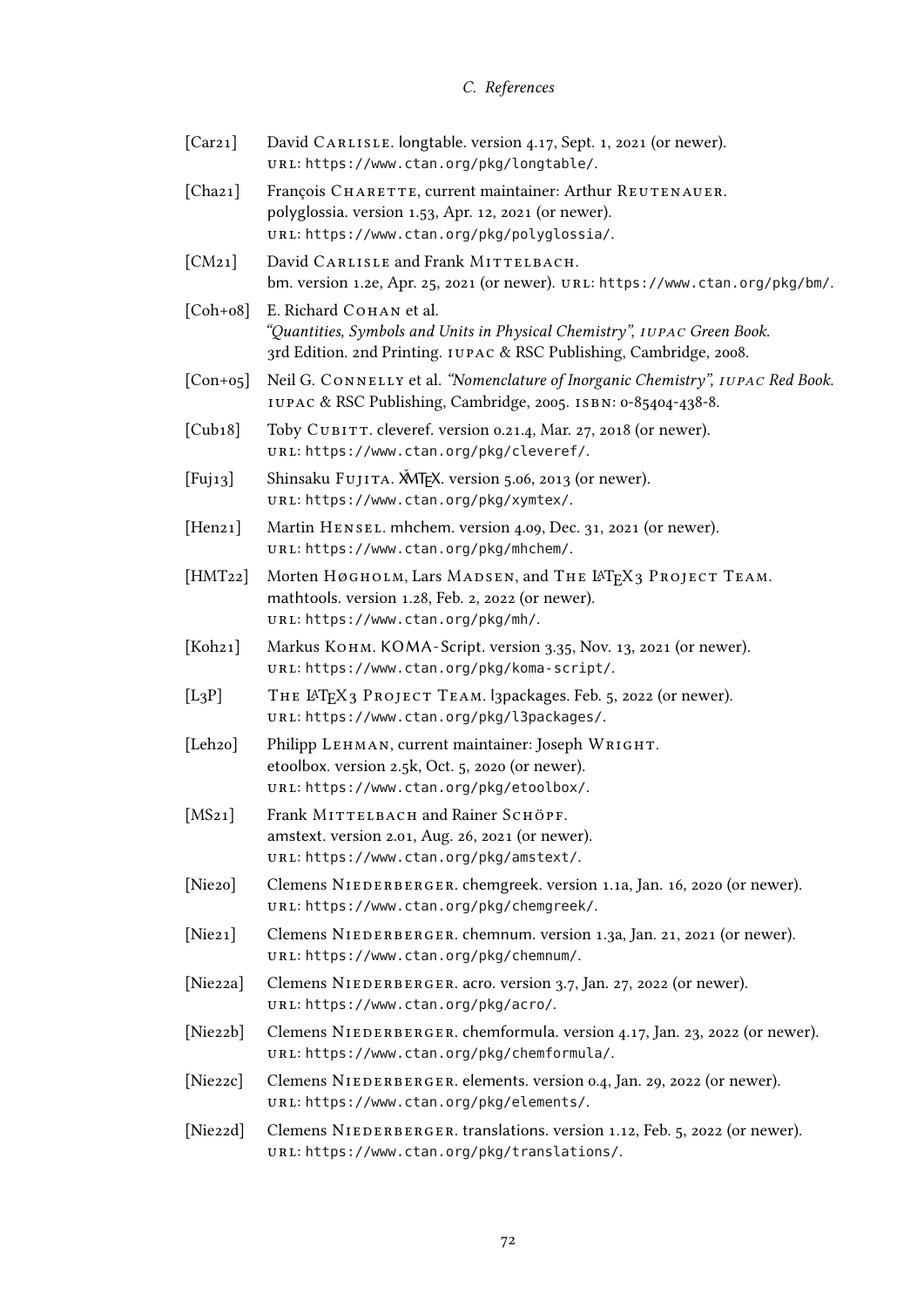### C. References

- [ORT21] Heiko Oberdiek, Sebastian RAHTZ, and THE LATEX3 PROJECT TEAM. hyperref. version 7.00m, June 7, 2021 (or newer). url: <https://www.ctan.org/pkg/hyperref/>.
- [Ped17] Bjørn PEDERSEN. bpchem. version 1.1, Aug. 23, 2017 (or newer). url: <https://www.ctan.org/pkg/bpchem/>.
- [PPR04] R. PANICO, W. H. POWELL, and J-C. RICHER. "Nomenclature of Organic Chemistry, Sections A, B, C, D, E, F, and H", IUPAC Blue Book. DRAFT. Oct. 7, 2004. url: [http://old.iupac.org/reports/provisional/abstract04/BB](http://old.iupac.org/reports/provisional/abstract04/BB-prs310305/CompleteDraft.pdf)[prs310305/CompleteDraft.pdf](http://old.iupac.org/reports/provisional/abstract04/BB-prs310305/CompleteDraft.pdf) (visited on 07/07/2013).
- [Rei99] Axel REICHERT. fancyref. version 0.9c, Feb. 3, 1999 (or newer). url: <https://www.ctan.org/pkg/fancyref/>.
- [Tal2o] Nicola L. C. TALBOT. glossaries-extra. version 1.45, Apr. 1, 2020 (or newer). url: <https://ctan.org/pkg/glossaries-extra/>.
- [Tan21] Till TANTAU. TikZ/pgf. version 3.1.9a, May 15, 2021 (or newer). url: <https://www.ctan.org/pkg/pgf/>.
- [Tel21] Christian TELLECHEA. chemfig. version 1.6b, Aug. 1, 2021 (or newer). url: <https://www.ctan.org/pkg/chemfig/>.
- [VN20] Herbert Voss and Rolf NIEPRASCHK. xltabular. version 0.2e, Nov. 4, 2020 (or newer). url: <https://ctan.org/pkg/xltabular/>.
- [Wri13] Joseph WRIGHT. chemstyle. version 2.0m, July 3, 2013 (or newer). url: <https://www.ctan.org/pkg/chemstyle/>.
- [Wri22] Joseph WRIGHT. siunitx. version 3.0.47, Feb. 3, 2022 (or newer). url: <https://www.ctan.org/pkg/siunitx/>.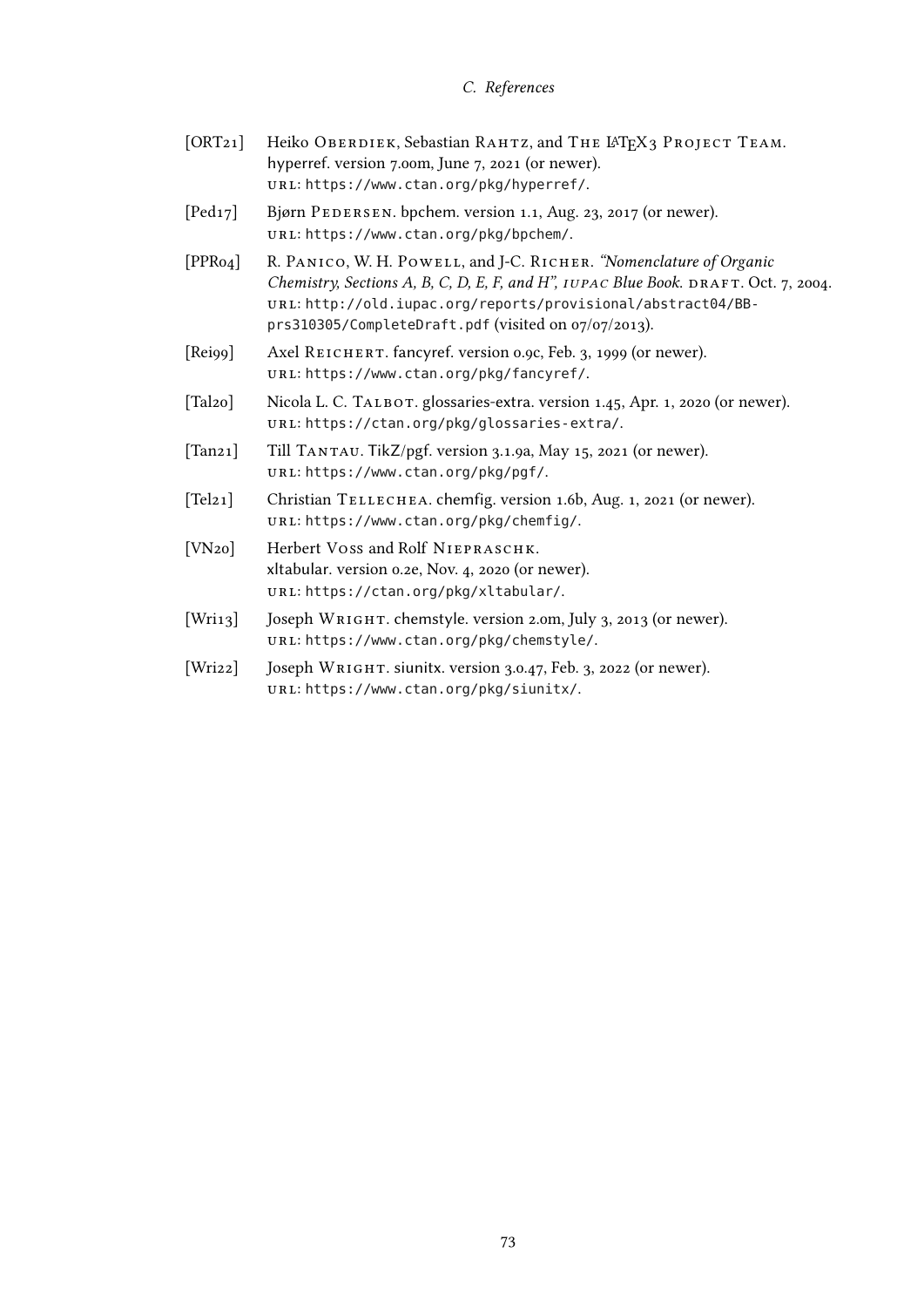# D. Index

| Symbols                                                                                      |
|----------------------------------------------------------------------------------------------|
|                                                                                              |
|                                                                                              |
|                                                                                              |
|                                                                                              |
|                                                                                              |
|                                                                                              |
|                                                                                              |
|                                                                                              |
|                                                                                              |
| option $\ldots \ldots \ldots \ldots \ldots \ldots \ldots \ldots \ldots \ldots \ldots \ldots$ |
|                                                                                              |

### A

B

| acronym-support  38,43    |  |
|---------------------------|--|
|                           |  |
|                           |  |
|                           |  |
|                           |  |
|                           |  |
| alignat (environment)  35 |  |
|                           |  |
|                           |  |
| amount-unit  40 f.        |  |
|                           |  |
|                           |  |
|                           |  |
|                           |  |
|                           |  |
|                           |  |
|                           |  |
|                           |  |
|                           |  |
|                           |  |
| atom-number-cs  53        |  |
| atom-number-space  53     |  |
|                           |  |
|                           |  |
| autoref-name  35          |  |
|                           |  |

### boolean-option . . . . . . . . . . . . . . . . . . . . . . . . . . . . . . . . . [4](#page-3-0) bpchem (package) . . . . . . . . . . . . . . . . . . . . . . . . . . . . . . . [10](#page-9-0) Braams, Johannes . . . . . . . . . . . . . . . . . . . . . . . . . . . . . [64](#page-63-0) \branch . . . . . . . . . . . . . . . . . . . . . . . . . . . . . . . . . . . . . . . . [31](#page-30-0) break-space . . . . . . . . . . . . . . . . . . . . . . . . . . . . . . . . . . . [12](#page-11-0) \bridge . . . . . . . . . . . . . . . . . . . . . . . . . . . . . . . . . . . . . . . [15](#page-14-0) f. bridge-number . . . . . . . . . . . . . . . . . . . . . . . . . . . . . . . . . [16](#page-15-0)

### $\Gamma$

| \c_chemmacros_other_colon_tl (expl3)  68                           |                      |
|--------------------------------------------------------------------|----------------------|
|                                                                    |                      |
|                                                                    |                      |
|                                                                    |                      |
|                                                                    |                      |
|                                                                    |                      |
| \ch 5, 8 f., 18, 20 f., 23 f., 32, 38, 45 f., 48 f., 54-57, 60, 69 |                      |
| \changestate  22, 57 ff.                                           |                      |
|                                                                    |                      |
| charges (module)  8, 18, 22 ff.                                    |                      |
|                                                                    |                      |
|                                                                    |                      |
|                                                                    |                      |
|                                                                    |                      |
|                                                                    |                      |
|                                                                    |                      |
|                                                                    |                      |
|                                                                    |                      |
|                                                                    |                      |
|                                                                    |                      |
|                                                                    |                      |
|                                                                    |                      |
|                                                                    |                      |
|                                                                    |                      |
|                                                                    |                      |
| \chemmacros_add_cleveref_support:nnnnn(expl3).                     |                      |
| 63                                                                 |                      |
| \chemmacros_add_fancyref_support:nnn(expl3). 63                    |                      |
| \chemmacros_add_fancyref_support:nnnnn (expl3)                     | $\ddot{\phantom{a}}$ |
| 63                                                                 |                      |
| \chemmacros_allow_break: (expl3)  62                               |                      |
| \chemmacros_bold:n(expl3)  62                                      |                      |
| \chemmacros_chemformula:n(expl3)  24                               |                      |
| \chemmacros_declare_translation:nnn(expl3)                         | 67                   |
| \chemmacros_declare_translations:nn(expl3)                         | 67                   |
| \chemmacros_define_keys:nn(expl3)                                  | 70                   |
| \chemmacros_if_bold: (expl3)  62                                   |                      |
| \chemmacros_if_class_loaded:n(expl3)  62                           |                      |
| \chemmacros_if_is_int:n(expl3)  62                                 |                      |
| \chemmacros_if_loaded:nn(expl3)  62                                |                      |
| \chemmacros_if_package_loaded:n(expl3)  62                         |                      |
| \chemmacros_math:n(expl3)  63                                      |                      |
| \chemmacros_module_after:nn(expl3)                                 | 64                   |
| \chemmacros_module_before:nn(expl3)  64                            |                      |
| \chemmacros_module_if_exist:n(expl3)  63                           |                      |
| \chemmacros_module_if_loaded:n(expl3)  63                          |                      |
| \chemmacros_module_load:n(expl3)  64                               |                      |
| \chemmacros_new_environment_macroset:nnn(expl3)                    |                      |
| 63                                                                 |                      |

### \b . . . . . . . . . . . . . . . . . . . . . . . . . . . . . . . . . . . . . . . . . . . . . [13](#page-12-0) \ba . . . . . . . . . . . . . . . . . . . . . . . . . . . . . . . . . . . . . . . . . . . [18](#page-17-0) f. babel (package) . . . . . . . . . . . . . . . . . . . . . . . . [21,](#page-20-0) [37,](#page-36-0) [40,](#page-39-0) [64](#page-63-0) back-atoms . . . . . . . . . . . . . . . . . . . . . . . . . . . . . . . . . . . . . [27](#page-26-0) \bar . . . . . . . . . . . . . . . . . . . . . . . . . . . . . . . . . . . . . . . . . . . [61](#page-60-0) base (module) . . . . . . . . . . . . . . . . . . . . . . . . . . . . . . [62](#page-61-0) f., [71](#page-70-0) before-tag . . . . . . . . . . . . . . . . . . . . . . . . . . . . . . . . . . . . . [34](#page-33-0) Bezos, Javier . . . . . . . . . . . . . . . . . . . . . . . . . . . . . . . . . . . [64](#page-63-0) \blend . . . . . . . . . . . . . . . . . . . . . . . . . . . . . . . . . . . . . . . . . [31](#page-30-0) \block . . . . . . . . . . . . . . . . . . . . . . . . . . . . . . . . . . . . . . . . . [31](#page-30-0) bm (package) . . . . . . . . . . . . . . . . . . . . . . . . . . . . . . . . . . . [62](#page-61-0) \bond . . . . . . . . . . . . . . . . . . . . . . . . . . . . . . . . . . . . . . . . . [29](#page-28-0) f. bookmark . . . . . . . . . . . . . . . . . . . . . . . . . . . . . . . . . . [38,](#page-37-0) [42](#page-41-0) f.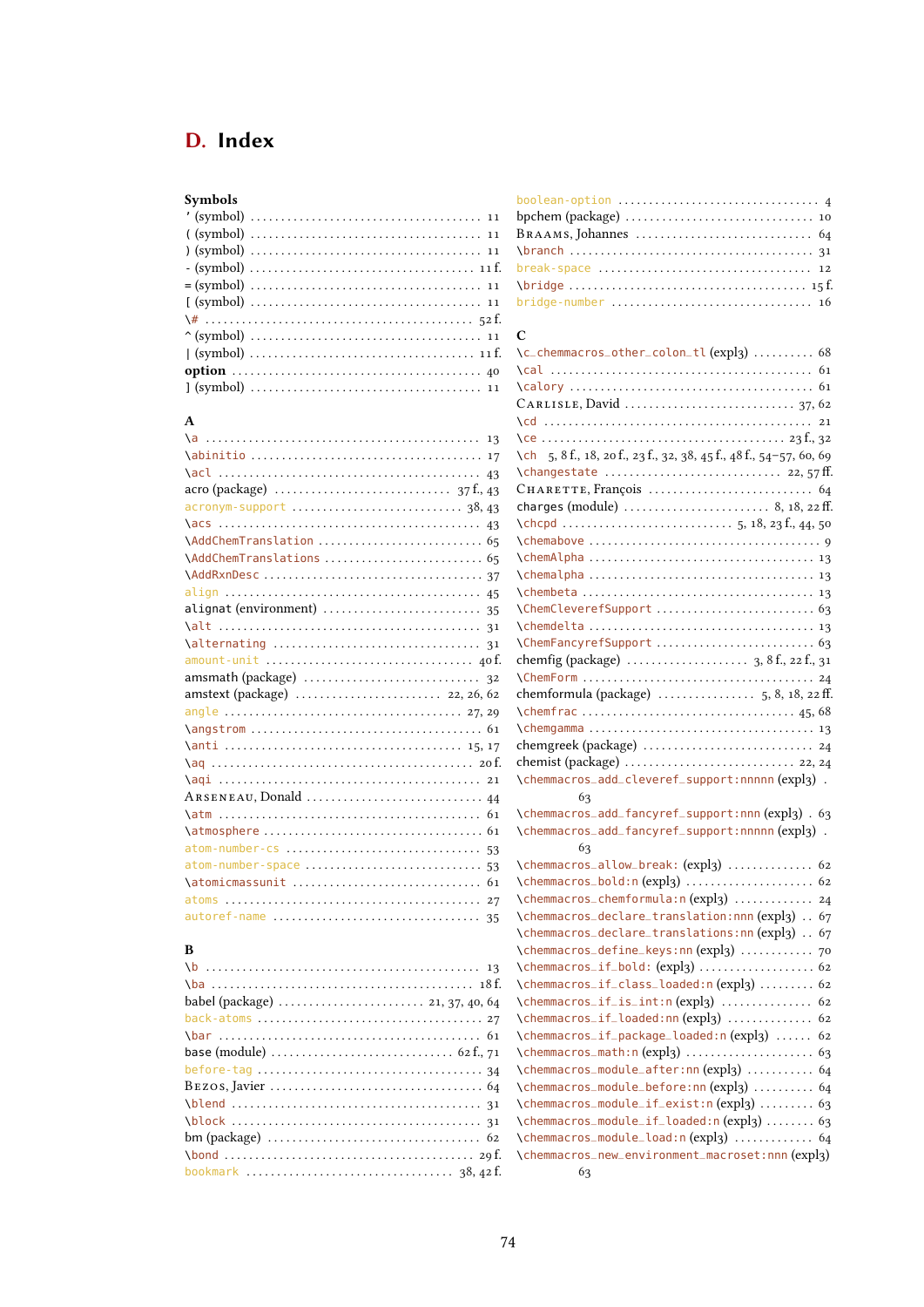# INDEX

| \chemmacros_new_macroset:nnn(expl3)  63                              |
|----------------------------------------------------------------------|
| \chemmacros_nobreak: (expl3)  62                                     |
| \chemmacros_reaction:n(expl3)  24                                    |
| \chemmacros_set_keys:nn(expl3)<br>70                                 |
| \chemmacros_skip_nobreak:N(expl3)<br>62<br>\chemmacros_text:n(expl3) |
| 63<br>\chemmacros_tikz:nn(expl3)<br>68                               |
| \chemmacros_tikz_draw:n(expl3)<br>68                                 |
| \chemmacros_tikz_node:n(expl3)<br>68                                 |
| \chemmacros_tikz_node_in_draw:n(expl3)<br>68                         |
| \chemmacros_tikz_picture:nn(expl3)<br>68                             |
| \chemmacros_tikz_shade:n(expl3)<br>68                                |
| \chemmacros_tikz_shadedraw:n(expl3)<br>68                            |
| \chemmacros_translate:n(expl3)<br>67                                 |
| 70                                                                   |
| chemnum (package)  3, 37 ff., 42 f., 49                              |
| 13                                                                   |
| 11                                                                   |
| \chemsetup 4f., 7, 9, 18, 20f., 23, 25-30, 34, 40ff., 45ff.,         |
| 54, 62, 69 f.                                                        |
|                                                                      |
| chemstyle (package)  18, 61                                          |
|                                                                      |
|                                                                      |
|                                                                      |
|                                                                      |
| cip-inner-format<br>14                                               |
|                                                                      |
| cip-number-format  14                                                |
| cip-outer-format  14                                                 |
|                                                                      |
|                                                                      |
|                                                                      |
|                                                                      |
|                                                                      |
|                                                                      |
|                                                                      |
|                                                                      |
|                                                                      |
| color                                                                |
|                                                                      |
|                                                                      |
|                                                                      |
|                                                                      |
|                                                                      |
| 16                                                                   |
| 12                                                                   |
| coord-use-hyphen  16                                                 |
|                                                                      |
| coupling-bonds-post  53                                              |
|                                                                      |
| coupling-nuclei-post  53                                             |
| coupling-nuclei-pre  53                                              |
| coupling-pos<br>53                                                   |
|                                                                      |
|                                                                      |
| coupling-unit<br>53                                                  |
|                                                                      |
|                                                                      |
|                                                                      |

| D                                   |
|-------------------------------------|
|                                     |
|                                     |
|                                     |
| decimal-marker  45                  |
|                                     |
|                                     |
| \DeclareChemIUPAC  16f              |
| \DeclareChemIUPACShorthand  17      |
| \DeclareChemLatin  18               |
|                                     |
| \DeclareChemNucleophile<br>19       |
| \DeclareChemPartialCharge  10       |
| \DeclareChemParticle  19,63         |
| \DeclareChemPhase  21               |
|                                     |
| \DeclareChemReaction  35            |
|                                     |
| \DeclareChemTranslation  40, 65, 67 |
| \DeclareChemTranslations  65, 67    |
| \DeclareDocumentCommand  63         |
|                                     |
|                                     |
|                                     |
|                                     |
|                                     |
|                                     |
|                                     |
|                                     |
|                                     |

## E

| equivalents  42                   |
|-----------------------------------|
|                                   |
|                                   |
| experimental (environment)  51,53 |
| explicit-sign  45                 |
| explicit-zero-sign  45            |
|                                   |
|                                   |

# $\mathbf{F}$ <br> $\setminus$ fa

| \fancyrefrctlabelprefix  35 |
|-----------------------------|
|                             |
|                             |
|                             |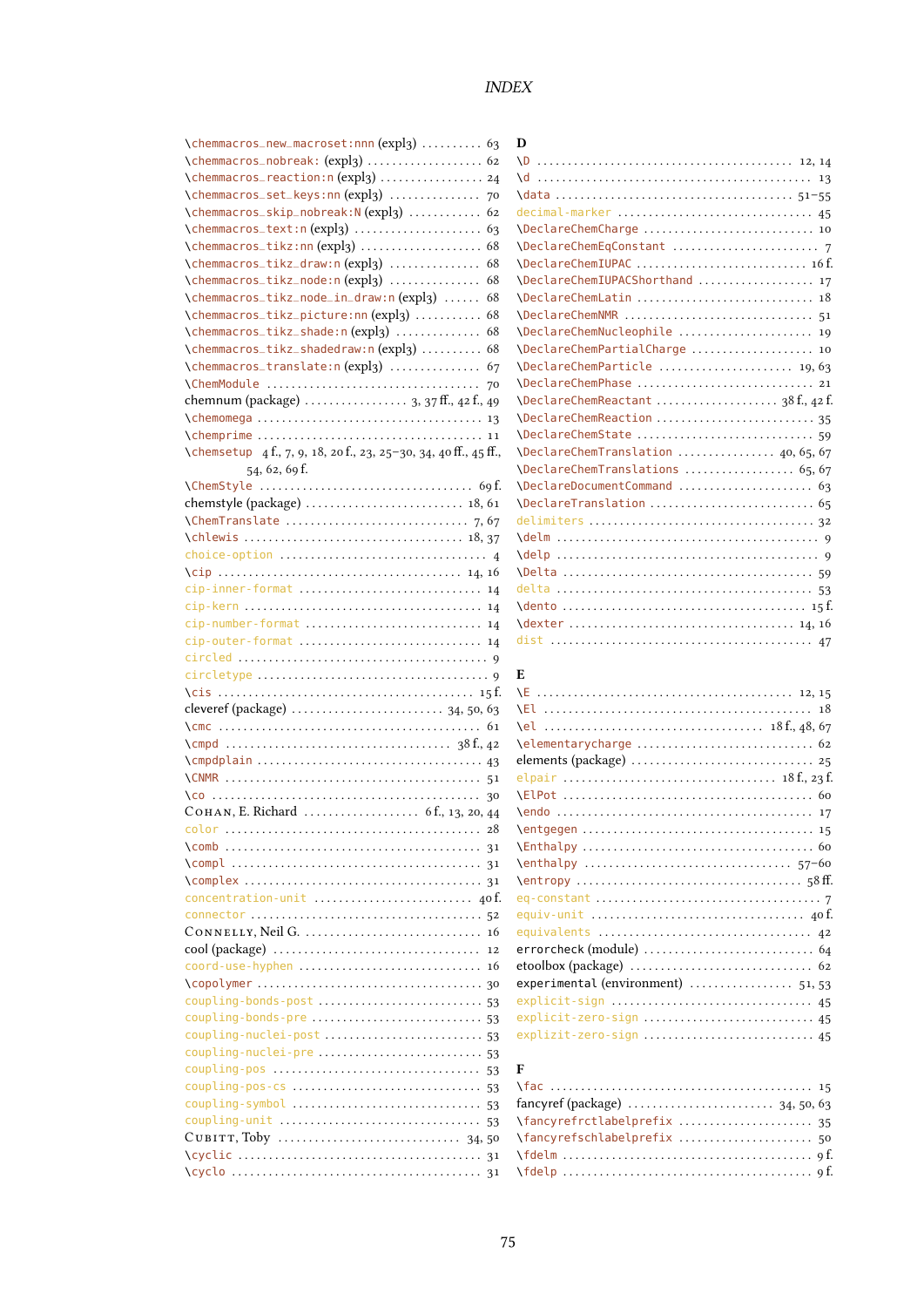|                                                                          | K         |
|--------------------------------------------------------------------------|-----------|
|                                                                          | К         |
|                                                                          | $\lambda$ |
|                                                                          | N         |
|                                                                          | К         |
|                                                                          | К         |
|                                                                          | N         |
|                                                                          |           |
| formula (module) $\ldots \ldots \ldots \ldots 8$ , 18, 20, 22 f., 32, 50 | L         |
|                                                                          | $\lambda$ |
|                                                                          | Ŀ         |
|                                                                          | $\lambda$ |
|                                                                          | $\lambda$ |
|                                                                          | T         |
|                                                                          | ı         |
| $\frac{8}{155}$                                                          | ı         |
|                                                                          | N         |

### $\overline{G}$

|                                    | N            |
|------------------------------------|--------------|
|                                    | $-1$         |
|                                    | $\mathbf{1}$ |
|                                    | $\mathbf{1}$ |
| glossaries-extra (package)  37, 43 | $\mathbf{1}$ |
| $\qquad$                           | $\mathbf{1}$ |
|                                    | $\chi^2$     |
|                                    | $\mathbf{v}$ |
|                                    | $\Delta$     |

### $\mathbf H$

|                       | 1. F 1<br>$\lambda$ lo |
|-----------------------|------------------------|
|                       |                        |
|                       | $\mathbf{M}$           |
|                       | $\mathbb{M}$           |
|                       | $M \land$              |
|                       | mai                    |
|                       | mai                    |
|                       | $\Im$ ma               |
|                       | mas                    |
| hyphen-post-space  12 | ma                     |
| hyphen-pre-space  11  | $\Im$                  |
|                       | $\mathcal{L}$ me       |

### $\mathbf{I}$

| $\{initcmpd \ldots \ldots \ldots \ldots \ldots \ldots \ldots \}$ |
|------------------------------------------------------------------|
|                                                                  |
|                                                                  |
|                                                                  |
|                                                                  |
|                                                                  |
|                                                                  |
|                                                                  |
|                                                                  |
|                                                                  |
|                                                                  |
| J                                                                |
|                                                                  |
|                                                                  |
| К                                                                |
|                                                                  |
|                                                                  |
|                                                                  |

| כ.כ             |                                       |
|-----------------|---------------------------------------|
| $50^{\circ}$    | L                                     |
| ff.             |                                       |
| ff.             | I3packages (bundle)  46, 63, 68       |
| οf.             | \l_chemmacros_language_tl (expl3)  67 |
| 8               |                                       |
| 8               |                                       |
| 8               |                                       |
| 8               |                                       |
| $22^{2}$        |                                       |
|                 |                                       |
|                 | \LetChemIUPAC  16                     |
| 13              |                                       |
| 20              |                                       |
| ff.             |                                       |
| 13              |                                       |
| 31              |                                       |
| 56              |                                       |
| 24              |                                       |
| 24              |                                       |
|                 |                                       |
|                 |                                       |
| 13              |                                       |
| $\overline{10}$ |                                       |

| ,U                |                               |
|-------------------|-------------------------------|
| $2^{\circ}$       |                               |
| $\mathbf{1}$<br>8 |                               |
| f.                |                               |
|                   |                               |
| $ 2\rangle$       |                               |
| $\overline{2}$    |                               |
| $\mathbf{1}$      |                               |
| $\overline{4}$    |                               |
|                   |                               |
| $\overline{9}$    |                               |
| 9                 |                               |
| .7                |                               |
| $\frac{1}{4}$     |                               |
| .7                |                               |
| $\overline{1}$    |                               |
| $\overline{1}$    |                               |
| f.                |                               |
| 5                 | MITTELBACH, Frank  22, 26, 62 |
| .7                |                               |
| 8                 |                               |
|                   |                               |
|                   |                               |
| $\overline{2}$    |                               |
|                   |                               |
|                   |                               |
| 3                 |                               |
| $\overline{7}$    | N                             |
| $\overline{7}$    |                               |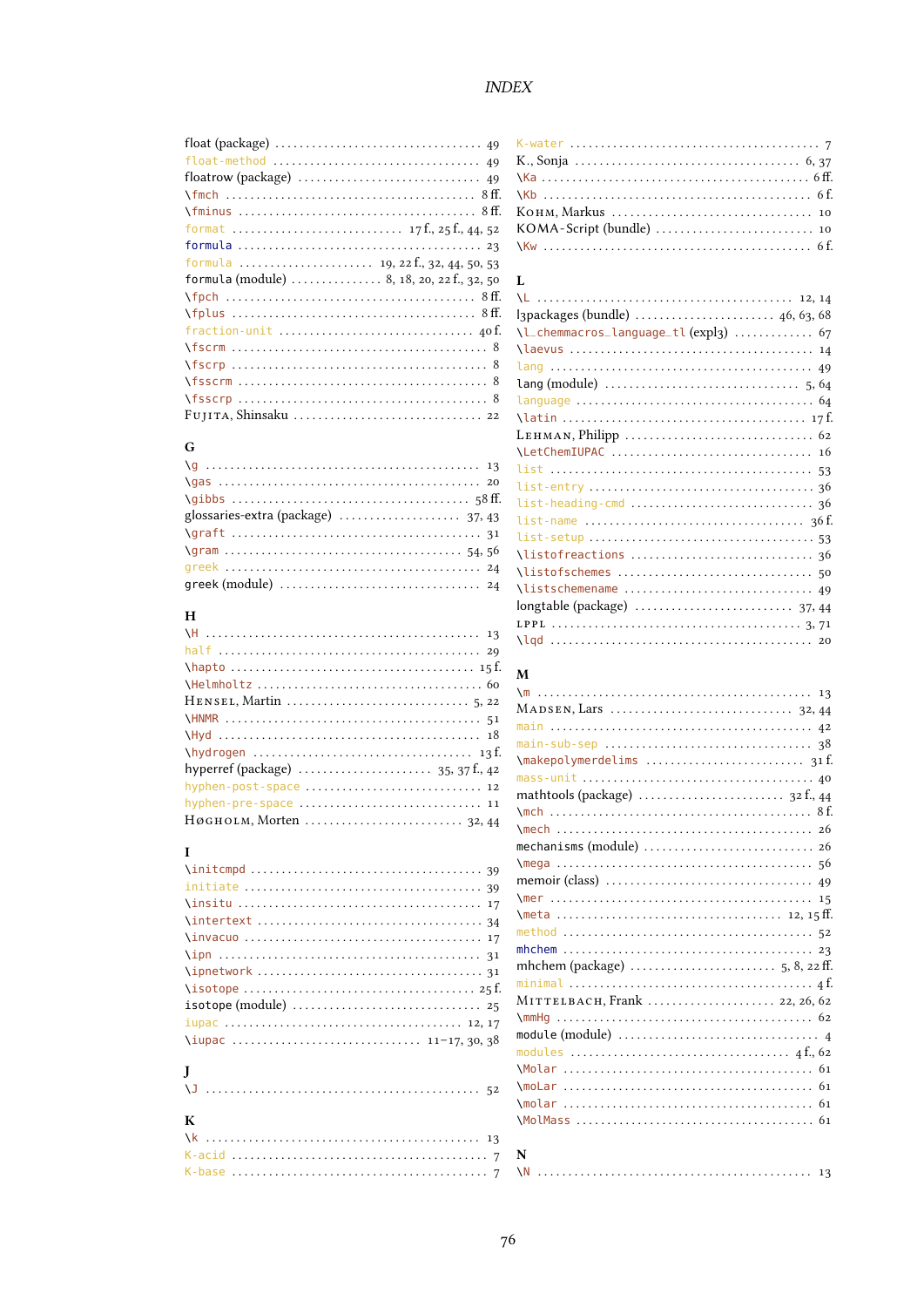| \NewChemNMR  51,54                                       |
|----------------------------------------------------------|
|                                                          |
|                                                          |
|                                                          |
| \NewChemPhase  21                                        |
|                                                          |
|                                                          |
|                                                          |
|                                                          |
|                                                          |
| NIEDERBERGER, Clemens 5, 8, 18, 21 f., 24 f., 37, 49, 64 |
|                                                          |
|                                                          |
|                                                          |
| nmr-base-format  52                                      |
| nomenclature (module)  10,30                             |
| "Nomenclature of Inorganic Chemistry", IUPAC Red Book    |
| 16                                                       |
| "Nomenclature of Organic Chemistry, Sections A, B, C, D, |
| E, F, and H", $IUPAC$ Blue Book  15                      |
| \nonbreakinghyphen  11                                   |
|                                                          |
|                                                          |
|                                                          |
|                                                          |
|                                                          |

### $\mathbf{o}$

| orbital (module) $\ldots \ldots \ldots \ldots \ldots \ldots \ldots \ldots \ldots$ 28 |
|--------------------------------------------------------------------------------------|
|                                                                                      |
|                                                                                      |
|                                                                                      |
|                                                                                      |
|                                                                                      |
|                                                                                      |
|                                                                                      |
|                                                                                      |

| P |
|---|
|   |
|   |
|   |
|   |
|   |
|   |
|   |
|   |

| \NewChemCharge  10                                       |                                                                                   |
|----------------------------------------------------------|-----------------------------------------------------------------------------------|
|                                                          | $\perp$                                                                           |
|                                                          |                                                                                   |
| \NewChemIUPACShorthand  17                               |                                                                                   |
| \NewChemLatin  18                                        |                                                                                   |
|                                                          |                                                                                   |
|                                                          |                                                                                   |
|                                                          |                                                                                   |
|                                                          |                                                                                   |
|                                                          |                                                                                   |
| \NewChemPhase  21                                        |                                                                                   |
|                                                          |                                                                                   |
|                                                          |                                                                                   |
|                                                          |                                                                                   |
|                                                          |                                                                                   |
|                                                          |                                                                                   |
| NIEDERBERGER, Clemens 5, 8, 18, 21 f., 24 f., 37, 49, 64 | POWELL, W. H. $\dots\dots\dots\dots\dots\dots\dots\dots\dots\dots\dots\dots\dots$ |
|                                                          |                                                                                   |
|                                                          |                                                                                   |
|                                                          |                                                                                   |
|                                                          |                                                                                   |
| nomenclature (module)  10,30                             |                                                                                   |
| "Nomenclature of Inorganic Chemistry", IUPAC Red Book    |                                                                                   |
| 16                                                       |                                                                                   |
| "Nomenclature of Organic Chemistry, Sections A, B, C, D, | \ProvideChemIUPACShorthand  17                                                    |
| E, F, and H", $IUPAC$ Blue Book  15                      |                                                                                   |
| \nonbreakinghyphen  11                                   |                                                                                   |
|                                                          | \ProvideChemNucleophile  19                                                       |
|                                                          | \ProvideChemPartialCharge  10                                                     |
|                                                          | \ProvideChemParticle  19.63                                                       |
|                                                          | \ProvideChemPhase  21                                                             |
|                                                          |                                                                                   |
|                                                          |                                                                                   |
| О                                                        |                                                                                   |
|                                                          |                                                                                   |

### $\bf{Q}$

"Quantities, Symbols and Units in Physical Chemistry", IUPAC Green Book .......... 6f., 13, 20, 44

### ${\bf R}$

| $reactant$ -output-style  38,41                                        |
|------------------------------------------------------------------------|
|                                                                        |
|                                                                        |
|                                                                        |
|                                                                        |
|                                                                        |
| reaction (environment) $\ldots \ldots \ldots \ldots \ldots$ 32, 34, 36 |
|                                                                        |
|                                                                        |
|                                                                        |

### **INDEX**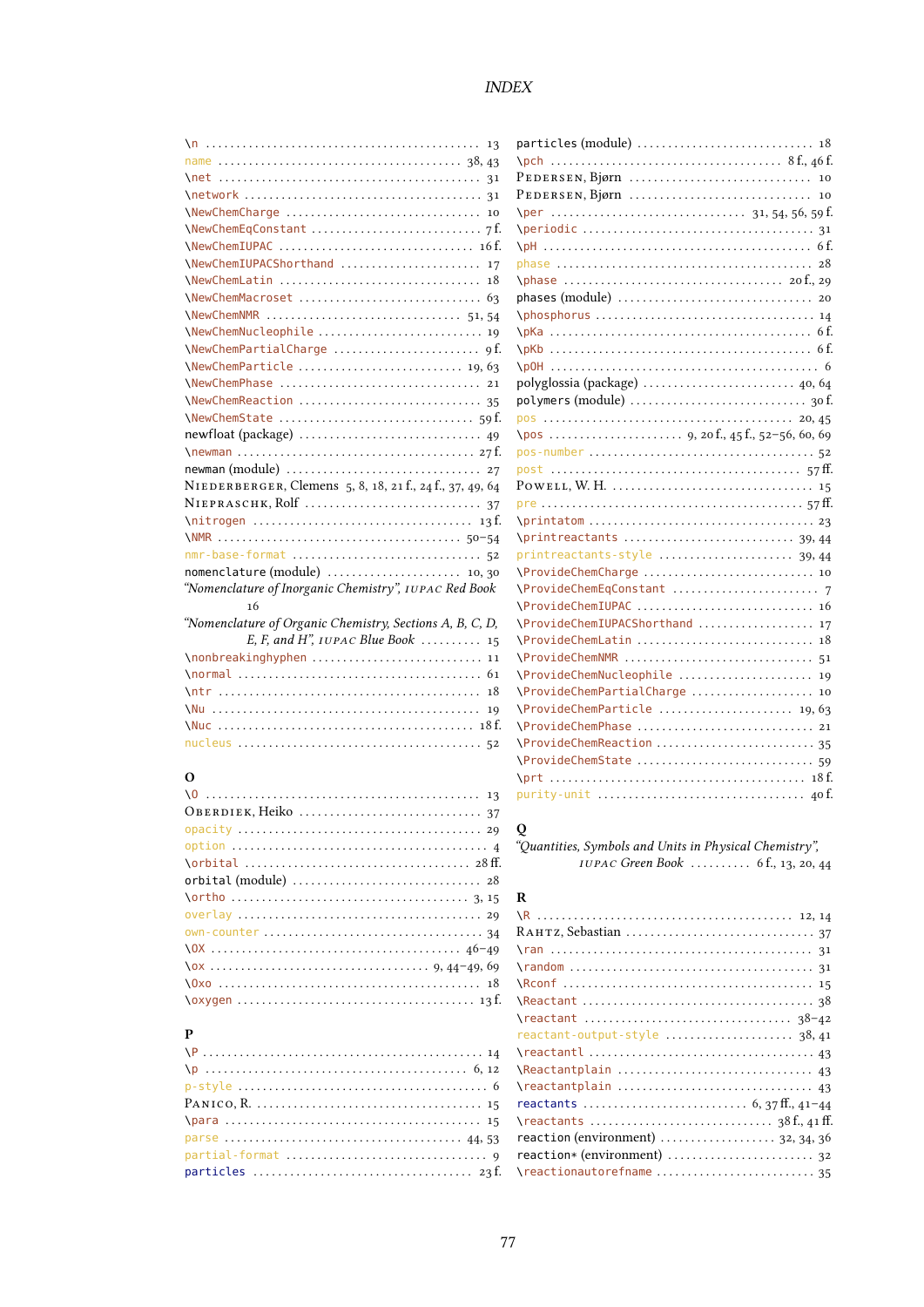### $\emph{INDEX}$

| reactions (environment)  32, 37                                          |  |
|--------------------------------------------------------------------------|--|
|                                                                          |  |
| reactions* (environment)  32                                             |  |
| reactionsat (environment)  35                                            |  |
|                                                                          |  |
|                                                                          |  |
|                                                                          |  |
|                                                                          |  |
|                                                                          |  |
| \RemoveChemIUPACShorthand  17                                            |  |
| \RenewChemCharge  10                                                     |  |
|                                                                          |  |
| \RenewChemIUPAC  16f.                                                    |  |
| \RenewChemIUPACShorthand  17                                             |  |
| \RenewChemLatin  18                                                      |  |
|                                                                          |  |
| \RenewChemNucleophile  19                                                |  |
| \RenewChemPartialCharge  10                                              |  |
| \RenewChemParticle  19,63                                                |  |
| \RenewChemPhase  21                                                      |  |
|                                                                          |  |
|                                                                          |  |
| REUTENAUER, Arthur $\ldots \ldots \ldots \ldots \ldots \ldots \ldots$ 64 |  |
|                                                                          |  |
|                                                                          |  |
|                                                                          |  |
|                                                                          |  |

# $\mathbf{s}$

| SCHÖPF, Rainer  22, 26, 62                  |
|---------------------------------------------|
|                                             |
|                                             |
|                                             |
|                                             |
|                                             |
|                                             |
| 14                                          |
|                                             |
|                                             |
|                                             |
|                                             |
|                                             |
|                                             |
|                                             |
| siunitx (package)  37, 40, 50-53, 56, 58-61 |
|                                             |
|                                             |
|                                             |
|                                             |
| solvent-output-style  38,41                 |
|                                             |
| \Solventplain  43                           |
| \solventplain  43                           |
|                                             |
|                                             |
|                                             |

| \Submainreactantplain  43 |
|---------------------------|
| \submainreactantplain  43 |
|                           |
|                           |
|                           |
|                           |
|                           |
|                           |
|                           |
| superscript-left  57ff.   |
|                           |
|                           |
|                           |
|                           |
|                           |

# $\mathbf T$

| $T$ ELLECHEA, Christian $\ldots \ldots \ldots \ldots \ldots \ldots \ldots$ 8, 22 |
|----------------------------------------------------------------------------------|
|                                                                                  |
|                                                                                  |
|                                                                                  |
| ТНЕ IATEX3 РROJECT ТЕАМ  32, 37, 44, 46, 63, 68                                  |
|                                                                                  |
|                                                                                  |
|                                                                                  |
|                                                                                  |
|                                                                                  |
|                                                                                  |
|                                                                                  |
| \transitionstatesymbol  22                                                       |
|                                                                                  |
| translations (package)  21, 64 f., 67                                            |

# ${\bf U}$

# $\mathbf{V}$

| $\mathbf{w}$                                                                   |  |  |  |
|--------------------------------------------------------------------------------|--|--|--|
|                                                                                |  |  |  |
|                                                                                |  |  |  |
| wave $(TikZ$ decoration) $\ldots \ldots \ldots \ldots \ldots \ldots \ldots$ 68 |  |  |  |